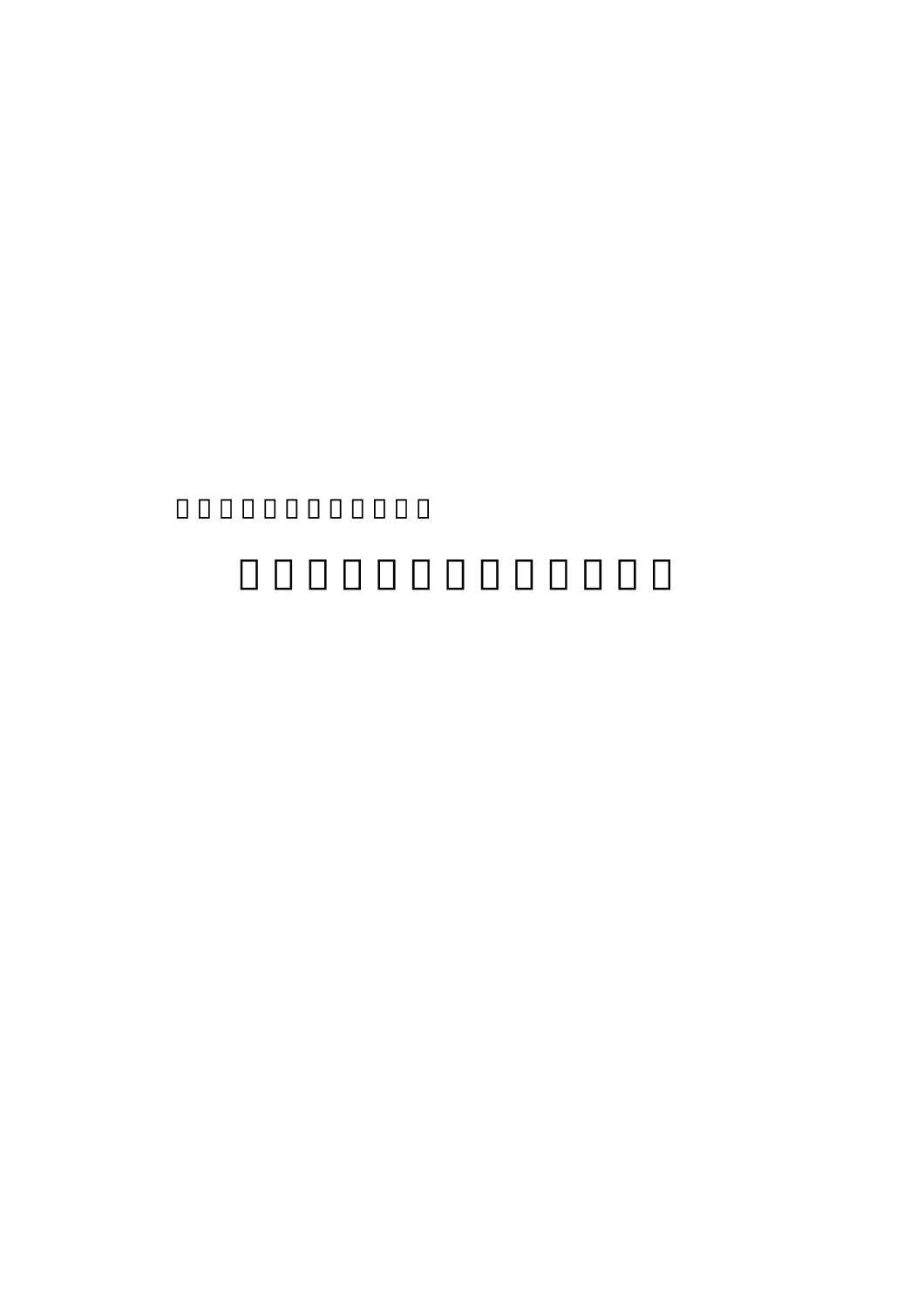– サービス交換機能 (SSF)  $-$  the contract of the contract of the contract of the contract of the contract of the contract of the contract of the contract of the contract of the contract of the contract of the contract of the contract of the contr  $-$  (SRF)  $\sim$  (SRF)  $\sim$  (SRF)  $\sim$  (SRF)  $\sim$  (SRF)  $\sim$  $-$  (customer  $\mathbb{R}^n$ ) and  $\mathbb{R}^n$  (customer  $\mathbb{R}^n$ ) and  $\mathbb{R}^n$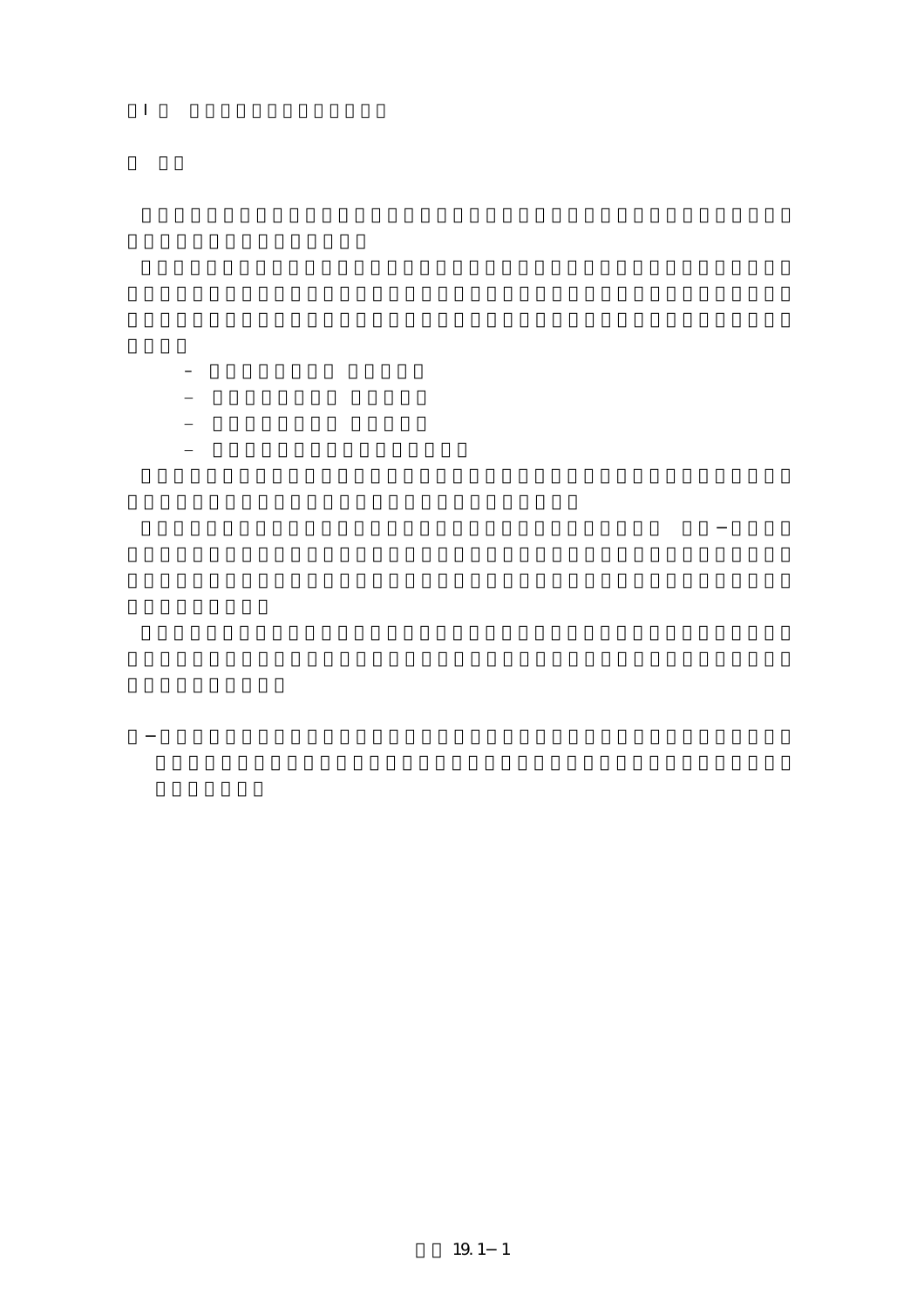Organizations

「以下のITU-T勧告および他のリファレンスは、本テキストから参照されることにより

## $1997$

 Information technology -Open Systems Interconnection- The Directory: Overview of Concepts, Models and Services.  $1997$  Information technology -Open Systems Interconnection- The Directory: The Models. 1997 The Directry –Authentication Framework.  $1997$  Information technology -Open Systems Interconnection- The Directory:Abstract Service Definition.  $1997$  Information technology -Open Systems Interconnection- Distributed Procedures.  $1997$  Information technology -Open Systems Interconnection- The Directory: Protocol Specifications.  $1994$  Information technology -Open Systems Interconnection- Abstract Syntax Notation One(ASN.1):Specification of basic notation.  $1994$  Information technology -Open Systems Interconnection- Abstract Syntax Notation One(ASN 1): Information object specification.  $1994$  Information technology -Open Systems Interconnection- Abstract Syntax Notation One(ASN 1): Constraint specification.  $1994$  Information technology -Open Systems Interconnection- Abstract Syntax Notation One(ASN 1): Parameterization of ASN 1 specifications.  $1994$  Information technology -Open Systems Interconnection- Specification of ASN.1 encoding rules: Basic, Canonical, and Ditinguished Encoding Rules.  $1994$ Information technology -Remote Operations:Concepts,model and notation.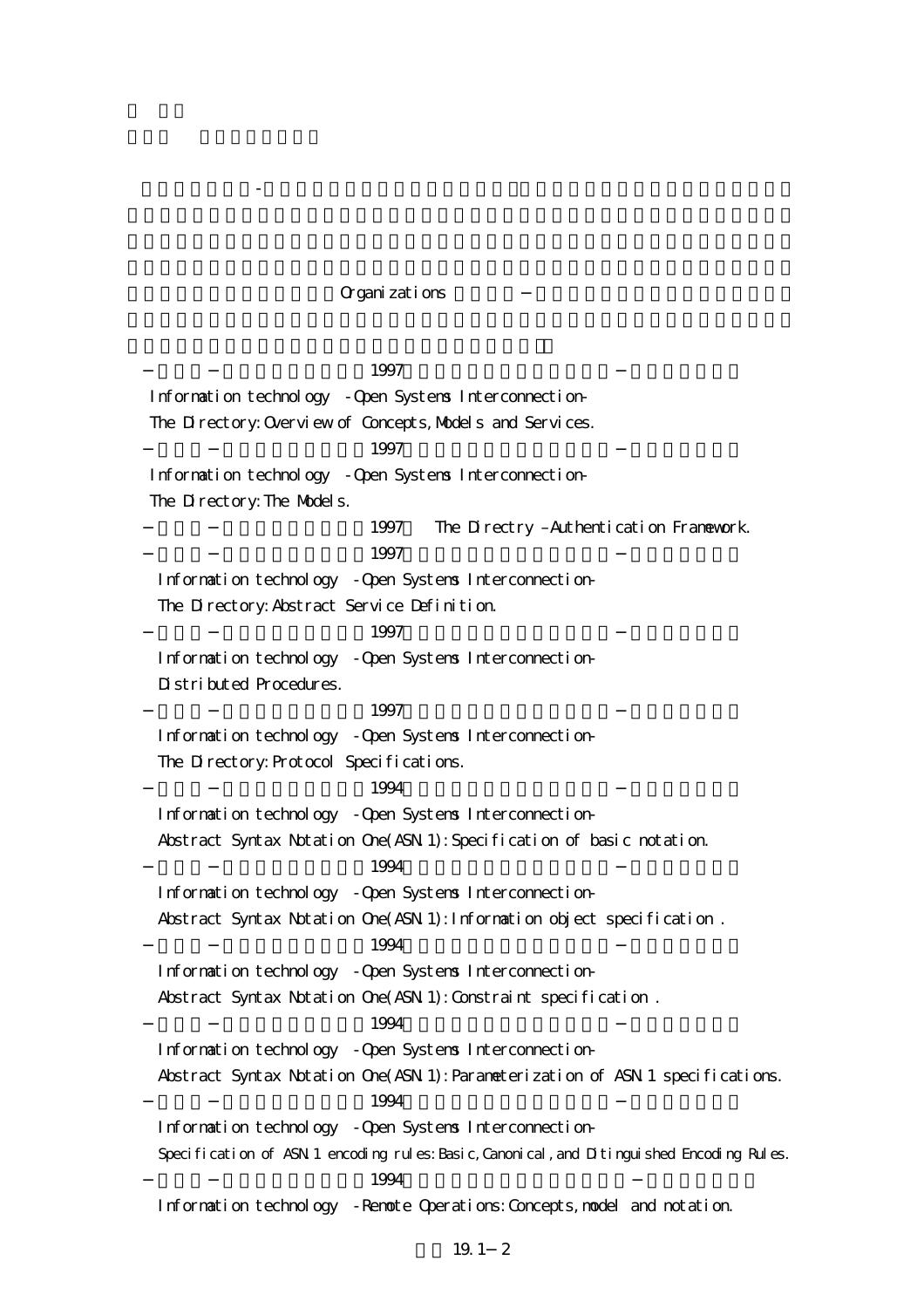1988, Causes of noise and ways of reducing noise in telephone exchanges. 1993 Introduction to CCITT Signalling Sytem No. 7. 1988 Simplified MTP version for small systems.

1996 Signalling System No. 7 – SCCP User Guide

1991 Application of the ISDN user part of  $CCTT$  signalling system No. 7 for international ISDN interconnections.

1993 Signalling System No.7 – Guidelines for using Transaction Capabilities

: Intelligent Network: Glossary of terms used in the definition of Intelligent Networks.

(1993) Architecture framework for the development of signalling and OA&M protocols using OSI consepts.

 $1995$ 

Information technology -Open Systems Interconnection-

Generic Upper Layers Security:Overview,Models and Notation.

 $1995$ 

Information technology -Open Systems Interconnection- Generic Upper Layers Security:Security Exchange Service Elememt(SESE) Service

# $1995$

Definition.

 Information technology -Open Systems Interconnection-Generic Upper Layers Security:Security Exchange Service Elememt(SESE) Protocol Specification. -Internet Engineering Task Force(IETF)Request For Comment(RFC)2025,"The Simple P ublic-Key GSS-API Mechanism(SPKM)", October 1996. ftp://ds.internic.net/rfc/rfc2025.txt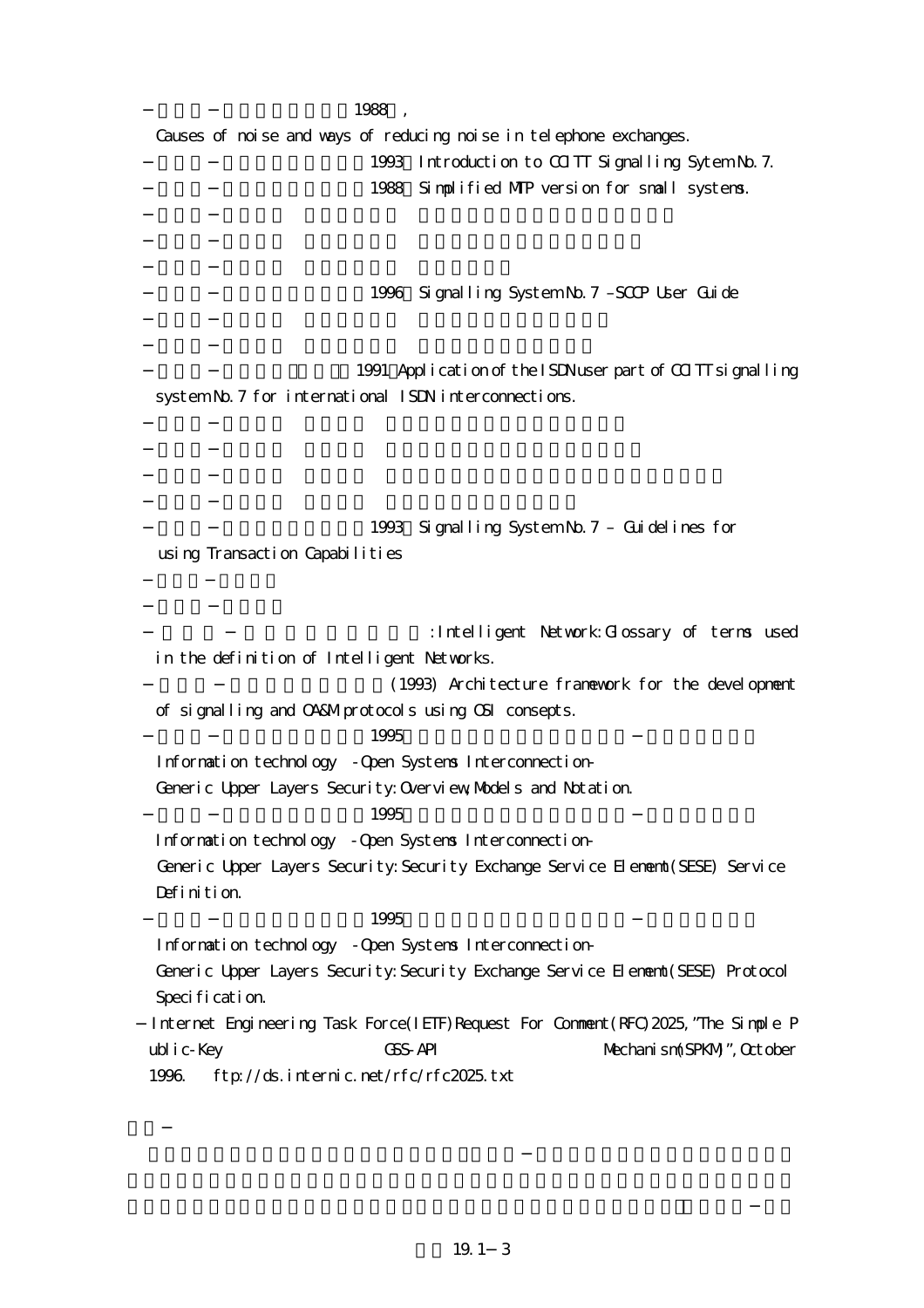AD: Adjunct AC: Application Context ACN: Application Context Negotiation ACSE: Application Control Service Element ADSI: Analogue Display Service Interface Server AE: Application Entity AEI: Application Entity Invocation API: Application Programming Interface APCI: Application Protocol Control Information APDU: Application Protocol Data Unit ASE: Application Service Element ASR: Automatic Speech Recognition AOC: Advice Of Charge APC: Apply Charging APR: Apply Charging Report BCP: Basic Call Process BCSM: Basic Call State Model BCUP: Basic Call Unrelated Process BCUSM: Basic Call Unrelated State Model BRI: Basic Rate Interface BGID: Business Group indentify CAC: Carrier Access Code CCAF: Call Control Agent Function CCF: Call Control Function CDP: Custimised Dialing Plan CHA: Component Handler CID: Call Instance Data CM: Call Manager CMIS:Common Management Information System CPH:Call Party Handling CS: Call Segment CS: Capability Set CSA:Call Segment Association CSM: Call Segment Model CUSF: Call Unrelated Service Function CVS: Connection View State DAP: Directory Access Protocol DET: Determination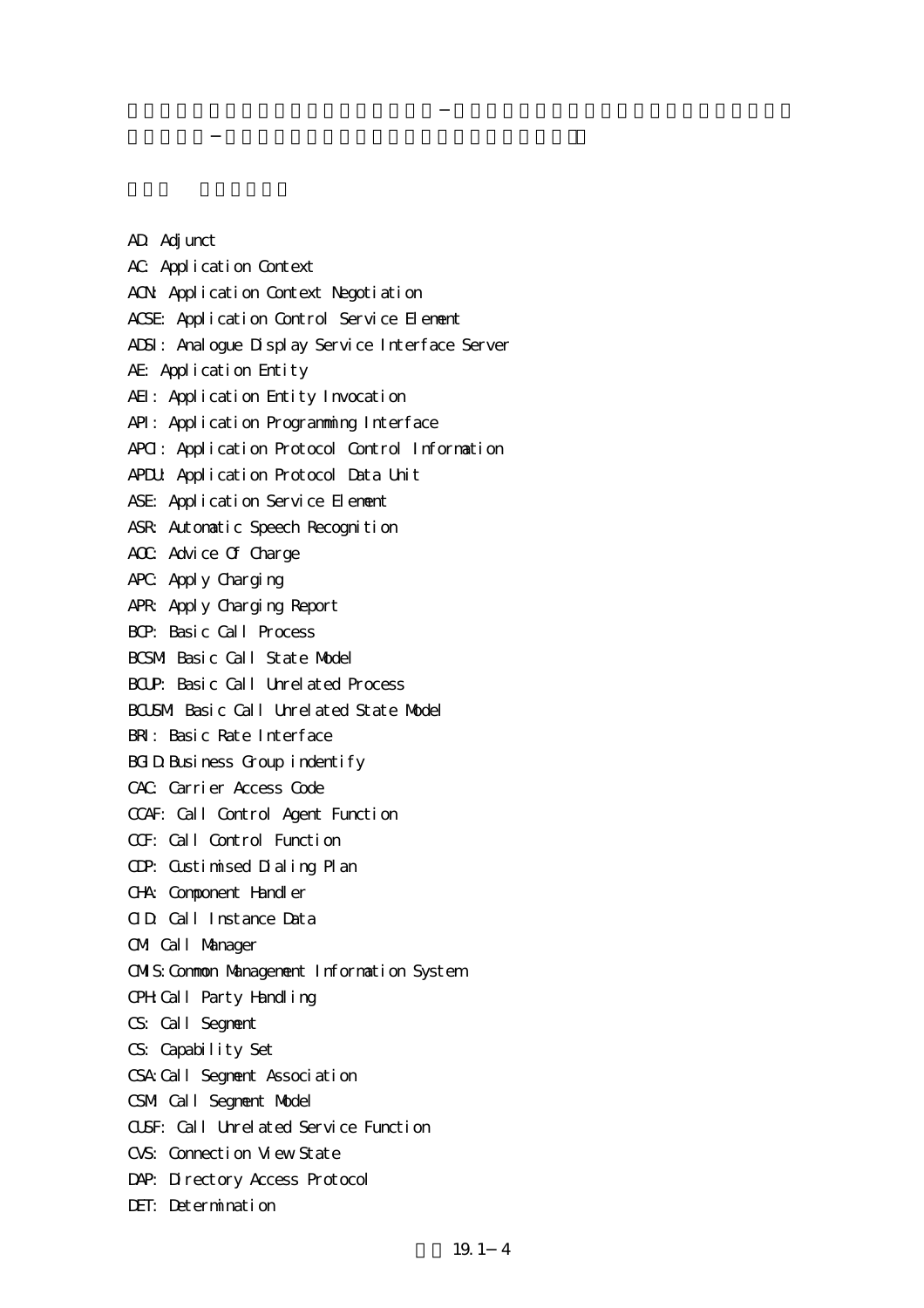DFP: Distributed Functional Plane DHA: Dialogue Handler DLE: Destination Local Exchange DN: Directory Number DN: Distinguished Name DSA: Directory System Agent DSL: Distributed Service Logic DSP: Directory System Protocol DSS1: Digital Subscriber Signalling No. 1 Protocol DP: Detection Point DTMF: Dual Tone Multi Frequency DUA: Directory User Agent EDP: Event Detection Point EDP-N: Event Detection Point-Notification EDP-R: Event Detection Point-Request EU: Extended User Interface Server FCI: Furnish Charging Information FEA: Functional Entity Action FEAM: Functional Entity Access Manager FIM: Feature Interactions Manager FPLMTS: Future Public Land Mobile Telecommunications Services FRL: Facility Restriction Level FSM: Finite State Machine GEN: Generation GFP: Global Functional Plane GSL: Global Service Logic GMS: Global Virtual Network Services HLSIB:High Level Service Independent Block IAF: Intelligent Access Function IEC: International Electrotechnical Commission IN: Intelligent Network INAP: Intelligent Network Application Protocol INCM: IN Conceptual Model INDB: IN Data Base INDBMS: IN Data Base Managenment System IN-SM: IN Switching Manager1 IN-SSM: IN Switching State Model IP: Intelligent Peripheral ISDN: Integrated Services Digital Network ISO: International Organization for Standardization ISUP: Integrated Services Digital Network-User Part. ISDN-UP: ISDN User Part ISUP: ISDN-UP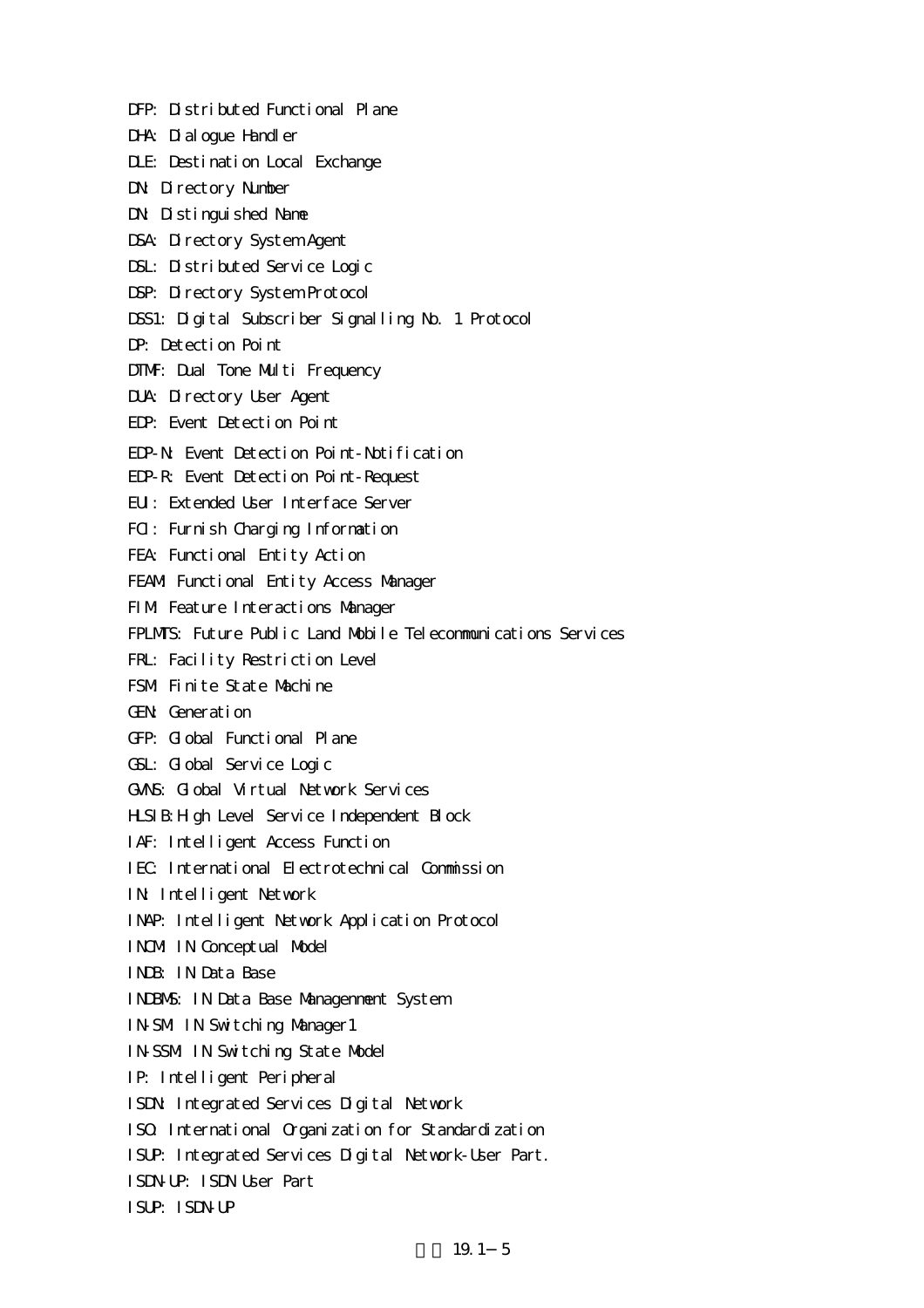- ITU-T: International Telecommunication Union Telecommunication Standardization
- LE: Local Exchange
- MACF: Multiple Association Control Function
- MSR: Message Storge and Retrieval
- NAP: Network Access Point
- NEF: Network Element Function
- NFA: Network Functional Architecture
- NM: Network Manager
- NSAP: Network Service Access Point
- OFC: Off-line Charging (billing/accounting information)
- OLE: Originating Local Exchange
- OLI:Originating Line Information
- ONC: On-line Charging (user access information)
- OSF: Operator System Function
- OSI: Open Systems Interconnection
- OUT: Output
- PM: Personal Mobility
- PIC: Point In Call
- POC: Point Of Contorl
- POI: Point Of Initiation
- POR: Point Of Return
- POS: Point Of Synchronisation
- PRI: Primary Rate Interface
- PTNX: Private Telecommunications Network Exchange
- PSTN: Public Switched Telephony Network
- RCP: Resource Control Part
- RFP: Resource Function Part
- RLF: Radio Link Function
- REG: Registration
- RPOA: Recognised Private Operating Agency
- ROS: Remote Operations
- ROSE: Remote Operations Service Element
- RDN: Relative Distuished Name
- SACF: Single Association Control Function
- SAO: Single Association Object
- SCCP: Singalling Connection Control Part
- SCE: Service Creation Environment
- SCEF: Service Creation Environment Function
- SCEP: Service Creation Environment Point
- SCF: Service Control Function
- SCF FSM: Service Control Function Finite State Machine
- SCFID: Service Control Function Identifier
- SCME: Service Control Function Management Entity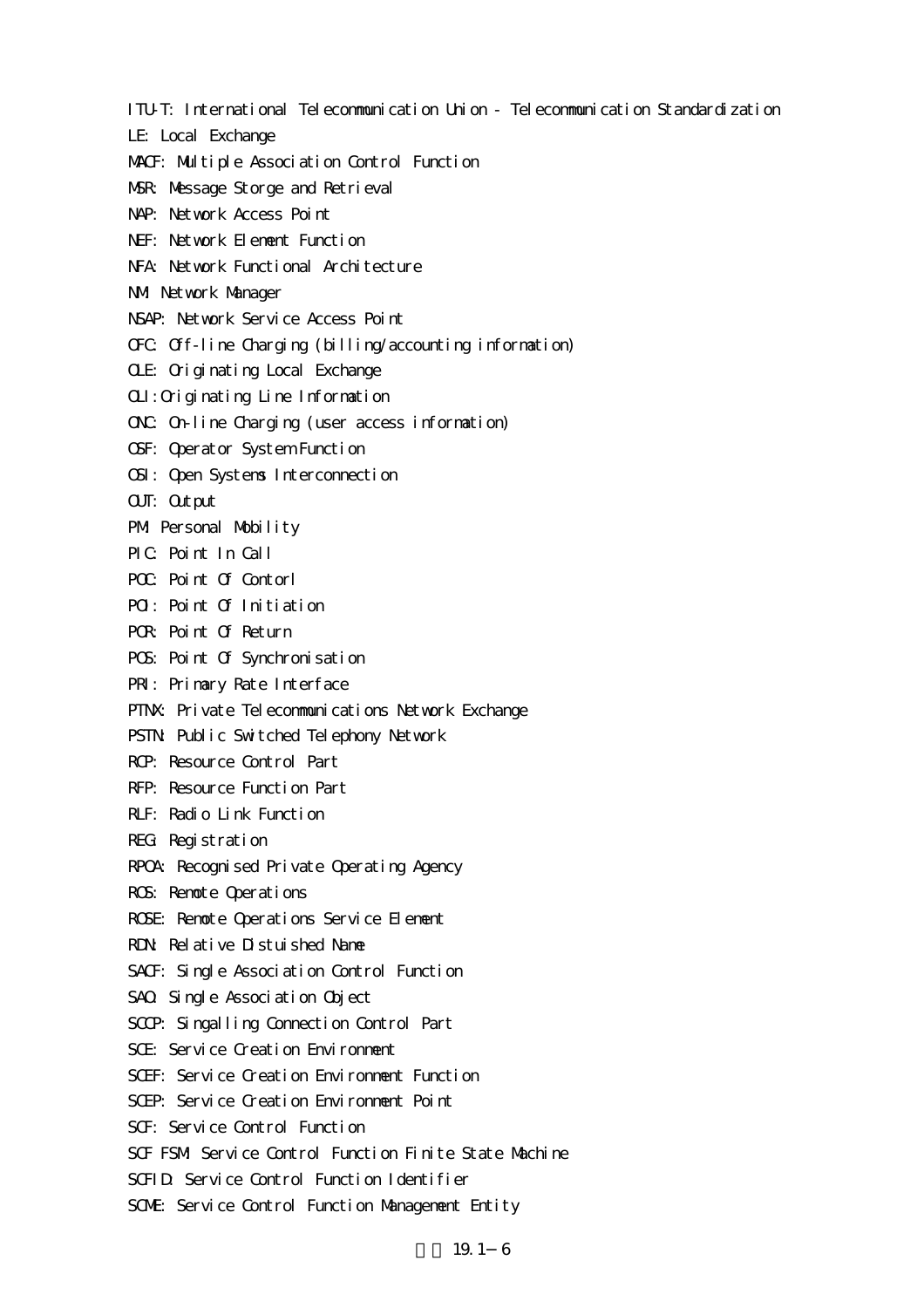SCME FSM: Service Control Function Management Entity Finite State Machine SCP: Service Control Point SCSM: Service Control Function Call State Model SDF: Service Data Function SDF FSM: Service Data Function Finite State Machine SDL: Specification and Description Language SDME: Service Data Function Management Entity SDP: Service Data Point SDSM: Service Data Function Call State Model SF: Service Feature SIB: Service Independent Building Block SL: Service Logic SLCP: Service Logic Control Program SLP: Service Logic Processing Program SLPI: Service Logic Processing Program Instance SM: Service Manager SMAF: Service Management Access Function SMF: Service Management Function SMP: Service Management Point SMS: Service Management System SN: Service Node SRF: Specialised Resource Function SRF FSM: Specialised Resource Function Finite State Machine SRME: Specialised Resource Function Management Entity SRSM: Specialised Resource Function Call State Model SS: Service Subscriber SS7: Signalling System No. 7 SSCP: Service Switching and Control Point SSD: Service Support Data SSF: Service Switching Function SSF FSM: Service Switching Function Finite State Machine SSME: Service Switching Function Management Entity SSME FSM: Service Switching Function Management Entity Finite State Machine SSN: SCCP Subsystem Number SSP: Service Switching Point STI: Service Trigger Information SU: Service User TC: Transaction Capabilities TCAP: Transaction Capabilities Application Part TDP: Trigger Detection Point TDP-N: Trigger Detection Point-Notification TDP-R: Trigger Detection Point-Request TMN: Telecommunication Management Network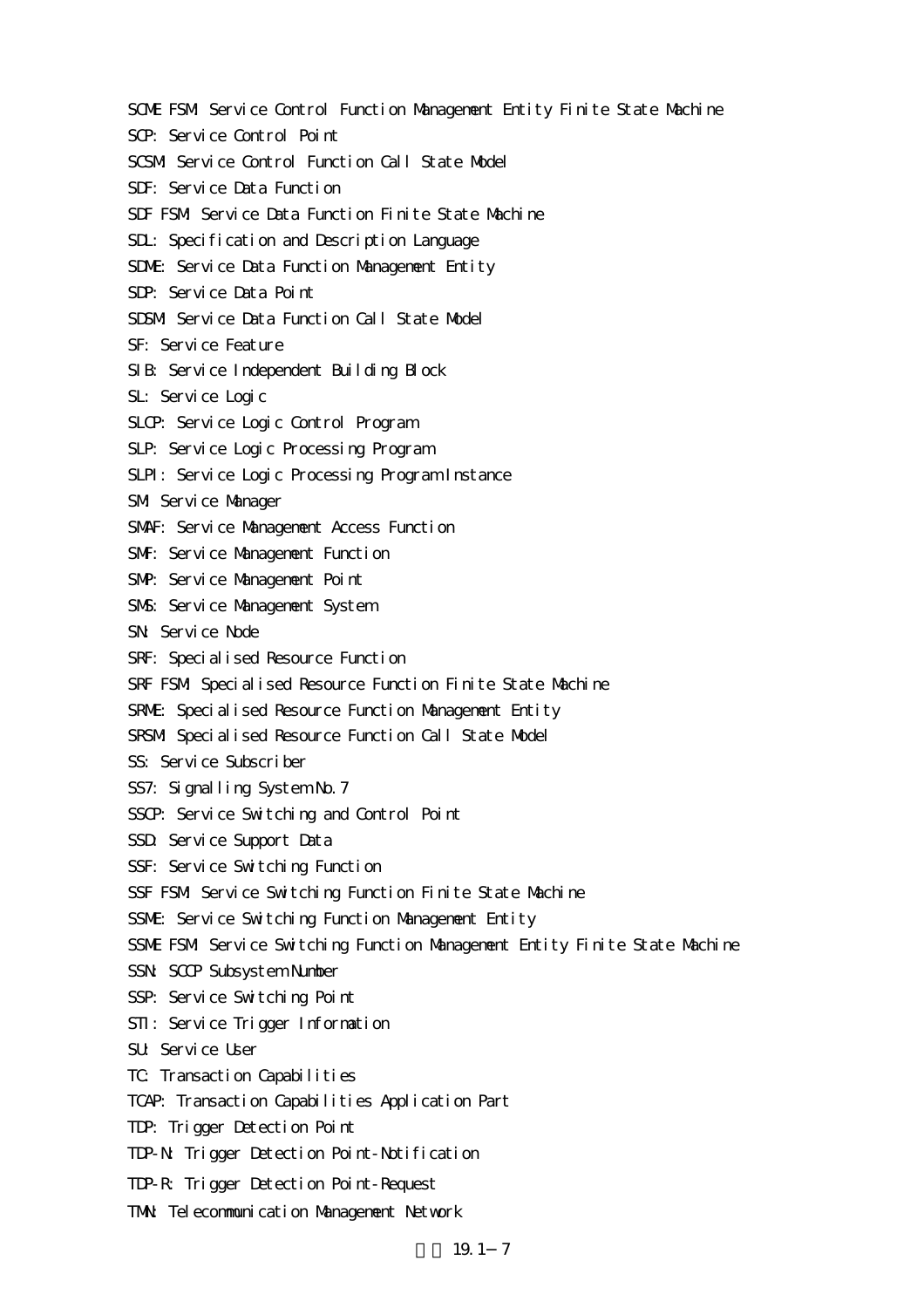- TTS: Text to Speech Synthesis
- UPT: Universal Personal Telecommunication
- VPN: Virtual private Network
- WCR: Wreless Call Related
- WCU: Wreless Call unrelated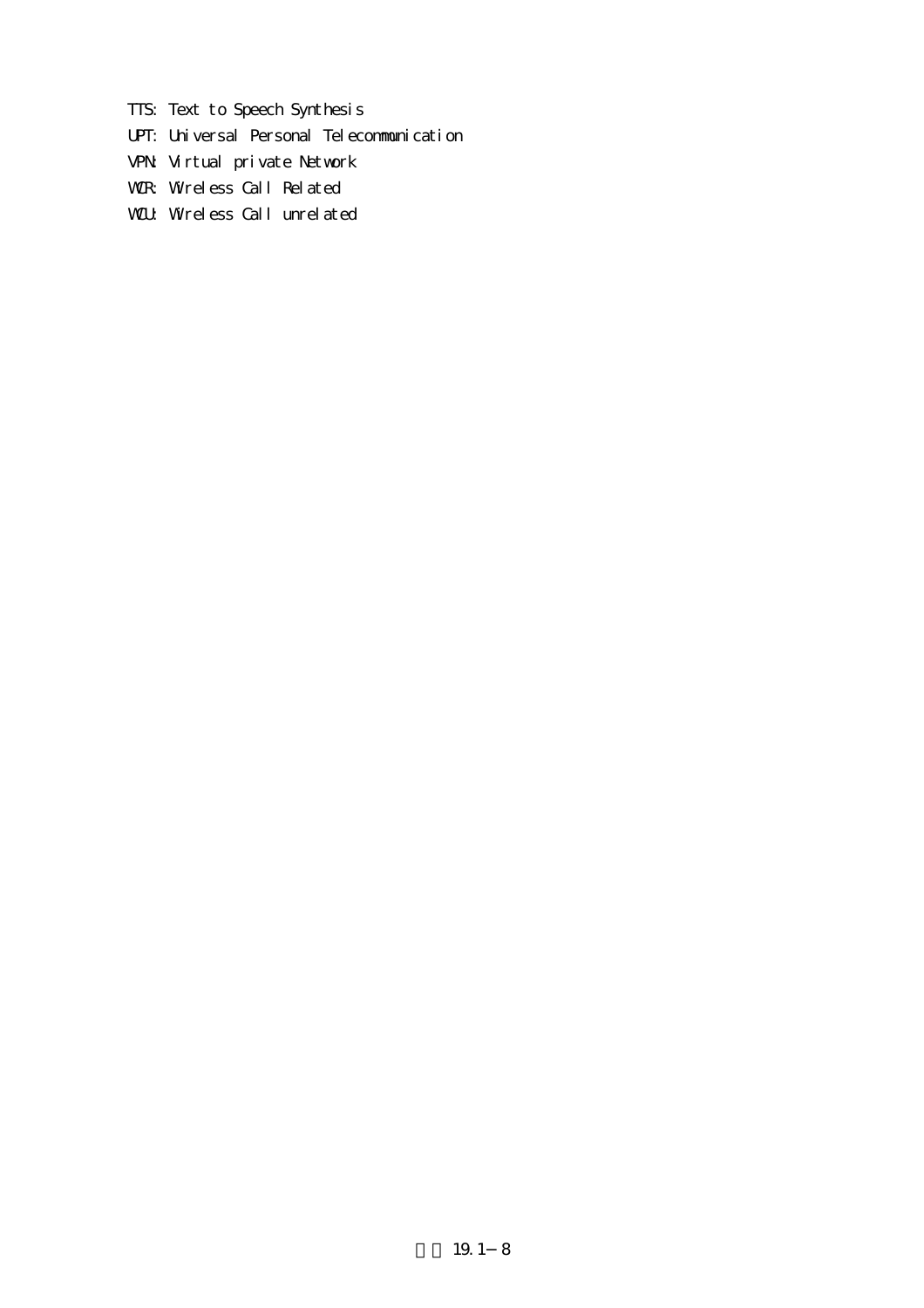技別 19.1-9

 – プロトコルのためのSACF/MACF規則の定義 – エンティティ間で転送されるオペレーションの定義

– 各エンティティで行われる動作の定義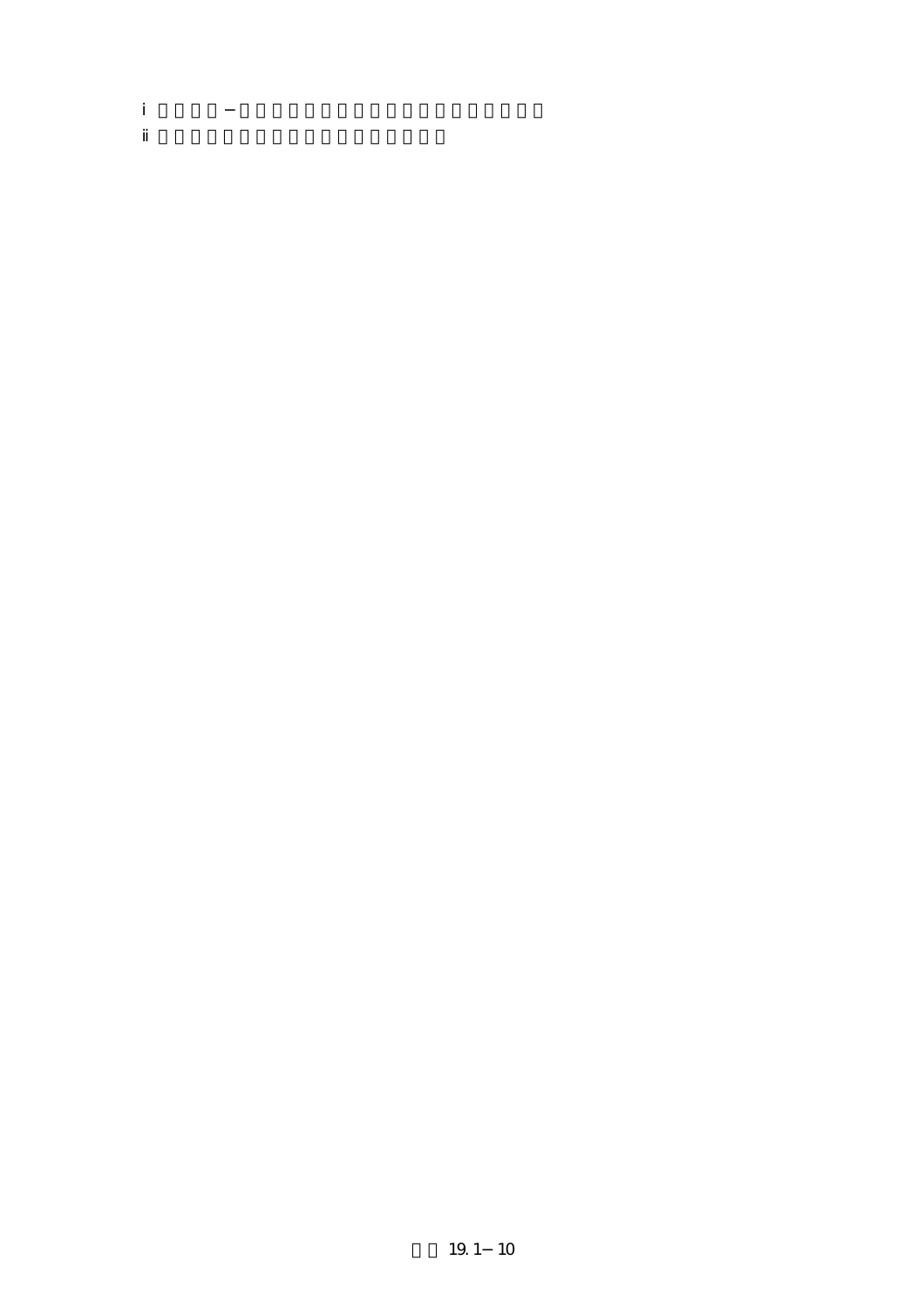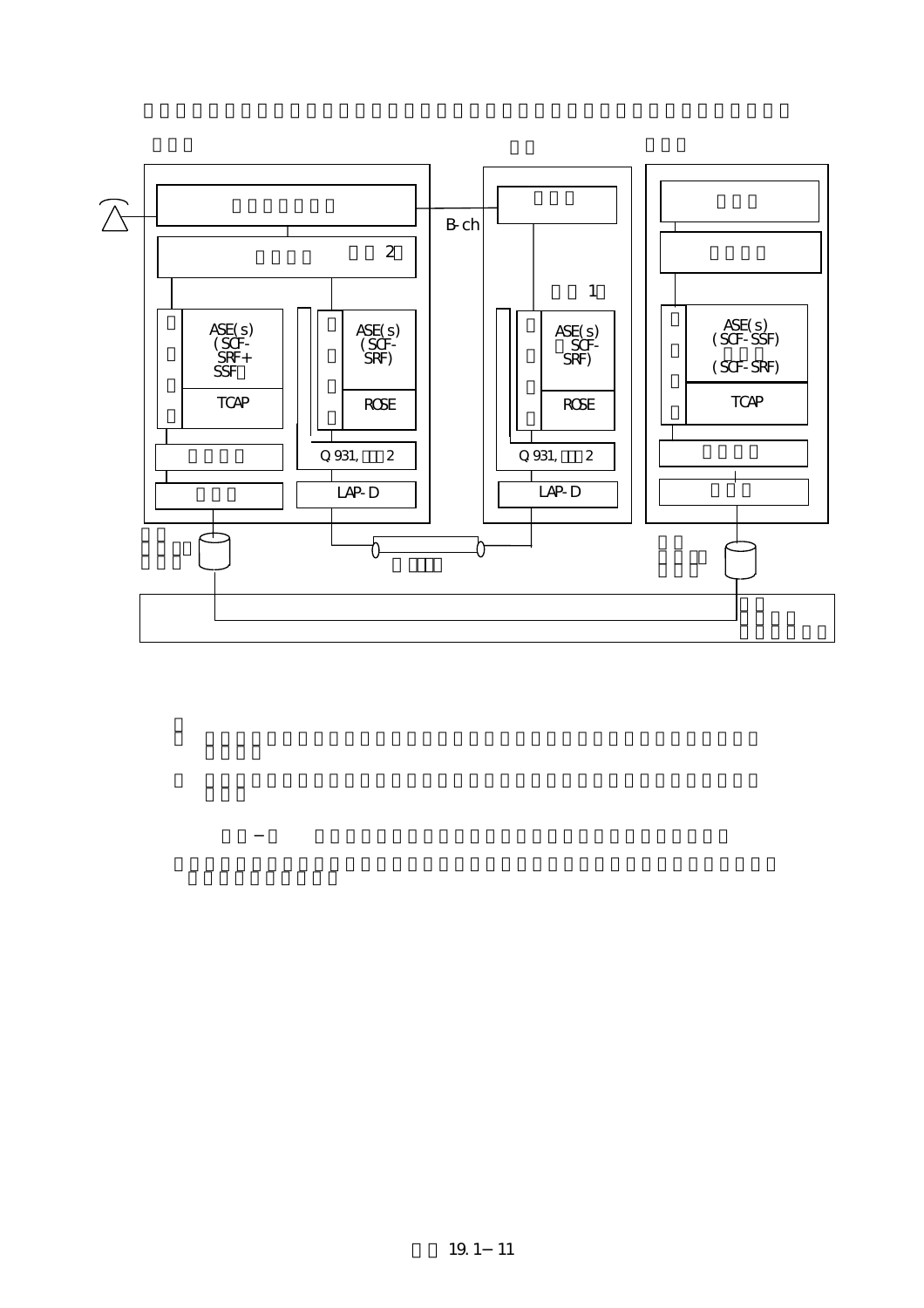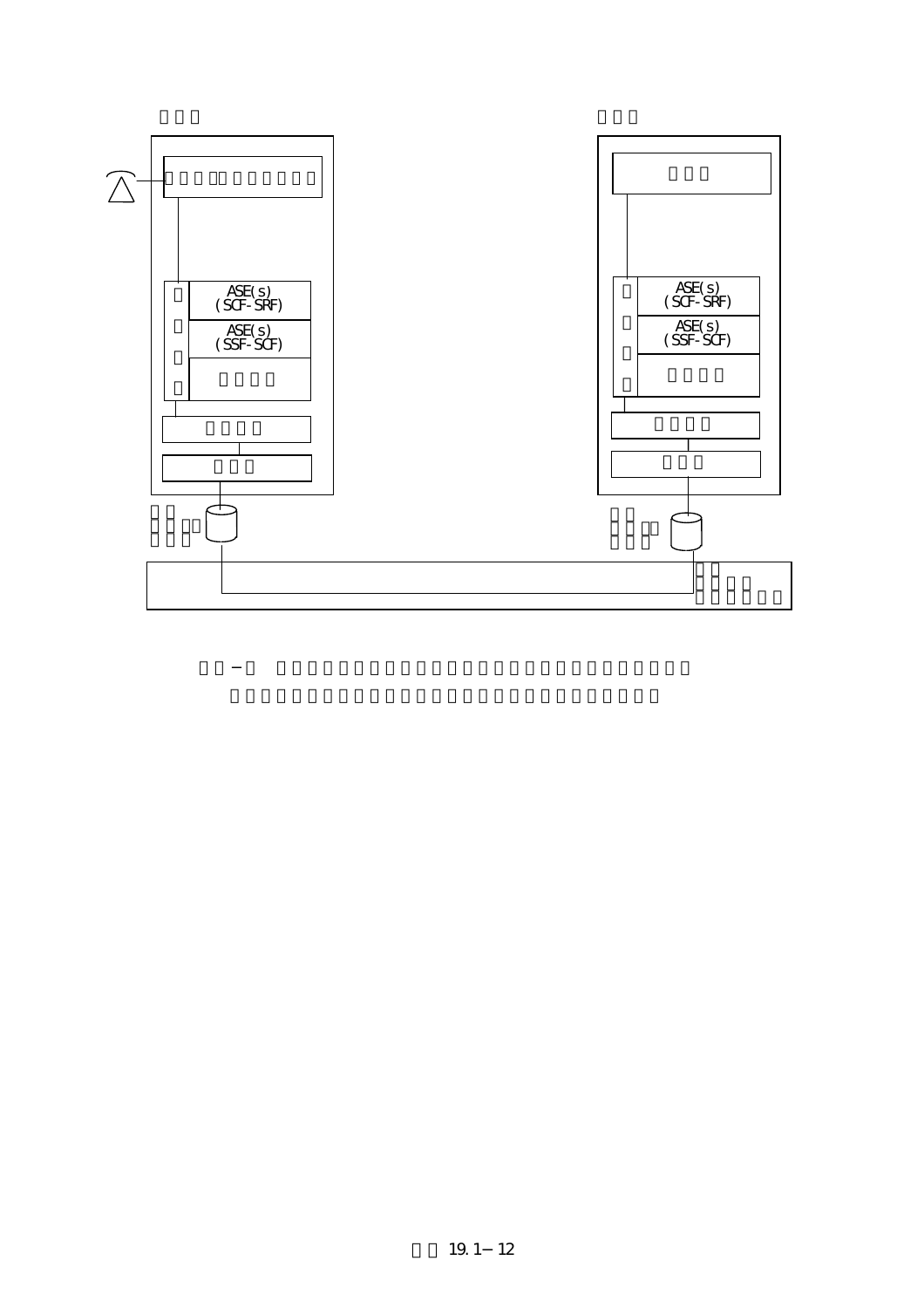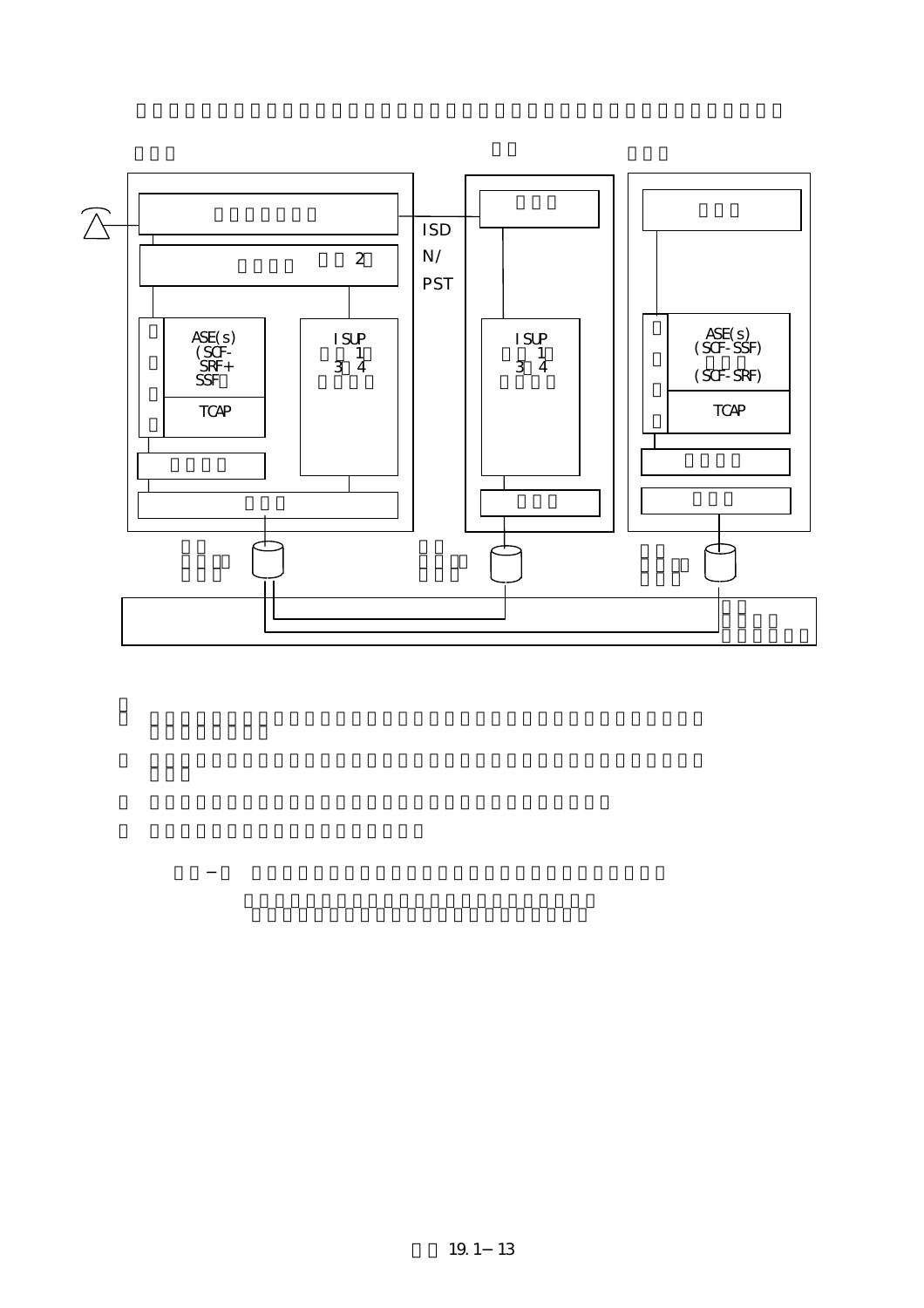



 $\mathcal{L}$  IP is the internal point in the internal point in the internal point in the internal point in the internal point in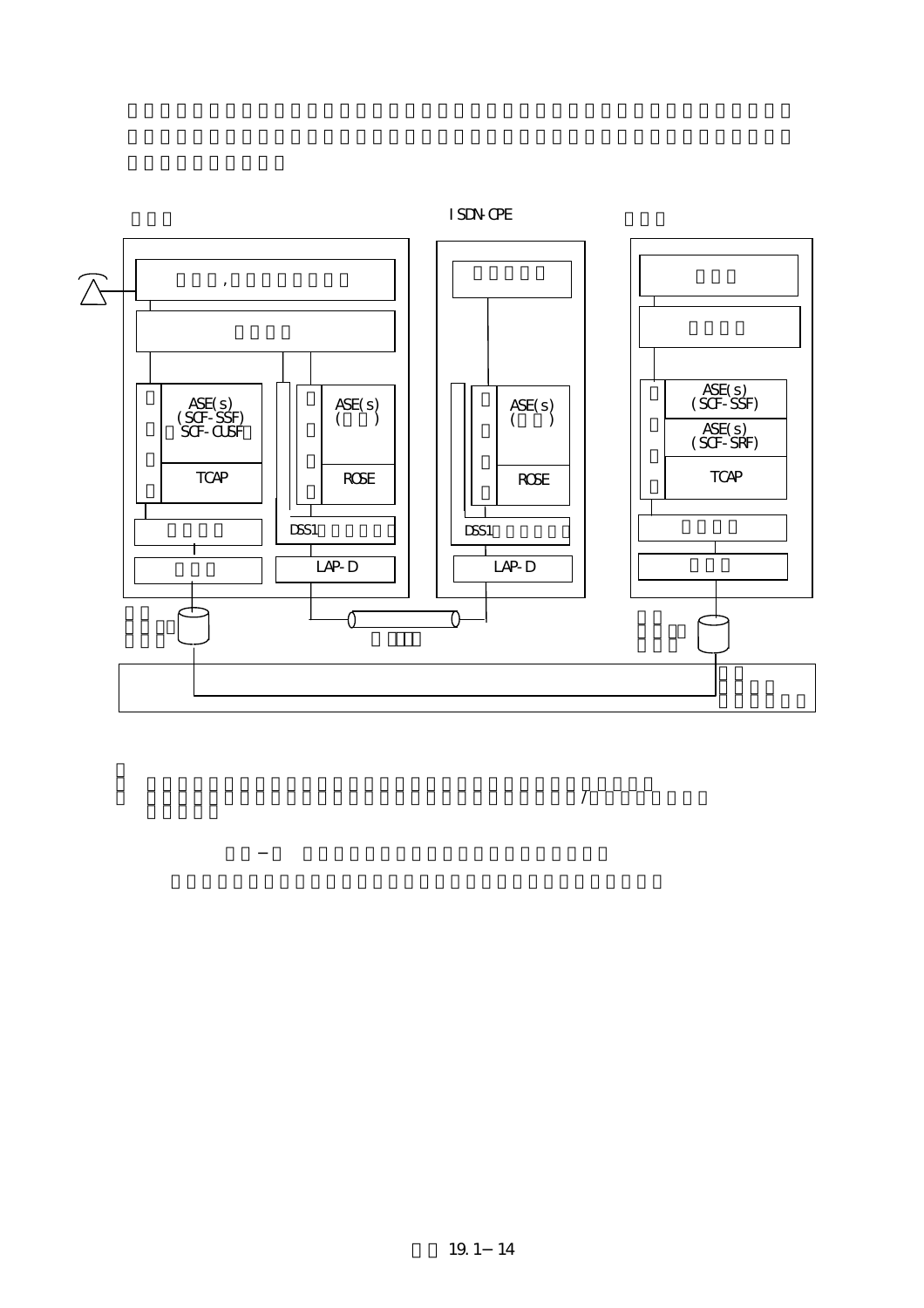$\overline{0}$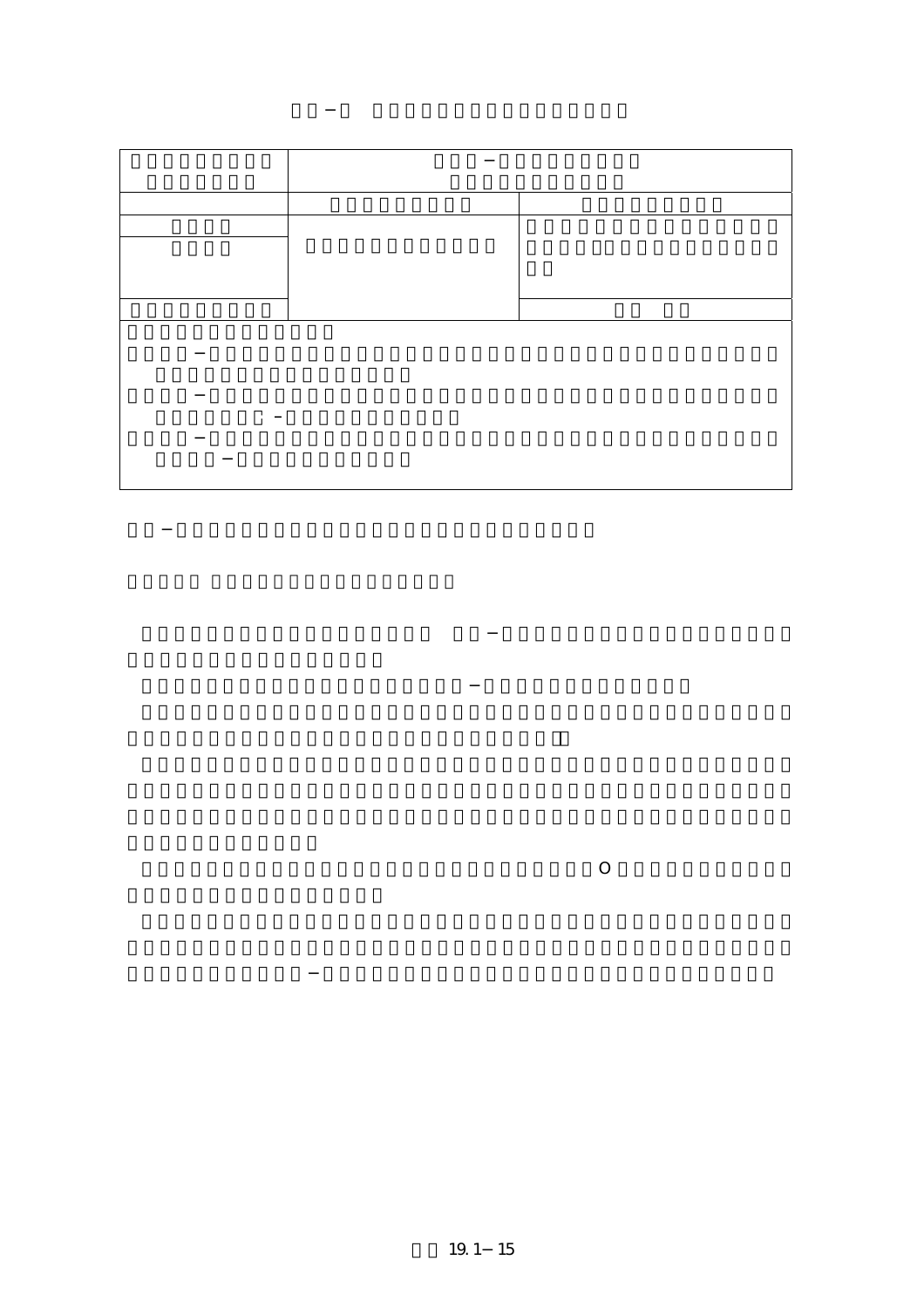

| <b>SACF</b> |                                          |  |  |  |
|-------------|------------------------------------------|--|--|--|
|             | Single association control function      |  |  |  |
| MACF        | Multiple association control function    |  |  |  |
| SAO         | Single association object                |  |  |  |
| ASE         |                                          |  |  |  |
| <b>TNAP</b> | Application service element              |  |  |  |
|             | Intelligent network application protocol |  |  |  |

 $S$ 

 $[$ 

Initial DP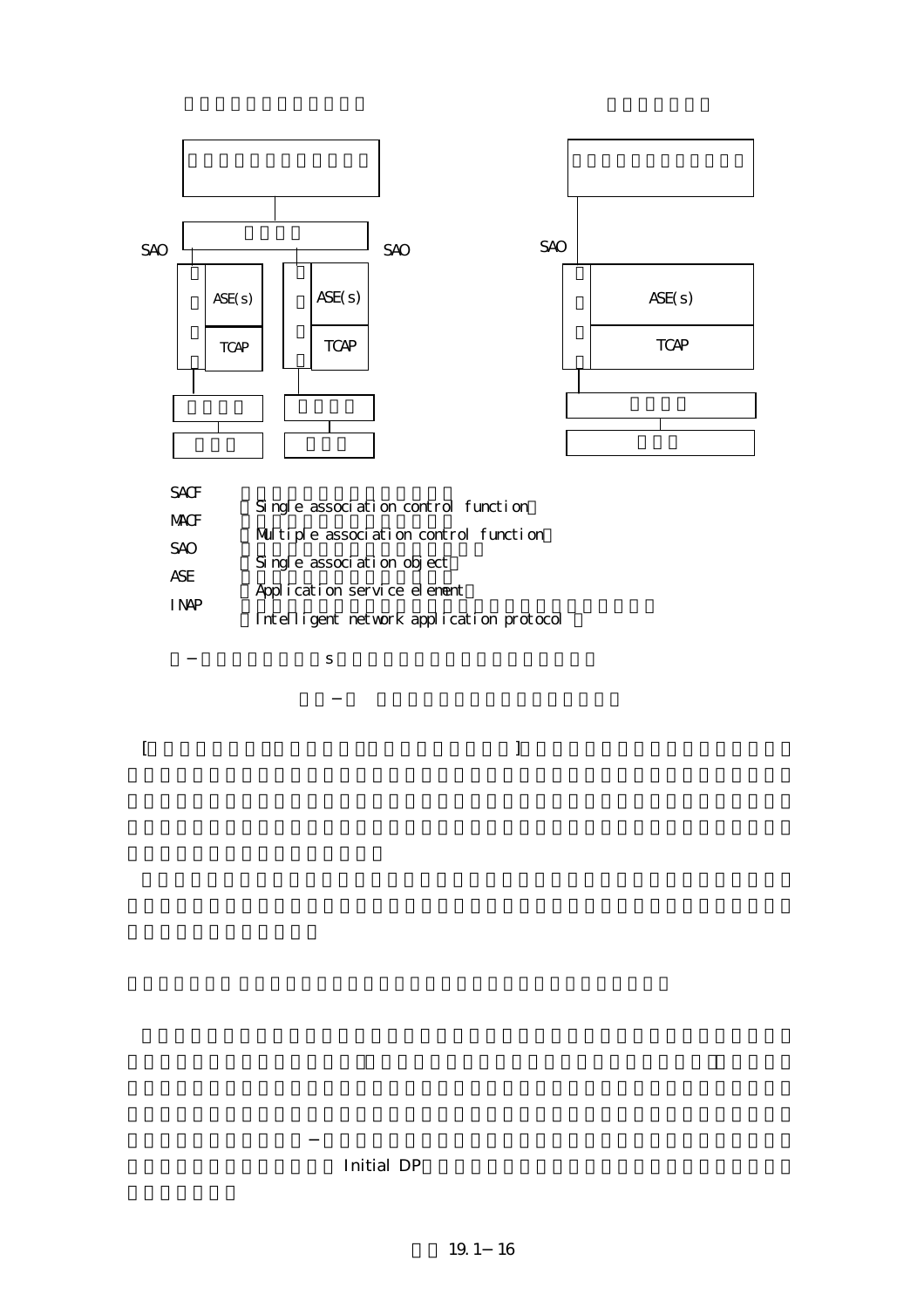

SCCPグローバルタイトルとMTPポイントコードアドレッシング[Q710シリーズ  $\int$ 



 $\overline{Q}$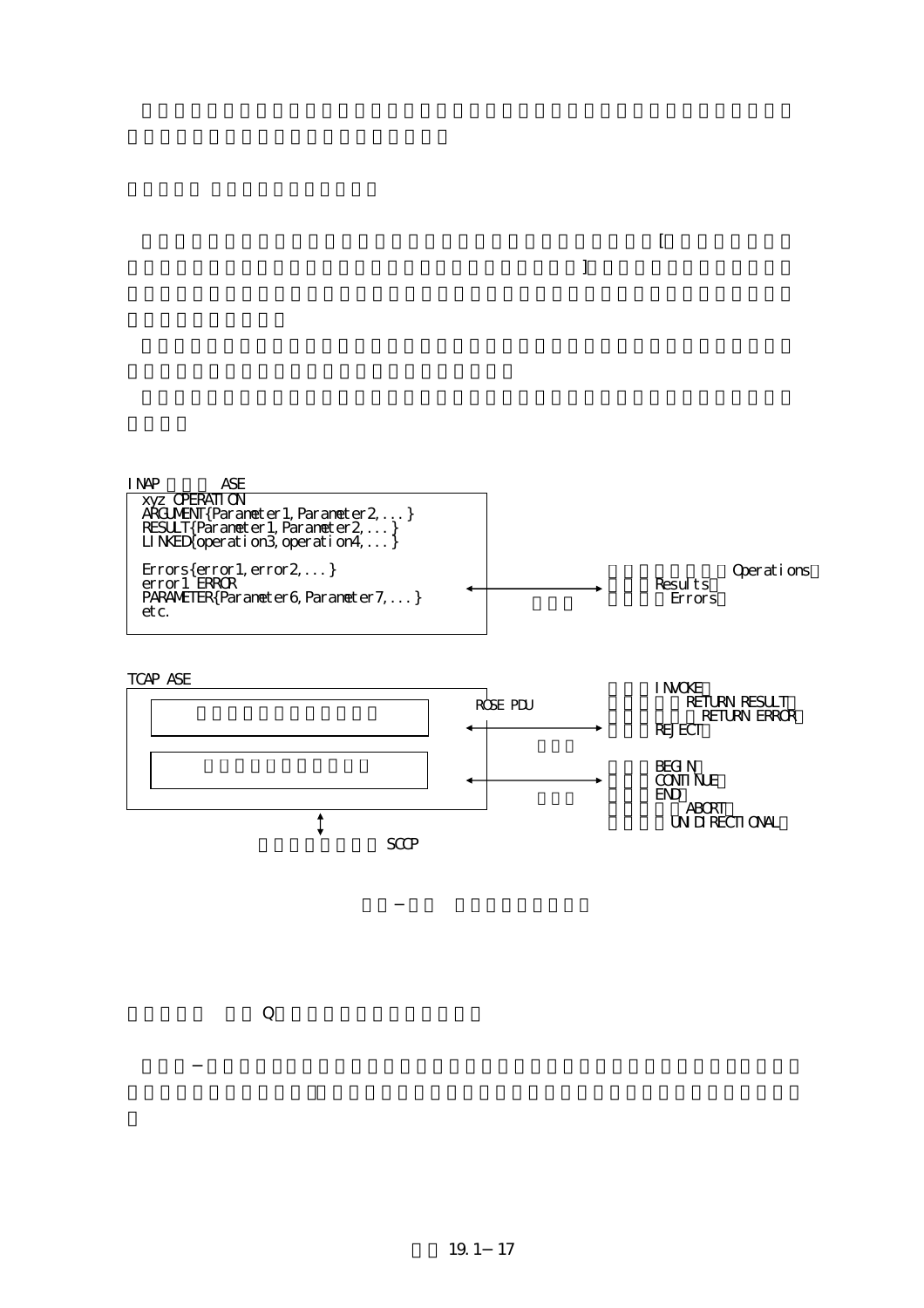$AC$ 

extensions extensions

extensions marker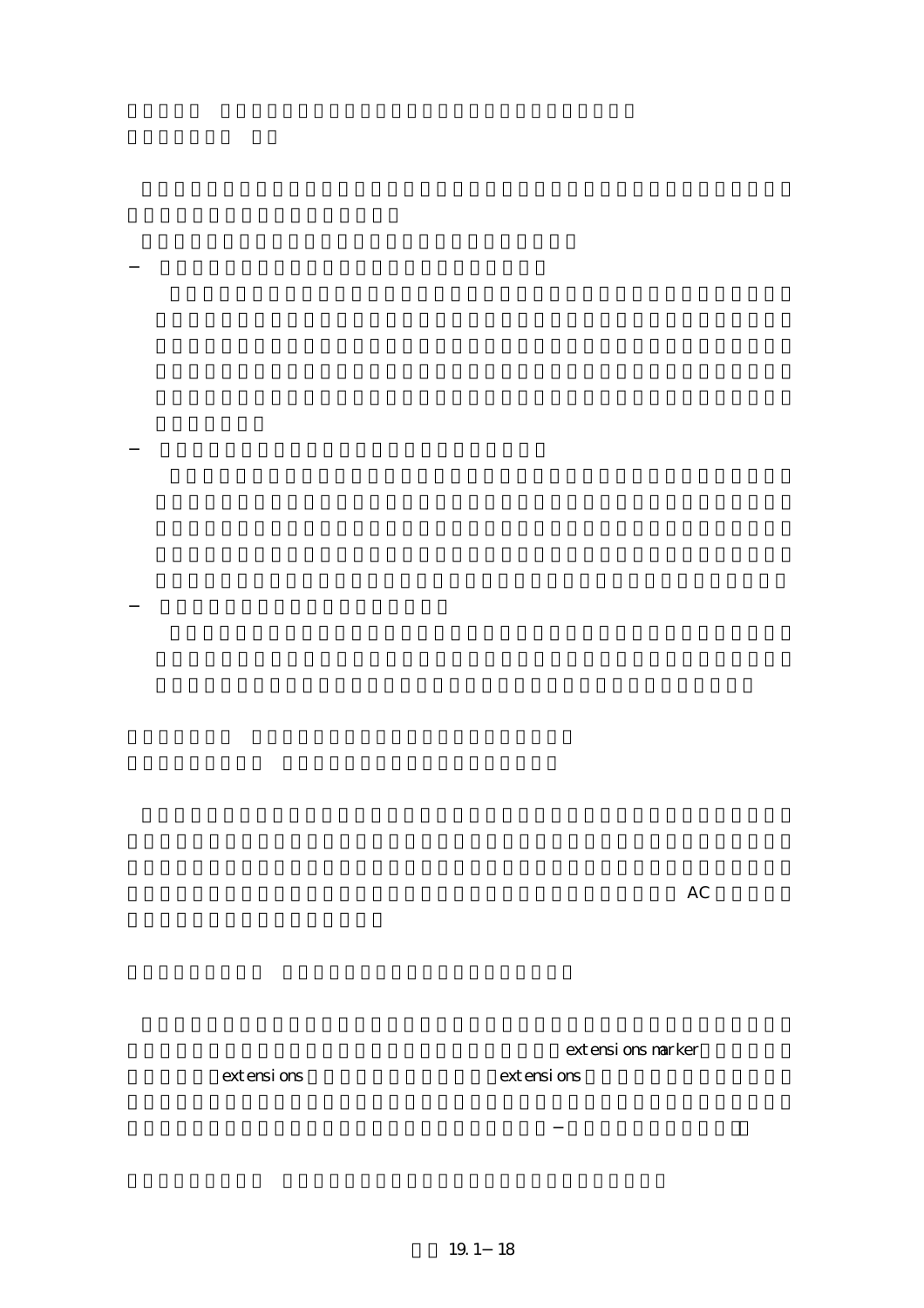型定義の終了部に「ExtensionField」を定義することによって機能する。この extension field

extension

extensions extensions extension

Charging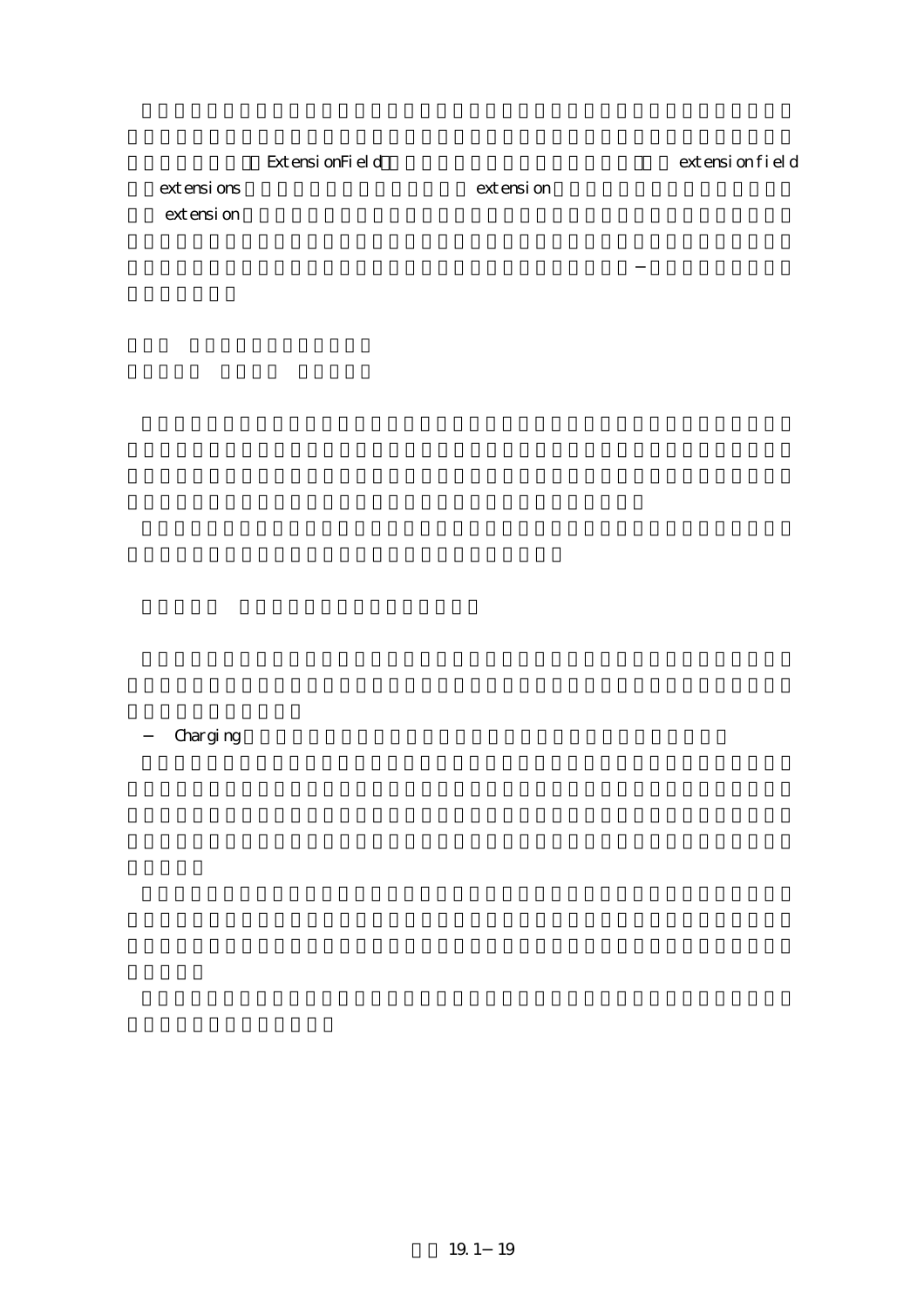$\pm\frac{1}{2}$ 

IN-CS2-datatypes {ccitt recommendation q 1228 modules(0) in-cs2-datatypes (0) version1(0)}

DEFINITIONS IMPLICITIAGS ::=

#### BEGIN

IMPORTS

 tc-Messages, classes FROM IN-CS2-object-identifiers { ccitt recommendation q 1228 module(0) in-cs2-object-identifiers(17) version1(0) } EXTENSI ON PARAMETERS-BOUND, Support edExt ensions { } FROM IN-CS2-classes classes ; Additional TypeOfUser ::= SEQUENCE SIZE  $(1. .8)$  OF {  $GHJCE$  {

fixedTypeOne  $[0]$  OCTET STRING  $(SIZE(1)),$ mobileTypeOne [1] OCTET STRING (SIZE(1)), mobileTypeTwo [2] OCTET STRING (SIZE(1)), nTTLongDistanceTypeOne [3] OCTET STRING (SIZE(1)) } }  $-$ -- 仕様の付加ユーザ種別パラメータ中の各情報要素コーディングに準ずる。 AlertingPattern ::=  $\text{CIET STR} \times (\text{SIZE} (1))$ --  $\sim$  100  $\mu$  m  $\sim$   $\mu$  m  $\sim$   $\mu$  m  $\sim$   $\mu$  ,  $\mu$  ,  $\mu$  ,  $\mu$  ,  $\mu$  ,  $\mu$  ,  $\mu$  ,  $\mu$  ,  $\mu$  ,  $\mu$  ,  $\mu$ -- 加入者に対してSSFが着加入者交換機の場合にのみ適用される。符合化についてはQ.93 -- Signal -- ISUP ISUP EXAMPLE EXAMPLE ConnectArg connectArg  $($   $\text{QPII} \text{ONL})$ -- ConnectArg には違っているのからない。

ApplicationTimer ::=  $I NIEGER(0.2047)$  $-$  SSF  $\overline{S}$ 

AChBillingChargingCharacteristics {PARAMETERS-BOUND : bound} ::= OCTET STRING (SIZE (bound.&minAChBillingChargingLength..bound.&maxAChBillingChargingLength))

AuthenticationCategory ::= ENUMERATED {  $nTT(1)$ }

-- 端末認証に利用する認証方式を示す。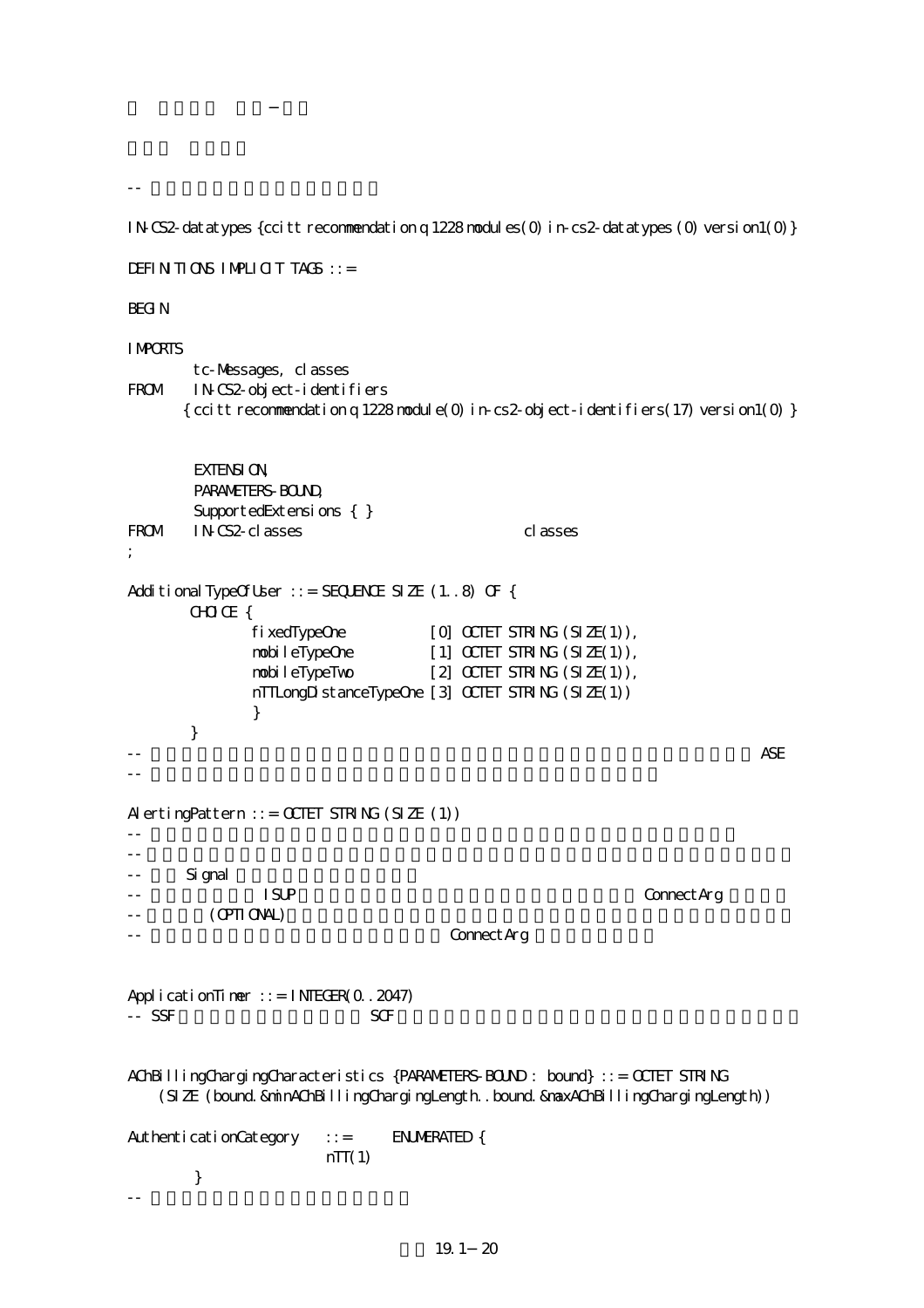AuthenticationInformation::=  $\text{CIET STR NG}$ SIZE(16)) -- PHS端末の認証に利用される乱数およびPHS端末から受信した演算結果を順に並べた情 -- 報を示す。それぞれの情報は8オクテットある。 BCSMEvent {PARAMETERS-BOUND : bound} ::= SEQUENCE { eventTypeBCSM [0] EventTypeBCSM, monitorMode [1] MonitorMode, legID [2] LegID OPTIONAL } -- 監視するためのBCSMイベント情報を示す。  $-$  Disconnect DP  $\qquad$  legID BOUSMEvent ::= SEQUENCE{ eventType [0] EventTypeBCUSM, monitorMode [1] MonitorMode } BearerCapability {PARAMETERS-BOUND : bound} ::=  $CHOCE$  { bearerCap [0] OCTET STRING (SIZE(2..bound.&maxBearerCapabilityLength)), } --  $\blacksquare$ -- 1( $\overline{C}$  1) Iser Service Information -- い得る。 CalledPartyNumber  ${PARAWEIERS-BAND : bound}$  ::= OCTET STRING (SIZE(bound.&minCalledPartyNumberLength..bound.&maxCalledPartyNumber Length)) -- 着パーティの番号を示す。符合化については、Q763参照のこと。 CalledUserPartyNumber {PARAMETERS-BOUND : bound} ::= OCTET STRING (SIZE(bound.&minCalledUserPartyNumberLength..bound.&maxCalledUserPartyNumberLength)) -- 着ユーザ番号を示す。符合化については、Q.763を参照のこと。 CallingPartyNumber {PARAMETERS-BOUND : bound} ::= OCTET STRING (SIZE ( bound.&minCallingPartyNumberLength..bound.&maxCallingPartyNumberLength)) -- 発パーティ番号を示す。符合化については、Q.763参照のこと。 CallingPartysCategory  $\therefore$   $\therefore$   $\qquad$  OCTET STRING (SIZE(1)) -- 発パーティの種別(例えば、オペレータ、公衆電話、一般加入者)を示す。符合化については、 -- Q.763参照のこと。 CallingUserPartyNumber {PARAMETERS-BOUND : bound}  $\therefore$  = OCTET STRING (SIZE(bound.&minCallingUserPartyNumberLength..bound.&maxCallingUserPartyNumberLength)) -- 発ユーザ番号を示す。符合化については、Q.763を参照のこと。 Call Result {PARAMETERS-BOUND : bound} ::= OCTET STRING (SIZE (bound.&minCallResultLength..bound.&maxCallResultLength)) Call Segment ID {PARAMETERS-BOUND : bound} ::= INTEGER (1..bound.&numOfCSs)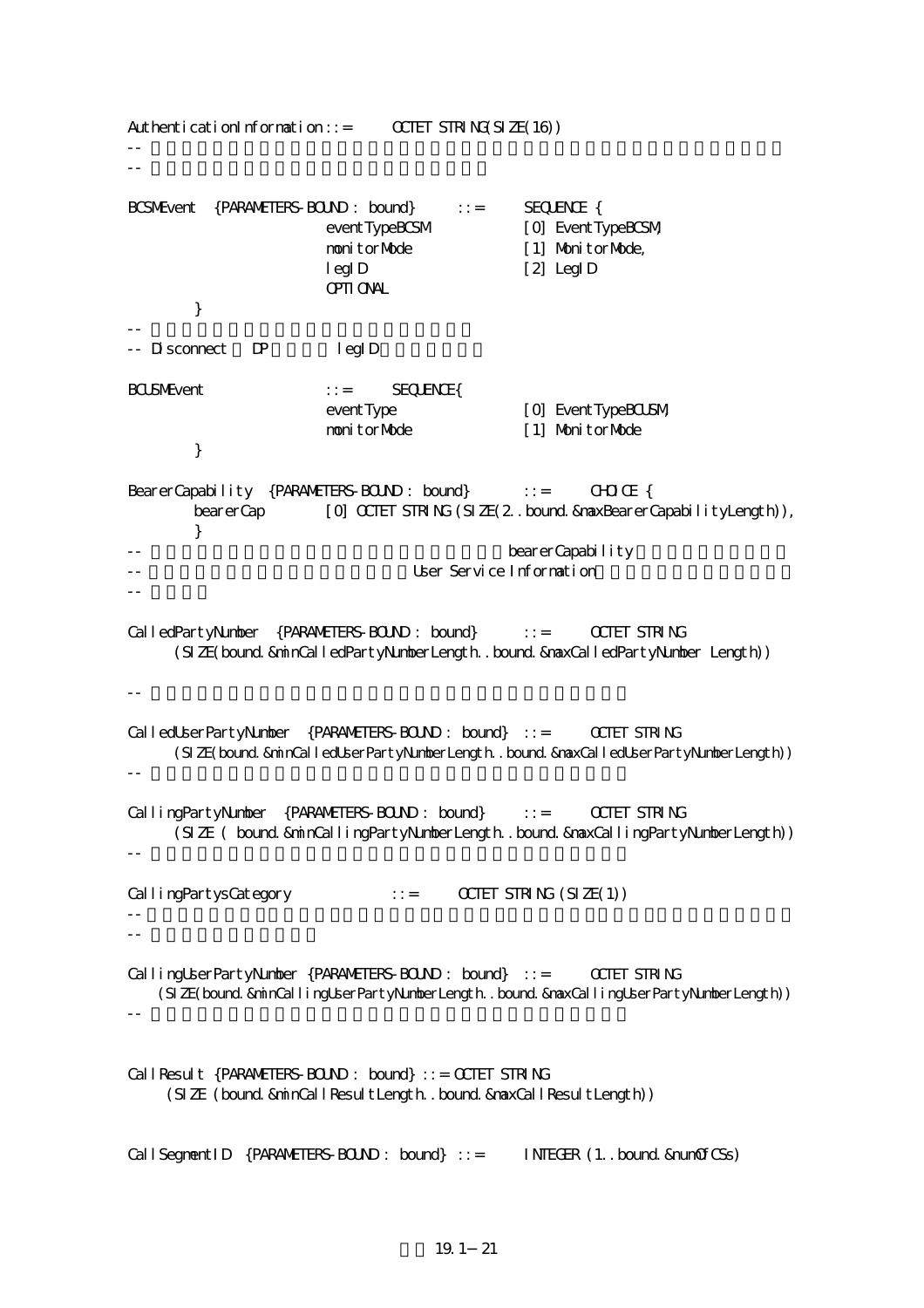```
Call Unrel at edDpSpecificCommonParameters {PARAMETERS-BOUND : bound} ::= SEQUENCE {
        serviceAddressInformation [0] ServiceAddressInformation,
        callingPartyNumber [1] CallingPartyNumber {bound} OPTIONAL
         terminalType [3] TerminalType DEFAULT isdn, 
        extensions [4] SEQUENCE SIZE(1..bound.&nunOfExtensions) OF
                                          ExtensionField {bound} OPTIONAL
-- ... 
         } 
-- extensions
                       ext snsions
- CRITICALITY
Cause {PARAMETERS-BOUND : bound} \therefore = OCTET STRING
      (SIZE (minCauseLength..bound.&maxCauseLength)) 
-- インタフェース関連情報に対する理由を示す。符合化については、Q.763の Cause パラメ 
-- ータを参照のこと。理由と生成源の値の利用にあたっては、Q.850を参照のこと。 
CoexecutableNonInService ::= \text{CIET STR} \ N G (SIZE(32))
CollectedDigits ::= SEQUENCE {
        minimumNbOfDigits [O] INTEGER (1..127) DEFAULT 1,
        maxi mumNbGDigits [1] INTEGER (1..127),
        endOfReplyDigit [2] OCTET STRING (SIZE (1, 2)) OPTIONAL,
        cancel \text{Diff} \to \text{Diff} \to \text{Diff} \to \text{Diff} \to \text{Diff} \to \text{Diff} \to \text{Diff} \to \text{Diff} \to \text{Diff} \to \text{Diff} \to \text{Diff} \to \text{Diff} \to \text{Diff} \to \text{Diff} \to \text{Diff} \to \text{Diff} \to \text{Diff} \to \text{Diff} \to \text{Diff} \to \text{Diff} \to \text{Diff} \to \text{Diff} \to \text{Diff} \to \text{Diff} \to \text{Diff} \to \text{Diff} \to \text{Diff} \to \text{Diff} \to \text{Diff} \to \text{Diff} \to \text{startD git [4] OCTET STRING (SIZE (1..2)) OPTIONAL,
        firstD git T i ne\Omegat [5] INTEGER (1..127) DEFAULT 20,
         interDigitTimeOut [6] INTEGER (1..127) DEFAULT 4, 
         errorTreatment [7] ErrorTreatment DEFAULT reportErrorToScf,
         interruptableAnnInd [8] BOOLEAN DEFAULT TRUE, 
         } 
-- endOfReplyDigit cancelDigit startDigit
-- BCDで、オクテットあたり1BCDのみが下位4ビット側に含まれるよう符合化される。利 
-- 用法はサービス依存である。 
-- NTT firstDigitTimeOut interDigitTimeOut
-- PromptAndCollectUserInformation cancelDigit
                                             \text{endG}ReplyDigits
\text{Col} lectedInfo ::= \text{CH} \times \{ collectedDigits [0] CollectedDigits 
         } 
\text{Component} ::= \text{CHOCE} {
                component I nfo[0] OCTET STRING (SIZE(1..118)),
-- UNI上のオペレーション起動/結果応答もしくはエラー応答/拒否に対するパラメータセ 
-- ット/シーケンスに加え、UNI APDU内のオペレーション値(オブジェクト識別子)、 
-- エラー値などを含む。 
                 relayedComponent [1] EMBEDDED-PDV 
         } 
-- component Info Component Type Component Correl at i on ID
- -
```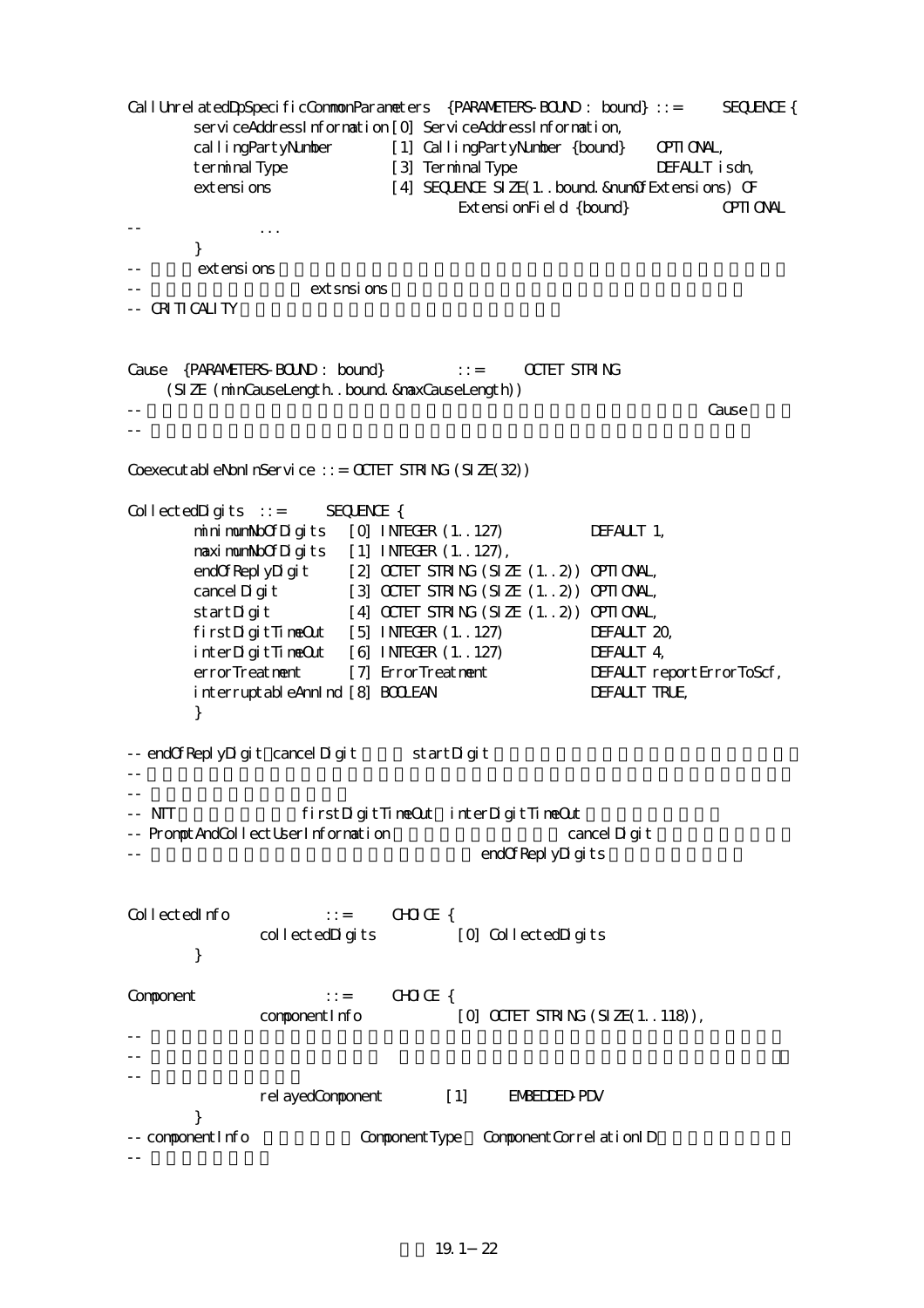```
ComponentCorrelationID ::= INTEGER 
-- 128 127
Component Type :: = ENLMERATED {
             any (0),
             invoke (1),
              rResult (2), 
              rError (3), 
              rReject (4) 
       } 
- any
CustomerRecordStatus ::= ENUMERATED {
      operating (0),
       madeBusy (1), 
       madeBusyAndTemporaryRemoved (2), 
       temporaryRemoved (3) 
} 
-- カスタマ定義域の状態を示す。 
CriticalityType ::= ENLAERATED {
             i gnore(0),
              abort(1) 
       } 
DestinationRoutingAddress {PARAMETERS-BOUND : bound} ::= SEQUENCE
     SIZE(1..3) OF CalledPartyNumber {bound} 
-- Called Party Numbers
Digits {PARAMETERS-BOUND : bound} ::=
  OCTET STRING (SIZE (bound.&minDigitsLength..bound.&maxDigitsLength)) 
-- The results of the results of the Contract of Ceneric Number Ceneric Number
-- Digits Ceneric Number Number Qualifier Ceneric Digits
-- TypeOfDigits
-- グはパラメータを識別するのに十分である。 
-- ISUPフォーマットはこれらのサブフィールドを除くことを許容しない。そのため、値はネ 
-- ットワークオペレータ特有である。 
-- GenericDigits EncodingScheme '000'(BCD even) '001'(BCD odd)
-- より使い分ける。アドレス情報の桁数が奇数の場合、フィラー'0000'が最後のアドレス情報の 
-- 後に挿入される。*(アスタリスク)および#(シャープ)のBCD符合化は、それぞれ'1011' 
- '1100-- Ceneric Number
-- calledAddressValue callingAddressValue
-- Ceneric Digits prefix CorrelationID
-- digitResponse for ReceivedInformationArg VariablePart number
\text{Drati on} ::= INTEGER (-2..86400)
-- 値は秒である。 
ErrorTreatment ::= ENUMERATED {
```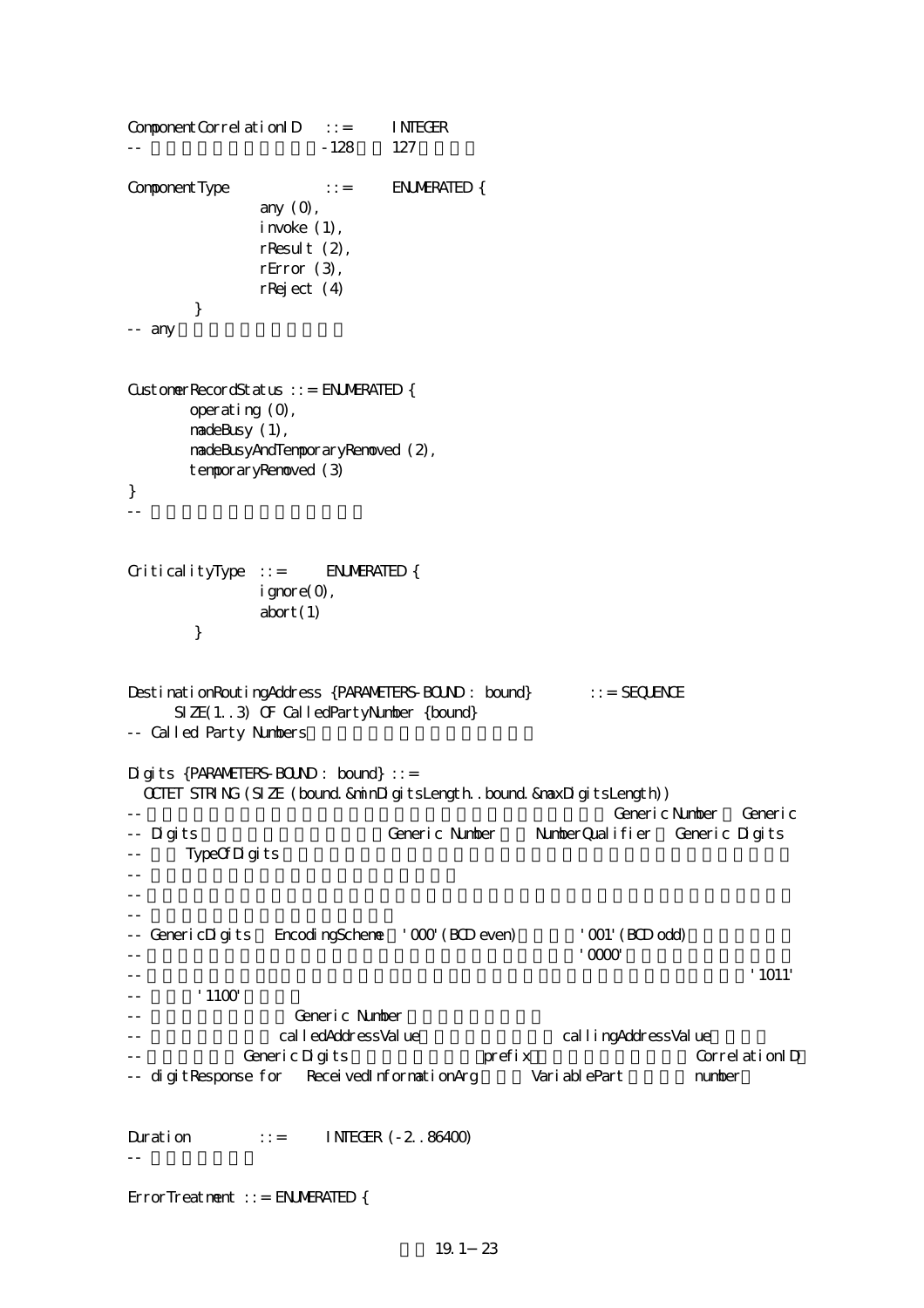reportErrorToScf(0), -- help repeat Prompt  $-$  NTT repeat Prompt (2) } ElementaryMessageIDforIBI ::= Integer4 ErrorTreatment ::= ENUMERATED { reportErrorToScf(0),  $repeatPrompt(2)$  } -- reportErrorToScf -- ImproperCallerResponse Event Specific Information BCSM { PARAMETERS-BOUND : bound} ::= CHOICE { routeSelectFailureSpecificInfo [2] SEQUENCE { failureCause [0] Cause {bound} OPTIONAL, ... }, oDisconnect SpecificInfo [7] SEQUENCE { releaseCause [0] Cause {bound} OPTI ONL ... }, t Answer SpecificInfo [10] SEQUENCE { -- 特有の情報は定義されていない ... }, presentationFailure [30] SEQUENCE { failureCause [0] Cause {bound} OPTIONAL, ... } } -- イベントに特有の呼に関連する情報を示す。 Event TypeBCSM ::= ENUMERATED { analyzedInformation(3), routeSelectFailure(4), oMidCall(8), oDisconnect(9), oAbandon(10), tern Authorized(12), tAnswer(15), origAttempt(22), presentationFailure(35) } -- BCSM  $\sim$  BCSM  $\sim$  BCSM  $\sim$  BCSM  $\sim$  BCSM  $\sim$  BCSM  $\sim$  BCSM  $\sim$  BCSM  $\sim$   $\sim$   $\sim$ -- origAttempt termAttemptAuthorized Event TypeBCUSM ::= ENUMERATED component Received(127), }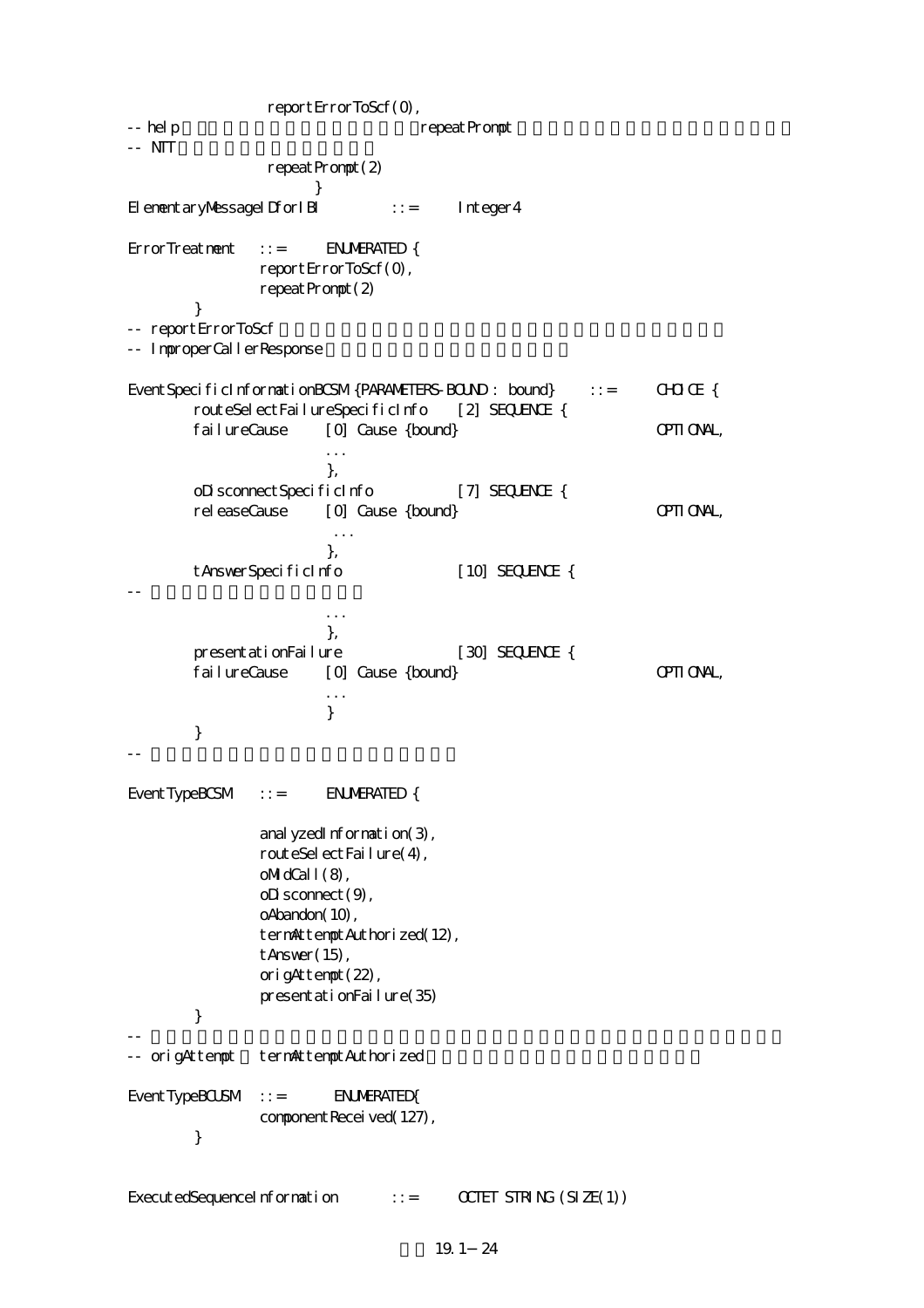$-$ --での識別のために用いられる情報であり、SSFにおいて暗黙の内に付与されたSCFからの

- --メッセージシーケンス番号が設定される。
- --本パラメータはユーザからの放棄・切断等のSCFにてその発生が予期できないSSFイベン
- --ト送信時には常に設定されねばならない。

| ExecutingNonInServices ::= CHICE { |                                                   |                |                  |  |
|------------------------------------|---------------------------------------------------|----------------|------------------|--|
|                                    | l SServi cel D<br>[O] ENLMERATED {                |                |                  |  |
|                                    | $P1$ ot Number $(0)$ ,                            |                |                  |  |
|                                    | PartyLineTelepone(1),                             |                |                  |  |
|                                    | Vari abl eAbbri vi at eD al Regi st er $(2)$ ,    |                |                  |  |
|                                    | Vari abl eAbbri vi at eDi al Cal l (3),           |                |                  |  |
|                                    | Call Waiting (4),                                 |                |                  |  |
|                                    | MessageCall(5),                                   |                |                  |  |
|                                    | $M$ essageSt art St op $(6)$ ,                    |                |                  |  |
|                                    | MessageRegister(7),                               |                |                  |  |
|                                    | International $D$ rect $D$ stance $D$ all ing(8), | - -            |                  |  |
|                                    | PublicData $(9)$ ,                                |                |                  |  |
|                                    | MaritimeMobileRadiotelephone(10),                 |                |                  |  |
|                                    | trainCoinTelephone(11),                           |                |                  |  |
|                                    | AutonaticInterceptService(12),                    |                |                  |  |
|                                    | Weat her Ti neAnnounce (13),                      |                |                  |  |
|                                    | $SharpABCD(14)$ ,                                 | --#ABCD        |                  |  |
|                                    | $\text{W}\$ deoTex $(15)$ ,                       |                |                  |  |
|                                    | DuplexNumberCall (16),                            |                |                  |  |
|                                    | $D$ uplexNumberStartStop $(17)$ ,                 |                |                  |  |
|                                    | Gredit CardCall (18),                             |                |                  |  |
|                                    | Facsi mileNet work161(19),                        | $\text{-}$ - F |                  |  |
|                                    | FacsimileNetwork162(20),                          | $-$ F          |                  |  |
|                                    | Call ForwardingCall (21),                         |                |                  |  |
|                                    | Cal I Forwarding Start Stop (22),                 |                |                  |  |
|                                    | Cal I Forwarding Register (23),                   |                |                  |  |
|                                    | NoRinging (24),                                   | $ -$           |                  |  |
|                                    | $P B X D$ al I nward $D$ al i ng $(25)$ ,         | $-$ PBX        |                  |  |
|                                    | Multi Metering (26),                              | $ -$           |                  |  |
|                                    | AdvancedFreeDi al (27),                           |                |                  |  |
|                                    | Interconnect $(28)$ ,                             |                |                  |  |
|                                    | Multi Pilot Number (29),                          |                | $P1$ ot          |  |
|                                    | Al phaCharging(30),                               |                |                  |  |
|                                    | CallingNumberIndication(31),                      | ID<br>$ -$     |                  |  |
|                                    | Tel egranı(32),                                   |                |                  |  |
|                                    | Pi er Servi ce Tel ephone (33),                   |                |                  |  |
|                                    | Cal l Ref usi ng Regi st (34),                    |                |                  |  |
|                                    | Call RefusingStartStop(35),                       |                |                  |  |
|                                    | $AddOn(36)$ ,                                     |                |                  |  |
|                                    | MassCallingInformationProvide(37),                |                |                  |  |
|                                    | MassCallingPBCustonerControl (38),                |                | $\overline{(\ }$ |  |
|                                    | $\Omega$ rectory Assistance $(39)$ ,              |                |                  |  |
|                                    | SecondPacket (40),                                |                |                  |  |
|                                    | AdvancedCallwaiting(41),                          |                |                  |  |
|                                    | SubAddress(42),                                   |                |                  |  |
|                                    | MembersNet (43),                                  |                |                  |  |
|                                    | Fire $(44)$ ,                                     |                |                  |  |
|                                    | Police $(45)$                                     |                |                  |  |
|                                    |                                                   |                |                  |  |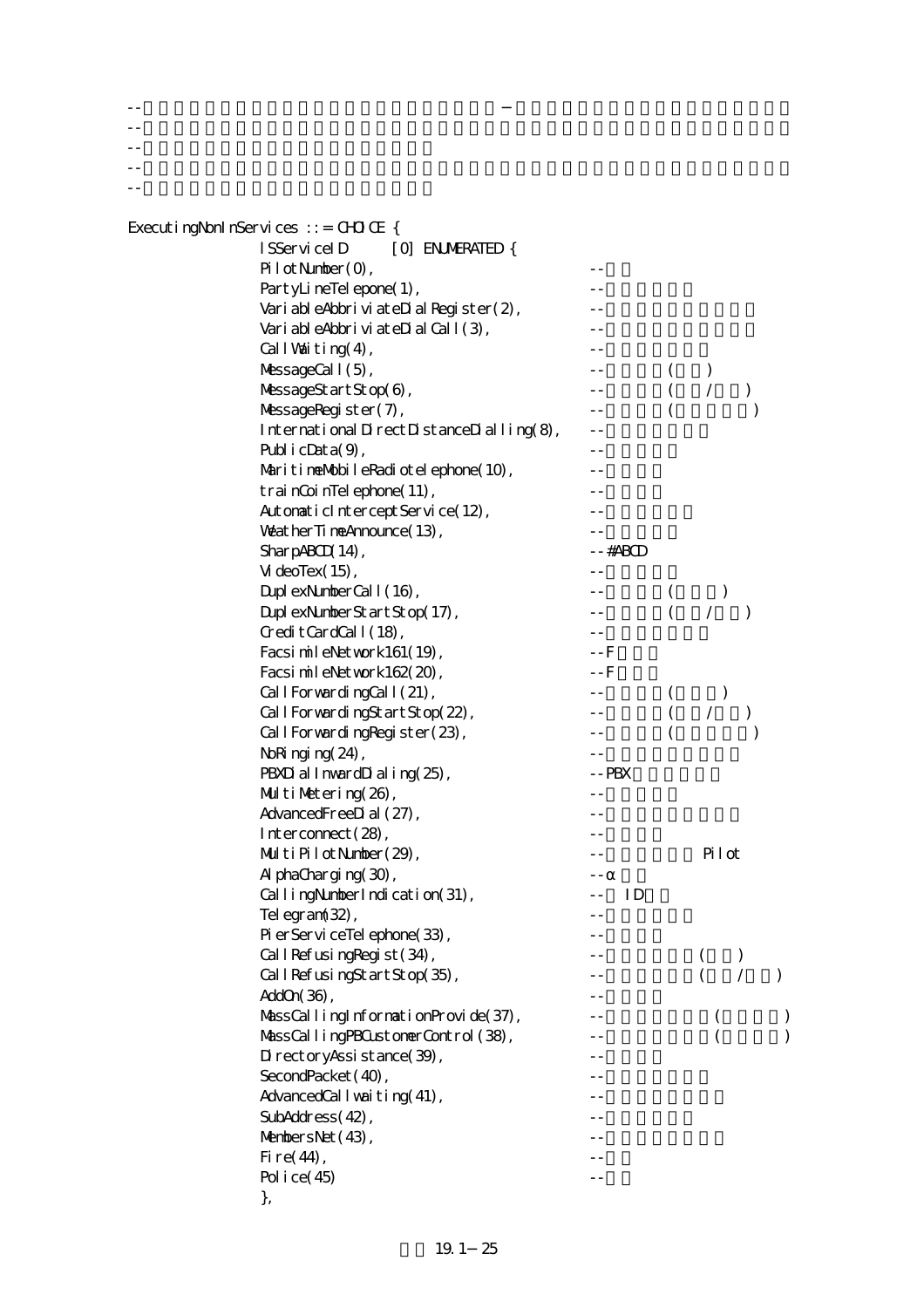| <b>CESServiceID</b><br>$[1]$ ENLMERATED $\{$                 |         |  |
|--------------------------------------------------------------|---------|--|
| $C1$ osed $C1$ ser Group Connection(0),                      |         |  |
| CESD rect Out wardD al ing( $1$ ),                           |         |  |
| CESD rect I mwardDi al ing $(2)$ ,                           |         |  |
| Separat el yCharging(3),                                     |         |  |
| $SBPi$ l ot Number $(4)$ ,                                   | $-$ -SB |  |
| $XBP1$ ot Number $(5)$ ,                                     | - - XB  |  |
| Vari abl eRinging (6),                                       | $ -$    |  |
| MissingNumberNotification(7),                                | $-$     |  |
| (ESAutonaticInterceptService(8),                             |         |  |
| Special CommonBattery $(9)$ ,                                | - -     |  |
| ServiceClassSwitching(10),                                   |         |  |
| Tol 1 Out goi ng Admit (11),                                 |         |  |
| Fi xedAbbri vi at e $\Omega$ al Regi st er (12),             |         |  |
| Fi xedAbbri vi at e $\Omega$ al Cal l (13),                  |         |  |
| Part Fi xedAbbri vi at eD al Regi ster (14),                 |         |  |
| Part Fi xedAbbri vi at eDi al Cal l (15),                    |         |  |
| ServiceClassUpGrade(16),                                     |         |  |
| ŒSVariableAbbriviateDialRegister(17),                        | - -     |  |
| CESVari able AbbriviateDial Call (18),                       | - -     |  |
| AutonaticCallTransfer(19),                                   |         |  |
| General Guidance (20),                                       |         |  |
| $CESAddOn(21)$ ,                                             |         |  |
|                                                              |         |  |
| Paging (22),<br>CESI nt ernational $D$ rect $D$ all ing(23), |         |  |
|                                                              |         |  |
| EnergencyCal $1(24)$ ,                                       |         |  |
| Secret ary Magnet o Tel ephone (25),                         |         |  |
| Appoint edTel ephone (26),                                   |         |  |
| Special i zedNumberControl (27),                             |         |  |
| Attendant Console (28),                                      |         |  |
| Out wardDi all ingByValyOf Attendant $(29)$ ,                |         |  |
| I nwardDi al l i ngByValyOf Attendant (30),                  | - -     |  |
| Connect ToAt t endant (31),                                  |         |  |
| Attendant Call (32),                                         |         |  |
| , Manual Cal I backTransfer (33)                             |         |  |
| Del ayedCal lTransfer (34),                                  |         |  |
| BusyCal lTransfer (35),                                      |         |  |
| Semi Autonati cCampOn(36),                                   |         |  |
| Attendant Connect InCall (37),                               |         |  |
| Cal I TransferToAt tendant (38),                             |         |  |
| SwitchingToAttendant (39),                                   |         |  |
| Split Call $(40)$ ,                                          |         |  |
| CallInterrupt $(41)$ ,                                       |         |  |
| MonitoredCall (42),                                          |         |  |
| Holding $(43)$ ,                                             |         |  |
| EasyTreat Attendant Call (44),                               |         |  |
| Cancel $\Omega$ al edNumber (45),                            |         |  |
| Number Check(46),                                            |         |  |
| NoAnsweringCallOverflowNotification(47),                     | - -     |  |
| $M\&BusyAt N ght (48),$                                      | $ -$    |  |
| Connect ToSpecial ConmonBatteryTelephone(49), --             |         |  |
| BusyNotification(50),                                        |         |  |
| AutonaticClassifyLamp(51),                                   | - -     |  |
| Present Cal I WthRinging (52),                               |         |  |
| AutonaticConnectionToLeasedGircuit(53),                      |         |  |

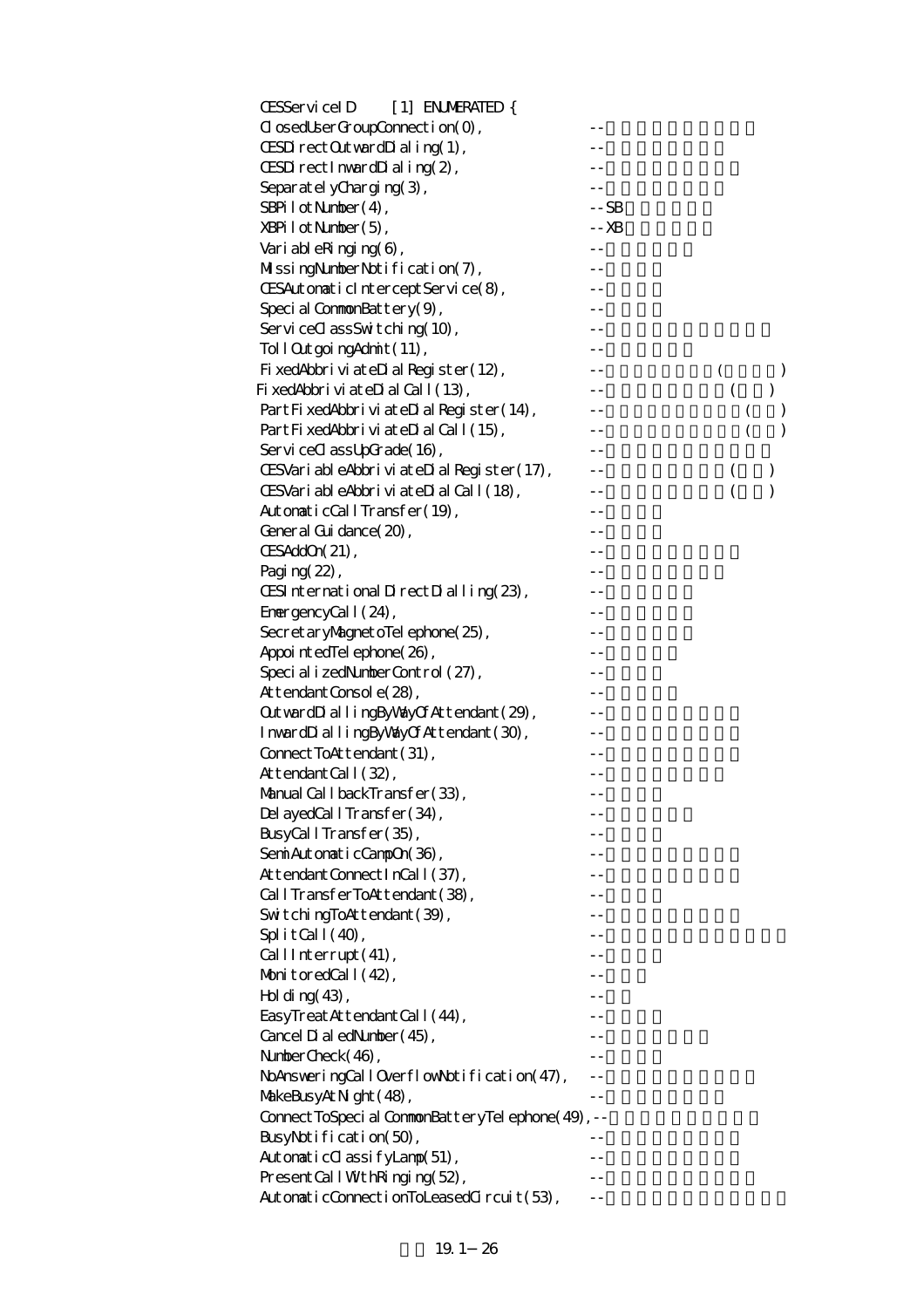```
Manual ConnectionToLeasedCircuit(54), -TandenComecti onWthLeasedCircuits(55), --
             SwitchOverLeasedGrcuit(56), --
             Leased Circuit Sharing(57), -Leased Circuit InInteroffice (58),
             LeasedCircuit BusyIndicatorPerDirection(67) --
             ExtensionProlong(59),
             Det our PublicNetworkAt LeasedCircuit Busy(60), --
             LeasedCircuit Connect Control (61),
             Extensi onPickUp(62), -Extensi on Reset Call(63), -Extensi on CampOn(64), -Extensi onCallTransfer(65), -PagingTransfer(66) --
 } 
       } 
ExecutingNonInServicesList {PARAMETERS-BOUND : bound} ::= SEQUENCE
      SIZE (1..bound.&maxExecutingNonInServices) OF ExecutingNonInServices 
Extensi on Field {PARAMETERS-BOUND : bound} ::= SEQUENCE {
      type EXTENSION & d ({SupportedExtensions {bound}}),
                     -- shall identify the value of an EXTENSION type 
       criticality CriticalityType DEFAULT ignore, 
      value [1] EXTENSION & ExtensionType
                          ({\text{SupportedExt}}\text{ensi} ons {\text{bound}}({\mathcal{C}}\text{type}) } 
-- このパラメータはアーギュメントデータ型の拡張を示す。その内容はネットワークオペレータ 
-- 特有である。 
FCIBillingChargingCharacteristics {PARAMETERS-BOUND : bound} ::= OCTET STRING 
     (SIZE (bound.&minFCIBillingChargingLength..bound.&maxFCIBillingChargingLength)) 
- OCTET STRING
-- private [17] tag 
- length 0x12-- 内容は以下3項目を順に並べたもの。 
-- 課金形態(網特有ASE仕様での課金形態パラメータの値部分、1オクテット) 
-- 課金情報(網特有ASE仕様での課金情報パラメータの値部分、16オクテット) 
-- MBI値(網特有ASE仕様でのMBIバラメータの値部分、1オクテット) 
ForwardCallIndicators ::= \text{CIET STR} \text{NG (SI ZE(2))}-- 転送呼表示を示す。符合化については、Q.763参照のこと。 
InbandInfo {PARAMETERS-BOUND : bound} ::= SEQUENCE {
      nessageID [0] MessageID {bound},
      number Of Repetitions [1] INTEGER (1..127) OPTIONAL,
      duration [2] INTEGER (0..32767) OPTIONAL,
       interval [3] INTEGER (0.. 32767) OPTIONAL 
       } 
-- Interval the second three seconds are the pure seconds and the pure seconds \Gamma-- 隔を含んだ秒で示される時間の総計である。 
-- duration mumberOfRepetitions
-- duration
-- The Properties of Repetitions \mathbf{r}
```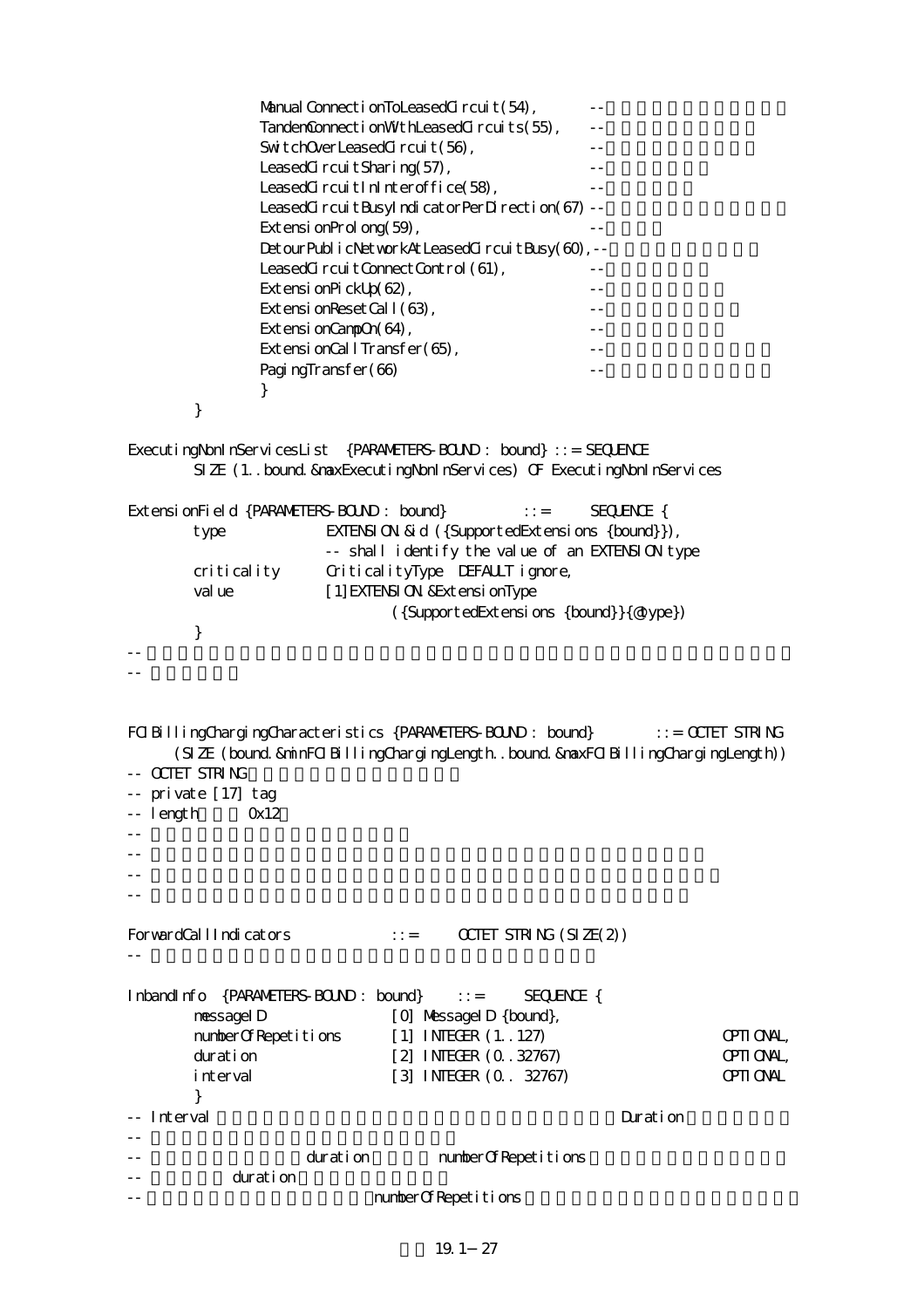-- 2008年には、このパラメータをつける場合は、このパラメータをつける場合は、このパラメータをつける場合は、このパラメータをつける場合は、このパラメータが送信される。 -- interval interval numberOfRepetitions -- interval InformationToSend {PARAMETERS-BOUND : bound} ::= CHOICE { inbandInfo [0] InbandInfo {bound}, tone [1] Tone } InServiceDomainID ::=  $\text{CIET STR} NG(SIZE(1))$ InServiceInteractionAttributes ::=  $\text{CIET STR} \text{NG } (\text{SI ZE(4)})$  $Integer 4 ::= \text{INIEQER}(0.2147483647)$ InvokeID ::= InvokeIdType -- オペレーションインボーク識別子である。 ISDNAccessRelatedInformation ::= OCTET STRING -- Access  $\overline{\phantom{a}}$ -- Transport LegID ::=  $GHGE$  { sendingSideID [0] LegType, receivingSideID [1] LegType } -- 呼の中での特定のパーティへの参照を示す。OPTIONAL は一方的なID割り当てもしくはバイ -- ラテラルなID割り当ての選択を伴うネットワークオペレータ特有利用を示す。  $-I$ egID  $QPTI QVPL$ -- 呼の中に単一のパーティしかいない時は、このパラメータは必要とされない(あいまいさがな -- いため)呼の中に複数のパーティがいる時は、以下のいずれかが適用される。  $\text{LegID}$ -- 2.LegID が存在せず、デフォールト値が仮定される(たとえば ApplyCharging オペレーショ -- ンの場合での発パーティ)これらの2つの代替の選択はネットワークオペレータオプションであ -- る。 LegType ::=  $\text{CIET STR} \text{NG (SI ZE(1))}$ Message ::= ENUMERATED{ rELeaseCOMPlete(90), fAGlity $(98)$  } -- コンポーネントを送るために用いられるメッセージを示す。 MessageID { PARAMETERS-BOUND : bound} :: = SEQUENCE SIZE(1..bound.&nunOfVariableMessages) OF VariableMessage MiscCallInfo ::= SEQUENCE { messageType [0] ENUMERATED {  $request(0)$ , notification(1)  $\}$  , dpAssignment [1] ENUMERATED { individual Line(0),

### 19.1 28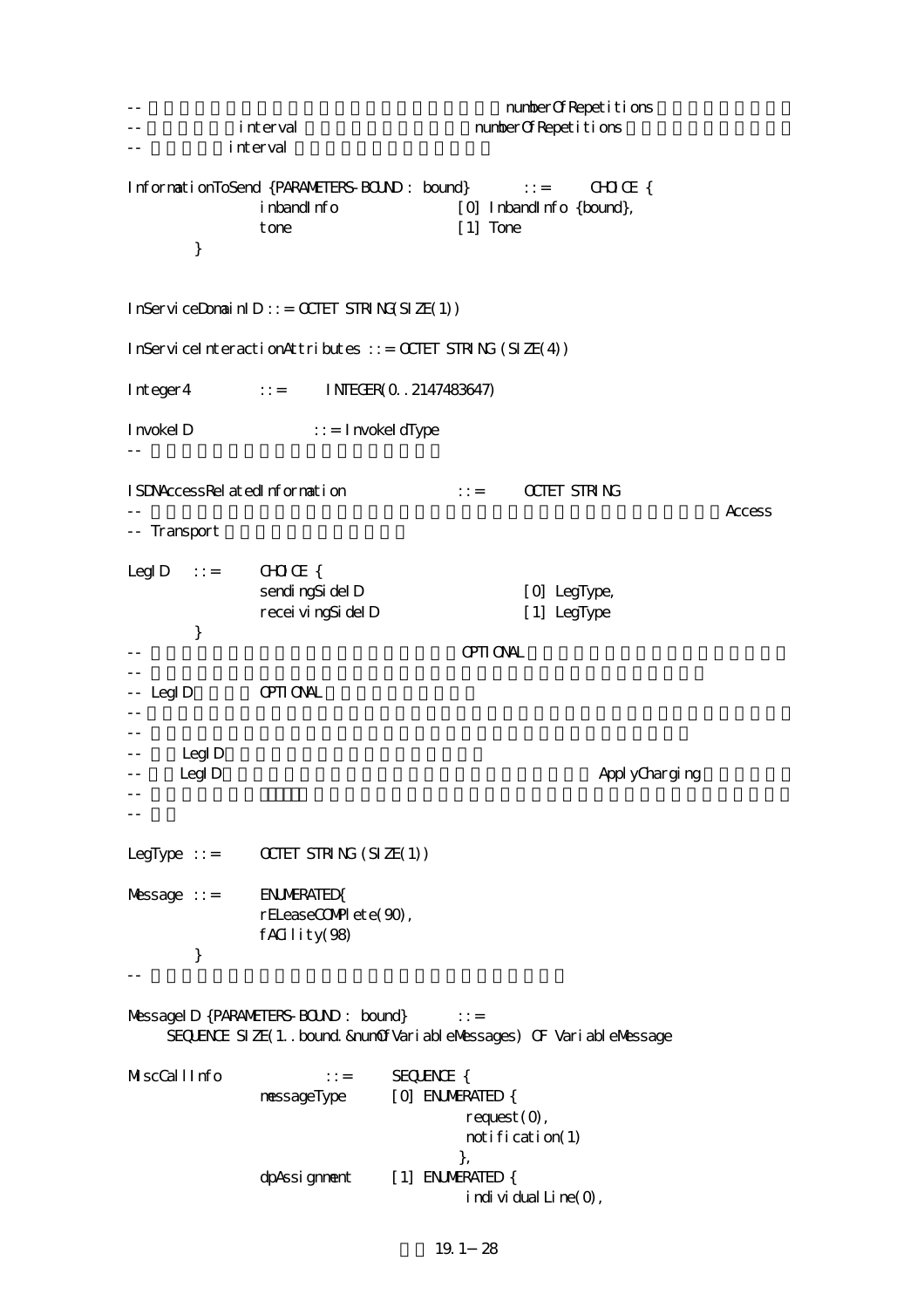officeBased(2)  $\}$  OPTIONAL } -- 検出点に関連した情報を示す。 -- dpAssignment OPTIONAL TDP **EDP**  $-$ -- TDP nessageType request MonitorMode ::= ENUMERATED { interrupted(0), notifyAndContinue(1), transparent(2) } -- イベントがSSPにより中継される、および/または処理されるかを示す。 -- BCUSM interrupted NatureOfConnectionIndicators ::=  $\text{CIET STRNG}(SI \times I))$  $-$  experiments  $\mathcal{L}_{\mathcal{A}}$  is the contract of the contract of the contract of the contract of the contract of the contract of the contract of the contract of the contract of the contract of the contract of the contrac NbOfReceivingDigits ::= SEQUENOE {  $maxi$  mumNumber  $GD$  gits  $[0]$  INTEGER  $(1.31)$ , minmumNumberOfDigits [1] INTEGER (1..31) DEFAULT 1, defaultType [2] ENWERATED {  $d$ oNotCare $(0)$ , forZeroPrefix(1) } DEFAULT 0, asteriskCodeAction [3] ENUMERATED { rEserved(0),  $n$ O $P(1)$ .  $t$  YPE1(2), tYPE2(3) } DEFAULT 1, sharpCodeAction [4] ENUMERATED { rEserved(0),  $n(P(1),$  tYPE1(2) } DEFAULT 1, nbOfScreeningCode [5] INTEGER (1..15) OPTIONAL, screeningCode [6] OCTET STRING (SIZE (1..8) OPTIONAL } -- Prompt AndCollectUserInformationExtension hbOfReceivingDigits -- screeningCode defaultType  $N\delta T$  gits minimumNumber -- OfDigits maximumNumberOfDigits (Collected -- Digits minmumNbOfDigits maximumNbOfDigits -- screeningCode ASE -- 指示コード情報」のコーディング仕様に準ずる。 NetworkFunctionType  $\therefore$  = OCTET STRING(SIZE(1)) -- 網機能種別を示す。符合化についてはQ.763を参照。ただし、ビットD以外は使用せず、 -- 0づめとする。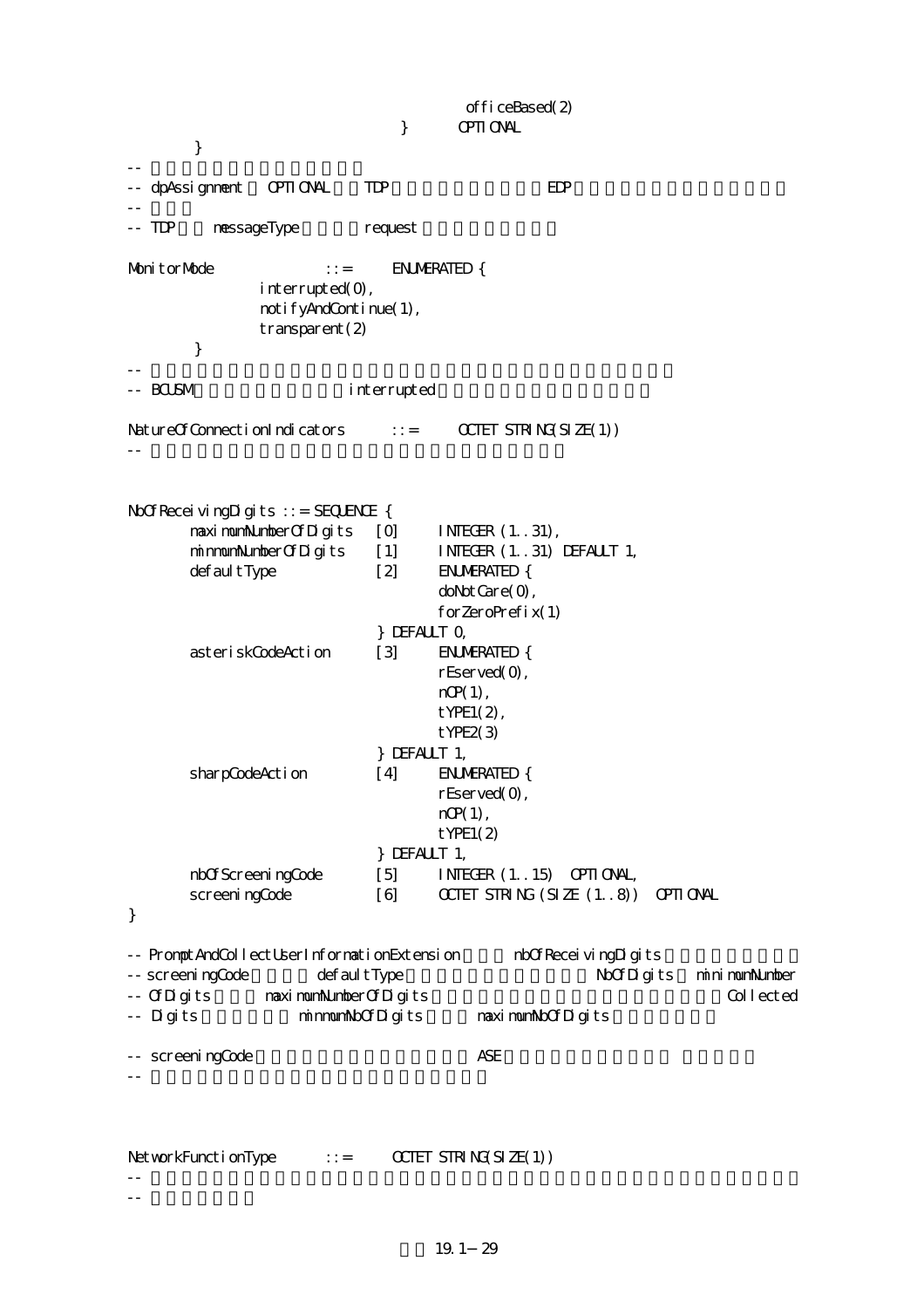```
OriginalCalledPartyID {PARAMETERS-BOUND : bound} ::= OCTET STRING
    (SIZE(bound.&minOriginalCalledPartyIDLength.. bound.&maxOriginalCalledPartyIDLength)) 
                                         Original Called Number
PSubscriberData ::= SEQUENCE {
            subscriberClass [0] SubscriberClass DEFAULT gN
             traceCallIndication [1] BOOLEAN DEFAULT FALSE
       } 
- PHS
RedirectingPartyID {PARAMETERS-BOUND : bound} ::= OCTET STRING
    (SIZE (bound.&minRedirectingPartyIDLength..bound.&maxRedirectingPartyIDLength)) 
-- Journal of the United States of the Contraction of the Redirecting number \mathbb{R}edirecting number
-- のこと。 
RedirectionInformation \therefore = OCTET STRING (SIZE(2))
-- Redirection Information
-- を参照のこと。 
SCIBillingChargingCharacteristics {PARAMETERS-BOUND : bound} ::= OCTET STRING
    (SIZE (bound.&minSCIBillingChargingLength..bound.&maxSCIBillingChargingLength)) 
-- このパラメータは料金および/または課金の特性を示す。内容はネットワークオペレータ特有 
-- である。 
-- 本パラメータの内容は、網特有ASE仕様の料金/レート情報部分(15オクテット)であ 
-- る。 
ServiceAddressInformation ::= SEQUENCE {
            serviceKey [0] ServiceKey OPTIONAL,
              miscCallInfo [1] MiscCallInfo, 
       } 
-- トリガ分析の結果を示す情報であり、SCFが適切なサービス論理を選択することを可能とす 
- -ServiceKey ::= OCTET STRING (SIZE(1))
-- SCFが適切なサービス論理を選択可能とする情報である。 
-- ServiceKey SSF/CCF
-- ビスのサービス定義域 
-- ID を示すが、SSF/CCF ではそれを意識しない。値の範囲は当面、-128 から 127 である。 
StartPointModForFirstDigitTO ::= ENUMERATED {
              promptStart(1) 
       } 
SubscriberClass ::= ENUMERATED {
             gN(0), --
             uR(1), -slR(2) --
       } 
- PHS \sim PHS \sim PHS \sim PHS \sim PHS \sim PHS \sim PHS \simTerminal Encipher Key \qquad ::= \qquad OCTET STRING(SIZE(8))
```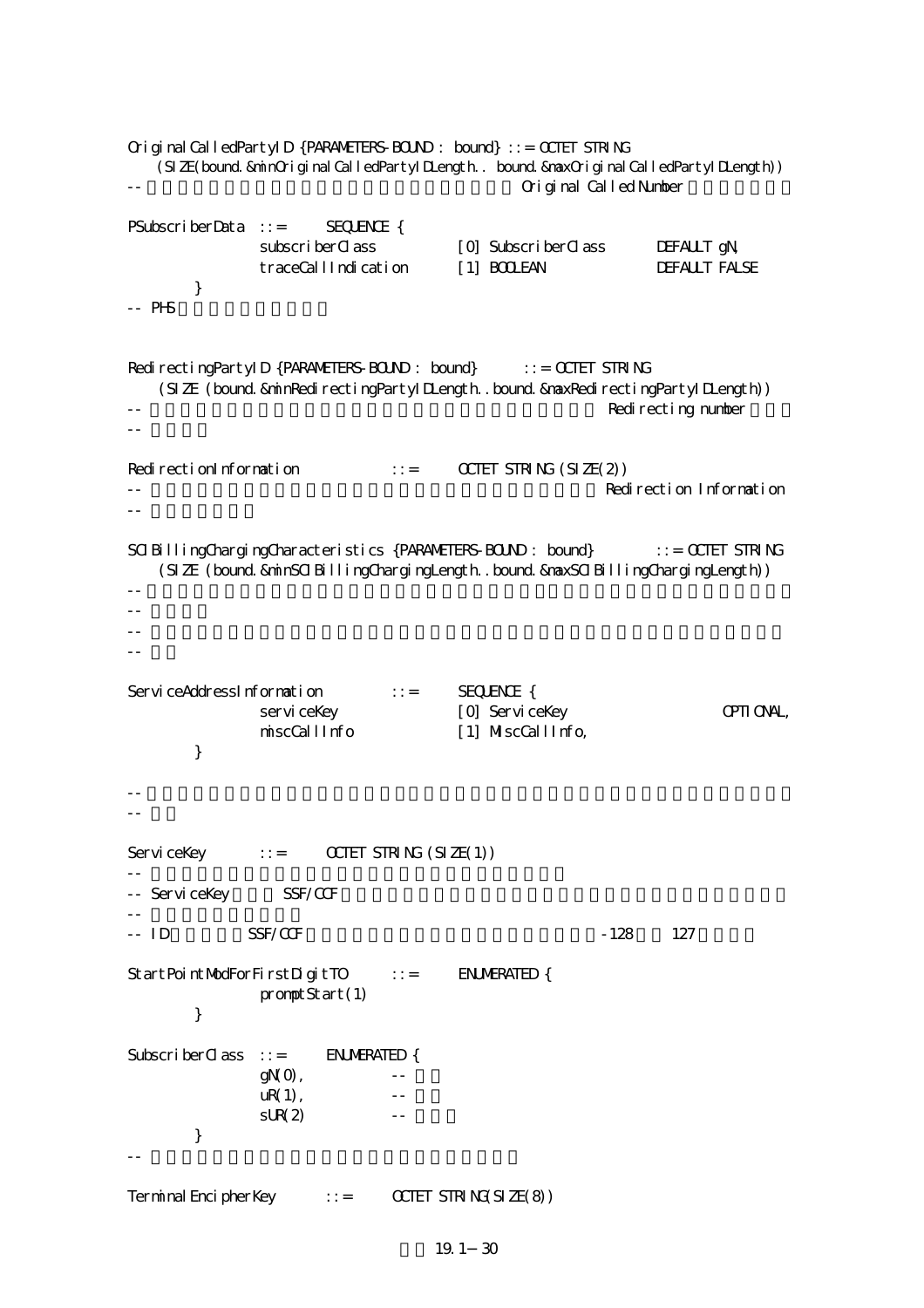Terminal Type  $\cdots$  :: = ENUMERATED { unknown(0),  $di$  al Pulse $(1)$ ,  $dtnf(2)$ ,  $i$ sdn $(3)$ , spare(16) } -- SCFがSRFに対して適切な能力の種類(音声認識、DTMF、表示能力など)が指定でき -- るように端末の種別を示す。現在の信号方式では端末の種別を伝達できないため、このパラメ -- ータは発もしくは着のローカル交換機でのみ適用される。 TermRejectEncountered  $\qquad ::= \qquad \text{CCTET STRING}(\text{SI ZE(1)})$ -- Automatic Call Rejection Tone  $\qquad ::=$  SEQUENCE { toneID [0] Integer4, duration [1] Integer4 DEFAULT 0 OPTIONAL } -- duration ToneId  $\cdots$  CHOICE { local [0] Integer4, } Transit NetworkSelection ::=  $\text{CCLET STRNG}(SIZE(2.3))$ -- 中継網選択を示す。符合化についてはQ.763参照。 UnavailableNetworkResource ::= ENUMERATED { unavailableResources(0), component Failure(1), basicCallProcessingException(2), resourceStatusFailure(3), endUserFailure(4) } -- 失敗したネットワークリソースを示す。 VariableMessage ::= SEQUENCE { elementaryMessageID [0] ElementaryMessageID  $\sigma$  [0]  $\sigma$ variableParts [1] SEQUENCE SIZE(1..16) OF VariablePart OPTIONAL }  $-$  variableParts  $QPTI QWL$ VariablePart {PARAMETERS-BOUND : bound} ::= CHOICE { integer [0] Integer4,  $number \qquad [1]$   $\Box$  gits { bound},  $\qquad \qquad -1$ time  $[2]$  OCTET STRING  $(SIZE(2))$ , -date  $[3]$  OCTET STRING  $(SIZE(3))$ , -price  $[4]$  OCTET STRING (SIZE(4)), timeDuration [PRIVATE 5] OCTET STRING  $(SIZE(4))$  -voiceSegmentID [PRIVATE 6] Integer4 --

-- PHS端末の認証キーを示す。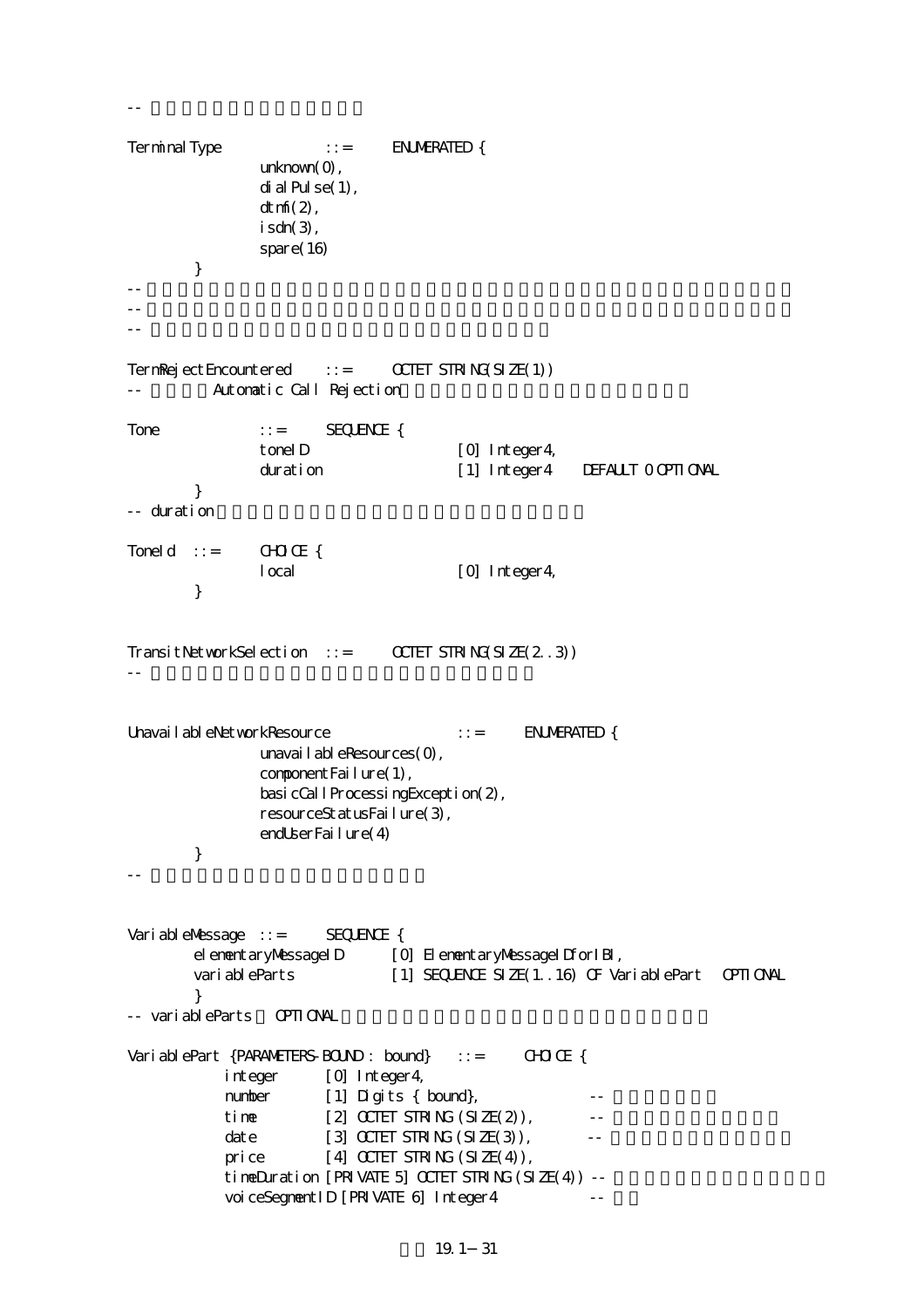|                | $\}$             |                |                  |                |        |
|----------------|------------------|----------------|------------------|----------------|--------|
|                |                  |                |                  |                |        |
|                |                  |                |                  |                |        |
|                |                  |                |                  |                |        |
|                |                  |                |                  |                |        |
|                |                  |                | $\boldsymbol{2}$ | $\mathbf{1}$   |        |
|                |                  |                | $\overline{5}$   | $\mathbf 1$    |        |
|                |                  |                |                  |                |        |
|                |                  |                |                  |                |        |
|                |                  |                | 3                | $\overline{9}$ |        |
|                |                  |                | $\boldsymbol{9}$ | $\overline{0}$ |        |
|                |                  |                | $\overline{0}$   | 3              |        |
|                | -- price BOD     |                |                  |                |        |
| -- price=54321 |                  |                |                  |                |        |
| $ -$           | $\mathbf{B}$ its | <b>H</b> FE    | $D$ CBA          |                |        |
|                | l eading oct et  | $\overline{O}$ | $\mathbf 0$      |                |        |
|                |                  | $\mathbf 5$    | $\mathbf 0$      |                |        |
| - -            |                  | 3              | $\sqrt{4}$       |                |        |
|                |                  | $\mathbf{1}$   | $\boldsymbol{2}$ |                |        |
|                |                  |                |                  |                | number |
|                |                  |                |                  |                |        |
|                |                  |                |                  |                |        |
|                |                  |                |                  |                |        |
|                | minCauseLength   |                |                  | $INTEGR ::= 2$ |        |

END

19.1 32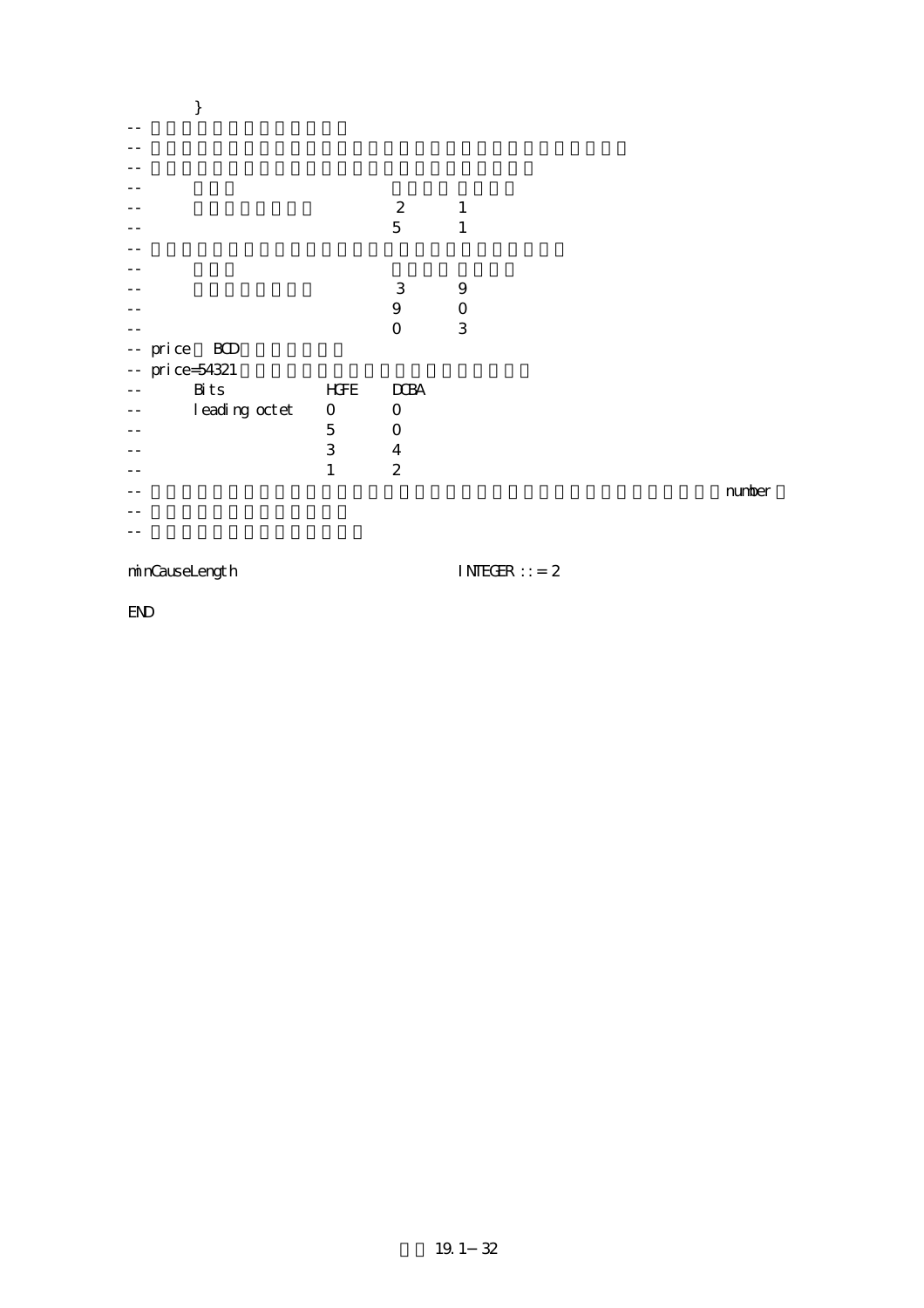NTT-INAP-1998-errortypes {%%%%%%}

-- このモジュールはNTT-INAP1998世代のエラーに対する型定義を含む。 -- CHOICE 型のパラメータは特定のタグ値がつけられ、タグは自動的に同じ値をもつ EXPLICIT タ -- グに置き換えられる。 DEFINITIONS IMPLICITIAGS ::= BEGIN IMPORTS ros-InformationObjects, datatypes, errorcodes FROM NTT-INAP-1998-object-identifiers { %%%%%% } **ERROR** FROM Remote-Operations-Information-Objects ros-InformationObjects UnavailableNetworkResource FROM NTT-INAP-1998-datatypes ntt-inap-1998-datatypes errcode-improperCallerResponse, errcode-missingCustomerRecord, errcode-missingParameter, errcode-parameterOut Of Range, errcode-systemFailure, errcode-taskRefused, errcode-unavailableResource, errcode-unexpectedComponentSequence, errcode-unexpectedDataValue, errcode-unexpectedParameter, errcode-unknownLegID FROM NTT-INAP-1998-errorcodes ntt-inap-1998-errorcodes; -- NTT-INAP1998世代のエラーに対する型定義が続く cancel Failed ERROR ::=  $\{$ PARAMETER SEQUENCE { problem [0] ENLMERATED { unknownOperation(0), tooLate(1), operationNotCancellable(2) }, operation [1] InvokeID } CODE errcode-cancelFailed } improperCallerResponse ERROR ::={ CODE errcode-improperCallerResponse }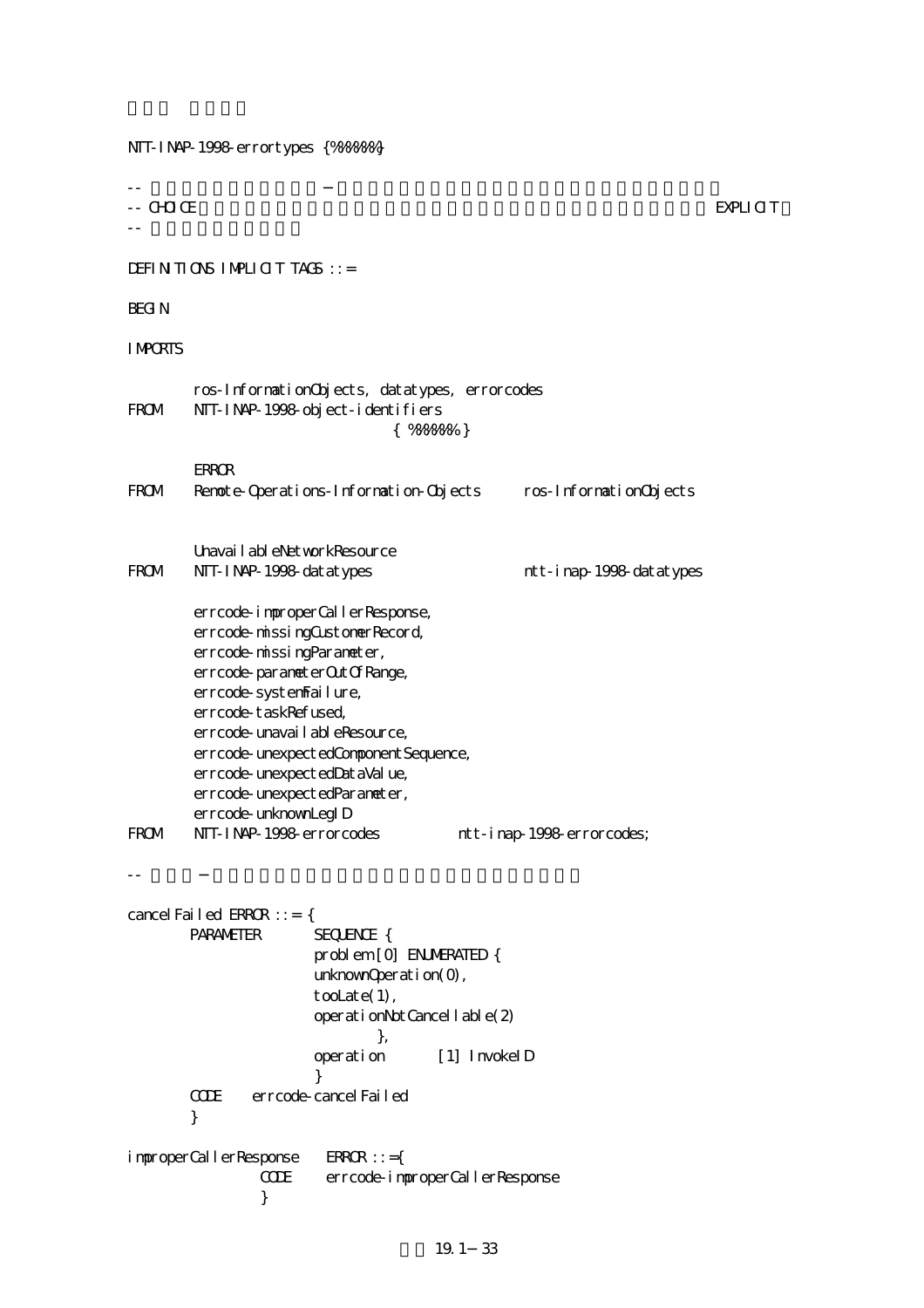missingCustomerRecord ERROR ::={ CODE errcode-missingCustomerRecord } -- サービス論理プログラムはSCF内に見つからなかった。  $missi$  ng Parameter ERROR ::={ CODE errcode-missingParameter } -- シュータ パラメータ いちがく はんしょう しゅうしゅうしゅうしゅうしゅ  $parameterOutGRange$  ERROR ::={ CODE errcode-parameterOutOfRange } -- パラメータは期待していたものではなかった(存在せず、もしくは範囲外) requestedInfoError  $\text{ERRR}$  ::={ PARAMETER ENUMERATED { unknownRequestedInfo(1), requestedInfoNotAvailable(2) } CODE errcode-requestedInfoError } -- 要求された情報はみつからない。 ServiceCoexecutionProhibited ::= ERROR -- サービスの並存が許容されなかった。 systemFailure ERROR ::={ PARAMETER UnavailableNetworkResource CODE errcode-systemFailure } -- オペレーションは処理を行う物理エンティティのシステム故障により完了できなかった。 taskRefused ERROR ::={ PARAMETER ENLMERATED { generic( $0$ , unobtainable (1), congestion(2) } CODE errcode-taskRefused } -- 通常は要求された処理を実施できるのに、今回は実施できなかった。これは、輻輳やたと -- connect  $\overline{\phantom{a}}$ unavailableResource ERROR ::={ CODE errcode-unavailableResource } -- 要求されたリソースは処理を行うエンティティで利用可能でない。 unexpectedComponent Sequence ERROR ::= { CODE errcode-unexpectedComponentSequence } -- The Scotland Connection Connection について Disconnect ForwardConnection について

-- 話者の応答は期待したものではなかった。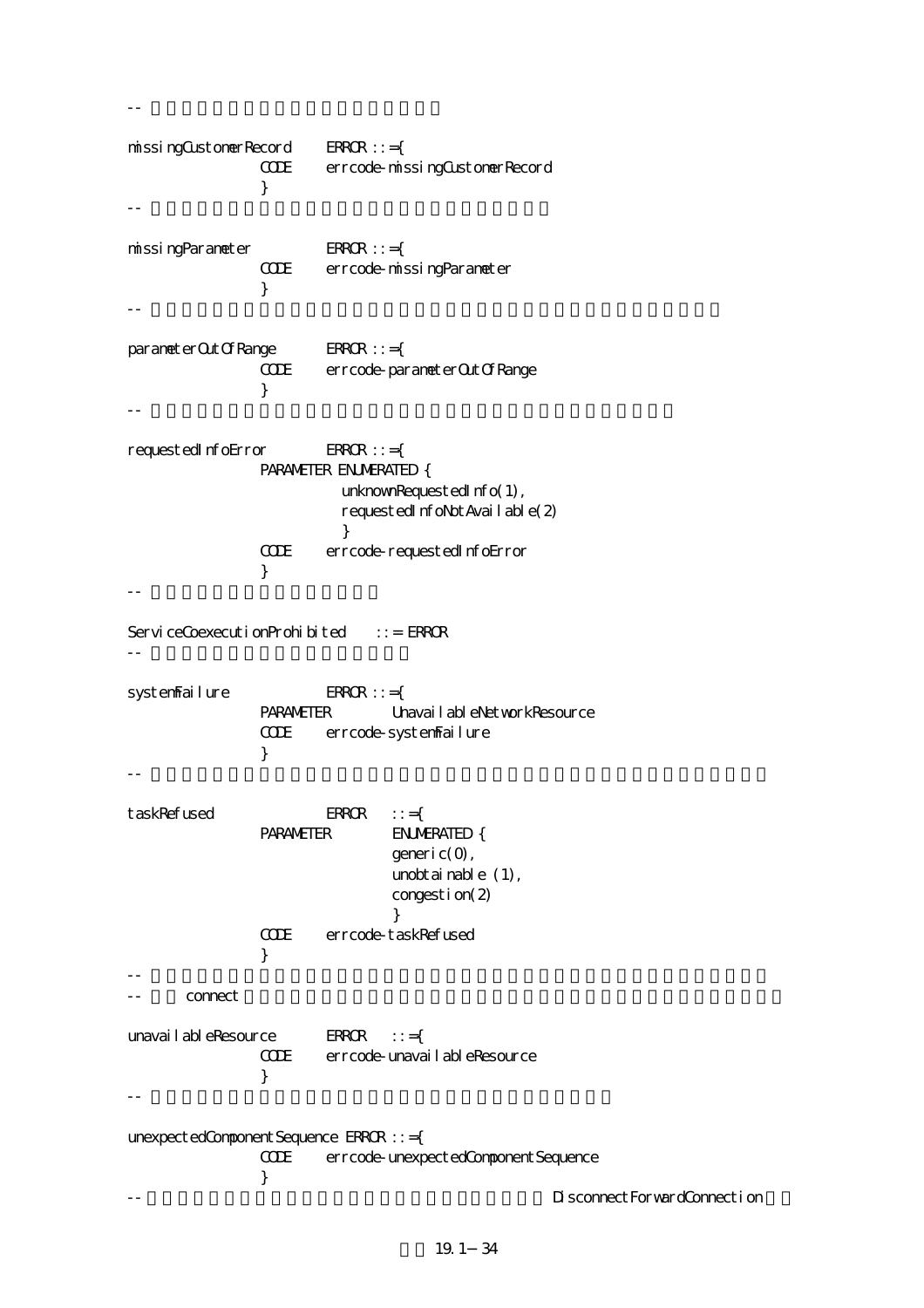## -- PlayAnnouncement

| unexpect edDat aVal ue | CCE | ERRCR $::=$ {<br>errcode-unexpect edDat aVal ue |
|------------------------|-----|-------------------------------------------------|
|                        |     |                                                 |
|                        |     |                                                 |
| unexpect edPar anet er |     | ERRCR $::=$ {                                   |
|                        | C   | err code-unexpect edParanet er                  |
|                        |     |                                                 |
|                        |     |                                                 |
| UnknownLegI D          |     | ERROR $::=$                                     |
|                        | C   | errcode-unknownLegID                            |
|                        |     |                                                 |
|                        |     |                                                 |

END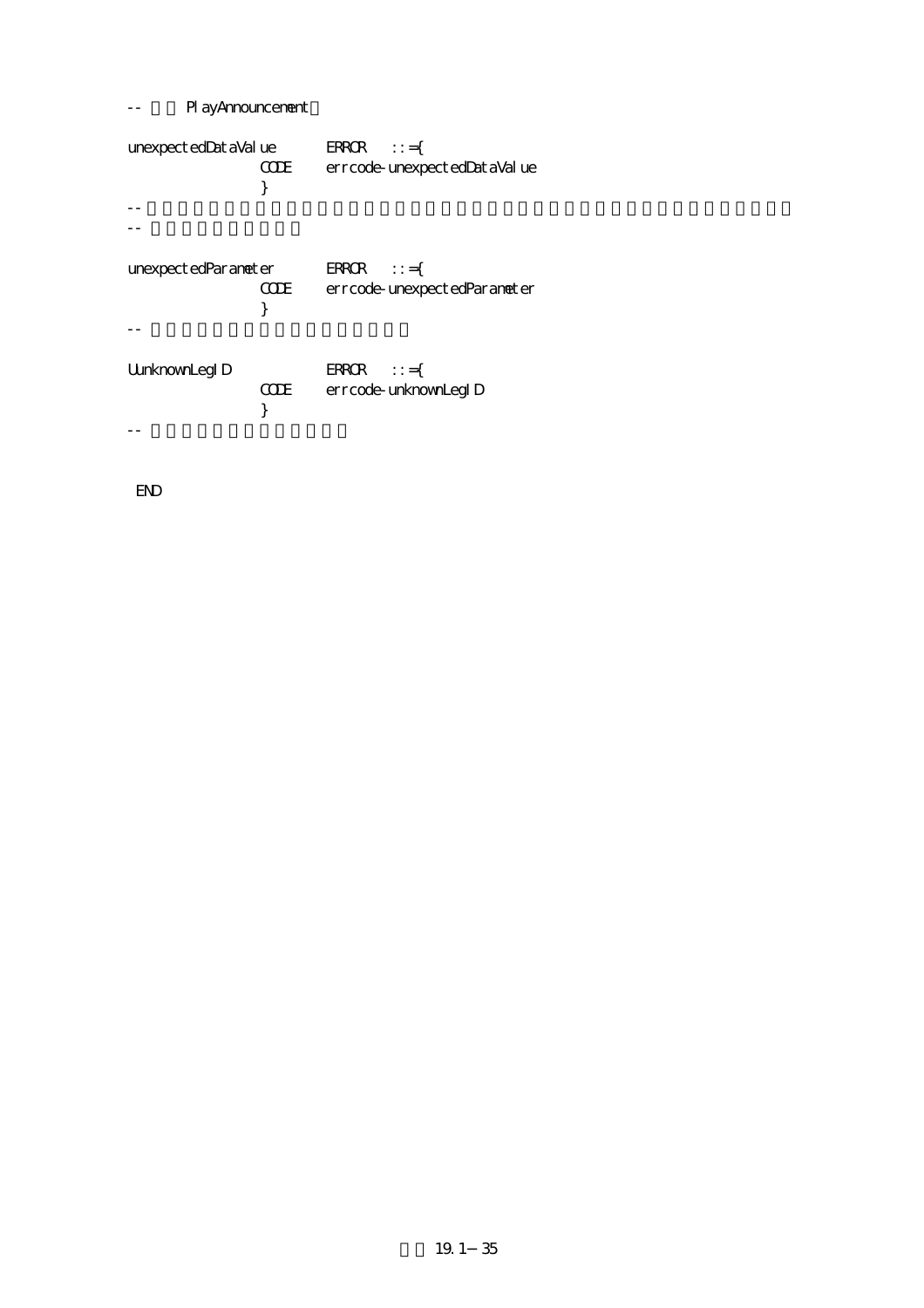NTT-INAP-1998-operationcodes {%%%%%%}

DEFINTIONS  $::=$ 

BEGIN

IMPORTS

|      | ros-InformationObjects          |
|------|---------------------------------|
| FROM | NTT-INP-1998-object-identifiers |
|      | $\{$ %%%% }                     |

-- SSF呼処理パッケージ

|             | Code                                                        |                                                  |
|-------------|-------------------------------------------------------------|--------------------------------------------------|
| <b>FROM</b> | Renote-Operations-Information-Objects                       | ros-InformationObjects                           |
|             |                                                             |                                                  |
|             | opcode-initial DP                                           | Code ::= $l \text{ ocal}$ : 0                    |
|             |                                                             |                                                  |
|             |                                                             |                                                  |
|             |                                                             |                                                  |
|             |                                                             |                                                  |
|             |                                                             |                                                  |
|             | opcode- di sconnect ForwardConnect i onWthParanet er        | Code ::= $l$ ocal : -30                          |
|             | opcode-connect ToResource                                   | Code ::= $l$ ocal : 19                           |
|             | opcode-connect                                              | Code ::= $1$ ocal : 20                           |
|             |                                                             |                                                  |
|             | opcode-rel easeCal l                                        | Code ::= $l$ ocal : 22                           |
|             | opcode-request Report BCSMEvent<br>opcode-event Report BCSM | Code ::= $l$ ocal : 23<br>Code ::= $l$ ocal : 24 |
| $ -$        |                                                             |                                                  |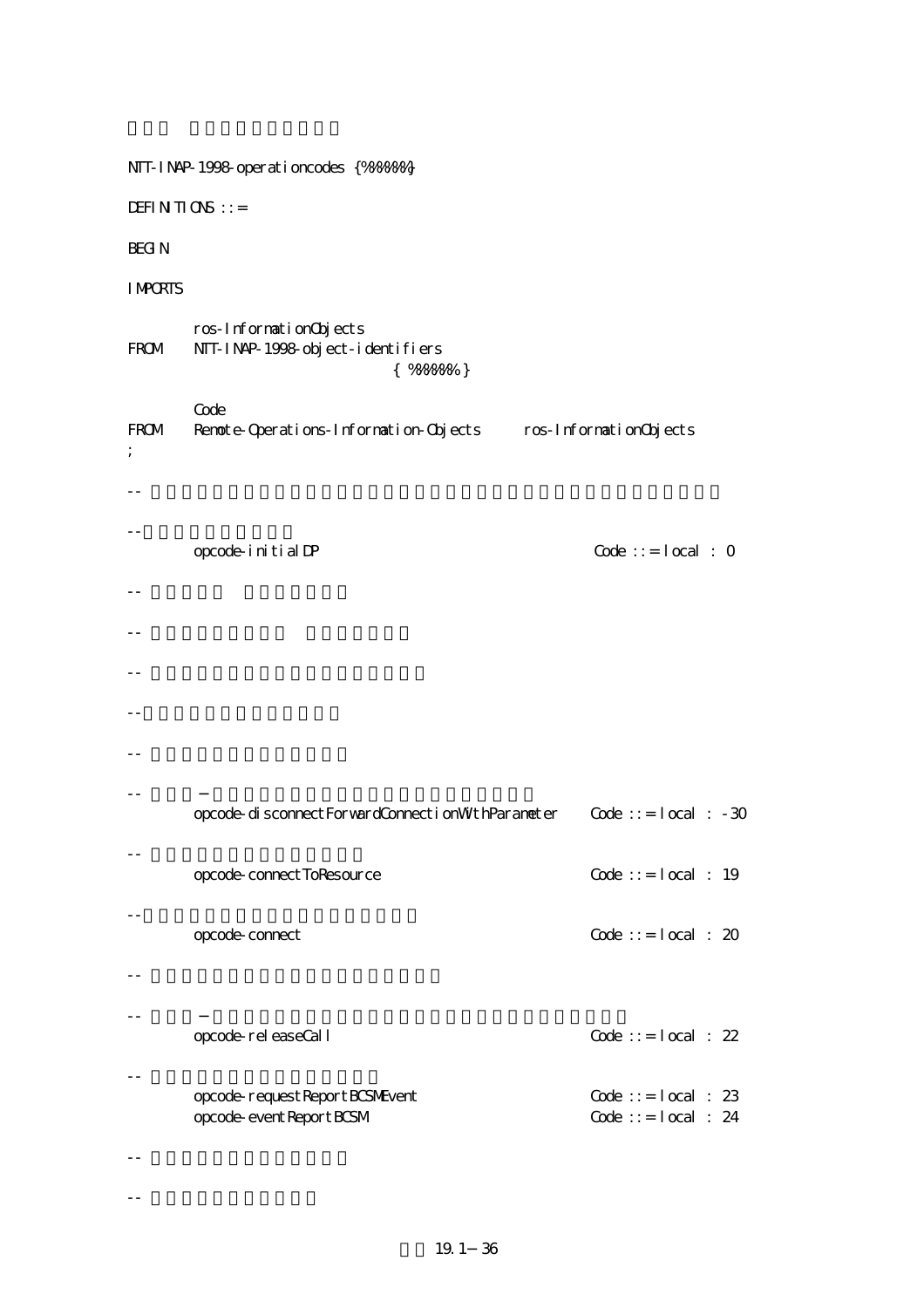|      | opcode-continue                                                                                            | Code ::= $l$ ocal : 31                                                     |  |
|------|------------------------------------------------------------------------------------------------------------|----------------------------------------------------------------------------|--|
|      | opcode-authorizeCrigination                                                                                | Code ::= $l$ ocal : -27                                                    |  |
|      |                                                                                                            |                                                                            |  |
|      |                                                                                                            |                                                                            |  |
|      |                                                                                                            |                                                                            |  |
|      | opcode-furnishChargingInformation                                                                          | Code ::= $1$ ocal : 34                                                     |  |
|      | opcode-applyCharging<br>opcode-applyChargingReport                                                         | Code ::= $l$ ocal : 35<br>Code ::= $1$ ocal : 36                           |  |
|      |                                                                                                            |                                                                            |  |
|      |                                                                                                            |                                                                            |  |
|      |                                                                                                            |                                                                            |  |
|      |                                                                                                            |                                                                            |  |
|      | opcode-sendChargingInformation                                                                             | Code ::= $1$ ocal : 46                                                     |  |
|      | opcode-pl ayAnnouncenent<br>opcode-prompt AndCollect UserInformation<br>opcode-special i zedResourceReport | Code ::= $l$ ocal : 47<br>Code ::= $1$ ocal : 48<br>Code ::= $1$ ocal : 49 |  |
|      | opcode-cancel<br>opcode-cancel St at us Report Request                                                     | $\text{Code} :: = \text{Local} :: 53$<br>Code ::= $1$ ocal : 54            |  |
|      | opcode-activityTest                                                                                        | Code ::= $l$ ocal : 55                                                     |  |
|      |                                                                                                            |                                                                            |  |
|      |                                                                                                            |                                                                            |  |
|      | opcode-cal I Segment CI eared                                                                              | Code ::= $l$ ocal : -1                                                     |  |
| $ -$ |                                                                                                            |                                                                            |  |
|      |                                                                                                            |                                                                            |  |
|      | opcode-sendFacilityInformation<br>opcode-request Report Facility Event                                     | $Code ::= local$ :<br>102<br>Code ::= $1$ ocal : $103$                     |  |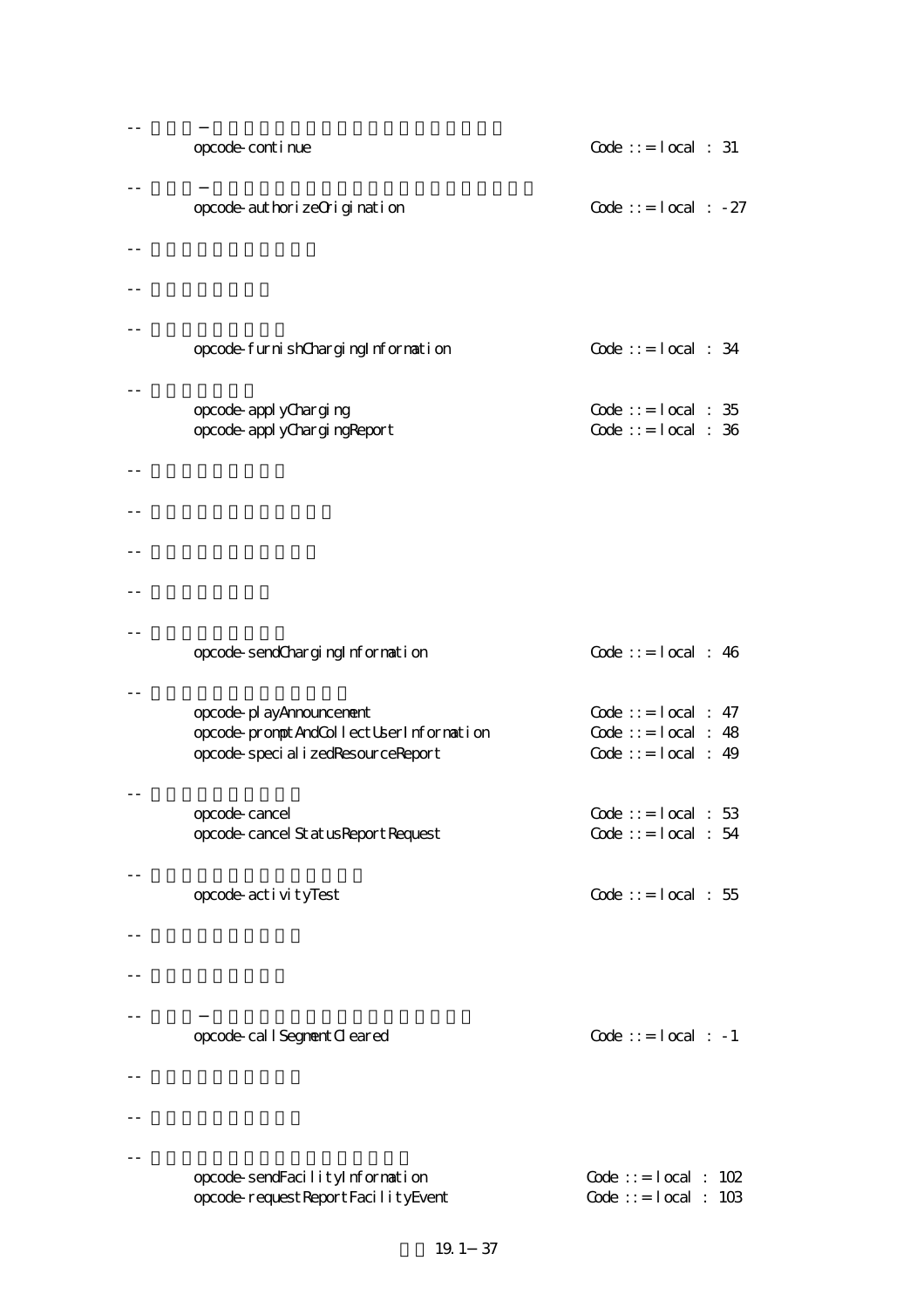-- SRF/SCFインタフェース

| opcode- act i vat i onRecei vedAndAut hor i zed<br>opcode-component Recei ved<br>opcode-rel easeAssociation<br>opcode-request Report BCUSNEvent<br>opcode-sendComponent | $\text{Code} :: = \text{local} :: -8$<br>$Crde ::=  ccal$ $  \cdot   \cdot   \cdot   \cdot  $<br>$\text{Code}$ ::= $\text{local}$ : -10<br>Code ::= $1 \text{ ocal}$ : -29<br>Code ::= $1$ ocal : -9 |  |
|-------------------------------------------------------------------------------------------------------------------------------------------------------------------------|------------------------------------------------------------------------------------------------------------------------------------------------------------------------------------------------------|--|

END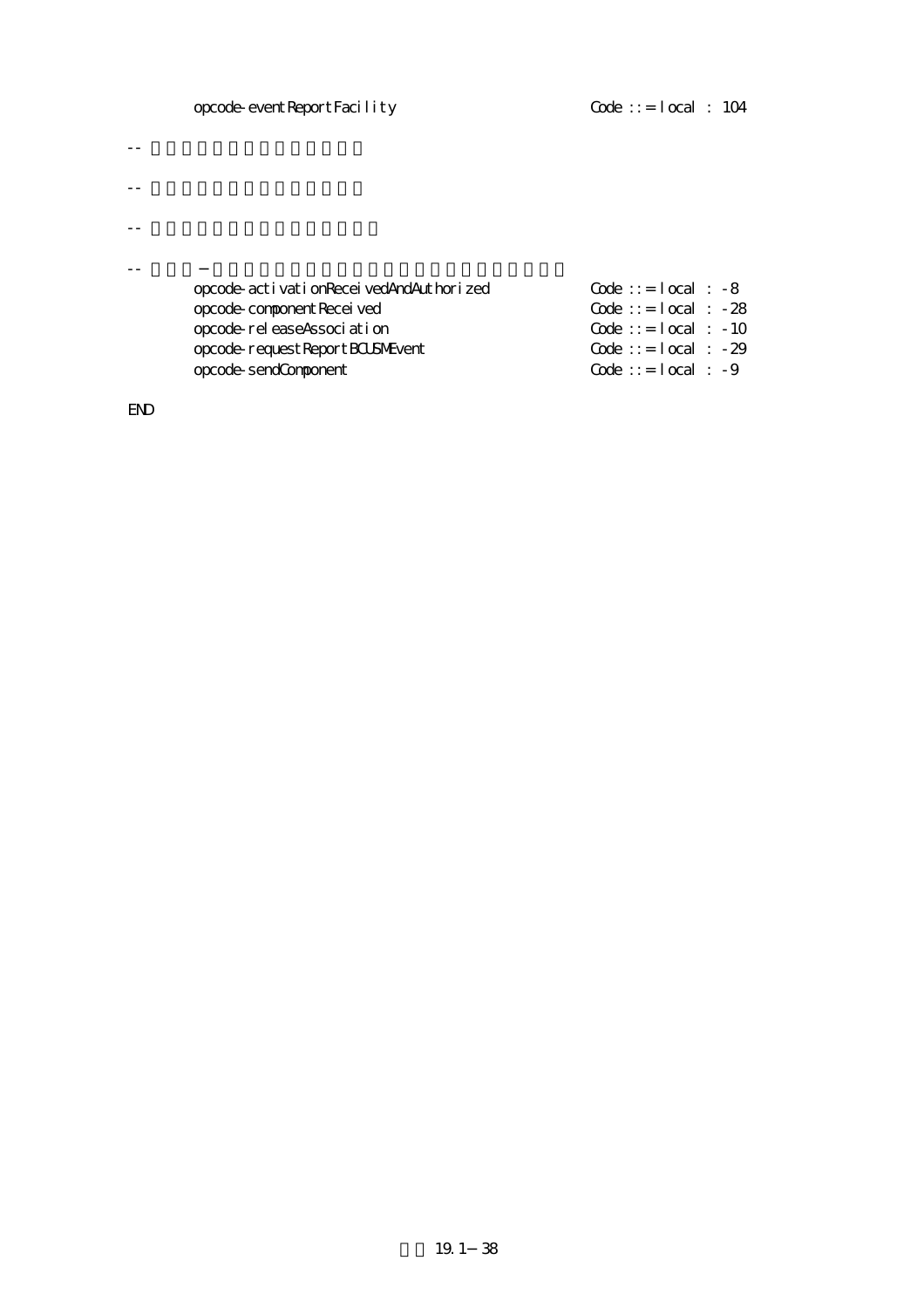NTT-INAP-1998-errorcodes {%%%%%%}

DEFINTIONS ::=

BEGIN

## IMPORTS

## ros-InformationObjects FROM NTT-INAP-1998-object-identifiers { %%%%%% }

### Code

| FROM | Renote-Operations-Information-Objects   | ros-InformationObjects         |  |
|------|-----------------------------------------|--------------------------------|--|
|      |                                         |                                |  |
|      | errcode-improperCallerResponse          | $Code ::= local : 4$           |  |
|      | errcode-missingCustomerRecord           | $Code ::= local : 6$           |  |
|      | errcode-missingParameter                | $Code ::= local : 7$           |  |
|      | $errocde$ - par anet $er$ Out Of Range  | $Code ::= local : 8$           |  |
|      | errcode-systenFrailure                  | $Code ::= local : 11$          |  |
|      | errcode-taskRefused                     | $Code ::= local : 12$          |  |
|      | errcode-unavai LableResource            | $Code ::= local : 13$          |  |
|      | er r code-unexpect edConponent Sequence | $Code ::= local : 14$          |  |
|      | errcode-unexpect edDat aVal ue          | $Code ::= local : 15$          |  |
|      | errode-unexpectedParaneter              | Code ::= $1 \text{ ocal}$ : 16 |  |
|      | errcode-unknownLegID                    | Code ::= $1 \text{ ocal}$ : 17 |  |

END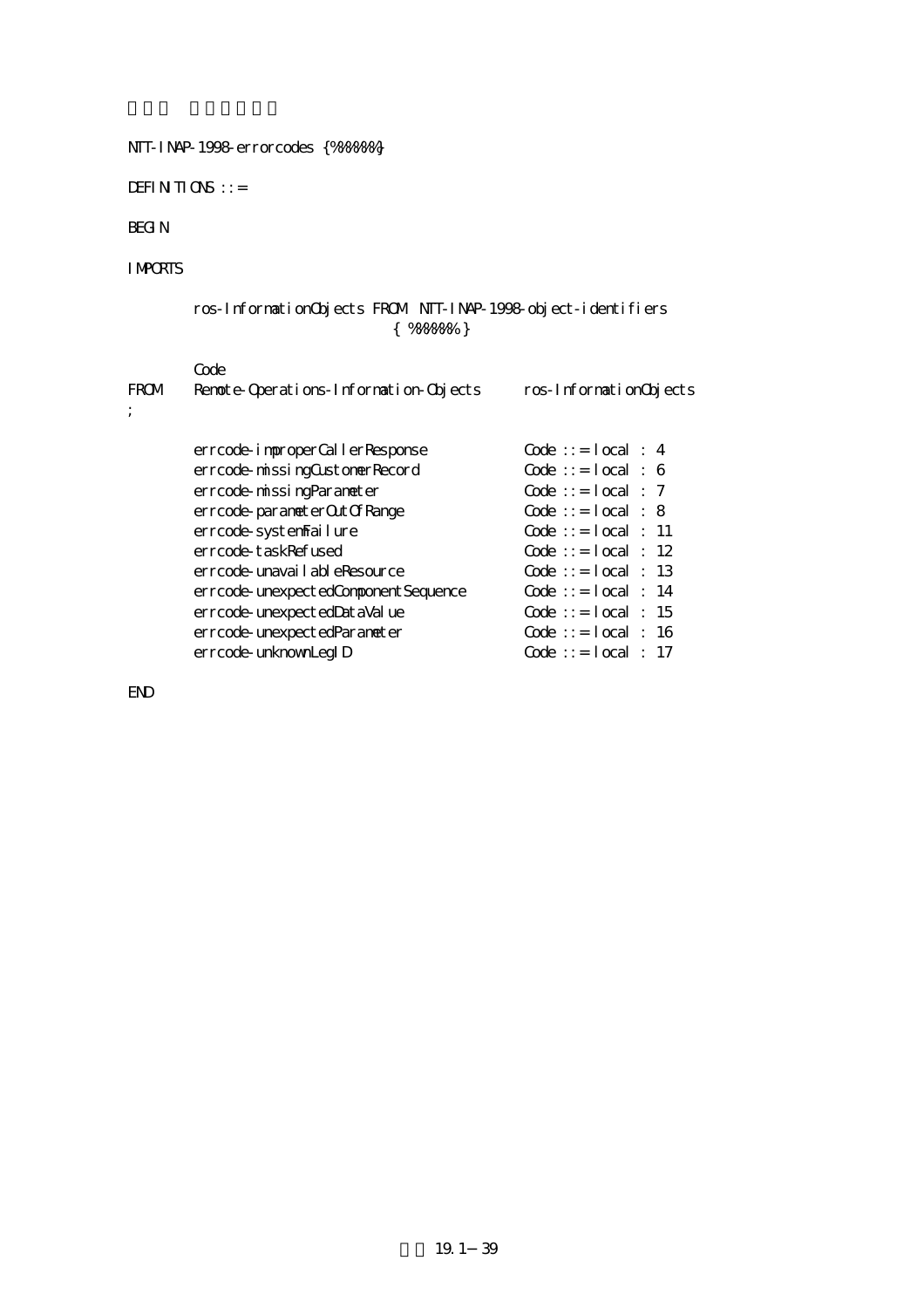NTT-INAP-1998-classes {%%%%%%}

DEFINITIONS  $\cdot$ :=

BEGIN

IMPORTS

ROS-OBJECT-CLASS, CONTRACT, OPERATION-PACKAGE, Code, OPERATION CONNECTION-PACKAGE FROM Remote-Operations-Information-Objects ros-InformationObjects id-rosObject-ntt-inap-1998-scf, id-rosObject-ntt-inap-1998-cusf, id-rosObject-ntt-inap-1998-ssf, ros-InformationObjects, ros-UsefulDefinitions, ntt-inap-1998-ssf-scf-Protocol, ntt-inap-1998-scf-cusf-Protocol, ntt-inap-1998-datatypes FROM NTT-INAP-1998-object-identifiers {%%%%%%} ntt-inap-1998-SsfToScfGeneric FROM NTT-INAP-1998-SSF-SCF-pkgs-contracts-acs ntt-inap-1998-ssf-scf-Protocol cusf-scf-contract FROM NTT-INAP-1998-SCF-CUSF-pkgs-contracts-acs ntt-inap-1998-scf-cusf-Protocol CriticalityType FROM NTT-INAP-1998-datatypes ntt-inap-1998-datatypes ; ntt-inap-1998-ssf  $ROS$ -CBJECT-CLASS ::= { INITIATES {inCs2SsfToScfGeneric} ID id-rosObject-ntt-inap-1998-ssf} ntt-inap-1998-cusf ROS-OBJECT-CLASS ::= { INITIATES {ntt-inap-1998-cusf-scf-contract} ID id-rosObject-ntt-inap-1998-cusf} ntt-inap-1998-scf  $ROS$ -CBJECT-CLASS ::= { -- SCFからCUSFへのコントラクト -- SCFからSCFへのコントラクト -- SDFからSCFへのコントラクト RESPONDS {ntt-inap-1998-SsfToScfGeneric| -- CUSFからSCFへのコントラクト ntt-inap-1998-cusf-scf-contract |

19.1 40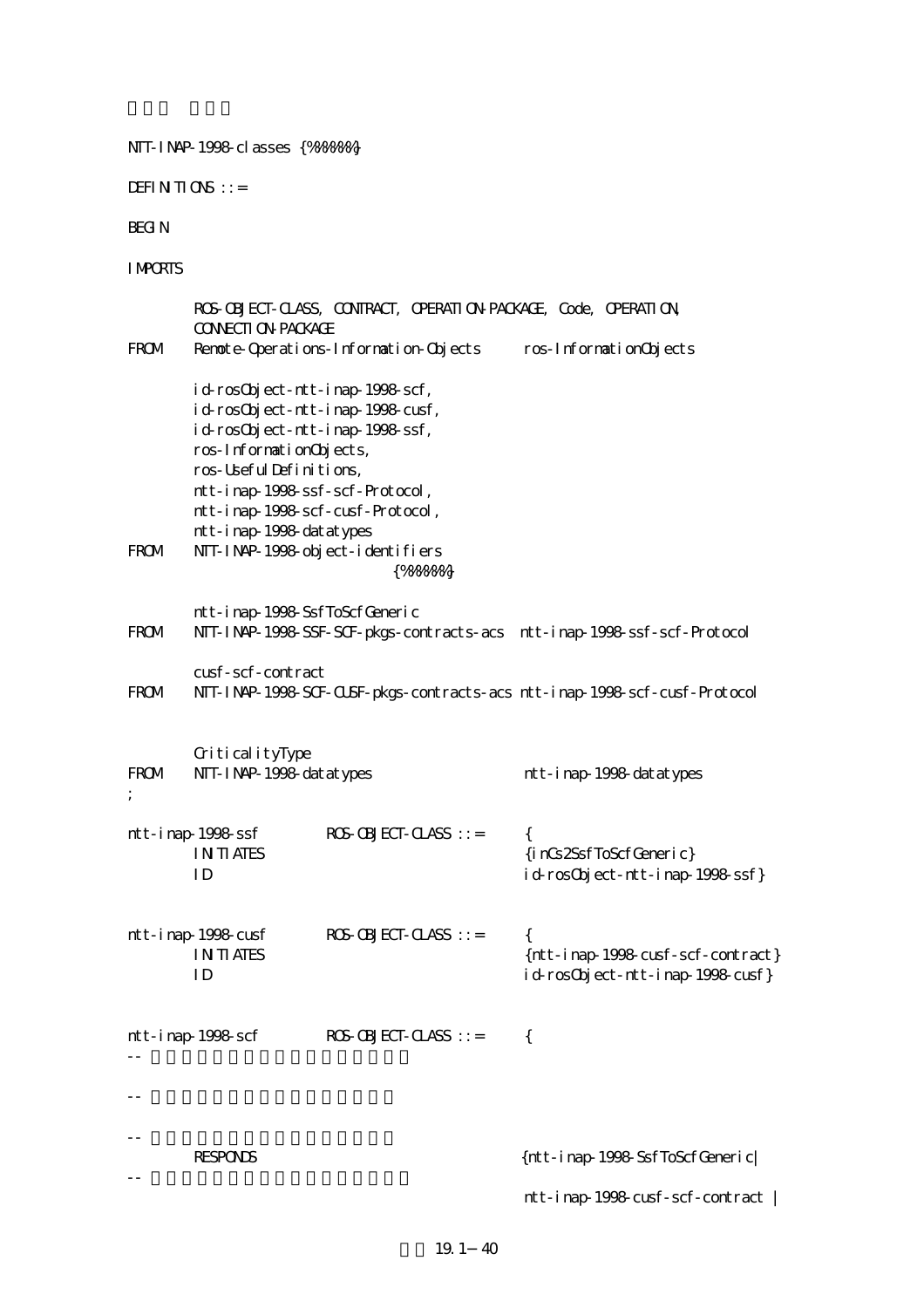} ID id-rosObject-ntt-inap-1998-scf}  $EXIENSI ON$  ::=  $CIASS$  { &ExtensionType, &criticality CriticalityType DEFAULT ignore, &id Code } WIH SYNTAX { EXTENSION-SYNTAX &ExtensionType CRITICALITY &criticality IDENTIFIED BY &id } -- 'Some Network Specific Indicator' extension -- 'abort' extension 1 -- 上記の情報オブジェクトクラスを用いた定義の例 -- SomeNetworkSpecificIndicator EXTENSION ::= { -- EXTENSION-SYNTAX BOOLEAN -- CRITICALITY abort -- IDENTIFIED BY local : 1 -- } --  $\frac{1}{\sqrt{2\pi}}$  FxtensionField  $-$  extension TRUE extensions INTEGER ::= 1  $-$  criticality ENUMERATED ::= 1 value  $[1]$  EXPLICIT BOOLEAN ::= TRUE -- Extensions -- 加えて、拡張メカニズムマーカーはINAPへの将来の軽度の追加を識別するために利用され  $\sim$   $\sim$ firstExtension EXTENSION ::= { EXTENSION-SYNTAX NULL CRITICALITY ignore IDENTIFIED BY local:1 } firstExtension SupportedExtensions {PARAMETERS-BOUND : bound} EXTENSION ::= {firstExtension, ... -- ネットワークオペレータ拡張のフルセット -- } -- SupportedExtension -- 以下はNTT固有の拡張である。 Connect Extension  ${PARA\&IEE\&B\&O}$ : bound  $}$  EXTENSION ::= { EXTENTION SYNTAX Connect Ext ensi on {bound} CRITICALITY ignore(0) IDENTIFIED BY local : 20 }  $ConnectExtensi$  on  ${PARAMEIERS-BAND : bound } :: = SEQENCE$ 

-- SRFからSCFへのコントラクト -- SCFからSCFへのコントラクト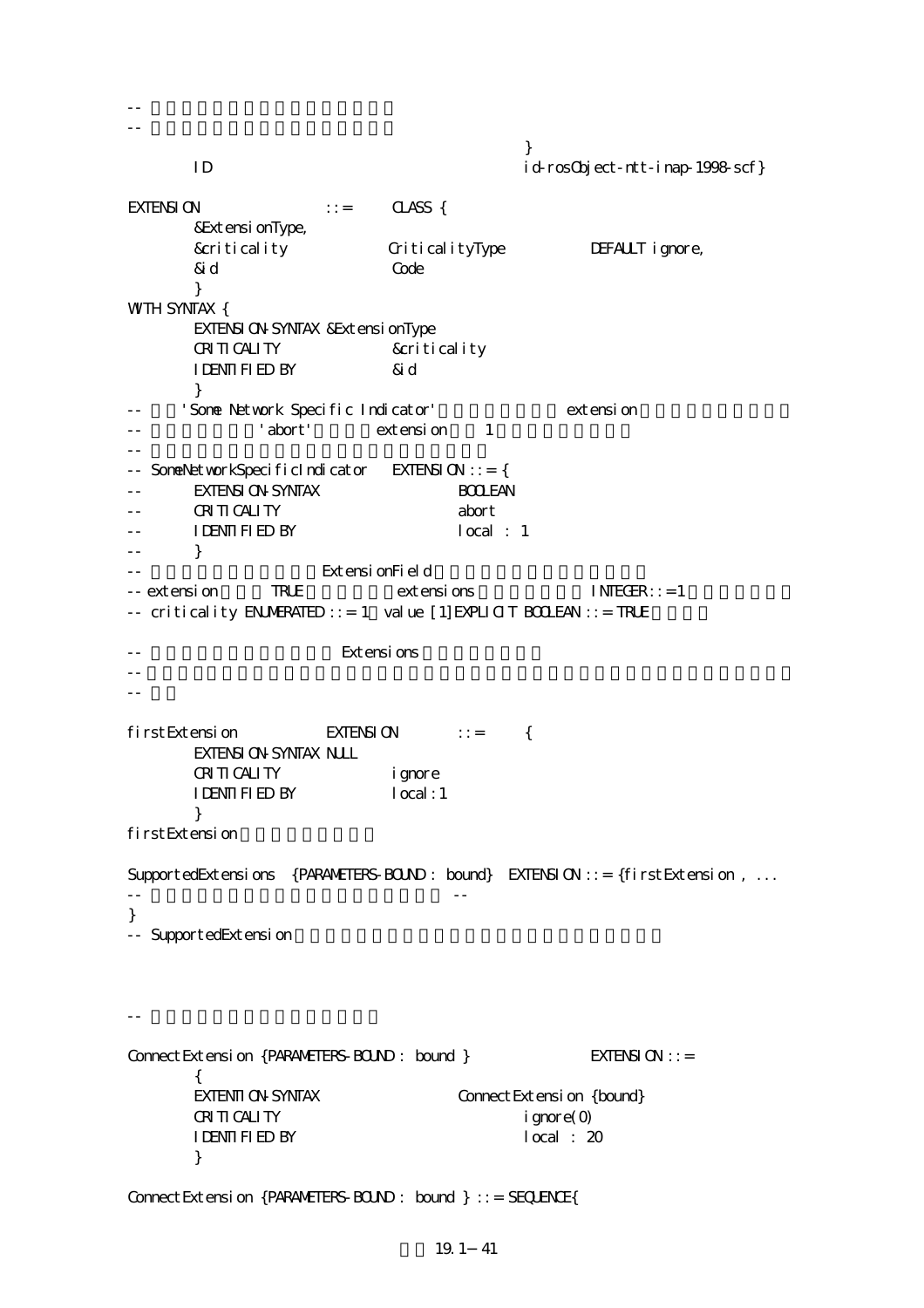```
19.1 42
 networkFunctionType [0] NetworkFunctionType OPTIONAL, 
transitNetworkSelection [1] TransitNetworkSelection OPTIONAL,
calledUserPartyNumber [2] CalledUserPartyNumber { bound} OPTIONAL
 authenticationCategory [4] AuthenticationCategory OPTIONAL, 
calledTerminalEncipherKey [5] TerminalEncipherKey OPTIONAL,
 pSubscriberData [6] PSubscriberData OPTIONAL, 
redirectingUserPartyNumber [8] CallingUserPartyNumber { bound} OPTIONAL,
original CalledUserPartyNumber [9] CalledUserPartyNumber { bound} OPTIONAL,
secondNetworkFunctionType [11] OCTET STRING (SIZE(2)) OPTIONAL
       } 
Event Report BCSMExt ension EXTENSION ::=
\{EXTENTION SYNTAX Event Report BCSMExtension { bound}
       CRITICALITY ignore(0) 
       IDENTIFIED BY local : 20 
       } 
Event Report BCSMExtension \cdots = SEQUENCE {
execut edSequenceInformation [0] Execut edSequenceInformation OPIIONAL,
termRejectEncountered [1] TermRejectEncountered OPTIONAL
       } 
                 -- 実行シーケンス情報 (ExecutedSequenceInformation) は、切断 (ODisconnect 及び 
- TD sconnect) (0) (0) TAbandon 0 EDP
-- らない。 
InitialDPExtension { PARAMETERS-BOUND : bound } EXTENSION ::=
\{EXTENTION-SYNTAX InitialDPExtension
       CRITICALITY ignore(0) 
       IDENTIFIED BY local : 22 
       } 
InitialDPExtension {PARAMETERS-BOUND : bound } ::= SEQUENCE {
 iSDNAccessRelatedInformation [0] ISDNAccessRelatedInformation OPTIONAL, 
 inServiceDomainID [2]SEQUENCE SIZE(1..numOfInServiceDomainIDs) OF 
                                        InServiceDomainID CPIIONAL
inServiceInteractionAttributes \lceil 3 \rceil InServiceInteractionAttributes \lceil OPTIONAL,
executingNonInServicesList [4] ExecutingNonInServicesList OPTIONAL,
calledUserPartyNumber [5] CalledUserPartyNumber {bound} OPTIONAL,
callingUserPartyNumber [6] CallingUserPartyNumber {bound} OPTIONAL
 transitNetworkSelection [7] TransitNetworkSelection OPTIONAL,
nature Of Connection Indicators [9] Nature Of Connection Indicators OPTIONAL,
redirectingUserPartyNumber [10] CallingUserPartyNumber {bound} OPTIONAL,
 originalCalledUserPartyNumber [11] CalledUserPartyNumber {bound} OPTIONAL 
 interSwitchHandOverIndicator [12] OCTET STRING (SIZE(1..31)) OPTIONAL, 
additionalTypeOfUser [13] AdditionalTypeOfUser OPTIONAL,
secondNetworkFunctionType [14] OCTET STRING (SIZE(2)) OPTIONAL
      -- ... 
       } 
PlayAnnouncement Extension EXTENSION ::=
\{EXTENTION-SYNTAX PlayAnnouncement Extension
       CRITICALITY ignore(0)
```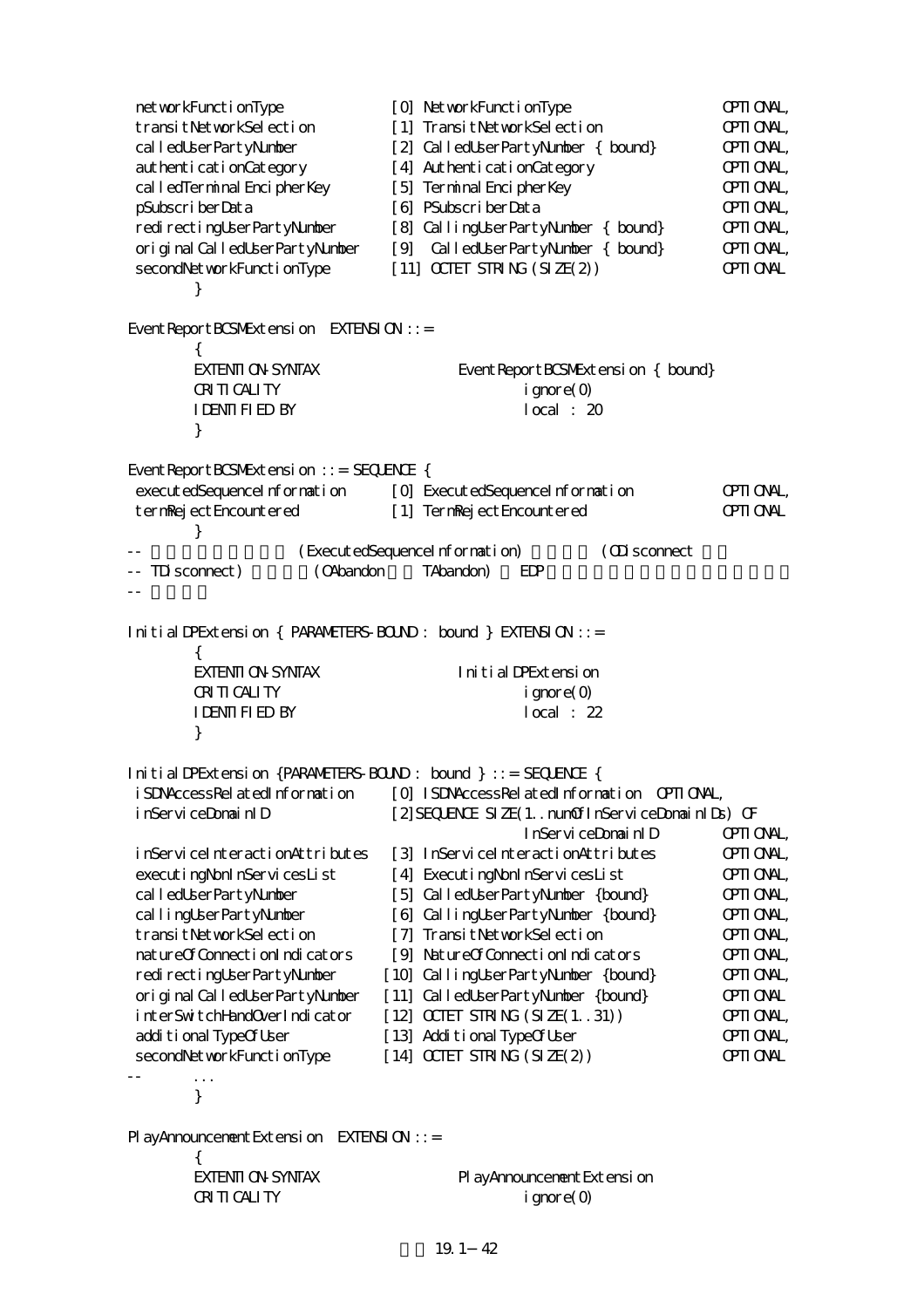IDENTIFIED BY local : 6 }  $Pl$  ay Announcement Extension :: = SEQUENCE{ answerFromSRFForbidden [0] BOOLEAN DEFAULT TRUE, legID [1] LegID OPTIONAL, skipDigits [2] CHOICE{ specificDigits [0] SET SIZE(1...munOfSkipDigits) OF OCTET STRING(SIZE(1)). anyDigit [1] NULL } OPTIONAL -- legID CPIIONAL ConnectToResource SR -- Reserve that the skip Digits skip of the skip of the skip of the skip of the skip of the skip of the skip of the skip of the skip of the skip of the skip of the skip of the skip of the skip of the skip of the skip of th -- をスキップすることはできない。 Prompt AndCollectUserInformationExtension EXTENSION ::=  $\{$  EXTENTION-SYNTAX PromptAndCollectUserInformationExtension CRITICALITY ignore(0) IDENTIFIED BY local : 7 } Prompt AndCollect UserInformationExtension ::= SEQUENCE{ AnswerFromSRFForbidden [0] BOOLEAN DEFAUL TTRUE LegID [1] LegID OPTIONAL, specialInterDigitTimeOut [2] INTEGER(1..127) OPTIONAL, startPointModForFirstDigitTO [3] StartPointModForFirstDigitTO OPTIONAL } -- legID CPIIONAL ConnectToResource SR -- 限って送られるという意味である。  $-$  special InterDigitTimeOut -- 本パラメータは、最小受信桁数受信後から最大受信桁数受信までの桁間タイミングを指定する。 -- 本パラメータが指定された場合には、最小受信桁数受信後から最大受信桁数受信までの桁間タ --  $\cdots$  interDigitTimeOut -- タによって指定された値は適用されない。 -- startPointModForFirstDigitTO -- 時点を変更する場合に送信される。本パラメータが送信されない場合はガイダンス終了後から -- 開始され、本パラメータが指定された場合は非常になっている。 -- https://www.theoret.com/distart/start/start/start/start/start/start/start/start/start/start/start/start/start/ -- ダンス開始時点に第一桁間タイムアウト検出のためのタイマが開始される。 ActivationReceivedAndAuthorizedExtension EXTENSION ::= { EXTENTION-SYNTAX ActivationReceivedAndAuthorizedExtension CRITICALITY ignore(0) IDENTIFIED BY local : 1 } ActivationReceivedAndAuthorizedExtension ::= SEQUENCE{ authenticationInformation [0] AuthenticationInformation OPTIONAL, authenticationCategory [1] AuthenticationCategory OPTIONAL } numOfInServiceDomainIDs INTEGER ::= 1 numOfSkipDigits INTEGER ::= 1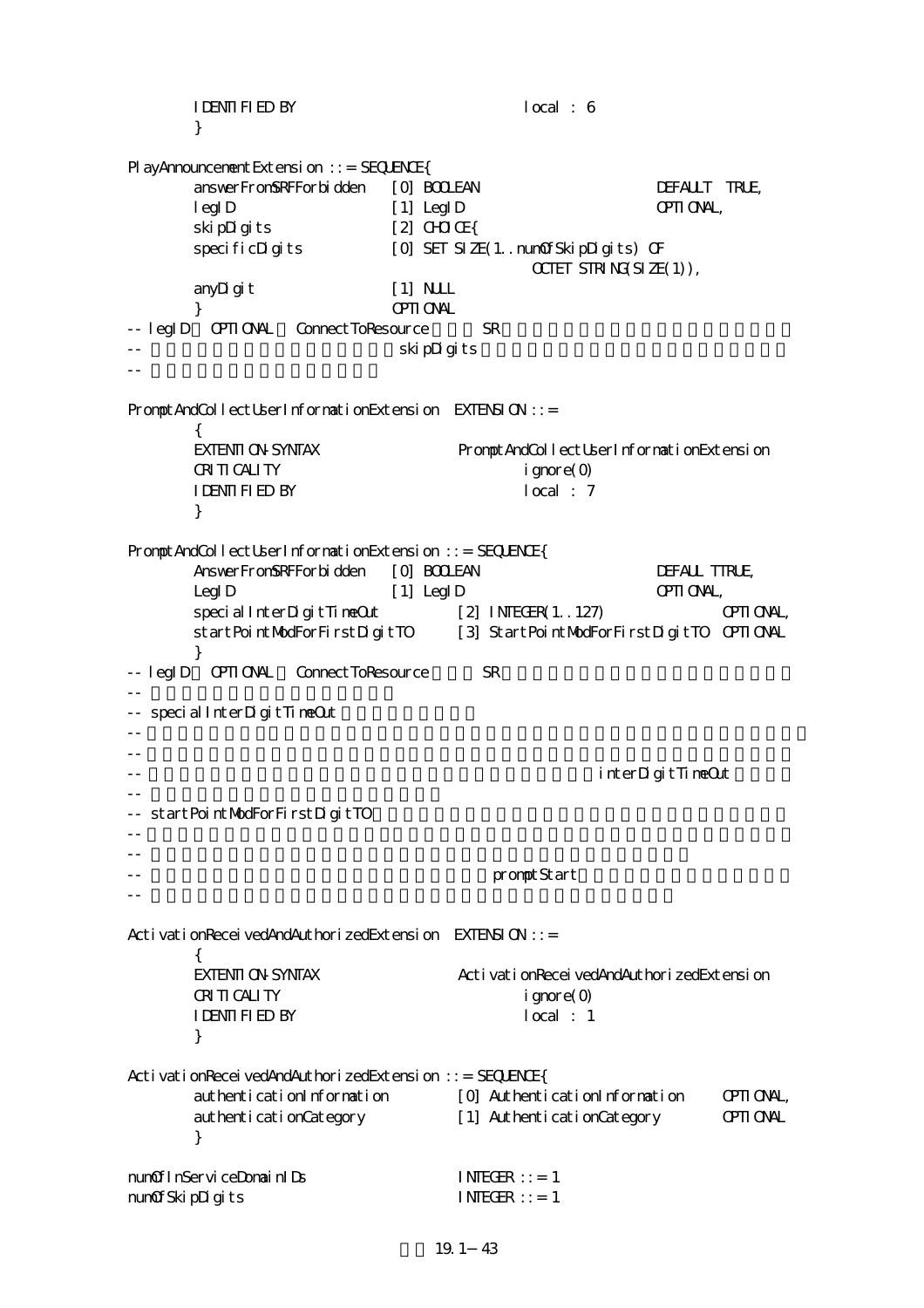#### $PARAMEIERS-BAND :: = CLASS$

{

 &minAChBillingChargingLength INTEGER, &maxAChBillingChargingLength INTEGER, &maxBearerCapabilityLength INTEGER, &minCalledPartyNumberLength INTEGER, &maxCalledPartyNumberLength INTEGER, &minCalledUserPartyNumberLength INTEGER, &maxCalledUserPartyNumberLength INTEGER, &minCallingPartyNumberLength INTEGER, &maxCallingPartyNumberLength INTEGER, &minCallingUserPartyNumberLength INTEGER, &maxCallingUserPartyNumberLength INTEGER, &minCallResultLength INTEGER, &maxCallResultLength INTEGER, &maxCauseLength INTEGER, &minDigitsLength INTEGER, &maxDigitsLength INTEGER, &maxExecutingNonInServices INTEGER, &minFCIBillingChargingLength INTEGER, &maxFCIBillingChargingLength INTEGER, &minMidCallControlInfoNum INTEGER, &maxMidCallControlInfoNum INTEGER, &minOriginalCalledPartyIDLength INTEGER, &maxOriginalCalledPartyIDLength INTEGER, &minRedirectingPartyIDLength INTEGER, &maxRedirectingPartyIDLength INTEGER, &minSCIBillingChargingLength INTEGER, &maxSCIBillingChargingLength INTEGER, &numOfBCSMEvents INTEGER, &numOfBCUSMEvents INTEGER, &numOfCSs INTEGER, &numOfExtensions INTEGER, &numOfVariableMessages INTEGER

#### }

#### WIH SYNTAX

{

 MINIMUM-FOR-ACH-BILLING-CHARGING &minAChBillingChargingLength MAXIMUM-FOR-ACH-BILLING-CHARGING &maxAChBillingChargingLength MAXIMUM-FOR-BEARER-CAPABILITY &maxBearerCapabilityLength MIN MIMFOR-CALLED-PARTY-NUMBER &minCalledPartyNumberLength MAXIMUM-FOR-CALLED-PARTY-NUMBER &maxCalledPartyNumberLength MINIMUM-FOR-CALLED-USER-PARTY-NUMBER &minCalledUserPartyNumberLength MAXIMUM-FOR-CALLED-USERPARTY-NUMBER &maxCalledUserPartyNumberLength MINIMUM-FOR-CALLING-PARTY-NUMBER &minCallingPartyNumberLength MAXIMUM-FOR-CALLING-PARTY-NUMBER &maxCallingPartyNumberLength MINIMUM-FOR-CALLING-USER-PARTY-NUMBER &minCallingUserPartyNumberLength MAXIMUM-FOR-CALLING-USER-PARTY-NUMBER &maxCallingUserPartyNumberLength MAXIMUM-FOR-CAUSE **but an** example and the standard state of the state of the state of the state of the state of the state of the state of the state of the state of the state of the state of the state of the state of the s MINIMUM-FOR-DIGITS animaligits Length MAXIMUM-FOR-DIGITS &maxDigitsLength MAXIMUM-EXECUTING-NON-IN-SERVICES & anaxExecutingNonInServices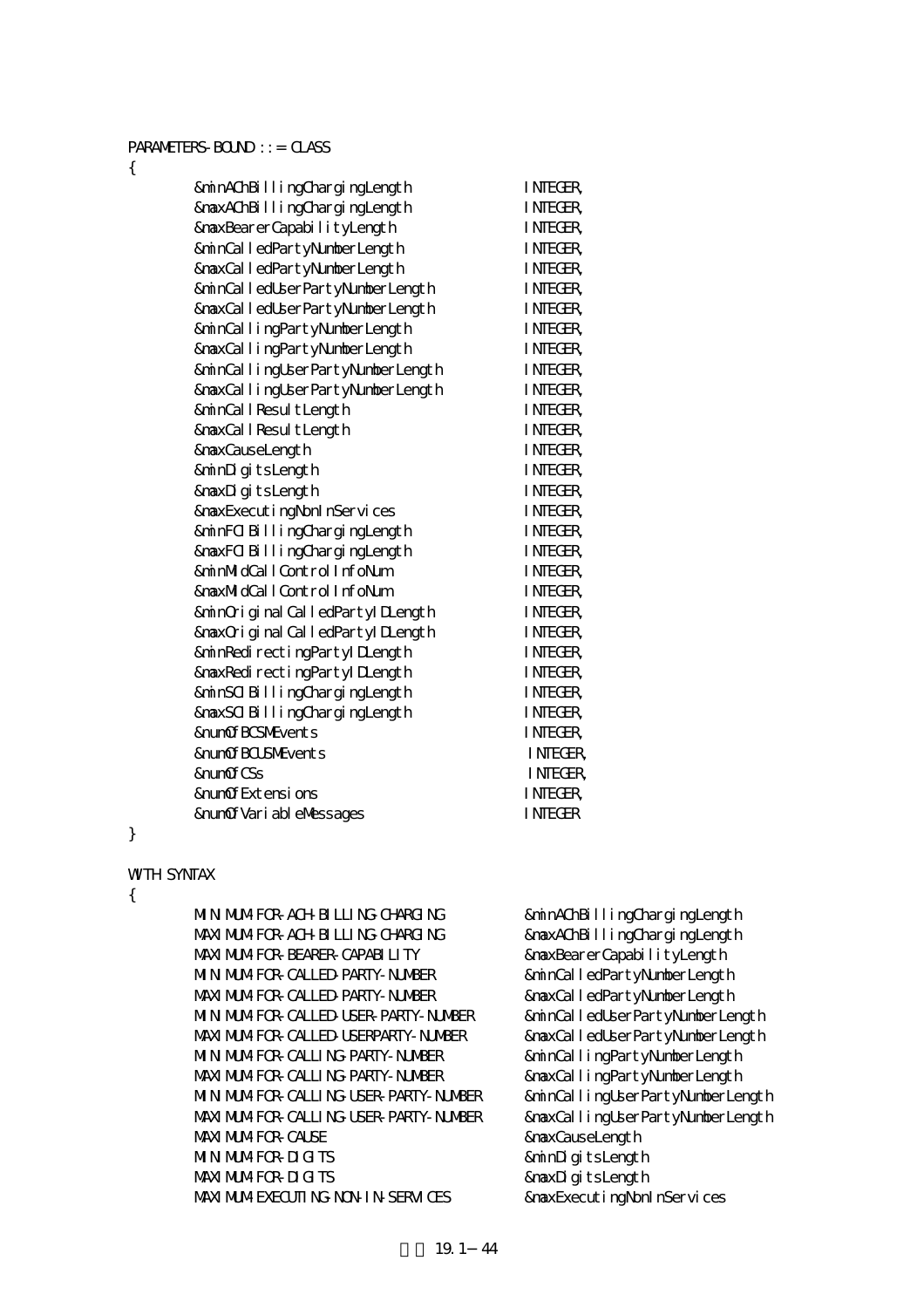MIN MIM-FOR-FOI-BILLING-CHARGING &minFCIBillingChargingLength MAXIMUM-FOR-FOI-BILLING-CHARGING &maxFOIBillingChargingLength MINIMUM-FOR-ORIGINAL-CALLED-PARTY-ID &minOriginalCalledPartyIDLength MAXIMUM-FOR-ORIGINAL-CALLED-PARTY-ID &maxOriginalCalledPartyIDLength MIN MIM-FOR-REDIRECTING-ID &minRedirectingPartyIDLength MAXIMUM-FOR-REDIRECTING-ID &maxRedirectingPartyIDLength MIN MIM-FOR-SCI-BILLING-CHARGING &minSCIBillingChargingLength MAXIMUM-FOR-SCI-BILLING-CHARGING &maxSCIBillingChargingLength NUMCF-BCSMEVENT **&numOfBCSMEvents** NUMCF-BOUSMEVENT &nunGFBOUSMEvents NUMCF-CSS &numOfCSs NUM-OF-EXTENSIONS &numOfExtensions NUM-OF-VARIABLE-MESSAGES &numOfVariableMessages

}

{

networkSpecificBoundSet PARAMETERS-BOUND ::=

| MIN MIMFOR ACH BI LLING CHARCING      | 1                         | -- example value |
|---------------------------------------|---------------------------|------------------|
| MAXI MIMFOR: ACH BI LLI NG CHARCI NG  | $5^{\circ}$               | -- example value |
| MAXIMUM FOR BEARER CAPABILITY         | 11                        |                  |
| MIN MIMFOR CALLED PARTY-NUMBER        | $\mathbf{2}$              |                  |
| MAXI MIMFOR CALLED PARTY-NUMBER       | 16                        |                  |
| MIN MIMFOR CALLED USER PARTY-NUMBER   | $\mathbf{2}$              |                  |
| MAXI MIMFOR CALLED USER PARTY-NUMBER  | 12                        |                  |
| MIN MIMFOR CALLING PARTY-NUMBER       | $\mathbf{2}^{\mathsf{I}}$ |                  |
| MAXI NIMFOR CALLING PARTY-NUMBER      | 12                        |                  |
| MIN MIMFOR CALLING USER PARTY-NUMBER  | $\mathbf{2}$              |                  |
| MAXI NIMFOR CALLING USER PARTY-NUMBER | 10                        |                  |
| <b>MIN MIMFOR CALL RESULT</b>         | $\mathbf{1}$              |                  |
| MAXI MIMFOR CALL RESULT               | 120                       |                  |
| <b>MAXI MIMFOR CALSE</b>              | 34                        |                  |
| MN MMFCR- DIGITS                      | $\mathbf{2}$              |                  |
| MAXI MIMFOR DI GITS                   | 11                        |                  |
| MAXI MIMEXECUII NG NON IN SERM CES    | 15                        |                  |
| MIN MIMFOR-FOI-BILLING CHARGING       | $\mathbf{1}$              |                  |
| MAXI MIMFOR-FOI - BI LLI NG CHARCI NG | 127                       |                  |
| MIN MIMFOR ORIGINAL-CALLED PARTY-ID   | $\mathbf{2}$              |                  |
| MAXIMINA FOR ORIGINAL-CALLED PARTY-ID | 10 <sup>2</sup>           |                  |
| MIN MIMFOR RELI RECITING ID           | $\mathbf{2}^{\mathsf{I}}$ |                  |
| MAXIM MIMFOR RELIRECTI NG ID          | 10 <sup>2</sup>           |                  |
| MIN MIMFOR SCI - BI LLING CHARCING    | $\mathbf{1}$              |                  |
| MAXI NIMFOR SCI - BI LLING CHARCING   | 127                       |                  |
| NMCF-BCSMEVENT                        | 31                        |                  |
| <b>NMCF-BOLSMEVENT</b>                | $\mathcal I$              |                  |
| NMCF-CSS                              | 127                       |                  |
| NMCF-EXTENSIONS                       | $\mathbf{2}$              |                  |
| N MCF-VARI ABI F-MESSACES             | $\tau$                    |                  |
|                                       |                           |                  |

}

END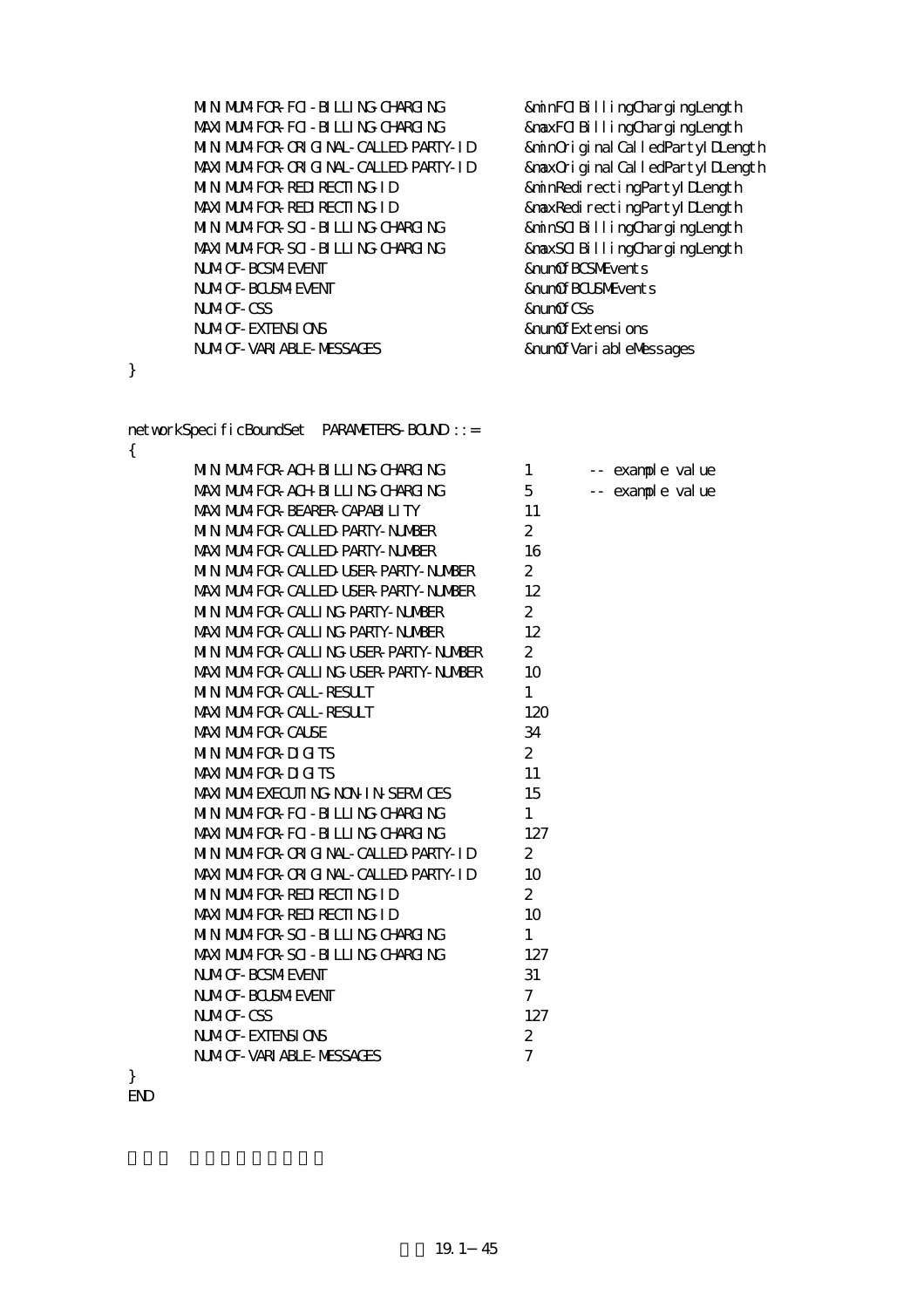NTT-INAP-1998-object-identifiers {%%%%%%} DEFINITIONS  $\cdot$ := BEGIN -- トラックス 1998年には1998年には1998年には1998年には1998年には1998年には1998年には1998年には1998年には1998年には1998年には1998年には1998年には -- ラクトおよびアプリケーションコンテキストにオブジェクト識別子を割り当てる。 -- TCAP、ROSからのモジュールに対して、 tc-Messages **OBJECT IDENTIFIER** ::= {ccitt recommendation q  $773$  modules(2) messages(1) version3(3)} tc-NotationExtensions OBJECT IDENTIFIER ::= {ccitt recommendation q 775 modules(2) notation-extension (4) version1(1)} ros-InformationObjects OBJECT IDENTIFIER ::=  $\{j \text{ oint-iso-ccitt}$  remote-operations(4) informationObjects(5) version1(0) $\}$ ros-genericPDUs OBJECT IDENTIFIER ::=  $\{j \text{ oint-iso-ccitt remote-operations}(4) \text{ generic-ROS-PLs}(6) \text{versi} \text{ on } 1(0)\}$ ros-UsefulDefinitions OBJECT IDENTIFIER ::= { $j$  oint-iso-ccitt remote-operations(4) useful-definitions(7) version1(0)}  $\{j \text{ oi} \text{ nt } - i \text{ so-ccitt } ds(5) \text{ modul } e(1) \text{ useful Defini} tions(0)$  3} -- IN CS1のモジュールに対して、 contexts **CBJECT IDENTIFIER ::=** {ccitt recommendation q 1218 modules (0) contexts  $(8)$  selectedContexts  $(1)$  version  $(1)$ } -- IN CS2のモジュールに対して、 ntt-inap-1998-datatypes OBJECT IDENTIFIER ::= {%%%%%%} ntt-inap-1998-errortypes OBJECT IDENTIFIER ::= {%%%%%%} ntt-inap-1998-operationcodes OBJECT IDENTIFIER ::= {%%%%%%} ntt-inap-1998-errorcodes OBJECT IDENTIFIER ::= {%%%%%%} ntt-inap-1998-classes OBJECT IDENTIFIER ::= {%%%%%%} ntt-inap-1998-ssf-scf-Operations OBJECT IDENTIFIER ::= {%%%%%%} ntt-inap-1998-ssf-scf-Protocol OBJECT IDENTIFIER ::= {%%%%%%} ntt-inap-1998-scf-srf-Operations OBJECT IDENTIFIER ::= {%%%%%%} ntt-inap-1998-scf-srf-Protocol OBJECT IDENTIFIER ::= {%%%%%%}  $sdf$ -InformationFramework **OBJECT IDENTIFIER** ::=  $\{ \text{ccit } t \text{ reconstructed} \text{ is an } 1228 \text{ model} \in (0) \text{ sdf} \text{ Informati on } F \text{ can work}(\text{9}) \text{ versus on } 1(0) \}$ sdf - BasicAccessControl **OBJECT IDENTIFIER** ::= { ccitt recommendation q 1228 module(0) sdfBasicAccessControl(10) version1(0) } ntt-inap-1998-scf-cusf-Operations OBJECT IDENTIFIER ::= {%%%%%%} ntt-inap-1998-scf-cusf-Protocol OBJECT IDENTIFIER ::= {%%%%%%} ntt-inap-1998-object-identifiers OBJECT IDENTIFIER ::= {%%%%%%} sdf-sdf-Protocol **OBJECT IDENTIFIER ::=** { ccitt recommendation q 1228 module(0) in-cs2-sdf-sdf-Protocol(18) version1(0) }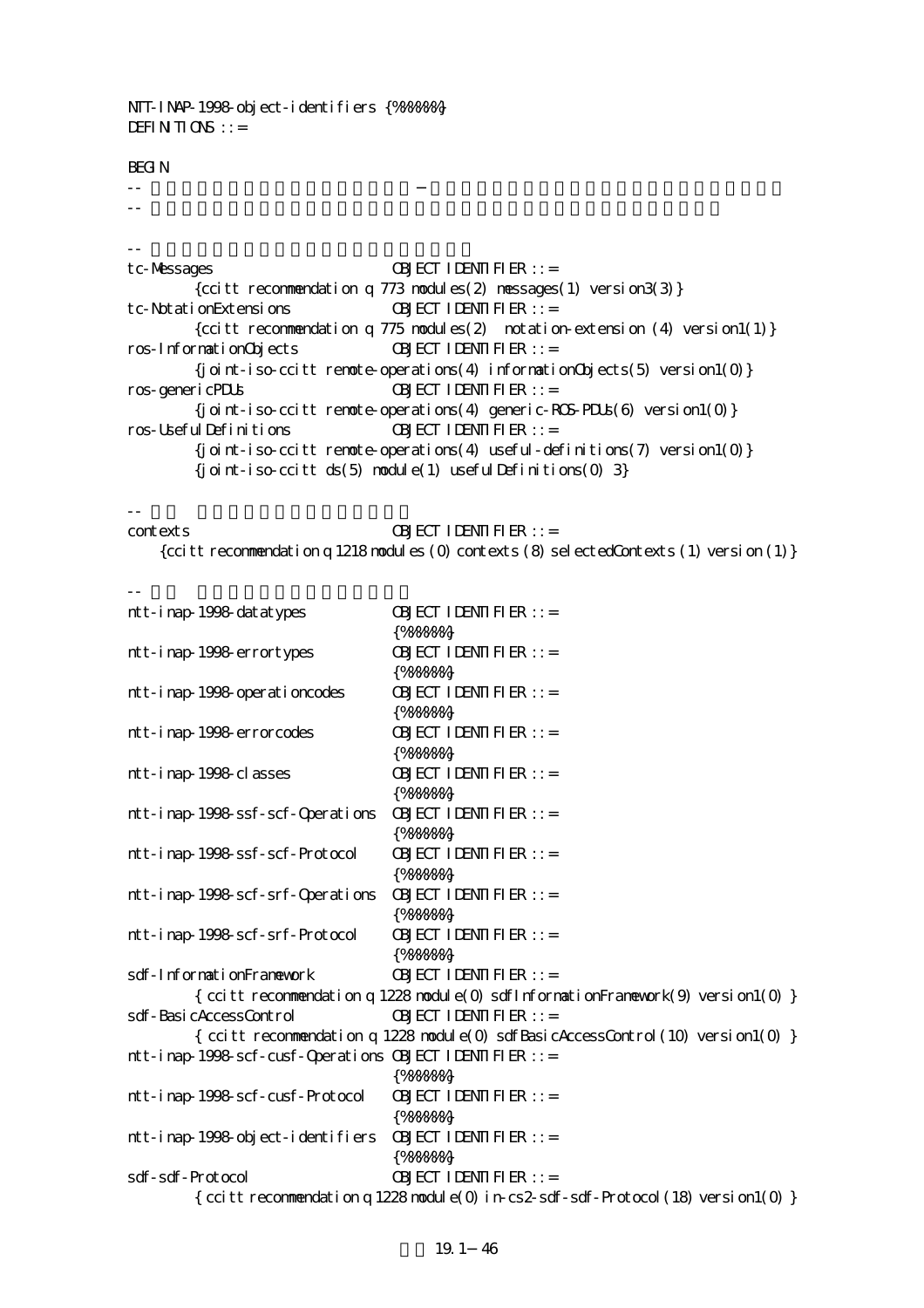$i \, \text{d} \, \text{cs2}$  OBJECT IDENTIFIER ::= {ccitt recommendation q  $1228 \text{ cs}2 (2)$ }  $id$ -ntt-inap-1998 **OBJECT IDENTIFIER** ::=  $\{i \text{ t} \cup \text{ t}(0) \text{ net work-operat}$  or (3)  $\text{ nt}(4401)$  inap(1007) network-specific(0) 1998(0)} id-ac OBJECT IDENTIFIER ::={id-cs2 ac(3)} id-ac-ntt-inap-1998  $\qquad \qquad \qquad \text{BECT I EENT F IER}::=\{id\text{ntt-imp-1998 ac(0)}\}$  $i \, d$ -as  $C$ BJECT IDENTIFIER ::={ $i \, d \, \text{cs2}$  as(5)} id-as-ntt-inap-1998  $\qquad \qquad \text{(BIECT IDEMI} \text{ FIER} :: = \text{if } d \text{ nt} - \text{inap-1998 as}(2) \}$  $i\text{d}$ -rosObject **OBJECT IDENTIFIER** :: $=i\text{d}$ -cs2 rosObject(25)}  $id\ r \infty$ Object-ntt-inap-1998 OBJECT IDENTIFIER ::=  $\{i \, d \text{-} n \, t \cdot i \, \text{map } 1998i \, d \cdot \text{cos}(b) \}$ ect $(\%)$ contract **OBJECT IDENTIFIER** :: ={id-cs2 contract(26)} id-contract-ntt-inap-1998  $\qquad \qquad \text{BECT I EENT F IER}$ :: $=$ {id-ntt-inap-1998 contract(%)} id-package OBJECT IDENTIFIER ::={id-cs2 package(27)} id-package-ntt-inap-1998 OBJECT IDENTIFIER ::={id-ntt-inap-1998 package(%)} --  $\cdot$  rosObject -- ROSオブジェクト id-rosObject-ntt-inap-1998-scf OBJECT IDENTIFIER ::= $\{i\}$ d-rosObject-ntt-inap-1998  $\%$ id-rosObject-ntt-inap-1998-ssf  $\qquad$  OBJECT IDENTIFIER :: $=$ {id-rosObject-ntt-inap-1998  $\%$ id-rosObject-ntt-inap-1998-cusf OBJECT IDENTIFIER ::= {id-rosObject-ntt-inap-1998 %} id-rosObject-ntt-inap-1998-sdf OBJECT IDENTIFIER ::= {id-rosObject-ntt-inap-1998 %} id-rosObject-ntt-inap-1998-dspDSA OBJECT IDENTIFIER ::=  $\{i \, d \cdot r \, \text{cos}(b) \, \text{etc.} \}$ id-rosObject-ntt-inap-1998-initiatingConsumerDSA OBJECT IDENTIFIER ::=  $\{i \, d \cdot r \, \text{cos} \, Q \}$  ect-ntt-inap-1998  $\%$ id-rosObject-ntt-inap-1998-respondingSupplierDSA OBJECT IDENTIFIER ::=  $\{i \, \text{d} \cdot \text{rosO} \}$  ect-ntt-inap-1998  $\%$ id-rosObject-ntt-inap-1998-respondingConsumerDSA OBJECT IDENTIFIER ::=  $\{i \, d \cdot \text{cos}(b) \, \text{etc.} \}$  inap-1998  $\%$ id-rosObject-ntt-inap-1998-initiatingSupplierDSA OBJECT IDENTIFIER ::=  $\{i \, \text{d} \cdot \text{r} \cos \text{d} \}$ ect-ntt-inap-1998  $\%$ -- SSF/SCFアプリケーションコンテキスト id-ac-ntt-inap-1998-ssf-scfGenericAC OBJECT IDENTIFIER ::= {id-ac-ntt-inap-1998 0} -- SRF/SCFアプリケーションコンテキスト -- SCF-SDFアプリケーションコンテキスト -- --SDF-SDFアプリケーションコンテキスト id-ac-ntt-inap-1998-indirectorySystemAC OBJECT IDENTIFIER ::={ id-ac 15 } id-ac-ntt-inap-1998-inShadowSupplierInitiatedAC  $\qquad$  OBJECT IDENTIFIER ::={ id-ac 16 } id-ac-ntt-inap-1998-inShadowConsumerInitiatedAC OBJECT IDENTIFIER :: $=$ { id-ac 17 } -- SCF/SCFアプリケーションコンテキスト

id-ac-ntt-inap-1998-cusf-scf OBJECT IDENTIFIER ::={id-ac-ntt-inap-1998 1}

-- CUSF/SCFアプリケーションコンテキスト

-- SSF/SCFコントラクト

id-ntt-inap-1998-SsfToScfGeneric OBJECT IDENTIFIER ::= {id-contract-ntt-inap-1998 %}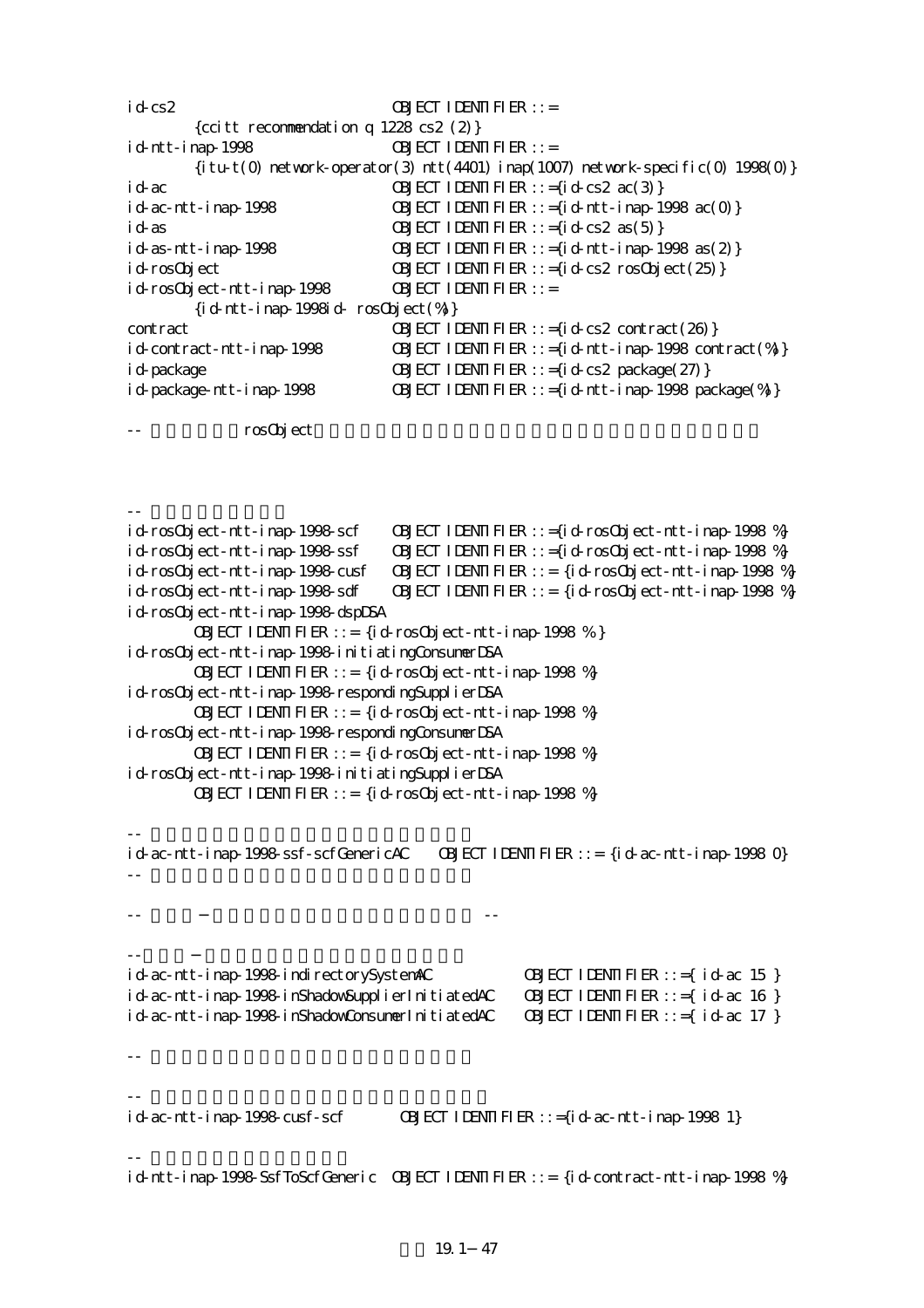-- SCF-SDFコントラクト -- -- SDF/SDFコントラクト id-contract-ntt-inap-1998-indsp OBJECT IDENTIFIER ::=  $\{$  id-contract-ntt-inap-1998  $\%$ id-contract-ntt-inap-1998-shadowConsumer OBJECT IDENTIFIER ::=  $\{$  id-contract-ntt-inap-1998  $\%$ id-contract-ntt-inap-1998-shadowSupplier OBJECT I DENTIFIER ::=  $\{$  i d-contract-ntt-inap-1998  $\%$ -- SCF/SCFコントラクト -- CUSF/SCFコントラクト id-contract-ntt-inap-1998-scf-cusf OBJECT IDENTIFIER ::=  $\{i \, \text{d} \cdot \text{cont} \cdot \text{ract} \cdot \text{d} \cdot \text{tr} \cdot 1998\% \}$ -- SSF/SCFオペレーションパッケージ id-package-scfActivation OBJECT IDENTIFIER ::={id-package 11} id-package-ntt-inap-1998-genericDisconnectResource OBJECT IDENTIFIER ::= {id-package-ntt-inap-1998 %} id-package-nonAssistedConnectionEstablishment OBJECT I DENTIFIER  $:$ : = {i d-package 18} id-package-connect **OBJECT IDENTIFIER** :: = {id-package 19} id-package-ntt-inap-1998-callHandling OBJECT IDENTIFIER ::=  $\{id\}$  package-ntt-inap-1998  $\%$ id-package-bcsmEventHandling OBJECT IDENTIFIER ::=  $\{id\}$  package 21} id-package-ntt-inap-1998-ssfCallProcessing OBJECT I DENII FIER :: =  $\{i \, d\}$  package-nt t - i nap-1998  $\%$ id-package-ntt-inap-1998-enhanced-ssfCallProcessing OBJECT IDENTIFIER ::= {id-package-ntt-inap-1998 %} id-package-billing OBJECT IDENTIFIER :: = {id-package 27} id-package-signallingControl OBJECT IDENTIFIER ::={id-package 33} id-package-activityTest OBJECT IDENTIFIER ::={id-package 34} id-package-ntt-inap-1998-callSegmentCleared OBJECT I DENII FIER ::=  $\{i \, d \cdot \text{packet} \cdot i \, \text{map} \, 1998 \, \%$ -- SRF/SCFオペレーションパッケージ id-package-specializedResourceControl OBJECT IDENTIFIER ::={ id-package 42} -- SCF-SDFパッケージ -- -- SDF-SDFパッケージ id-package-ntt-inap-1998-dspConnection OBJECT IDENTIFIER ::=  $\{i \, d \cdot \text{packagent} \cdot i \, \text{map} \, 1998 \, \%$ id-package-ntt-inap-1998-inchainedModify OBJECT I DENII FIER ::=  $\{i \, d \cdot \text{packet} \cdot i \, \text{map} \, 1998 \, \%$ id-package-ntt-inap-1998-dispConnection OBJECT I DENII FIER ::=  $\{i \, d \cdot \text{packet} \cdot i \, \text{map} \, 1998 \, \%$ id-package-shadowConsumer OBJECT IDENTIFIER ::= {id-package 52 } id-package-shadowSupplier OBJECT IDENTIFIER ::= {id-package 53 }

-- SRF/SCFコントラクト

-- SCF/SCFオペレーションパッケージ

19.1 48

-- CUSF/SCFオペレーションパッケージ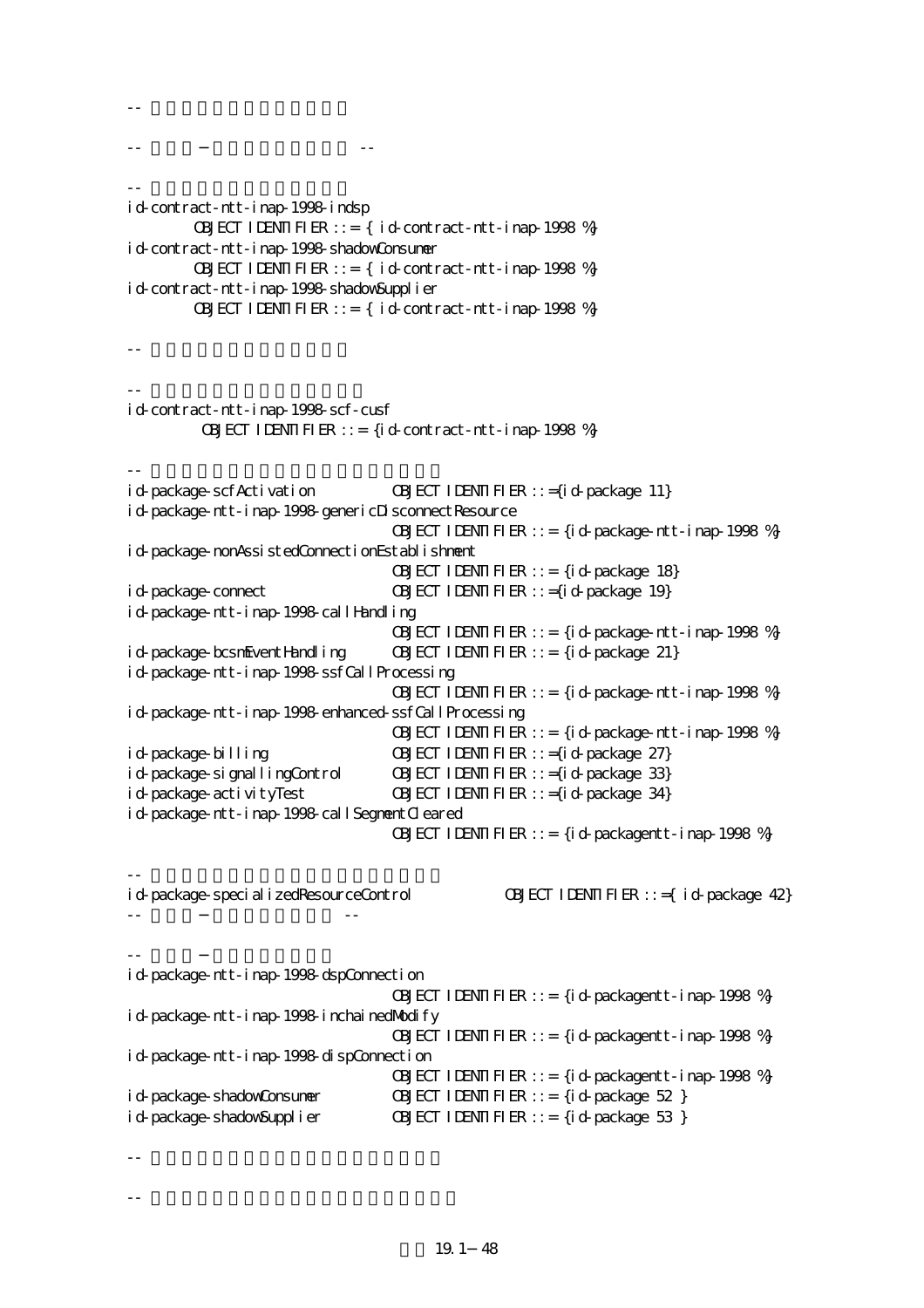id-package-ntt-inap-1998-basic-cusf-scf OBJECT IDENTIFIER ::= {id-package-ntt-inap-1998 %} -- SSF/SCF抽象構文 id-as-ntt-inap-1998-ssf-scfGenericAS OBJECT IDENTIFIER ::=  $\{i\,d\text{-}as\text{-}nt\text{-}i\text{-}map\text{-}1998\%$ -- SRF/SCF抽象構文 -- SCF-SDF抽象構文 -- -- SDF-SDF-抽象構文 id-as-ntt-inap-1998-indirectorySystemAS OBJECT IDENTIFIER ::=  $\{i\,d\,as\,nt\cdot i\,map\,1998\,\%$ id-as-ntt-inap-1998-indirectoryDSABindingAS OBJECT IDENTIFIER ::=  $\{i\,d\text{ as-ntt-}\}$  and  $\frac{1998}{9}$ id-as-indirectoryShadowAS OBJECT IDENTIFIER ::= { id-as 18 } id-as-ntt-inap-1998-indsaShadowBindingAS OBJECT IDENTIFIER ::= {id-as-ntt-inap-1998 %} -- SCF/SCF抽象構文 -- CUSF/SCF抽象構文 id-as-ntt-inap-1998-basic-cusf-scf OBJECT IDENTIFIER ::= { id-as-ntt-inap-1998- %} -- SDF-SDFインタフェースに対するオブジェクト識別子 -- 有用な定義 -- SDF-SDFインタフェースに対するオブジェクト識別子 -- SDF属性 -- SDF属性値コンテキスト END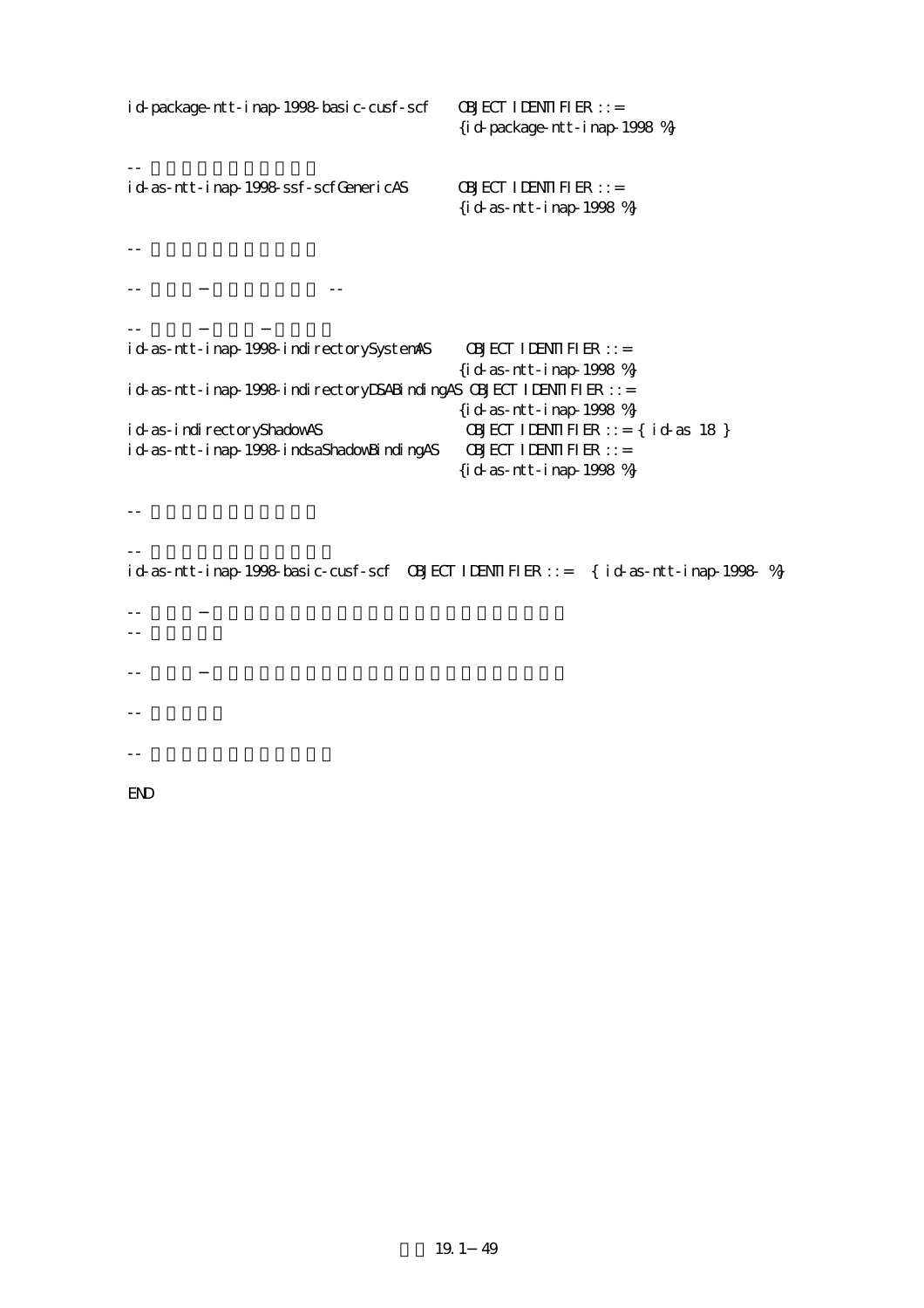ntt-inap-1998-errortypes, ntt-inap-1998-datatypes, ntt-inap-1998-operationcodes, ntt-inap-1998-classes, ros-InformationObjects FROM NTT-INAP-1998-object-identifiers {%%%%%} OPERATION FROM Remote-Operations-Information-Objects ros-InformationObjects PARAMETERS-BOUND FROM NTT-INAP-1998-classes ntt-inap-1998-classes opcode-activityTest, opcode-applyCharging, opcode-applyChargingReport, opcode-authorizeOrigination, opcode-call Segment Cleared, opcode-cancel, opcode-connect, opcode-connectToResource, opcode-continue, opcode-disconnectForwardConnectionWithParameter, opcode-event Report BCSM opcode-eventReportFacility, opcode-furnishChargingInformation, opcode-initialDP, opcode-oMidCall, opcode-releaseCall, opcode-request Report BCSMEvent, opcode-requestReportFacilityEvent, opcode-sendChargingInformation, FROM NTT-INAP-1998-operationcodes ntt-inap-1998-operationcodes AlertingPattern, Authent i cat i onCat egory, BCSMEvent {}, BearerCapability {}, CalledPartyNumber {}, CallingPartyNumber {},

-- 本定義に対するオブジェクト識別子は、物理エンティティ間で交換されるものではないため、

## IMPORTS

-- 付与しない。

NTT-INAP-1998-SSF-SCF-ops-args {%%%%%}

DEFINITIONS IMPLICITIONS  $\cdot$ :=

BEGIN

19.1 50

CallingPartysCategory,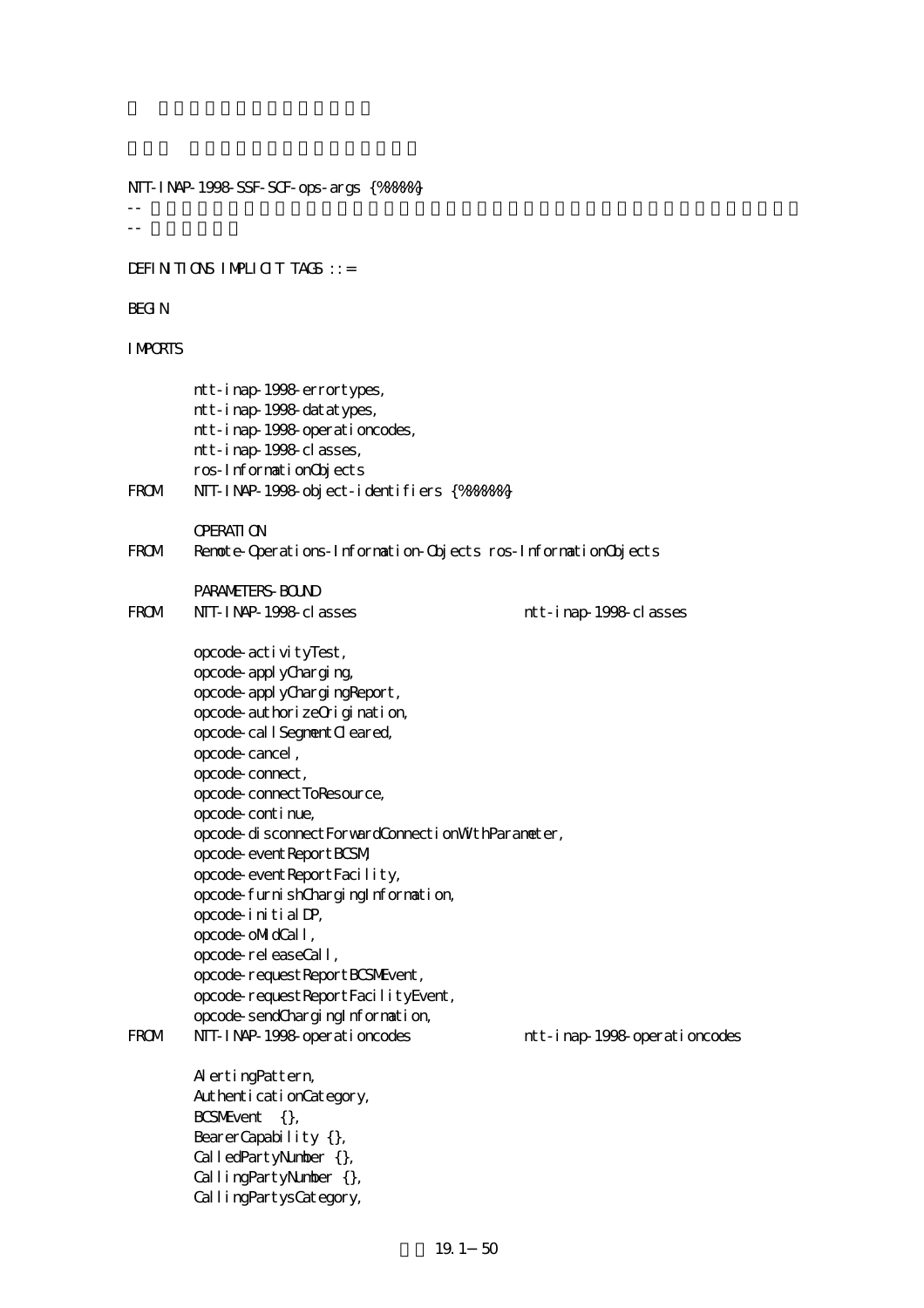Call Result  $\{\}$ , Call Segment ID { }, Cause {}, Component, Component Correl at i on ID, Component Type, Control Type, DestinationRoutingAddress {}, Duration, Event SpecificInformationBCSM{}, EventTypeBCSM, Execut edSequenceInformation, ExtensionField  $\{\}$ , FCIBillingChargingCharacteristics {}, ForwardCallIndicators. InformationToSend, ISDNAccessRelatedInformation, LegID, MiscCallInfo, MonitorMode. Nature Of Connection Indicators, OriginalCalledPartyID {}, PSubscriberData, RedirectingPartyID { }. RedirectionInformation, SCIBillingChargingCharacteristics {}, ServiceKey, Terminal EncipherKey, TerminalType, TransitNetworkSelection, FROM NTT-INAP-1998-datatypes ntt-inap-1998-datatypes cancel Failed,

 missingCustomerRecord, missingParameter, parameterOut Of Range, systemFailure, taskRefused, unexpectedComponentSequence, unexpectedDataValue, unexpect edParameter, unknownLegID, FROM NTT-INAP-1998-errortypes ntt-inap-1998-errortypes

;

activityTest OPERATION ::= { RETURN RESULT TRUE CODE opcode-activityTest } -- Tat -- このオペレーションはSCFとSSF間の関係が継続して存在していることをチェックする -- トラック・スターのように、タイプのデザインのようになる。もし、関係が受けて行く方法が受けて行く方法が受けて行く方法が受けています。 -- 信されなければ、SCFはSSFがなんらかの形で故障したと想定し、適切な動作をとるであ  $-$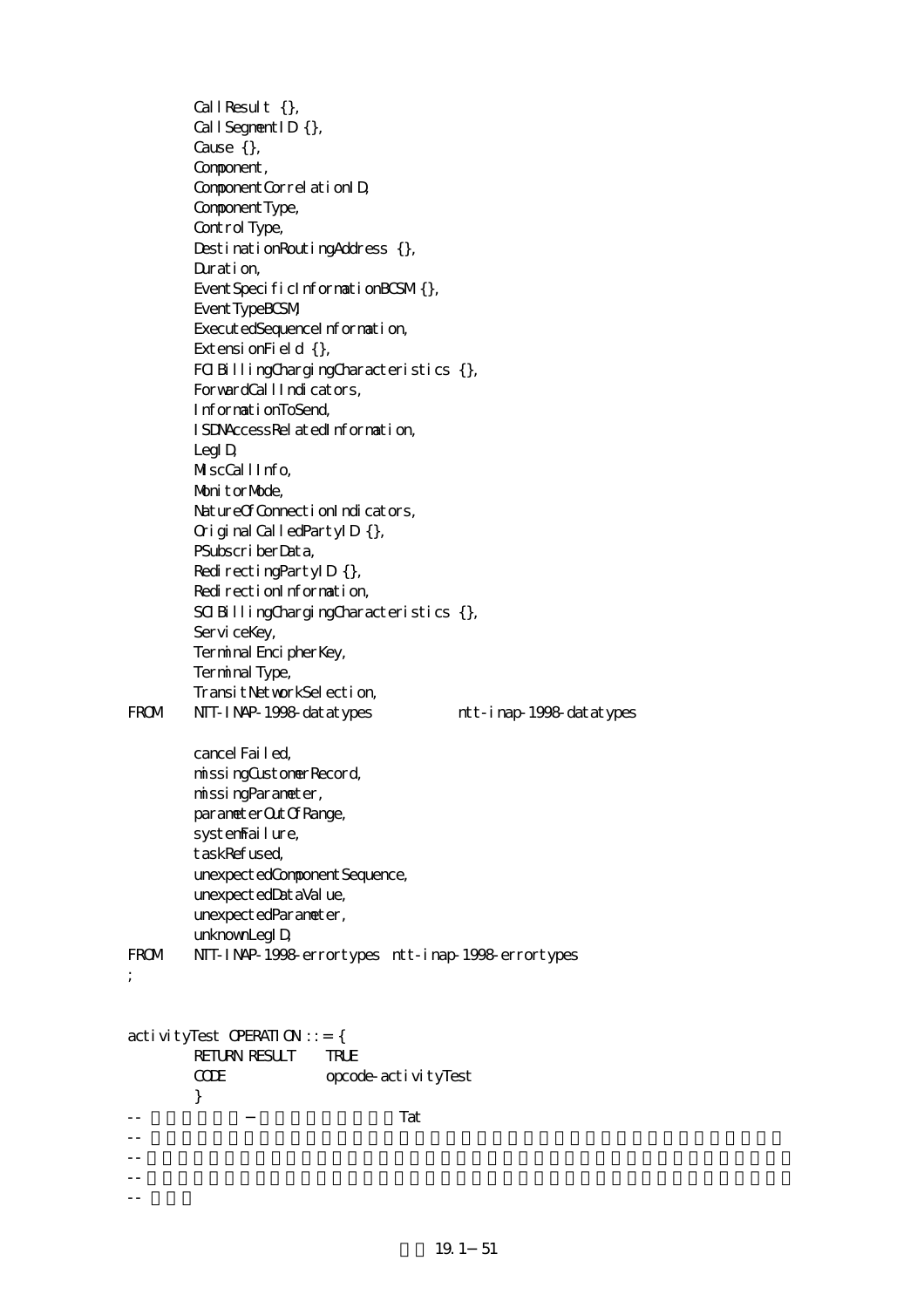```
applyCharging {PARA\setminus EIERS-B\cup D}: bound} OPERATION ::= {
       ARGUMENT ApplyChargingArg {bound} 
      RETURN RESULT FALSE
       ERRORS {missingParameter | 
                    unexpect edComponent Sequence |
                    unexpectedParameter |
                     unexpectedDataValue | 
                    paraneterOutGFRange systemFailure | 
                     taskRefused| 
                     unknownLegID} 
       CODE opcode-applyCharging 
       } 
-- 方向:SCF->SSF、タイマ:Tac 
-- このオペレーションはSCFからSSFの課金メカニズムと相互動作するために用いられる。
-- ApplyChargingReport
ApplyChargingArg {PARAMETERS-BOUND : bound} ::= SEQUENCE {
       AChBillingChargingCharacteristics 
                            [0] AChBillingChargingCharacteristics {bound}, 
      partyToCharge [2] LegID OPTIONAL,
       extensions [3] SEQUENCE SIZE (1..bound.&numOfExtensions) OF 
                                   ExtensionField {bound} OPTIONAL,
 ... 
       } 
-- partyToCharge ApplyCharging
-- を示す。もし存在しなければ、Aパーティに適用される。 
applyChargingReport {PARAMETERS-BOUND : bound} OPERATION ::= { 
       ARGUMENT ApplyChargingReportArg {bound} 
      RETURN RESULT FALSE
       ERRORS {missingParameter | 
                    unexpect edComponent Sequence |
                     unexpectedParameter | 
                     unexpectedDataValue | 
                    paraneterOut C Range \mid systemFailure | 
                     taskRefused} 
       CODE opcode-applyChargingReport 
       } 
-- Tacr Tacr
-- ApplyCharging
-- 金イベントの発生をSCFに報告するためにSSFによって用いられる。 
ApplyChargingReportArg {PARAMETERS-BOUND : bound} ::= CallResult {bound}
-- <sup>2</sup> ApplyChargingReport 2014
-- ョンを送信する時、そのイベントがSCFへの最後のものかどうかを示すために 
-- CallInformationReport lastEventIndicator
-- れる。しかしながら、CS-1でのパラメータ拡張に対する考慮がないため、このパラメータ 
-- the theory and the three terms are the terms of the terms of the call Result \sim-- れることである。そして他の2つはこのパラメータをもつ新たなオペレーションを規定するこ 
-- とである。後者は課題である。
```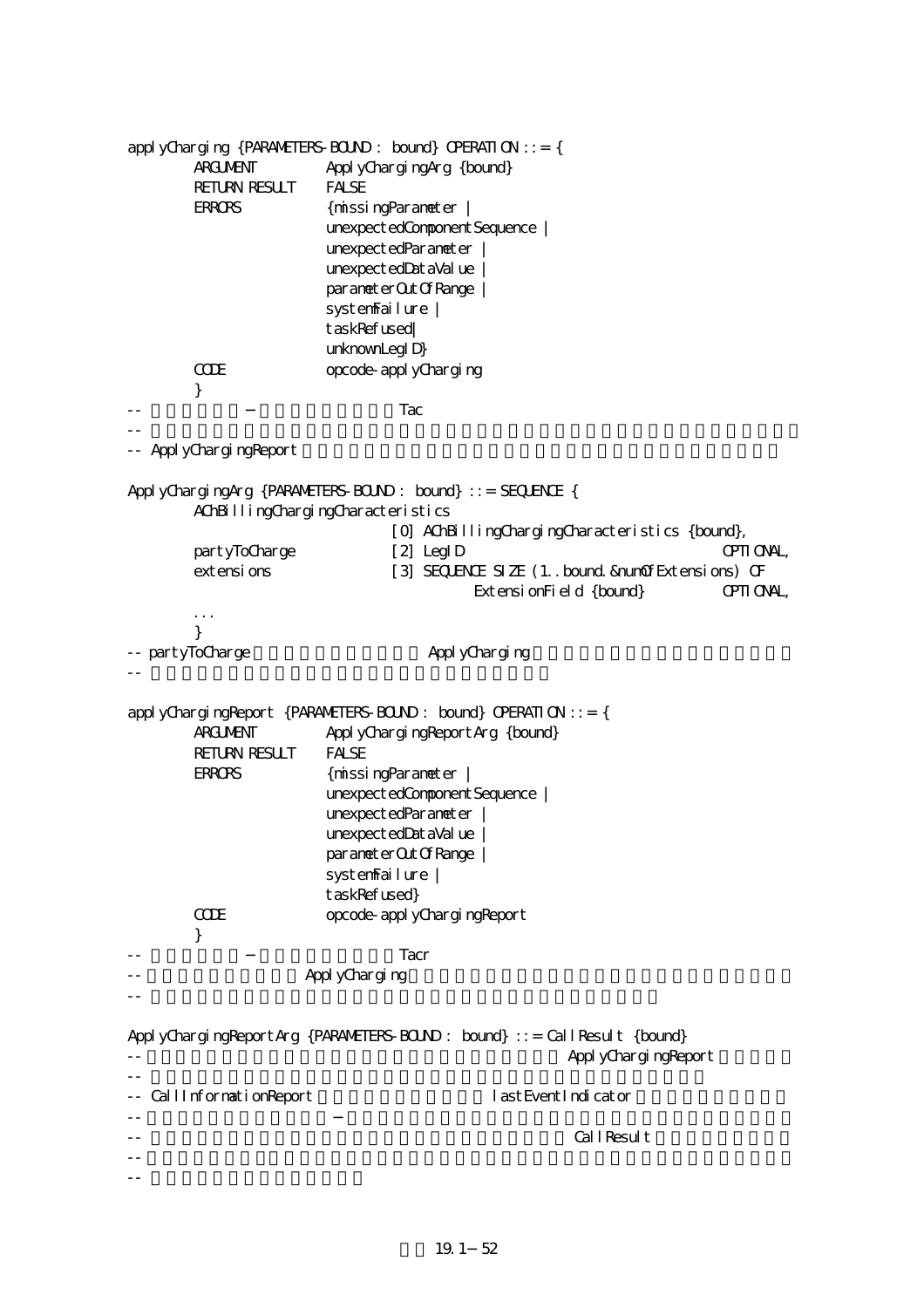```
authorizeOrigination {PARAMETERS-BOUND : bound} OPERATION ::= {
        ARGUMENT AuthorizeOriginationArg {bound} 
       RETURN RESULT FALSE
        ERRORS {missing Parameter | 
                       ParameterOut Of Range |
                        SystemFailure | 
                        TaskRefused | 
                       Unexpect edComponent Sequence |
                       Unexpect edDat aValue |
                       Unexpect edParameter}
        CODE opcode-authorizeOrigination 
        } 
-- Tao
-- Authorize_Origination PIC
-- から、SCF より受信される情報に基づいて継続することを SSF に要求するために用いられる。
AuthorizeOriginationArg {PARAMETERS-BOUND : bound} ::= SEQUENCE {
    callingTerminalEncipherKey [0] TerminalEncipherKey OPTIONAL,
     authenticationCategory [1] AuthenticationCategory OPTIONAL,
     pSubscriberData [2] PSubscriberData OPTIONAL, 
     originalCalledPartyID [7] OriginalCalledPartyID OPTIONAL, 
     natureOfConnectionIndicators [9] NatureOfConnectionIndicators OPTIONAL, 
    iSDNAccessRelatedInformation [10] ISDNAccessRelatedInformation OPIIONA,
    transitNetworkSelection [11] TransitNetworkSelection OPTIONAL
    extensions [12] SEQUENCE SIZE(1..bound.&numOfExtensions) OF
                                       ExtensionField {bound} OPTIONAL,
     forwardCallIndicators [13] ForwardCallIndicators OPTIONAL, 
        ... 
        } 
-- CPTIONAL
-- pSubscriberData subscriberClass traceCallIndication
-- \vert 2 \vert = 0 \vert 3 \vert = 0 \vert 4 \vert = 0 \vert 5 \vert = 0 \vert 6 \vert = 0 \vert 7 \vert = 0 \vert 8 \vert = 0 \vert 6 \vert = 0 \vert 7 \vert = 0 \vert 8 \vert = 0 \vert 1 \vert = 0 \vert 1 \vert = 1 \vert 1 \vert = 1 \vert 1 \vert = 1 \vert 1 \vert = 1 \vert 1 \vert = 1 \vert 1 \vert = 1 \vert 1 \vert = 1 \-- とに注意。 
-- travellingClassMark natureOfConnectionIndicators
        extensions
                     extensions
-- CRITICALITY
Call Segment Cleared {PARAMETERS-BOUND : bound} OPERATION ::= {
       ARGUMENT Call Segment ClearedArg {bound}
       RETURN RESULT FALSE
        ERRORS FALSE 
       CODE opcode-call Segment Cleared
        } 
-- Tcsc
-- 本オペレーションはコールセグメントの解放を通知するために利用される。 
Call Segment ClearedArg {PARAMETERS-BOUND : bound} ::= SEQUENCE {
  Call Segment IDCleared [0] Call Segment ID
   ClearedCause [1] Cause, 
  ExecutedSequenceInformation [2] ExecutedSequenceInformation,
   Extensions [3] SEQUENCE SIZE(1..bound.&numOfExtensions) OF 
                                              ExtensionField {bound} OPTIONAL,
 ... 
        }
```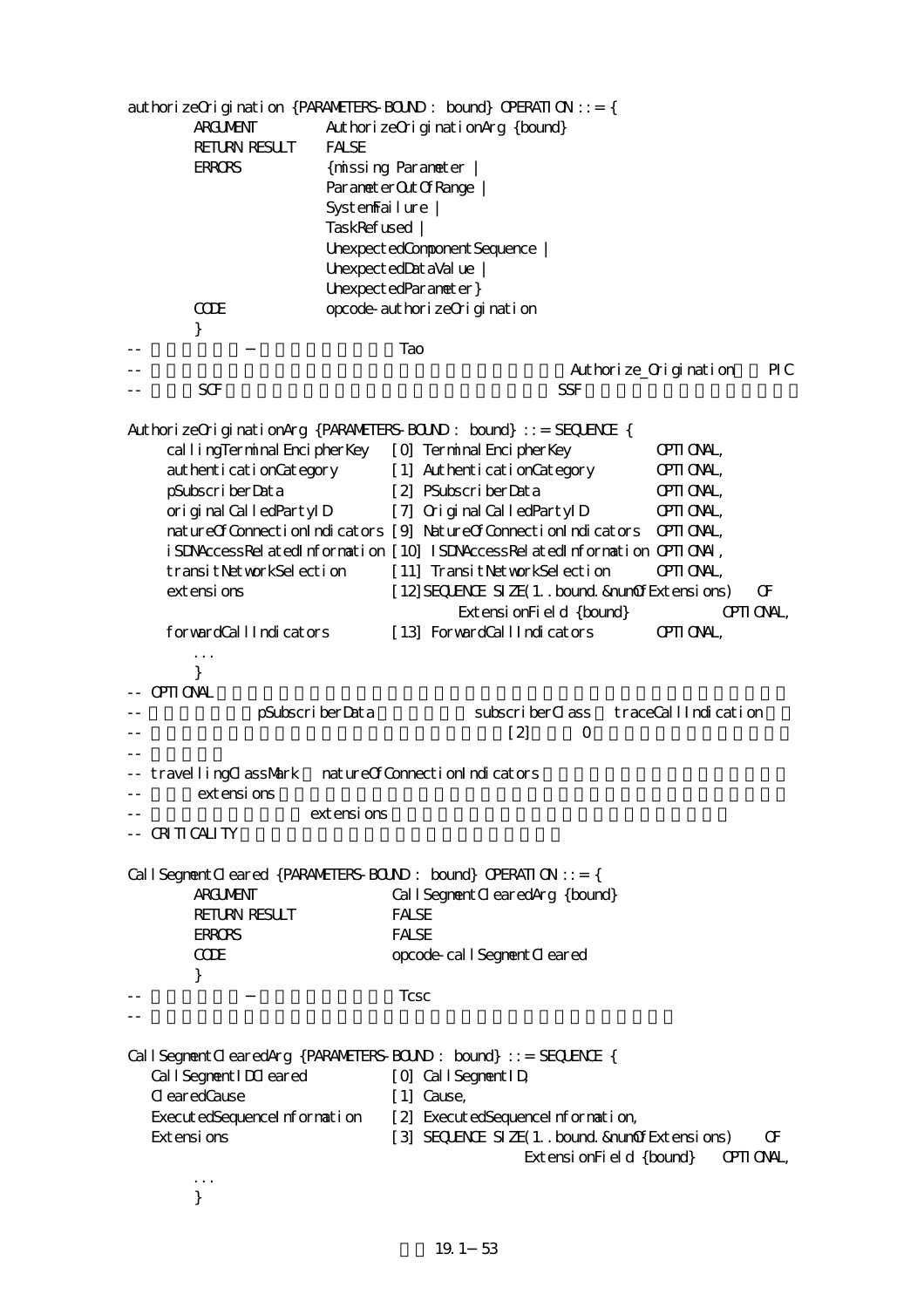```
-- extensions
                 extensions
-- CRITICALITY
cancel {PARAMETERS-BOUND : bound} OPERATION ::= {
       ARGUMENT CancelArg {bound} 
      RETURN RESULT FALSE
       ERRORS {cancelFailed | 
                   missingParameter | 
                   taskRefused} 
       CODE opcode-cancel 
       } 
-- Tcan
-- このオペレーションは相関のある以前のオペレーションもしくは以前のすべての要求をキャ 
-- ンセルする。 
                                 Pl ayAnnouncement
-- Prompt AndCollectUserInformation
Cancel Arg {PARAMETERS-BOUND : bound} ::= CHOICE {
      invokeID [0] InvokeID
       allRequests [1] NULL, 
      cal I Segment ToCancel [2] SEQUENCE {
      invokeID [0] InvokeID
      call Segment ID [1] Call Segment ID {bound}
 } 
       } 
-- InvokeID
connect {PARAMENTERS-BCND : bound} OPERATION: = {
       ARGUMENT ConnectArg {bound} 
      RETURN RESULT FALSE
       ERRORS {missingParameter | 
                   paraneterOut GrRange \mid systemFailure | 
                    taskRefused | 
                   unexpect edComponent Sequence |
                    unexpectedDataValue | 
                   unexpect edParameter}
       CODE opcode-connect 
       } 
                         Tcon
-- 本オペレーションは呼を特定の宛先に接続もしくは転送する呼処理動作の実行をSSFに要 
-- 求するのに用いられる。そのために、SSFは、SCFから提供された情報に依存して、発加 
-- 入者がらの際に、スキャングの原発を行っている。
-- トランク群のリストに対するルートインデックス)を用いるかも知れないし、用いないかも知 
-- れない。 
-- Connect Connect Connect CO-BCSM O-BCSM PIC3
-- する。 
Connect Arg {PARAMETERS-BOUND : bound} ::= SEQUENCE {
   destinationRoutingAddress [0] DestinationRoutingAddress { bound},
    alertingPattern [1] AlertingPattern OPTIONAL, 
    iSDNAccessRelatedInformation [5] ISDNAccessRelatedInformation OPTIONAL, 
    originalCalledPartyID [6] OriginalCalledPartyID {bound} OPTIONAL, 
   extensions [10] SEQUENCE SIZE(1..bound.&numOfExtensions) OF
```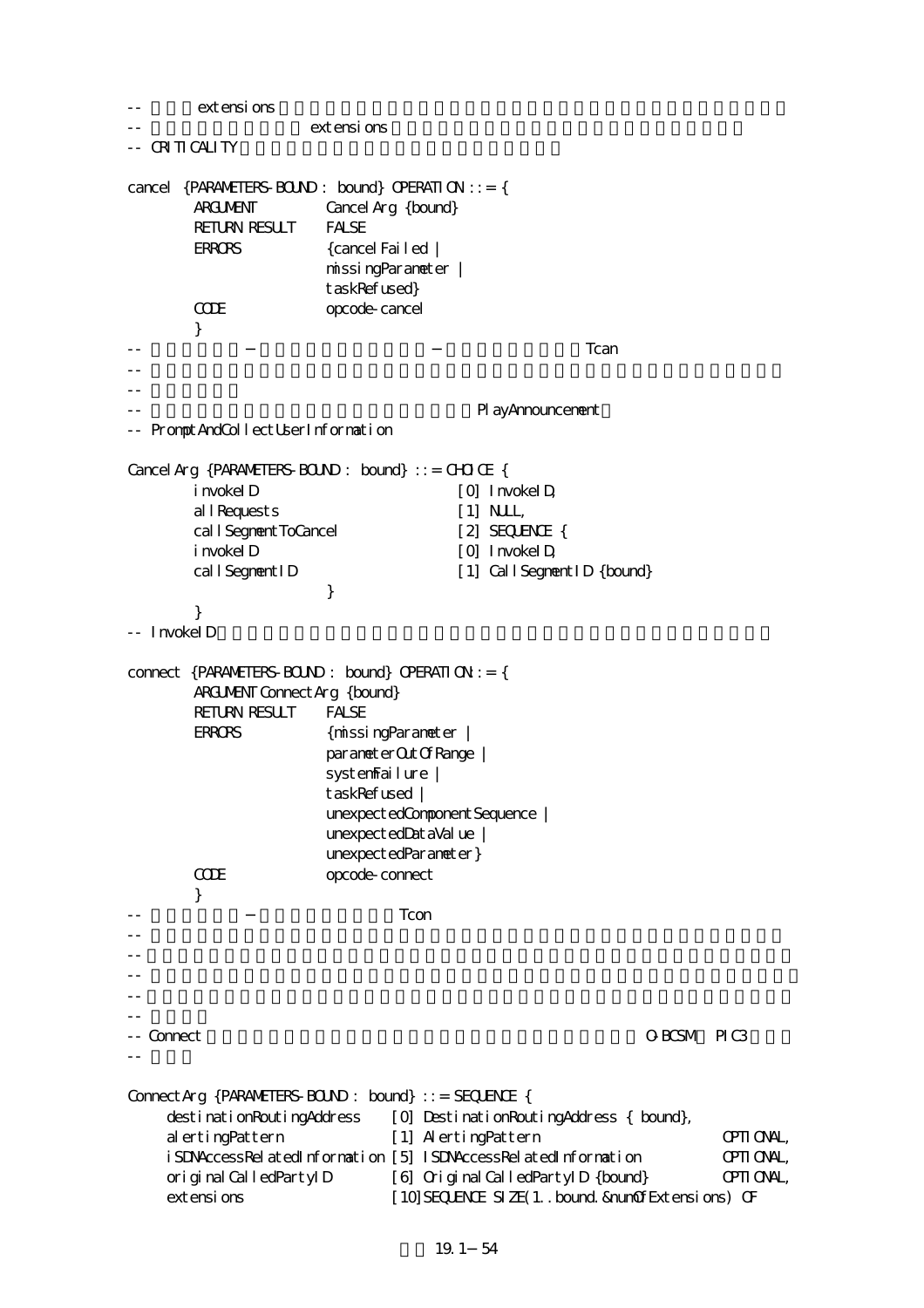ExtensionField {bound} OPTIONAL, ForwardCallIndicators [13] ForwardCallIndicators OPTIONAL, } -- alerting pattern -- ある場合にのみこのパラメータが適用されることを示す。 -- Connect Extension connectToResource {PARAMETERS-BOUND : bound} OPERATION::= { ARGUMENT ConnectToResourceArg { bound} RETURN RESULT FALSE ERRORS {missingParameter | systemFailure | taskRefused | unexpect edComponent Sequence | unexpectedDataValue | unexpectedParameter| unknownLegID} CODE opcode-connectToResource } -- Tetr -- このオペレーションは呼をSSPからSRFをもつ物理エンティティへ接続するために用い -- られる。 Connect ToResourceArg {PARAMETERS-BOUND : bound} ::= SEQUENCE { resourceAddress CHICE { legID [1] LegID, none [3] NULL, } }, extensions [4] SEQUENCE SIZE(1..bound.&numOfExtensions) OF ExtensionField {bound} OPTIONAL, ... } -- extensions extensions -- CRITICALITY continue OPERATION: =  $\{$ RETURN RESULT FALSE ALWAYS RESPONDS FALSE CODE opcode-continue } -- Tcue -- 本オペレーションは、SCFからの命令を待つために以前に中断している呼処理点であるDP -- から呼処理を継続することをSSFに要求するのに用いられる(即ち、BCSMの次のポイン -- トインコールに進む)。 -- SSFは、SCFからの新しいデータで置き変えること無く呼処理を継続する。 -- このオペレーションは2つ以上のレグをもつ単一コールセグメントCSAまたは複数のコー -- ルセグメントCSAに対しては妥当でない。 -- ISUP, DSS1  $-$ 

disconnect ForwardConnectionWthParameter  ${PARAWEIEKS-BUND: bound}$  OPERATION ::=  ${$ ARGUMENT Disconnect ForwardConnectionWithParameterArg { bound}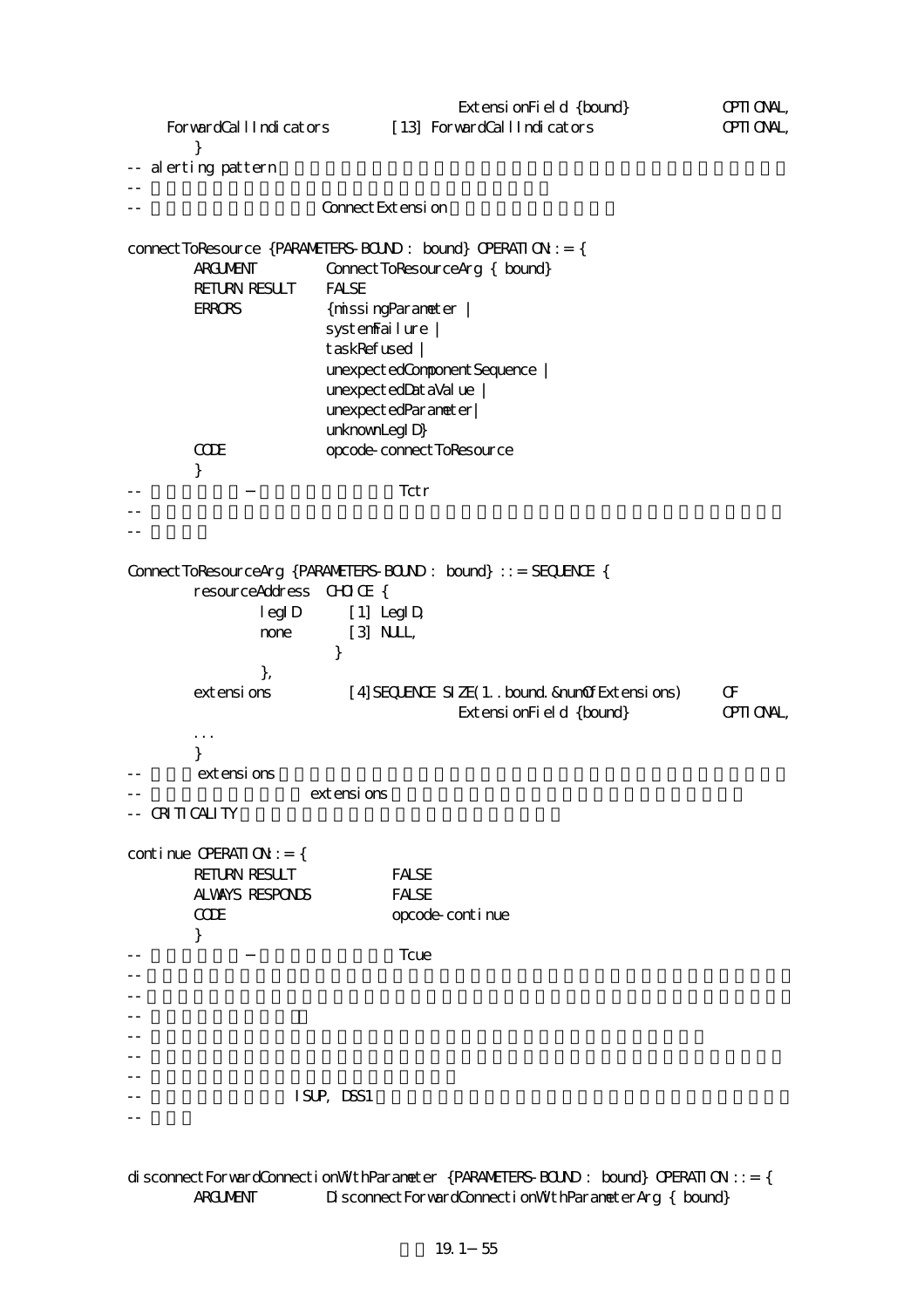```
RETURN RESULT FALSE
       ERRORS {missingParameter | 
                   systemFailure | 
                    taskRefused | 
                   unexpect edComponent Sequence |
                    unexpectedDataValue | 
                    unknownLegID} 
       CODE opcode-disconnectForwardConnectionWithParameter 
       } 
-- Tdf cvp
-- このオペレーションは指定されたコールセグメントのリソースへのコネクションを切断する 
- - -Disconnect ForwardConnectionWthParameterArg {PARAMETERS-BOUND : bound} ::= SEQUENCE {
      \text{legID} [0] \text{LegID} OPTIONAL,
      extensions [1] SEQUENCE SIZE (1..bound.&numOfExtensions) OF
                               ExtensionField {bound} OPTIONAL,
       ... 
       } 
-- extensions
-- extensions \alpha-- 応した処理がサポートされる必要がある。 
event Report BCSM { PARAMETERS-BOUND : bound} OPERATION ::= {
      ARGUMENT Event Report BCSMArg { bound}
      RETURN RESULT FALSE
       ALWAYS RESPONDS FALSE 
       CODE opcode-eventReportBCSM 
       } 
                         Terb
-- Request Report BCSMEvent
-- た呼関連イベント(たとえば話中もしくは無応答といったBCSMイベント)をSCFに通知 
-- するために用いられる。 
Event Report BCSMArg { PARAMETERS-BOUND : bound} ::= SEQUENCE {
       eventTypeBCSM [0] EventTypeBCSM, 
    event SpecificInformationBCSM [2] Event SpecificInformationBCSM { bound} OPIIONAL,
      legID (3) LegID OPTIONAL,
       miscCallInfo [4] MiscCallInfo DEFAULT{messageType request}, 
      extensions [5] SEQUENCE SIZE(1..bound.&nunOfExtensions) OF
                               ExtensionField {bound} OPTIONAL
       ... 
       } 
                  Event Report BCSMExt ension
event Report Facility {PARAMETERS-BOUND : bound} OPERATION ::= {
      ARGUMENT Event Report FacilityArg { bound}
      RETURN RESULT FALSE
       ALWAYS RESPONDS FALSE 
       CODE opcode-eventReportFacility 
       } 
-- Terf
-- このオペレーションは以前にSCFにより要素されたイベント、SCFにより要素されたイベント、SCFにより要素されたイベント、CCFのオペレーションは以前により要素されたイベント、CCFのオペント、CCFのオペント、CCF
-- 情報要素を含むDSS1メッセージを受信したこと、を報告するためにSSFにより発行され 
-- る。このオペレーションを発行する前に、コンポーネントタイプで指定される結果応答の受信 
-- のように、報告に対するクライテリアがオプションとしてチェックされる。
```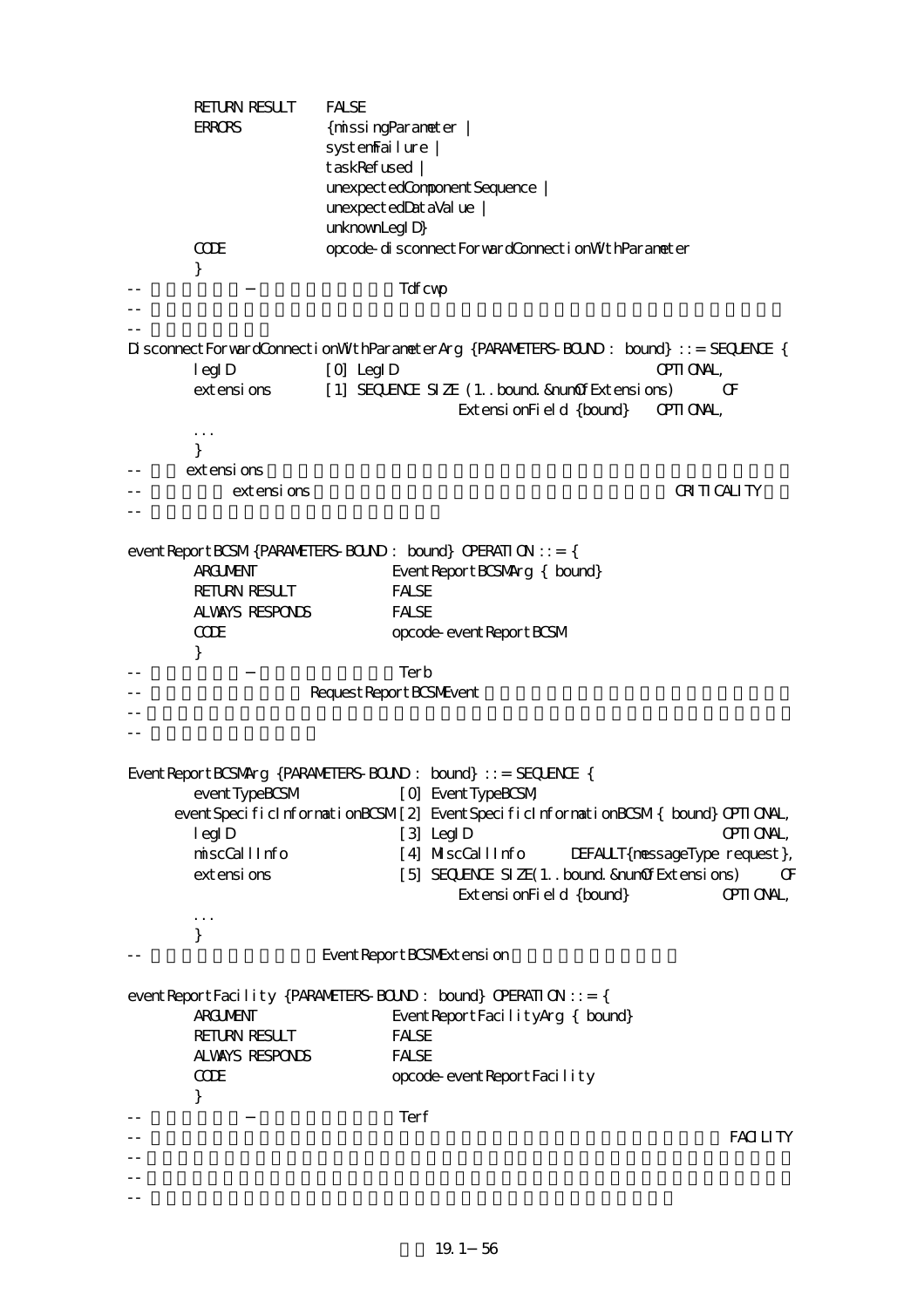Event Report FacilityArg {PARAMETERS-BOUND : bound}  $\therefore$  = SEQUENCE{ component Type [0] Component Type OPTIONAL, component [1] Component [1] Component OPTIONAL, legID [2] LegID OPTIONAL, component Correl at i on ID [3] Component Correl at i on ID OPTIONAL, extensions [4] SEQUENCE SIZE(1..bound.&numOfExtensions) OF ExtensionField {bound} OPTIONAL, ... } -- nonitorDuration RequestReportFacilityEvent -- component furnishChargingInformation {PARAMETERS-BOUND : bound} OPERATION ::= { ARGUMENT FurnishChargingInformationArg { bound} RETURN RESULT FALSE ERRORS {missingParameter | systemFailure | taskRefused | unexpect edComponent Sequence | unexpectedDataValue | unexpect edParameter} CODE opcode-furnishChargingInformation } -- Tfci -- このオペレーションは呼の記録を生成、登録するかあるいは何かの情報をデフォールトの呼記 -- 録に含めることをSSFに要求するために用いられる。登録された呼記録は呼のオフライン課 -- 金を意図するものである。 FurnishChargingInformationArg {PARAMETERS-BOUND bound}::= FCIBillingChargingCharacteristics {bound} initialDP {PARAMETERS-BOUND : bound} OPERATION ::= { ARGUMENT InitialDPArg { bound} RETURN RESULT FALSE ERRORS {missingCustomerRecord | missingParameter | parameterOutOfRange | systemFailure | taskRefused | unexpect edComponent Sequence | unexpectedDataValue | unexpect edParamet er } CODE opcode-initialDP } -- Tidp -- このオペレーションはサービスに対する要求を示すため、TDPの後で使われる。  $Init$ ialDPArg {PARAMETERS-BOUND : bound} ::= SEQUENCE { serviceKey [0] ServiceKey OPTIONAL, dialledDigits [1] CalledPartyNumber { bound} OPTIONAL, calledPartyNumber [2] CalledPartyNumber { bound} OPTIONAL,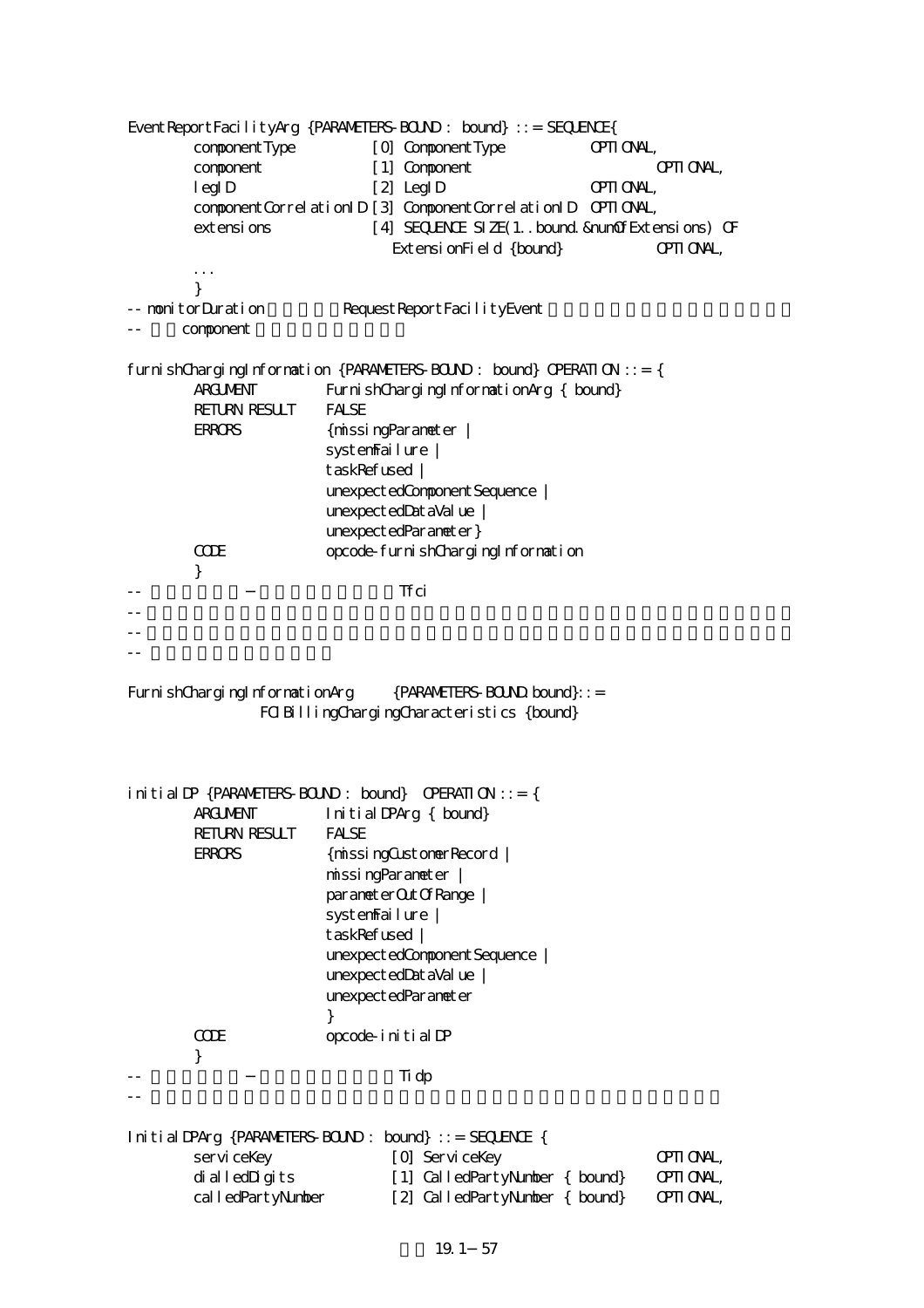```
 callingPartyNumber [3] CallingPartyNumber { bound} OPTIONAL, 
      callingPartysCategory [5] CallingPartysCategory OPTIONAL,
      miscCallInfo [11] MiscCallInfo OPTIONAL
       originalCalledPartyID [12] OriginalCalledPartyID {bound} OPTIONAL, 
      terminalType [14] TerminalType OPTIONAL,
      extensions [15]SEQUENCESIZE(1..bound.&numOfExtensions) OF
                             ExtensionField {bound}
OPTIONAL, 
       forwardCallIndicators [26] ForwardCallIndicators OPTIONAL, 
      bearerCapability [27] BearerCapability { bound} OPTIONAL,
      event TypeBCSM [28] Event TypeBCSM OPTIONAL
      redirectingPartyID [29] RedirectingPartyID { bound} OPTIONAL, 
     redirectionInformation [30] RedirectionInformation OPIIONAL,
 ... 
      } 
-- iPSSPCapabilities iPAvailable cGEncountered miscCallInfo
-- トワークオペレータ特有利用を示す。 
--terminalType that the state that the state \alpha-- として)常に送信される(必須)扱いとする。 
-- serviceKey, miscCallInfo CPIIONAL
-- Thitial DPExtension
releaseCall {PARAMETERS-BOUND : bound} OPERATION ::= { 
       ARGUMENT ReleaseCallArg { bound} 
      RETURN RESULT FALSE
     ALWAYS RESPONDS FALSE
      CODE opcode-releaseCall 
      } 
- \frac{1}{\sqrt{2}}-- このオペレーションは呼に関連するすべてのパーティに対して呼をどんなフェーズであれ 
-- 切断するために用いられる。 
ReleaseCallArg {PARAMETERS-BOUND : bound} ::= CHOICE {
      initialCallSegment Cause { bound}, 
      ntt SpecificParameters [PRIVATE 0] SEQUENCE {
     cause [0] Cause,
     informationToSend [1] InformationToSend,
      extensions [2] SEQUENCESIZE(1..bound.&numOfExtensions)
                              OF ExtensionField {bound} OPTIONAL, 
      } 
-- デフォールト値であるデジタル31(正常な)は適切にコード化されるデジタル31(正常なし)は適切にコード化される。
-- InformationToSend SSF/CCF ReleaseCall
-- センセント D D Sconnect メッセージ
-- B B informationToSend
-- ダンスを送信するケースにおいてのみ使用される。 
  cause that SpecificParamater cause cause
-- Cause \alpha-- nttSpecificParamater cause
-- informationToSend CPTIONAL
-- extensions \cdots extensions
-- htt SpecificParamater
-- informationToSend
-- extensions and the state \frac{1}{\sqrt{2\pi}}-- extensions \alpha-- 対応した処理がサポートされる必要がある。
```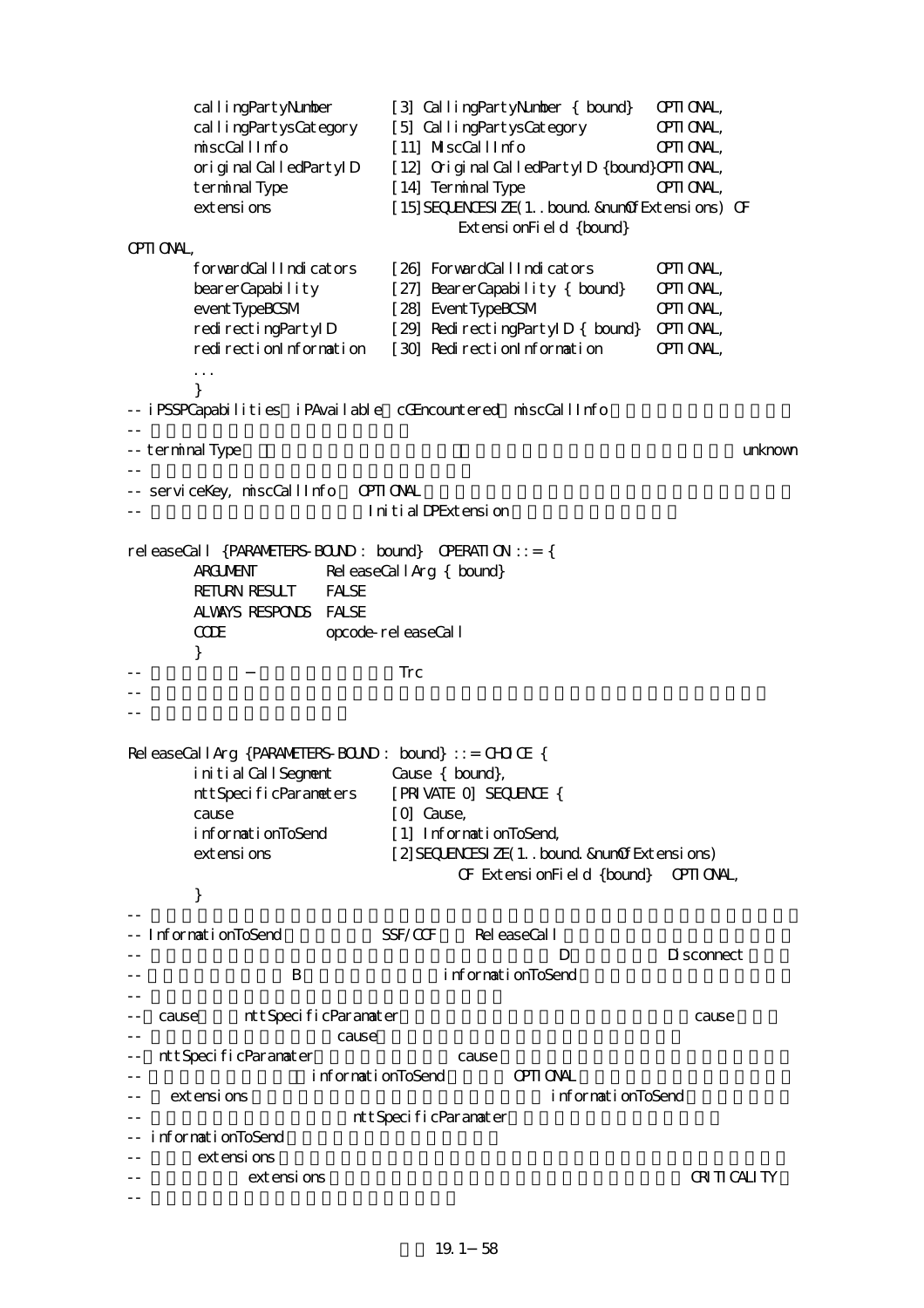|                |                                                          | request Report BCSMEvent {PARAMETERS-BOLND : bound} OPERATION : := {       |                 |  |
|----------------|----------------------------------------------------------|----------------------------------------------------------------------------|-----------------|--|
|                | <b>ARGUMENT</b><br>Request Report BCSMEvent Arg { bound} |                                                                            |                 |  |
|                | <b>RETURN RESULT</b>                                     | <b>FALSE</b>                                                               |                 |  |
|                | <b>ERRORS</b><br>$\{missi$ ng Parameter                  |                                                                            |                 |  |
|                | $paran$ er Out Of Range                                  |                                                                            |                 |  |
|                |                                                          | systemFailure                                                              |                 |  |
|                |                                                          | taskRefused                                                                |                 |  |
|                |                                                          | unexpect edConponent Sequence                                              |                 |  |
|                |                                                          | unexpect edDat aVal ue                                                     |                 |  |
|                |                                                          | unexpect edParanet er                                                      |                 |  |
|                |                                                          | }                                                                          |                 |  |
|                | <b>CCDE</b>                                              | opcode-request Report BCSMEvent                                            |                 |  |
|                | }                                                        |                                                                            |                 |  |
|                |                                                          | Trrb                                                                       |                 |  |
|                |                                                          |                                                                            |                 |  |
|                |                                                          |                                                                            |                 |  |
|                |                                                          |                                                                            |                 |  |
|                | Event Detection Point                                    | Request Report BCSMEevnt                                                   |                 |  |
|                | Event Report BCSM                                        |                                                                            |                 |  |
|                |                                                          |                                                                            |                 |  |
|                |                                                          | <b>BCSMEvent</b> Handl ing                                                 |                 |  |
|                |                                                          |                                                                            |                 |  |
|                |                                                          | Request Report BCSMEevnt                                                   |                 |  |
|                |                                                          | Request Report BCSMEevnt                                                   |                 |  |
|                |                                                          |                                                                            |                 |  |
|                |                                                          |                                                                            |                 |  |
|                |                                                          | Request Report BCSMEvent Arg {PARAMETERS-BOLND : bound} ::= SEQUENCE {     |                 |  |
|                | bcsnEvents                                               | [O] SEQUENCE SIZE(1. bound & nunof BCSMEvents)                             | Œ               |  |
|                |                                                          | BCSMEvent {bound},                                                         |                 |  |
|                | ext ensi ons                                             | [2] SEQUENCE SIZE(1. bound & nunOf Extensions)                             | Œ               |  |
|                |                                                          | ExtensionField {bound}                                                     | CPTI CNAL,      |  |
|                |                                                          |                                                                            |                 |  |
|                | }                                                        |                                                                            |                 |  |
|                |                                                          |                                                                            |                 |  |
|                | ext ensi ons                                             |                                                                            |                 |  |
| - -            |                                                          | extensions                                                                 |                 |  |
| -- CRITICALITY |                                                          |                                                                            |                 |  |
|                |                                                          |                                                                            |                 |  |
|                |                                                          | request Report Facility Event { PARAMETERS-BOLND : bound} OPERAII ON ::= { |                 |  |
|                | <b>ARGUMENT</b>                                          | Request Report Facility Event Arg { bound}                                 |                 |  |
|                | <b>RETURN RESULT</b>                                     | <b>FALSE</b>                                                               |                 |  |
|                | <b>ERRORS</b>                                            | $\{ \text{missi ngParameter} \}$                                           |                 |  |
|                |                                                          | systemFailure                                                              |                 |  |
|                |                                                          | taskRefused                                                                |                 |  |
|                |                                                          | unexpect edConponent Sequence                                              |                 |  |
|                |                                                          | unexpect edDat aVal ue                                                     |                 |  |
|                |                                                          | unexpect edParanet er                                                      |                 |  |
|                |                                                          | unknownLegID                                                               |                 |  |
|                |                                                          |                                                                            |                 |  |
|                | <b>CODE</b>                                              | opcode-request Report Facility Event                                       |                 |  |
|                | }                                                        |                                                                            |                 |  |
|                |                                                          | Trrfe                                                                      |                 |  |
|                |                                                          |                                                                            | <b>FACILITY</b> |  |
|                |                                                          |                                                                            |                 |  |
|                |                                                          |                                                                            |                 |  |
|                |                                                          |                                                                            |                 |  |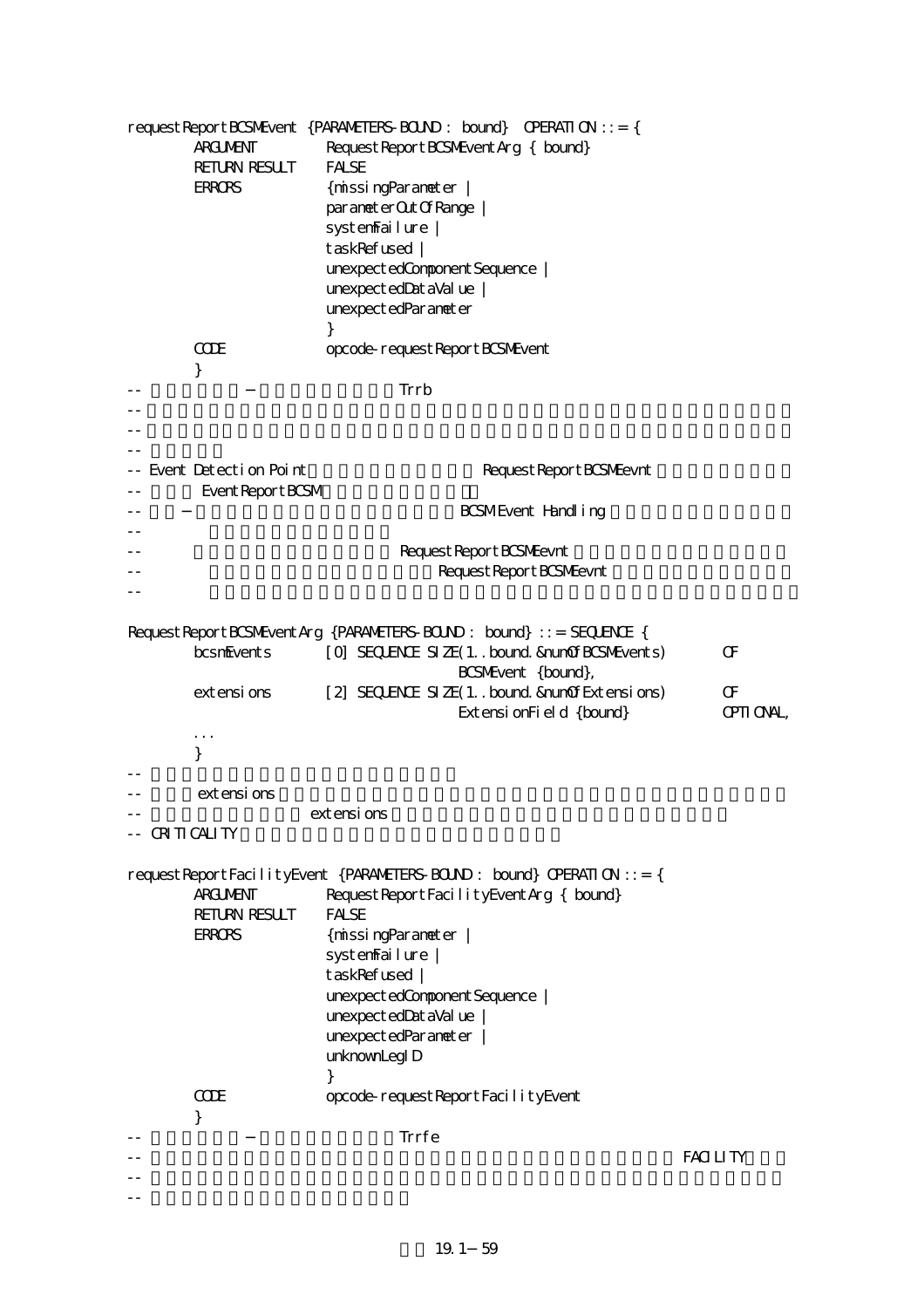```
Request Report Facil it yEvent Arg {PARAMETERS-BOUND : bound} ::= SEQUENCE{
       component Types [0] SEQUENCE SIZE(1..3) OF Component Type DEFAULT {any},
       \text{legI D} [1] \text{LegI D} OPTIONAL,
       component CorrelationID [2] Component CorrelationID OPTIONAL,
        monitorDuration [3] Duration, 
       extensions [4] SEQUENCE SIZE(1..bound.&numOfExtensions) OF
                                   ExtensionField {bound} OPTIONAL,
        ... 
        } 
-- component Types
-- nomitorDuration
sendChargingInformation {PARAMETERS-BOUND : bound} OPERATION ::= {
        ARGUMENT SendChargingInformationArg { bound} 
       RETURN RESULT FALSE
        ERRORS {missingParameter | 
                     unexpect edComponent Sequence |
                      unexpectedParameter | 
                     parameterOutOfRange |
                      systemFailure | 
                     taskRefused |
                      unknownLegID 
 } 
        CODE opcode-sendChargingInformation 
        } 
-- Tsci
-- このオペレーションはSSFによって送信される課金情報について、SSFに指示するために 
-- 用いられる。 
-- 課金情報は信号によって送り戻されるか、またはSSFがローカル交換機に位置するならば内 
-- 部的である。 
-- ローカル交換機内では、この情報は課金メータを更新するため、あるいは標準的な呼記録を生 
-- 成するために利用されるかもしれない。 
SendChargingInformationArg {PARAMETERS-BOUND : bound} ::= SEQUENCE {
       sCIBillingChargingCharacteristics [0]SCIBillingChargingCharacteristics { bound}, 
       partyToCharge [1] LegID, 
     extensions [2] SEQUENCE SIZE(1..bound.&nunofExtensions) OF
                                    ExtensionField {bound} OPTIONAL,
        ... 
        } 
-- partyToCharge A
-- extensions
                   extensions
-- CRITICALITY
sendFacilityInformation {PARAMETERS-BOUND : bound} OPERATION ::= {
        ARGUMENT SendFacilityInformationArg { bound} 
       RETURN RESULT FALSE
        ERRORS {missingParameter | 
                     unexpect edComponent Sequence |
                      unexpectedParameter | 
                      unexpectedDataValue |
```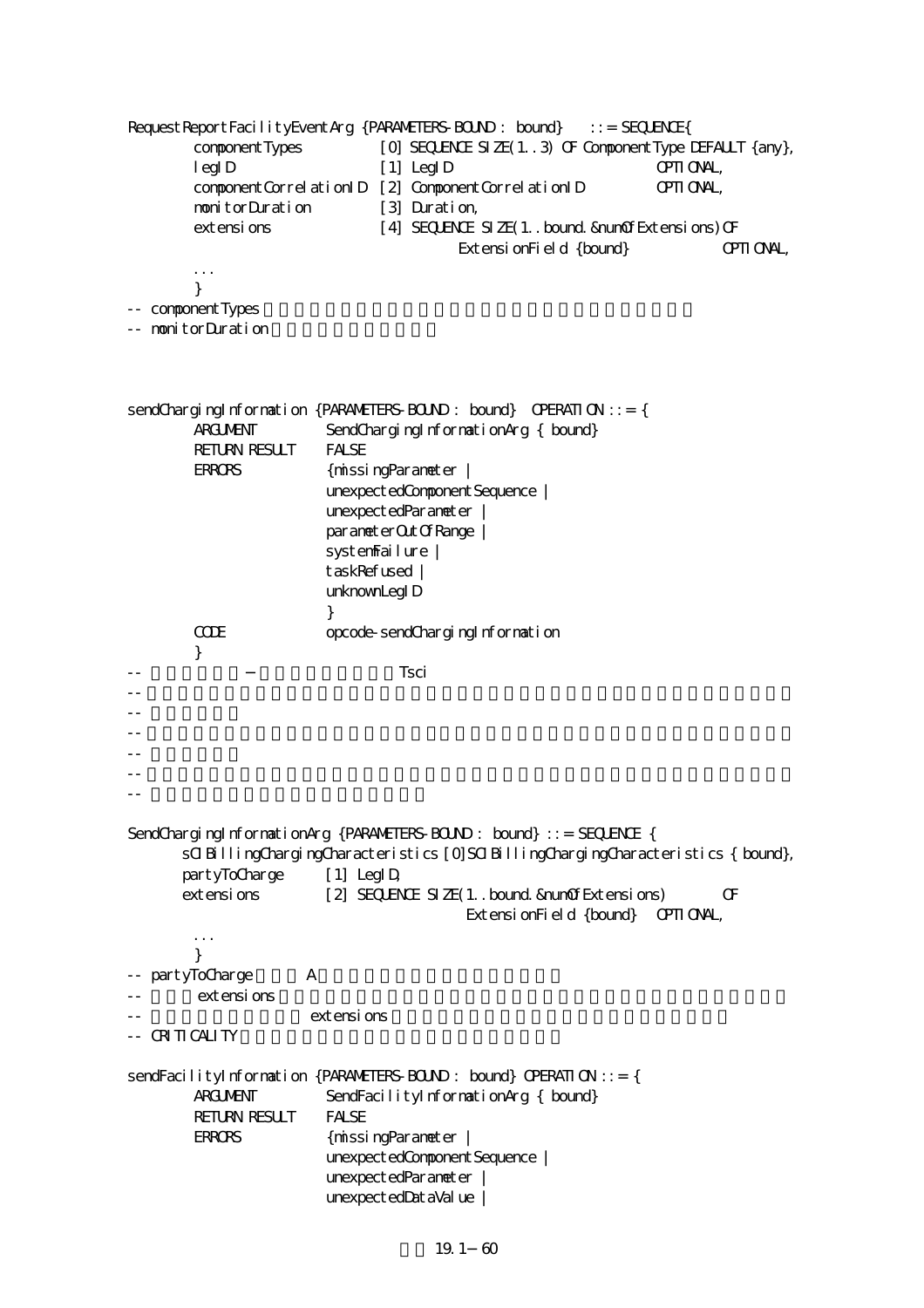|             |                                            | systemFailure   |                |                                                                     |                  |
|-------------|--------------------------------------------|-----------------|----------------|---------------------------------------------------------------------|------------------|
|             | taskRefused                                |                 |                |                                                                     |                  |
|             |                                            | unknownLegID    |                |                                                                     |                  |
|             |                                            |                 |                |                                                                     |                  |
|             | <b>CCDE</b>                                |                 |                | opcode-sendFacilityInformation                                      |                  |
|             | ł                                          |                 |                |                                                                     |                  |
|             |                                            |                 | Tsfi           |                                                                     |                  |
| $ -$        |                                            |                 |                |                                                                     |                  |
| $- -$       |                                            | <b>FACLLITY</b> |                |                                                                     |                  |
| $ -$        |                                            |                 |                |                                                                     |                  |
|             |                                            |                 |                |                                                                     |                  |
|             |                                            |                 |                | SendFacilityInformationArg {PARAMETERS-BOUND : bound} ::= SEQUENCE{ |                  |
|             | component Type                             |                 |                | [O] Component Type,                                                 |                  |
|             | legID                                      |                 | $[1]$ LegID    |                                                                     | CPTI CNAL,       |
|             |                                            |                 |                | component Correl at i on ID [2] Component Correl at i on ID         | <b>CPTI CNAL</b> |
|             | component                                  |                 | [3] Component, |                                                                     |                  |
|             | cal l Processi ngOperati onCorrel ati onID |                 |                |                                                                     |                  |
|             |                                            |                 |                | [4] Call Processing Operation Correl at ion ID DEFALLT fAG lity,    |                  |
|             | extensions                                 |                 |                | [5] SEQUENCE SIZE(1. bound. $\&$ nun $\&$ Extensions)               | Œ                |
|             |                                            |                 |                | ExtensionField {bound}                                              | <b>CPTI CNAL</b> |
|             | .                                          |                 |                |                                                                     |                  |
|             |                                            |                 |                |                                                                     |                  |
| -- FACLLITY |                                            |                 |                |                                                                     |                  |

-- call ProcessingOperationCorrelationID

| ActivityTest                                | Tat          | 5              |
|---------------------------------------------|--------------|----------------|
| Appl yCharging                              | Tac          | $\overline{5}$ |
| Appl yChargi ngReport                       | <b>Tacr</b>  | 5              |
| Cancel                                      | Tccan        | 5              |
| Connect                                     | Tcon         | 5              |
| Connect ToResource                          | <b>Tctr</b>  | 5              |
| Continue                                    | Tcue         | 5              |
| Event Report BCSM                           | Terb         | 5              |
| Event Report Facility                       | Terf         | 5              |
| Furni shChargi ngI nformation               | Tcfi         | $\overline{5}$ |
| InitialDP                                   | Ti dp        | 5              |
| <b>OM</b> IdCall                            | Tona         | 5              |
| Rel easeCal l                               | Trc          | 5              |
| Request Report BCSMEvent                    | Trrb         | 5              |
| SendChargingInformation                     | <b>Tsci</b>  | 5              |
| AutorizeOrigination                         | Tao          | 5              |
| Cal 1 Segment Cleared                       | <b>Tcsc</b>  | 5              |
| Disconnect ForwardConnect i onWthParanet er | <b>Tdf</b> c | 5              |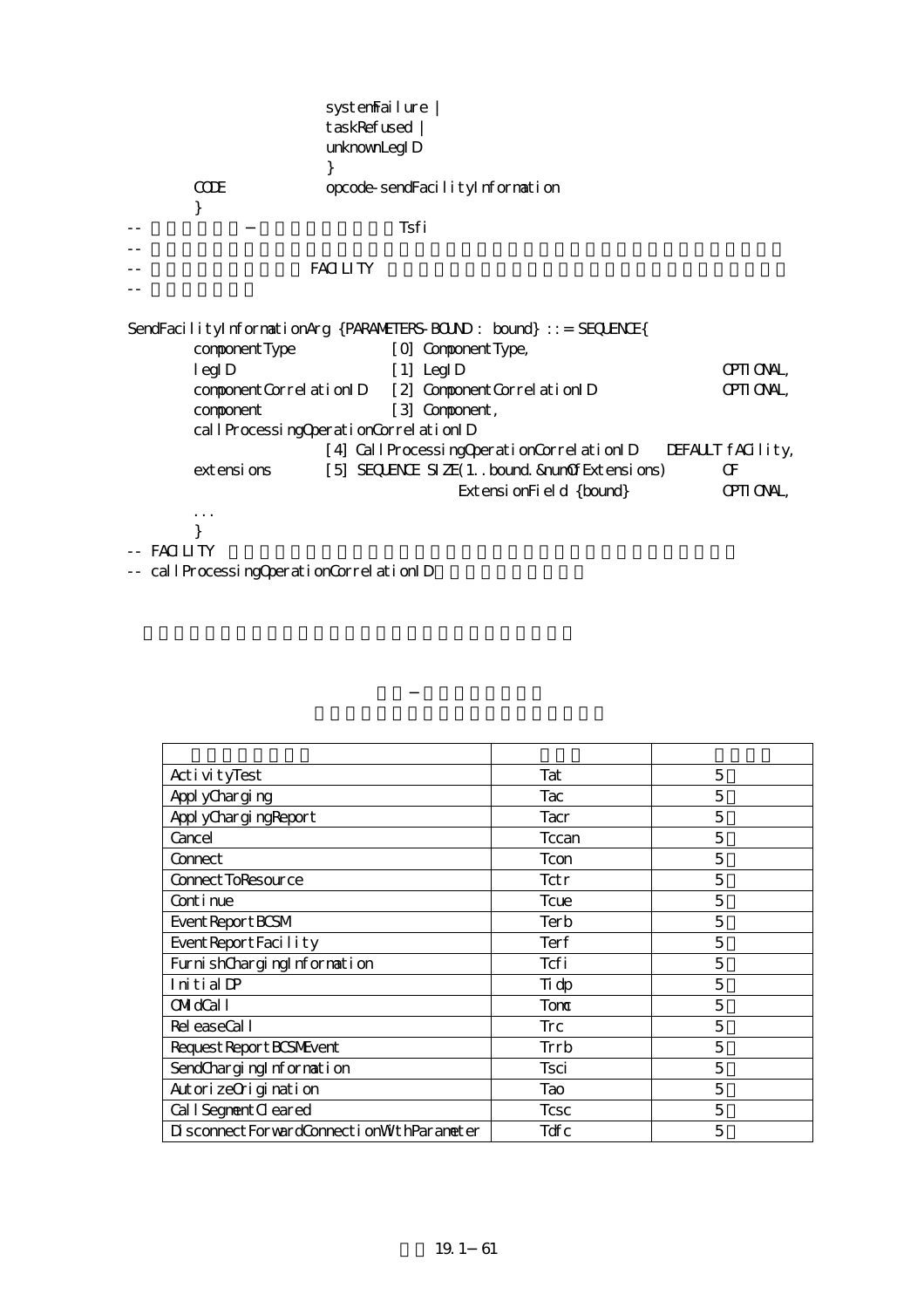ntt-inap-1998-SsfToScfGeneric ntt-inap-1998-ssf

ntt-inap-1998-SsfToScfGeneric CONTRACT ::= {  $-$  Initial DP INITIATOR CONSUMER OF{ntt-inap-1998-exceptionInformPackage{networkSpecificBoundSet} | scf ActivationPackage {networkSpecificBoundSet} } RESPONDER CONSUMER OF {activityTestPackage} bcsnEventHandlingPackage {networkSpecificBoundSet} | billingPackage {networkSpecificBoundSet} | ntt-inap-1998-callHandlingPackage {networkSpecificBoundSet} | cancel Package {networkSpecificBoundSet} | connect Package { net workSpecificBoundSet } | ntt-inap-1998-genericDisconnectResourcePackage {networkSpecificBoundSet} | nonAssistedConnectionEstablishmentPackage {networkSpecificBoundSet} | signallingControlPackage {networkSpecificBoundSet} | special i zedResourceControl Package {networkSpecificBoundSet} | ntt-inap-1998-ssfCallProcessingPackage {networkSpecificBoundSet} | ntt-inap-1998-enhanced-ssfCallProcessingPackage {networkSpecificBoundSet} | } ID id-ntt-inap-1998-SsfToScfGeneric }

OPERATION-PACKAGE

 $\text{sef}$  ActivationPackage {PARAMETERS-BOUND : bound} OPERATION-PACKAGE ::= { CONSUMER INVOKES {initialDP {bound}} ID id-package-scfActivation}

 $\alpha$ dvancedBCPDPPackage {PARAMETERS-BOUND : bound} OPERATION-PACKAGE ::= { CONSUMER INVOKES {oMidCall {bound} |} ID id-package-advancedBCPDP}

ntt-inap-1998-genericDisconnectResourcePackage {PARAMETERS-BOUND : bound} OPERATION-PACKAGE  $: := \{$ CONSUMER INVOKES { disconnect ForwardConnect i onWthParameter | ID id-package-ntt-inap-1998-genericDisconnectResource} nonAssistedConnectionEstablishmentPackage {PARAMETERS-BOUND : bound} OPERATION-PACKAGE  $: := \{$ CONSUMER INVOKES { connect ToResource { bound}}

ID id-package-nonAssistedConnectionEstablishment}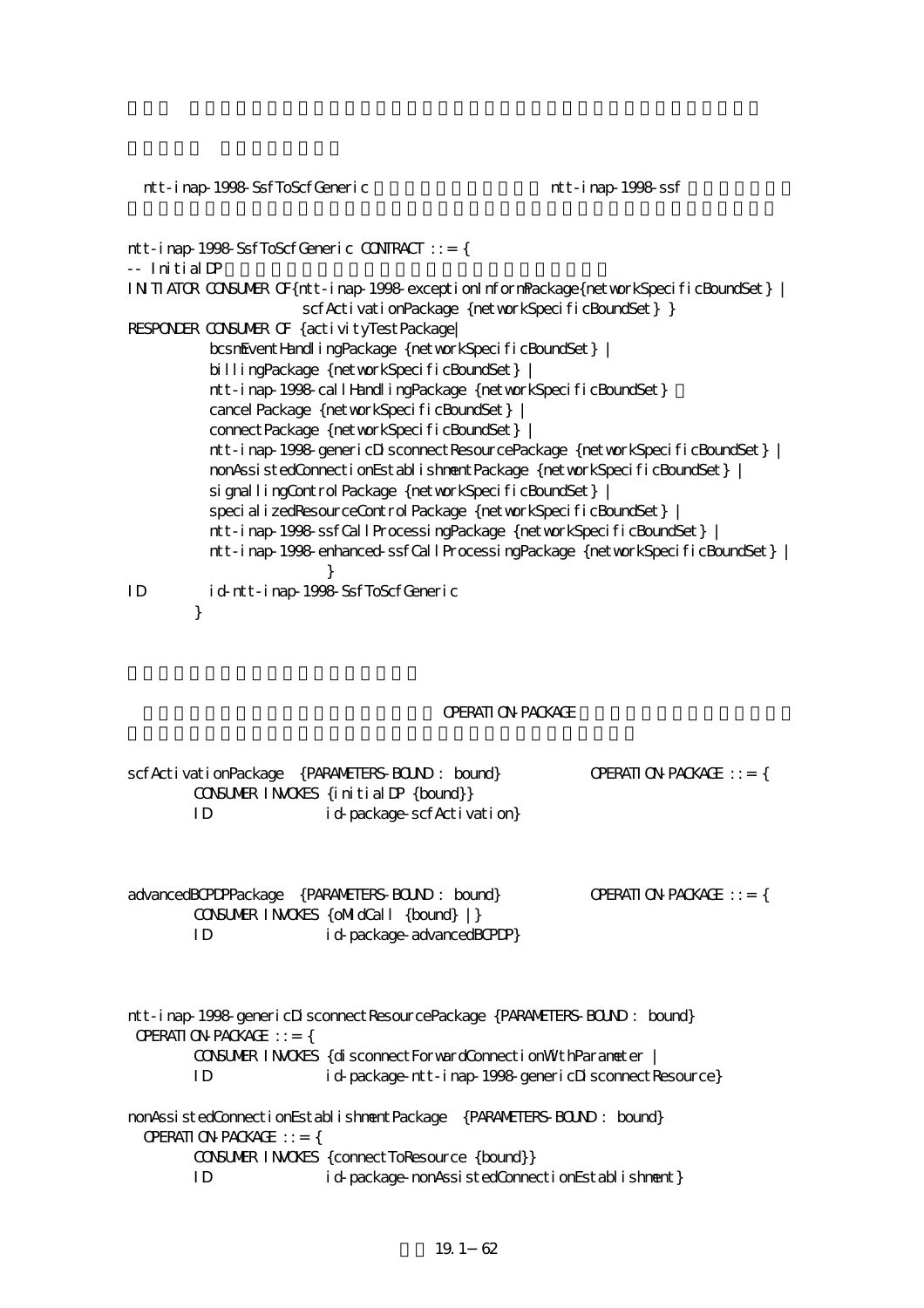connect Package {PARAMETERS-BOUND : bound} OPERATION-PACKAGE ::= { CONSUMER INVOKES {connect {bound}} ID id-package-connect} ntt-inap-1998-callHandlingPackage {PARAMETERS-BOUND : bound} OPERATION-PACKAGE ::=  $\{$ CONSUMER INVOKES {releaseCall {bound}} ID id-package-ntt-inap-1998-callHandling}  $bcsn$ Event HandlingPackage {PARAMETERS-BOUND :  $bound$ } OPERATION-PACKAGE ::= { CONSUMER INVOKES {request Report BCSMEvent {bound}} SUPPLIER INVOKES {event Report BCSM { bound}} ID id-package-bcsmEventHandling} ntt-inap-1998-ssfCallProcessingPackage {PARAMETERS-BOUND : bound} **OPERATION-PACKAGE ::= {** CONSUMER INVOKES { continue} ID id-package-ntt-1998-ssfCallProcessing} ntt-inap-1998-enhanced-ssfCallProcessingPackage {PARAMETERS-BOUND: bound} OPERATION-PACKAGE  $: := \{$  CONSUMER INVOKES {authorizeOrigination} ID id-package-ntt-1998-enhanced-ssfCallProcessing} billingPackage {PARAMETERS-BOUND : bound} OPERATION-PACKAGE ::= { CONSUMER INVOKES {furnishChargingInformation {bound}} ID id-package-billing} chargingPackage {PARAMETERS-BOUND : bound}  $QPERATJQN$ -PACKAGE ::= { CONSUMER INVOKES {applyCharging {bound}} SUPPLIER INVOKES {applyChargingReport {bound}} ID id-package-charging} signallingControlPackage {PARAMETERS-BOUND : bound} OPERATION-PACKAGE ::= { CONSUMER INVOKES {sendChargingInformation {bound}} ID id-package-signallingControl} activityTestPackage OPERATION-PACKAGE ::= { CONSUMER INVOKES { activityTest } ID id-package-activityTest} ntt-inap-1998-exceptionInformPackage {PARAMETERS-BOUND : bound} OPERATION-PACKAGE ::=  $\{$ CONSUMER INVOKES {call Segment Cleared {bound}} ID id-package-ntt-inap-1998-callSegmentCleared}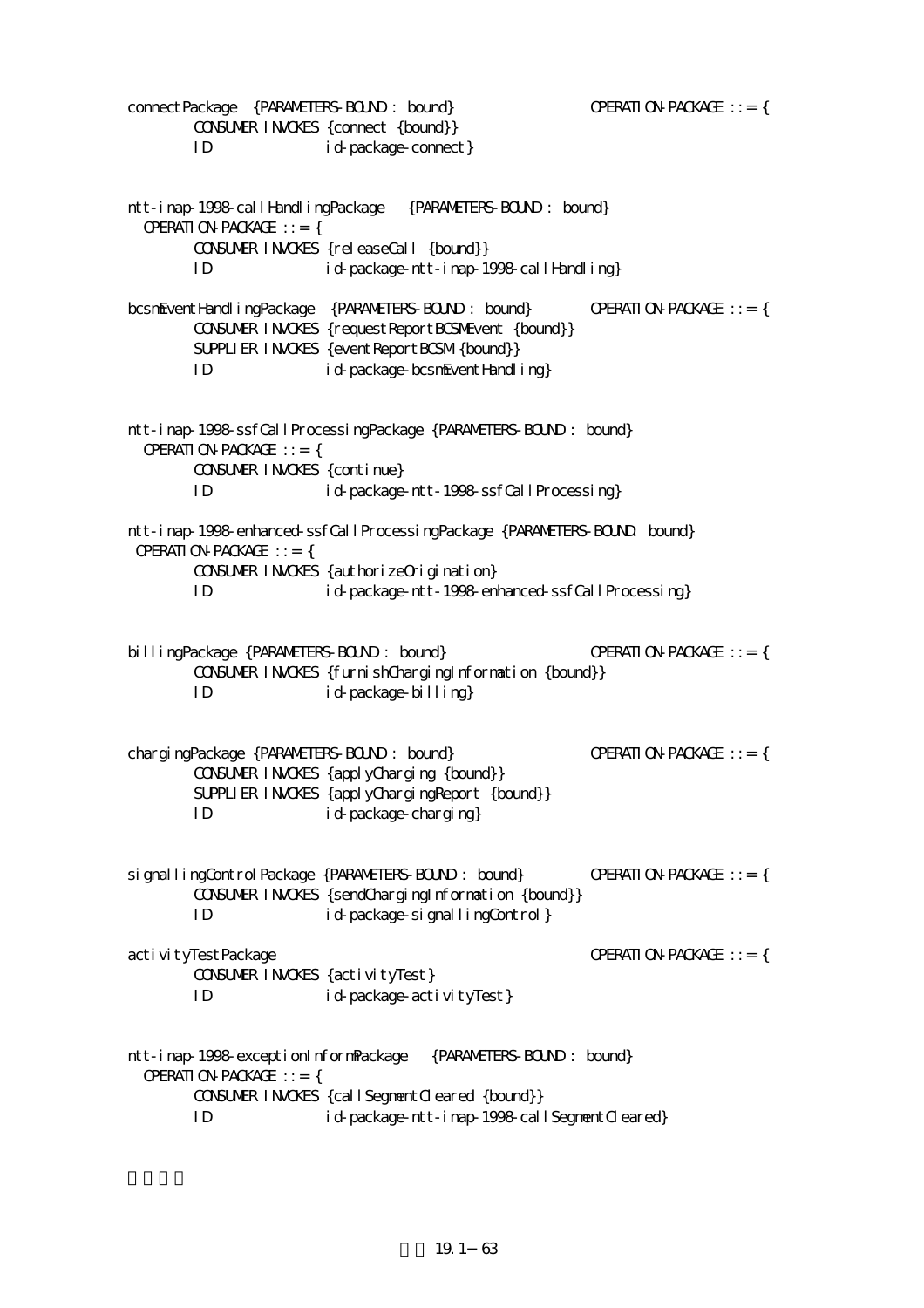### **ABSTRACT-SYNTAX**

ntt-inap-1998-ssf-scfGenericAbstractSyntax ABSTRACT-SYNTAX ::= { NTT-INAP-1998-GenericSSF-SCF-PDUs IDENTIFIED BY id-as-ntt-inap-1998-ssf-scfGenericAS} GenericSSF-SCF-PDUs ::= TCM4ssage {{ntt-inap-1998-SsfToScfGenericInvokable}, {ntt-inap-1998-SsfToScfGenericReturnable}} ntt-inap-1998-SsfScfGenericInvokable OPERATION ::= { activityTest | applyCharging {networkSpecificBoundSet} | applyChargingReport {networkSpecificBoundSet} | authorizeOrigination {networkSpecificBoundSet} | callSegmentCleared {networkSpecificBoundSet} | cancel {networkSpecificBoundSet} | connect {networkSpecificBoundSet} | connectToResource {networkSpecificBoundSet} | disconnect ForwardConnectionWthParameter {networkSpecificBoundSet}| event Report BCSM { net workSpecificBoundSet } | furnishChargingInformation {networkSpecificBoundSet} | initialDP {networkSpecificBoundSet} | releaseCall {networkSpecificBoundSet} | requestReportBCSMEvent {networkSpecificBoundSet} | sendChargingInformation {networkSpecificBoundSet} | sendFacilityInformation {networkSpecificBoundSet} | playAnnouncement {networkSpecificBoundSet} | promptAndCollectUserInformation {networkSpecificBoundSet} | specializedResourceReport | } SsfScfGenericReturnable OPERATION ::= { activityTest | applyCharging {networkSpecificBoundSet} | applyChargingReport {networkSpecificBoundSet} | authorizeOrigination {networkSpecificBoundSet} | cancel {networkSpecificBoundSet} | connect {networkSpecificBoundSet} | connectToResource {networkSpecificBoundSet} | continue | disconnect ForwardConnectionWthParameter {networkSpecificBoundSet}| furnishChargingInformation {networkSpecificBoundSet}| initialDP {networkSpecificBoundSet}| releaseCall {networkSpecificBoundSet}| requestReportBCSMEvent {networkSpecificBoundSet}| sendChargingInformation {networkSpecificBoundSet}|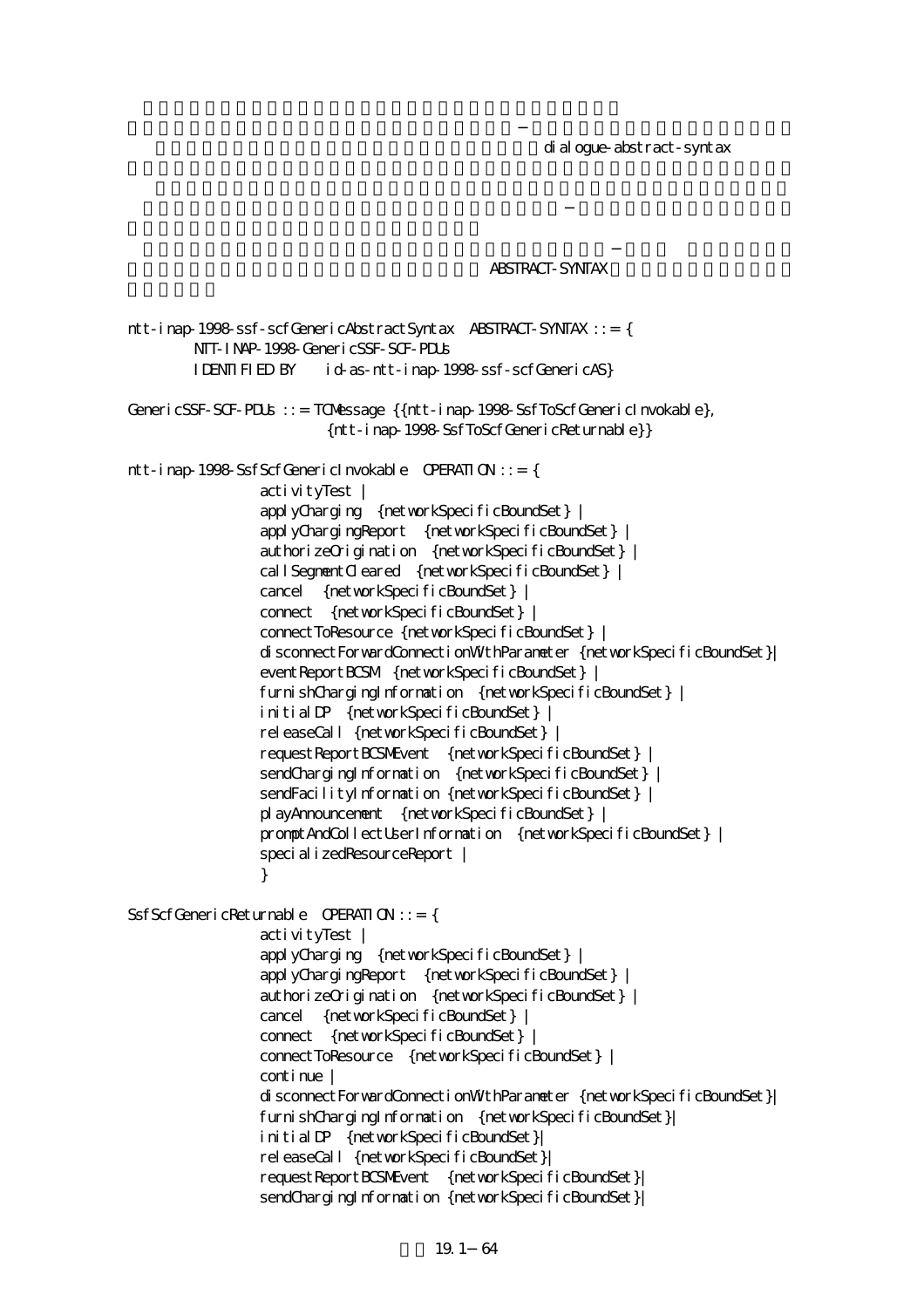playAnnouncement {networkSpecificBoundSet}| promptAndCollectUserInformation {networkSpecificBoundSet}| }

ntt-inap-1998-ssf-scfGenericAC **APPLICATION-CONTEXT** 

| ntt-inap-1998-ssf-scfGenericAC | APPLICATION CONTEXT ::= {                                      |
|--------------------------------|----------------------------------------------------------------|
| <b>CONTRACT</b>                | ntt-inap-1998-SsfToScfGeneric                                  |
| DI ALCORE NODE                 | structured                                                     |
| <b>ABSTRACT SYNTAXES</b>       | { di al ogue-abstract-syntax                                   |
|                                | ntt-inap-1998-ssf-scfGenericAbstractSyntax}                    |
|                                | APPLICATION CONTEXT NAME id-ac-ntt-inap-1998-ssf-scfCenericAC} |

-- ペレーションパッケージ、コントラクト、アプリケーションコンテキストを記述する。

NTT-INAP-1998-SSF-SCF-pkgs-contracts-acs {%%%%%%}

DEFINTIONS ::=

BEGIN

-- このモジュールは、NTT-INAP1998 のSSF-SCFインタフェース上で使われるオ

IMPORTS

PARAMETERS-BOUND, networkSpecificBoundSet

| FROM | NIT-I NAP-1998 classes                                   | ntt-inap-1998 classes  |
|------|----------------------------------------------------------|------------------------|
|      | ROS-OBJECT-CLASS, CONTRACT, OPERATION PACKAGE, OPERATION |                        |
| FROM | Renote-Operations-Information-Objects                    | ros-InformationObjects |
|      | TCMessage {}                                             |                        |
| FROM | <b>TCAPMessages</b>                                      | t c- Messages          |
|      | APPLICATION CONTEXT, di al ogue-abstract-syntax          |                        |
| FROM | TC-Notation-Extensions                                   | t.c-NotationExtensions |
|      | activityTest,<br>applyCharging $\{\}$ ,                  |                        |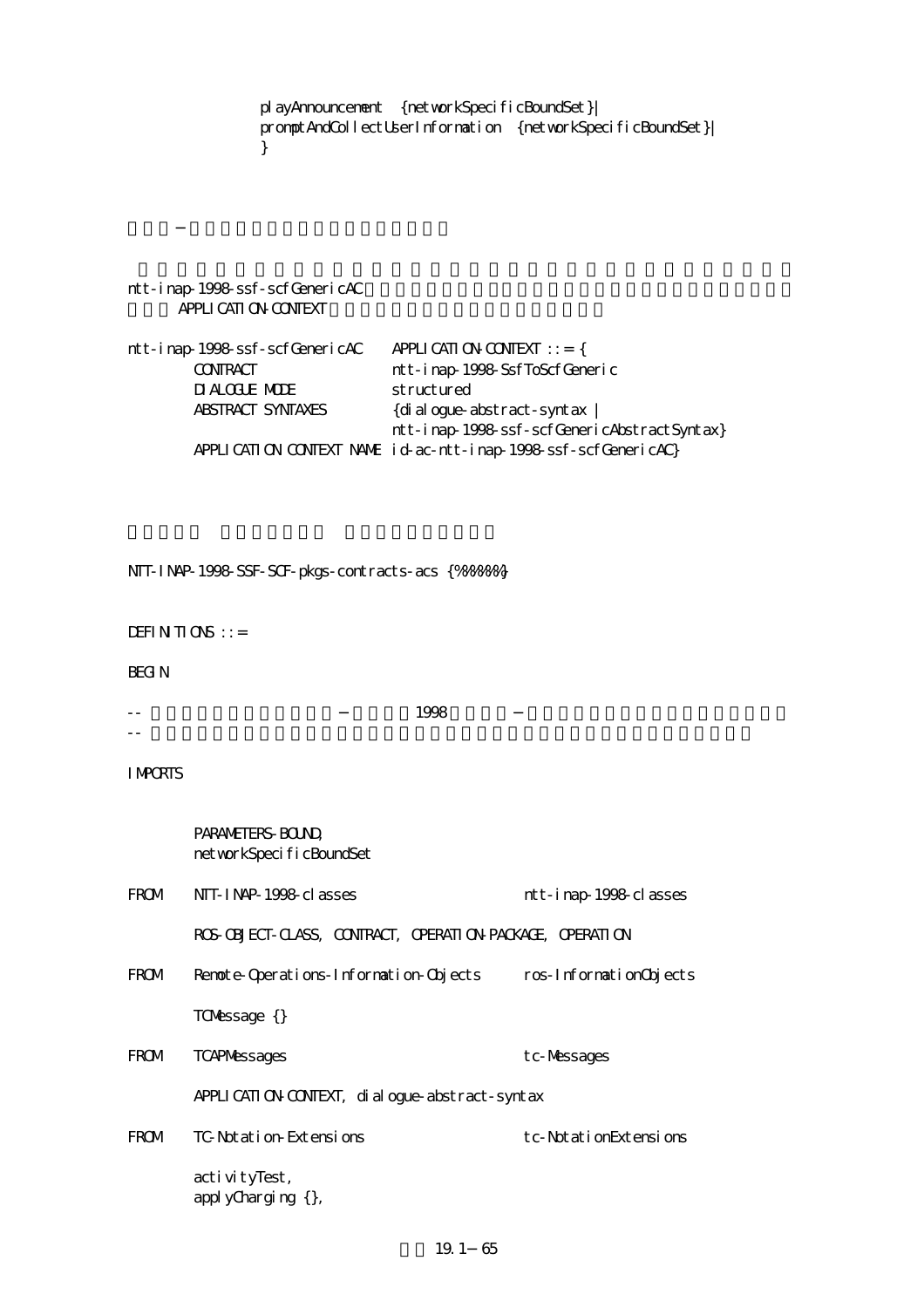applyChargingReport {}, authorizeOrigination  $\{\}$ , call Segment  $C$  eared  $\{\}$ , cancel {}, connect {}, connectToResource {}, continue, disconnect ForwardConnectionWthParameter {}, event Report BCSM{}, event Report Facility  $\{\}$ , furnishChargingInformation {}, initial  $DP$  { }, oMidCall {}, releaseCall {}, request Report BCSMEvent {}, request Report Facility Event {}, sendChargingInformation {}, FROM NTT-INAP-1998-SSF-SCF-ops-args ntt-inap-1998-ssf-scf-Operations playAnnouncement {}, prompt AndCollectUserInformation {}, specializedResourceReport FROM NTT-INAP-1998-SOF-SRF-ops-args ntt-inap-1998-scf-srf-Operations special i zedResourceControl Package {}, FROM NTT-INAP-1998-SCF-SRF-pkgs-contracts-acs ntt-inap-1998-scf-srf-Protocol id-ac-ntt-inap-1998-ssf-scfGenericAC, id-ntt-inap-1998-SsfToScfGeneric, id-as-ntt-inap-1998-ssf-scfGenericAS, id-package-scfActivation, id-package-ntt-inap-1998-genericDisconnectResource, id-package-nonAssistedConnectionEstablishment, id-package-connect, id-package-ntt-inap-1998-callHandling, id-package-bcsmEventHandling, id-package-ntt-inap-1998-ssfCallProcessing, id-package-ntt-inap-1998-enhanced-ssfCallProcessing, id-package-billing, id-package-signallingControl, id-package-activityTest, id-package-cancel, id-package-ntt-inap-1998-callSegmentCleared, ntt-inap-1998-classes,ros-InformationObjects,tc-Messages,tc-NotationExtensions, ntt-inap-1998-ssf-scf-Operations,ntt-inap-1998-scf-srf-Operations,ntt-inap- 1998-scf-srf-Protocol FROM NTT-INAP-1998-object-identifiers {%%%%%} ; -- アプリケーションコンテキスト

ntt-inap-1998-ssf-scfGenericAC APPLICATION-CONTEXT ::= {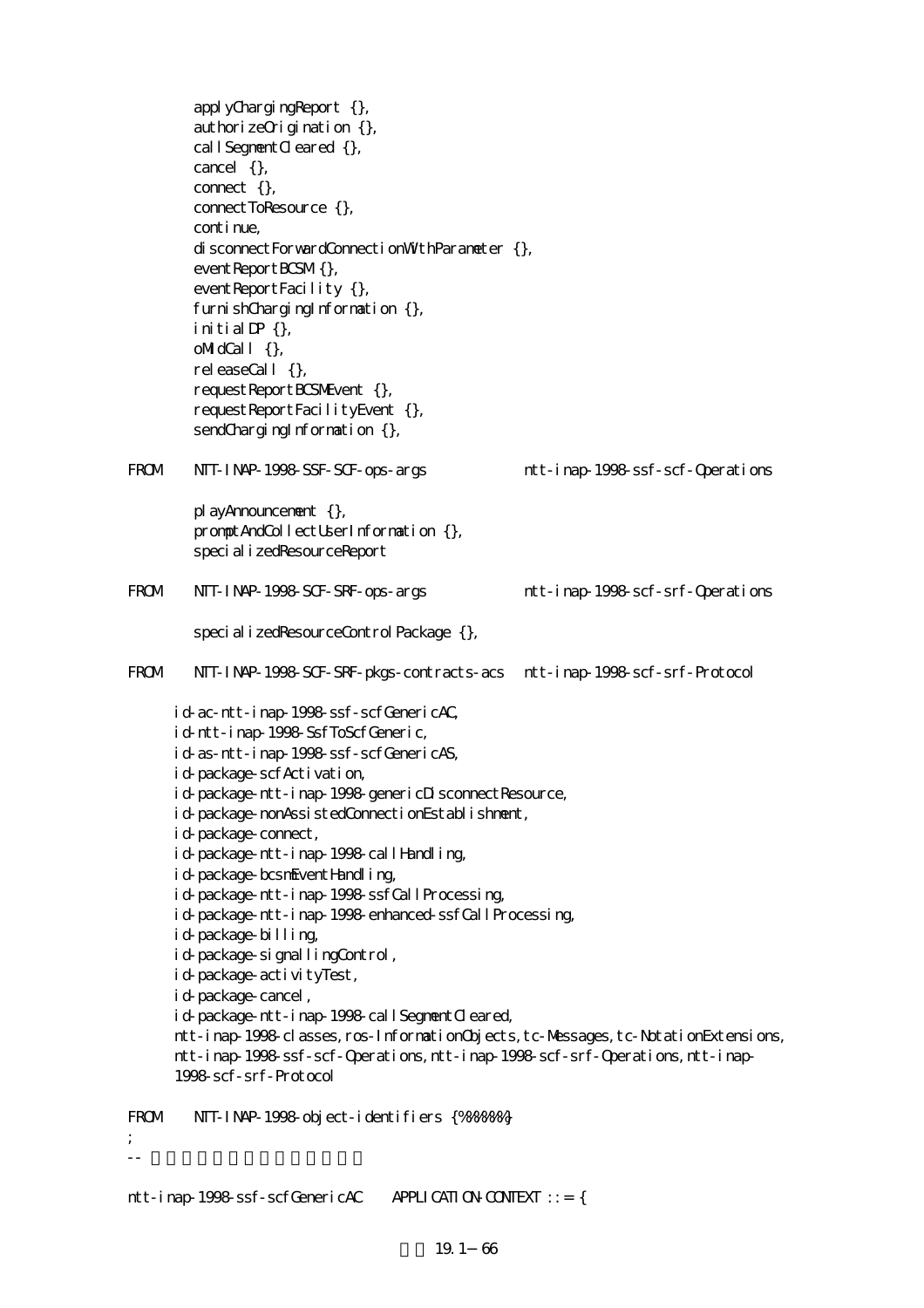```
 CONTRACT ntt-inap-1998-SsfToScfGeneric 
         DIALOGUE MODE structured 
        ABSTRACT SYNTAXES {dialogue-abstract-syntax |
                                  ntt-inap-1998-ssf-scfGenericAbstractSyntax} 
        APPLICATION CONTEXT NAME id-ac-ntt-inap-1998-ssf-scfGenericAC}
--コントラクト 
ntt-inap-1998-SsfToScfGeneric CONTRACT ::= { 
-- InitialDP
IN TI ATOR CONSUMER OF {ntt-inap-1998-exceptionInformPackage {networkSpecificBoundSet} |
                     scf Act i vat i onPackage { net workSpecificBoundSet } }
RESPONDER CONSUMER OF { activityTest Package |
             bcsmEventHandlingPackage {networkSpecificBoundSet} | 
             billingPackage {networkSpecificBoundSet} | 
             ntt-inap-1998-callHandlingPackage {networkSpecificBoundSet} | 
             cancelPackage {networkSpecificBoundSet} | 
           connect Package { net workSpecificBoundSet} |
             facilityIEHandlingPackage {networkSpecificBoundSet} | 
            ntt-inap-1998-genericDisconnectResourcePackage {networkSpecificBoundSet} | 
             nonAssistedConnectionEstablishmentPackage {networkSpecificBoundSet} | 
            signallingControlPackage {networkSpecificBoundSet} |
            special i zedResourceControl Package {networkSpecificBoundSet} |
             ntt-inap-1998-ssfCallProcessingPackage {networkSpecificBoundSet} | 
            ntt-inap-1998-enhanced-ssfCallProcessingPackage {networkSpecificBoundSet} 
 } 
         ID id-ntt-inap-1998-SsfToScfGeneric 
         } 
-- オペレーションパッケージ 
\text{softmax} is onPackage {PARAMETERS-BOUND : bound} OPERATION-PACKAGE ::= {
         CONSUMER INVOKES {initialDP {bound}} 
         ID id-package-scfActivation} 
\alphadvancedBCPDPPackage {PARAMETERS-BOUND : bound} OPERATION-PACKAGE ::= {
         CONSUMER INVOKES {oMidCall {bound} |} 
         ID id-package-advancedBCPDP} 
ntt-inap-1998-genericDisconnectResourcePackage {PARAMETERS-BOUND : bound} 
 OPERATION-PACKAGE ::= \{CONSUMER INVOKES { disconnect ForwardConnectionWthParameter |
         ID id-package-ntt-inap-1998-genericDisconnectResource} 
nonAssistedConnectionEstablishmentPackage {PARAMETERS-BOUND : bound} 
 OPERATION-PACKAGE ::= {
         CONSUMER INVOKES {connectToResource {bound}} 
         ID id-package-nonAssistedConnectionEstablishment} 
connect Package {PARAMETERS-BOUND : bound} OPERATION-PACKAGE ::= {
```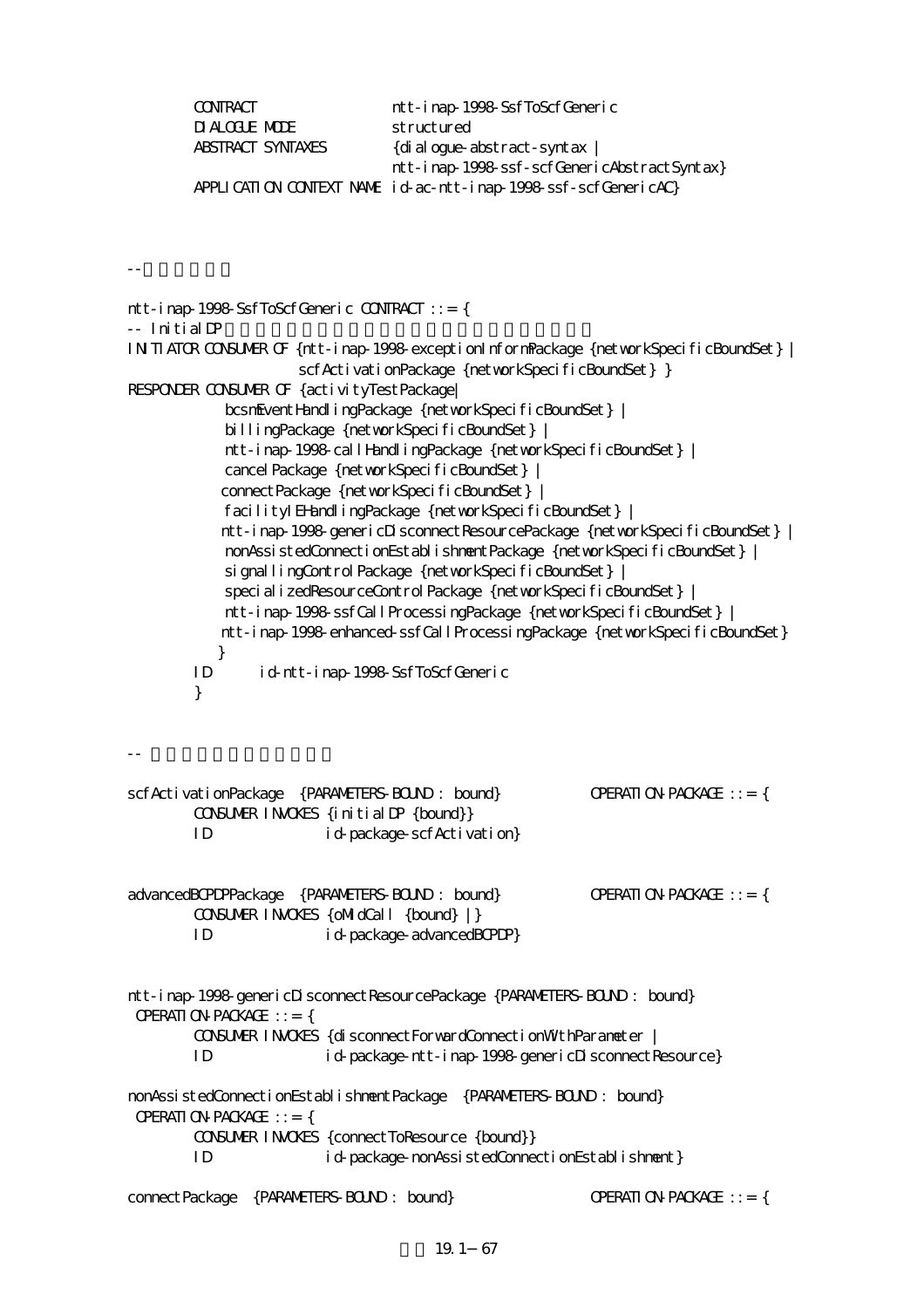CONSUMER INVOKES {connect {bound}} ID id-package-connect} ntt-inap-1998-callHandlingPackage {PARAMETERS-BOUND : bound} OPERATION-PACKAGE  $: := \{$  CONSUMER INVOKES {releaseCall {bound}} ID id-package-ntt-inap-1998-callHandling} bcsnEvent Handl ingPackage {PARAMETERS-BOUND : bound} OPERATION-PACKAGE ::= { CONSUMER INVOKES {request Report BCSMEvent {bound}} SUPPLIER INVOKES {event Report BCSM { bound}} ID id-package-bcsmEventHandling} ntt-inap-1998-ssfCallProcessingPackage {PARAMETERS-BOUND : bound} OPERATION-PACKAGE ::=  $\{$ CONSUMER INVOKES { continue} ID id-package-ntt-1998-ssfCallProcessing} ntt-inap-1998-enhanced-ssfCallProcessingPackage {PARAMETERS-BOUND: bound} OPERATION-PACKAGE ::=  $\{$  CONSUMER INVOKES {authorizeOrigination} ID id-package-ntt-1998-enhanced-ssfCallProcessing} billingPackage {PARAMETERS-BOUND : bound} OPERATION-PACKAGE ::= { CONSUMER INVOKES { furnishChargingInformation { bound}} ID id-package-billing} chargingPackage {PARAMETERS-BOUND : bound}  $QPERATJQN$ -PACKAGE ::= { CONSUMER INVOKES {applyCharging {bound}} SUPPLIER INVOKES {applyChargingReport {bound}} ID id-package-charging} signal lingControl Package { PARAMETERS-BOUND : bound} OPERATION-PACKAGE ::= { CONSUMER INVOKES {sendChargingInformation {bound}} ID id-package-signallingControl} activityTestPackage OPERATION-PACKAGE ::= { CONSUMER INVOKES { activityTest } ID id-package-activityTest}  $c$ ancel Package  $\{PARA\setminus E$ FERS-BOUND : bound}  $Q$ FERATION-PACKAGE ::=  $\{$  CONSUMER INVOKES {cancel {bound}| cancelStatusReportRequest {bound}} ID id-package-cancel} ntt-inap-1998-exceptionInformPackage {PARAMETERS-BOUND : bound} OPERATION-PACKAGE ::=  $\{$ CONSUMER INVOKES {call Segment Cleared {bound}} ID id-package-ntt-inap-1998-callSegmentCleared} facilityIEHandlingPackage {PARAMETERS-BOUND : bound} OPERATION-PACKAGE ::= { CONSUMER INVOKES {request Report Facility Event {bound}|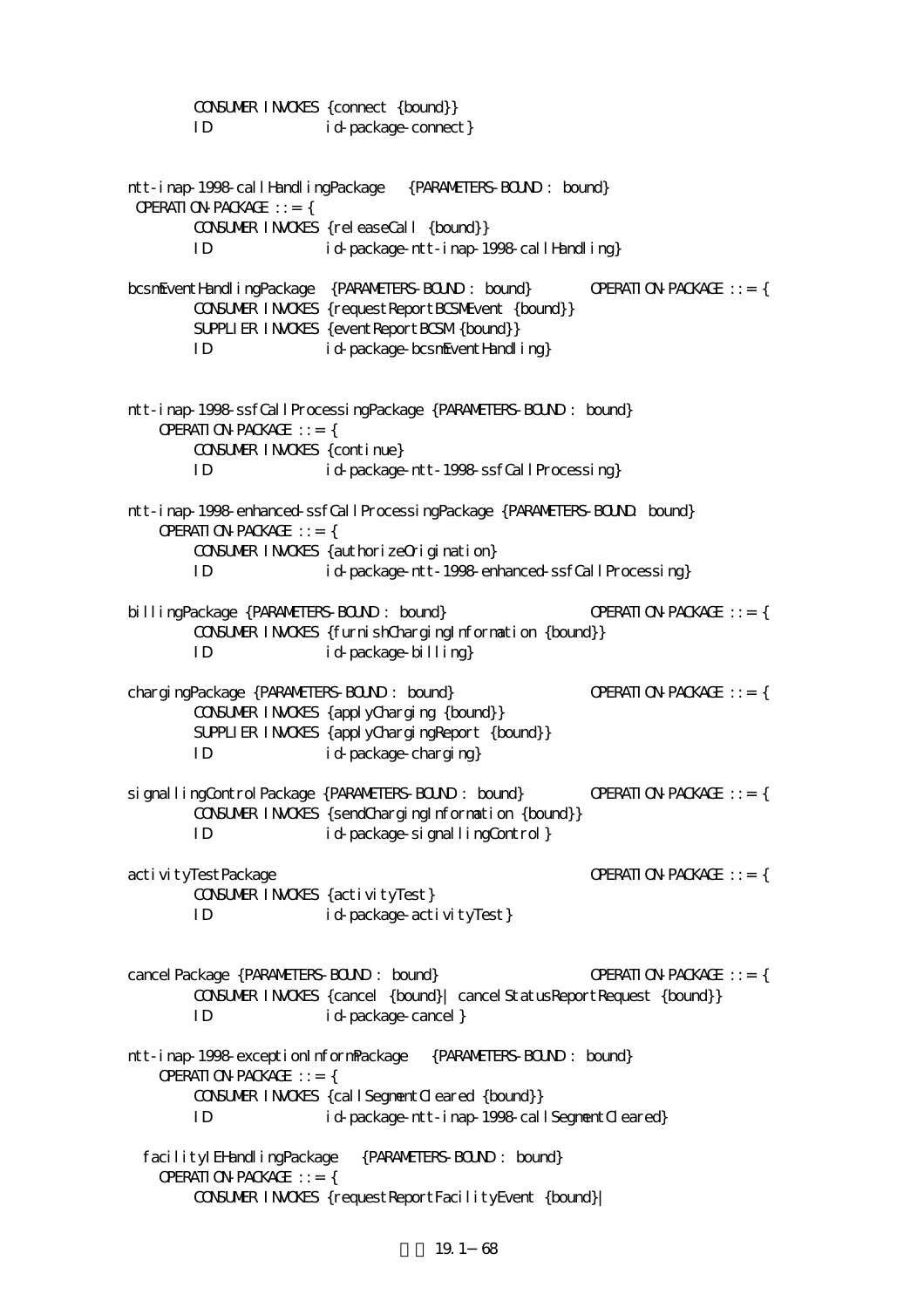sendFacilityInformation {bound}} SUPPLIER INVOKES {event Report Facility {bound}} ID id-package-facilityIEHandling } -- 抽象構文 ntt-inap-1998-ssf-scfGenericAbstractSyntax ABSTRACT-SYNTAX ::= { NTT-INAP-1998-GenericSSF-SCF-PDUs IDENTIFIED BY id-as-ntt-inap-1998-ssf-scfGenericAS} NTT-INAP-1998-GenericSSF-SCF-PDUs ::= TCMessage {{Ntt-inap-1998-SsfToScfGenericInvokable}, {Ntt-inap-1998-SsfToScfGenericReturnable}} Ntt-inap-1998-SsfScfGenericInvokable OPERATION ::= { activityTest | applyCharging {networkSpecificBoundSet} | applyChargingReport {networkSpecificBoundSet} | authorizeOrigination {networkSpecificBoundSet} | call Segment Cleared {networkSpecificBoundSet} | cancel {networkSpecificBoundSet} | connect {networkSpecificBoundSet} | connectToResource {networkSpecificBoundSet} | disconnect ForwardConnectionWthParameter {networkSpecificBoundSet} | event Report BCSM { net workSpecificBoundSet } | event Report Facility {networkSpecificBoundSet} | furnishChargingInformation {networkSpecificBoundSet} | initialDP {networkSpecificBoundSet} | releaseCall {networkSpecificBoundSet} | requestReportBCSMEvent {networkSpecificBoundSet} | requestReportFacilityEvent {networkSpecificBoundSet} | sendChargingInformation {networkSpecificBoundSet} | playAnnouncement {networkSpecificBoundSet} | promptAndCollectUserInformation {networkSpecificBoundSet} | specializedResourceReport | } Ntt-inap-1998-SsfScfGenericReturnable OPERATION ::= { activityTest | applyCharging {networkSpecificBoundSet} | applyChargingReport {networkSpecificBoundSet} | authorizeOrigination {networkSpecificBoundSet} | cancel {networkSpecificBoundSet} | connect {networkSpecificBoundSet} | connectToResource {networkSpecificBoundSet} | continue | disconnect ForwardConnectionWthParameter {networkSpecificBoundSet} | furnishChargingInformation {networkSpecificBoundSet}| initialDP {networkSpecificBoundSet}| releaseCall {networkSpecificBoundSet}| request Report BCSMEvent { net workSpecificBoundSet } | requestReportFacilityEvent {networkSpecificBoundSet}| sendChargingInformation {networkSpecificBoundSet}|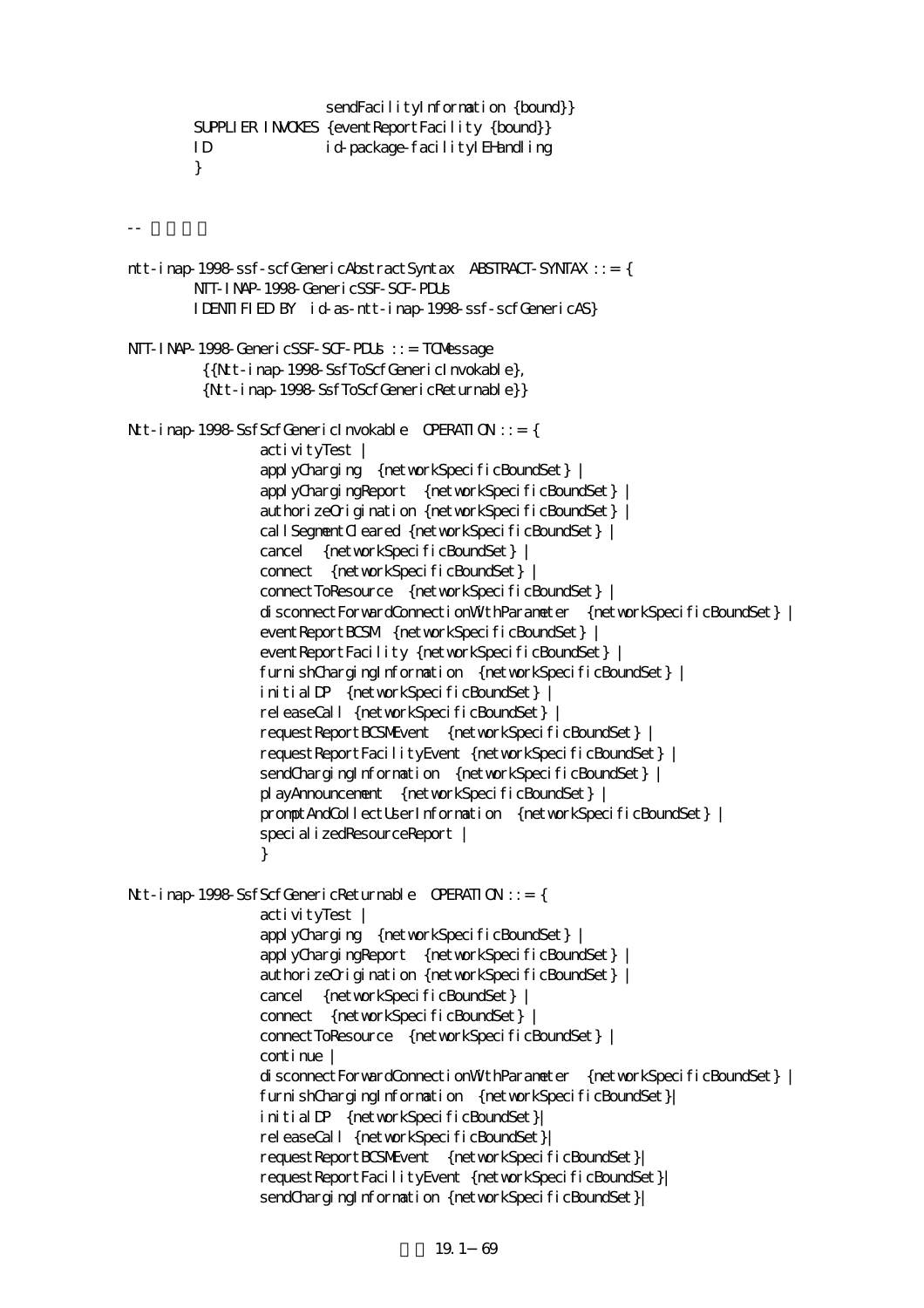sendFacilityInformation {networkSpecificBoundSet}| playAnnouncement {networkSpecificBoundSet}| promptAndCollectUserInformation {networkSpecificBoundSet}| }

END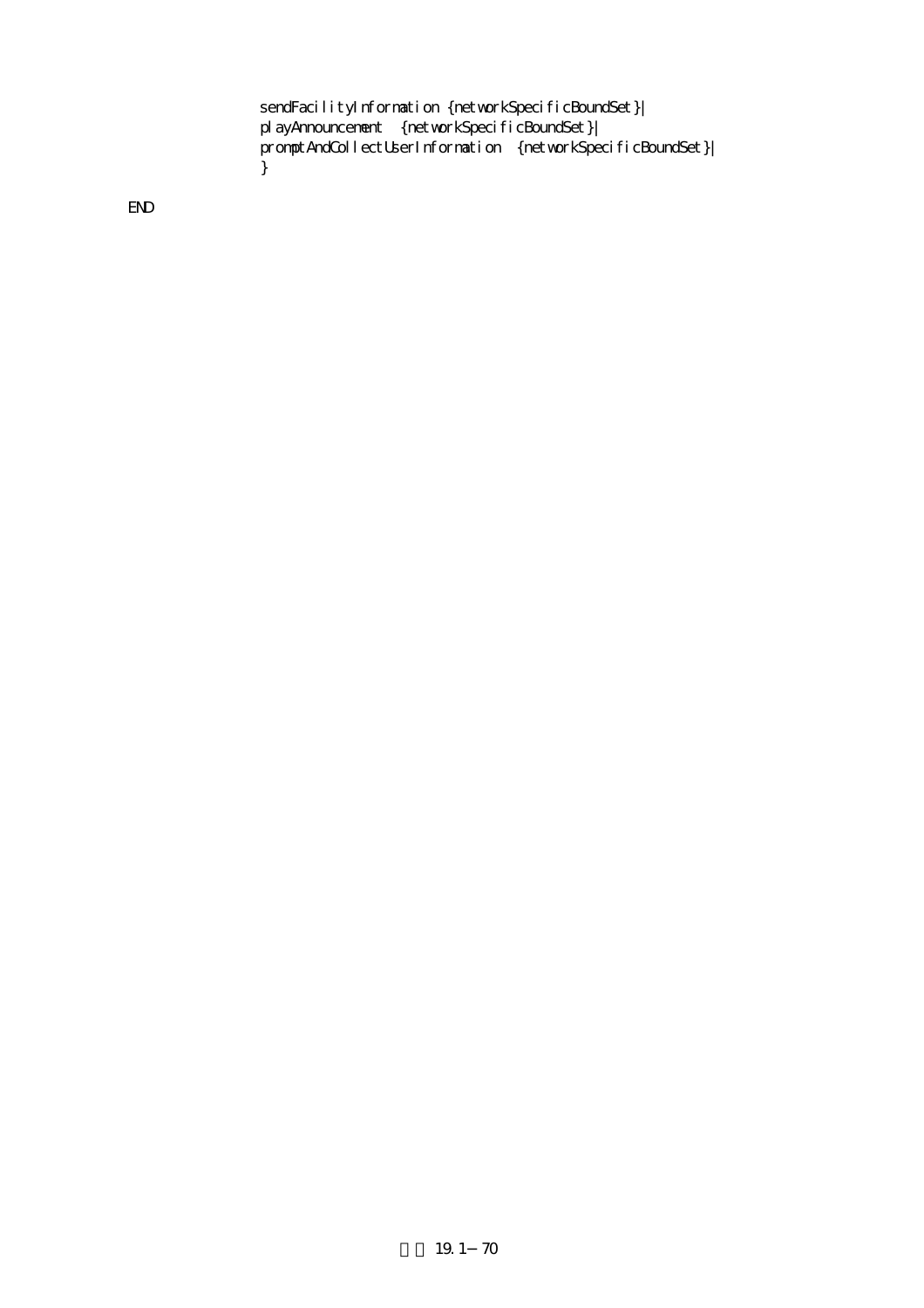| <b>I MPORTS</b>  |                                                                                                                                                                                                                                                                                   |                                                                                                                                       |                                   |
|------------------|-----------------------------------------------------------------------------------------------------------------------------------------------------------------------------------------------------------------------------------------------------------------------------------|---------------------------------------------------------------------------------------------------------------------------------------|-----------------------------------|
| <b>FROM</b>      | <b>OPERATION</b>                                                                                                                                                                                                                                                                  | Renote-Operations-Information-Objects                                                                                                 | ros-InformationObjects            |
| <b>FROM</b>      | opcode-pl ayAnnouncement,<br>opcode-special i zedResourceReport<br>NIT-INP-1998 operationcodes                                                                                                                                                                                    | opcode-prompt AndCollect UserInformation,                                                                                             | nt t - i nap-1998 operati oncodes |
|                  |                                                                                                                                                                                                                                                                                   |                                                                                                                                       |                                   |
|                  | Collected Info,<br>$\overline{\mathbf{n}}$ gits $\{\}$ ,<br>ExtensionField $\{\}$<br>InformationToSend {},                                                                                                                                                                        |                                                                                                                                       |                                   |
| <b>FROM</b>      | NIT-INP-1998-dat at ypes                                                                                                                                                                                                                                                          |                                                                                                                                       | nt t - i nap-1998 dat at ypes     |
| <b>FROM</b>      | i nproperCallerResponse,<br>missingParameter,<br>paranet er Out Of Range,<br>systenFailure,<br>t askRef used,<br>unavai l abl eResource,<br>unexpect edConponent Sequence,<br>unexpect edDat aVal ue,<br>unexpect edParanet er,<br>unknownLegID<br>NIT-INP-1998-IN CS2-errortypes |                                                                                                                                       | ntt-inap-1998-errortypes          |
|                  |                                                                                                                                                                                                                                                                                   |                                                                                                                                       |                                   |
| <b>FROM</b>      | PARAMETERS-BOLND<br>NIT-INP-1998 IN CS2-classes                                                                                                                                                                                                                                   |                                                                                                                                       | ntt-inap-1998-classes             |
|                  | ros-InformationObjects,<br>operationcodes,<br>dat at ypes,<br>errortypes,<br>cl asses                                                                                                                                                                                             |                                                                                                                                       |                                   |
| <b>FROM</b><br>, |                                                                                                                                                                                                                                                                                   | NTT-INP-1998-object-identifiers{%%%%}                                                                                                 |                                   |
|                  | ARGUMENT<br><b>RETURN RESULT</b><br><b>ERRORS</b>                                                                                                                                                                                                                                 | pl ayAnnouncement {PARAMETERS-BOLND : bound} OPERATION : := {<br>Pl ay Announcement Arg { bound}<br><b>FALSE</b><br>{missingParameter |                                   |

-- 本定義に対するオブジェクト識別子は、物理エンティティ間で交換されるものではないため、

NTT-INAP-SCF-SRF-ops-args {%%%%%}

DEFINITIONS IMPLICITIAGS ::=

 $\sim$   $\sim$ 

BEGIN

# 技別 19.1-71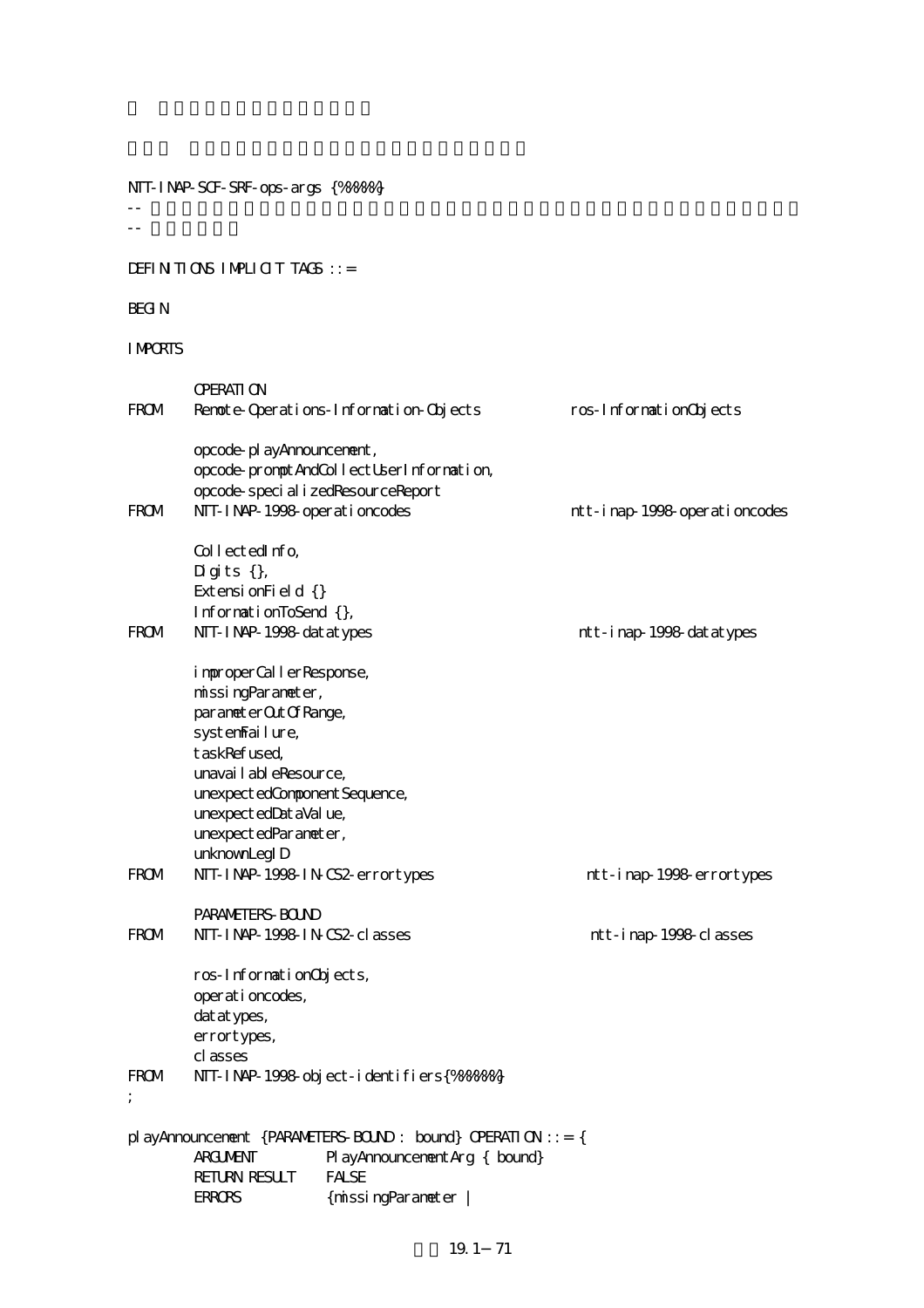|                                        |                               | $\text{parameter} \Omega t \text{ of Range}$                                    |  |  |
|----------------------------------------|-------------------------------|---------------------------------------------------------------------------------|--|--|
|                                        |                               | systemFailure                                                                   |  |  |
|                                        |                               | taskRefused                                                                     |  |  |
|                                        | unexpect edConponent Sequence |                                                                                 |  |  |
|                                        | unexpect edDat aVal ue        |                                                                                 |  |  |
|                                        |                               | unexpect edParanet er                                                           |  |  |
|                                        |                               | unavai l abl eResource,                                                         |  |  |
|                                        |                               | unknownLegID                                                                    |  |  |
|                                        |                               | }                                                                               |  |  |
|                                        | <b>LINED</b>                  | {special i zedResourceReport}                                                   |  |  |
|                                        | <b>CCDE</b>                   | opcode-pl ayAnnouncenent                                                        |  |  |
|                                        | ł                             |                                                                                 |  |  |
|                                        |                               | Tpa                                                                             |  |  |
|                                        |                               | Connect ToResource                                                              |  |  |
|                                        |                               |                                                                                 |  |  |
|                                        |                               |                                                                                 |  |  |
|                                        |                               |                                                                                 |  |  |
|                                        |                               |                                                                                 |  |  |
|                                        |                               | Connect                                                                         |  |  |
|                                        |                               |                                                                                 |  |  |
|                                        |                               | Pl ayAnnouncement Arg {PARAMETERS-BOLND : bound} ::= SEQUENCE {                 |  |  |
|                                        | i nf or nat i onToSend        | [0] InformationToSend {bound},                                                  |  |  |
|                                        | di sconnect Front PForbi dden | $\begin{bmatrix} 1 \end{bmatrix}$ BOCLEAN<br>DEFALLT TRUE,                      |  |  |
|                                        | request Announcement Complete | DEFALLT TRUE,<br>$[2]$ BOOLEAN                                                  |  |  |
|                                        | ext ensi ons                  | $[3]$ SEQUENCE SIZE(1. bound & nunOf Extensions) OF                             |  |  |
|                                        |                               | ExtensionField {bound}<br><b>CPTI CNAL</b>                                      |  |  |
|                                        |                               |                                                                                 |  |  |
|                                        | }                             |                                                                                 |  |  |
|                                        |                               | Pl ay Announcement Extension                                                    |  |  |
|                                        |                               |                                                                                 |  |  |
|                                        |                               | prompt AndCollect UserInformation {PARAMETERS-BOLND : bound} OPERAIION : := {   |  |  |
|                                        | ARGUMENT                      | Prompt AndCollect UserInformationArg { bound}                                   |  |  |
|                                        | RESULT                        | ReceivedInformationArg { bound}                                                 |  |  |
|                                        | <b>ERRORS</b>                 | {improperCallerResponse                                                         |  |  |
|                                        |                               | missingParameter                                                                |  |  |
|                                        |                               | $\text{parameter} \Omega x \text{ if } \text{Range}$                            |  |  |
|                                        |                               | systenFrailure                                                                  |  |  |
|                                        |                               | taskRefused                                                                     |  |  |
|                                        |                               | unexpect edConponent Sequence                                                   |  |  |
|                                        |                               | unavai l abl eResource                                                          |  |  |
|                                        |                               | unexpect edDat aVal ue                                                          |  |  |
|                                        |                               | unexpect edParanet er                                                           |  |  |
|                                        |                               |                                                                                 |  |  |
|                                        | <b>CCDE</b>                   | opcode-prompt AndCollect UserInformation                                        |  |  |
|                                        | ł                             |                                                                                 |  |  |
|                                        |                               | Tpc                                                                             |  |  |
|                                        |                               |                                                                                 |  |  |
|                                        |                               | Connect                                                                         |  |  |
|                                        |                               |                                                                                 |  |  |
|                                        |                               | Prompt AndCollect UserInformationArg {PARAMETERS-BOUND : bound} :: = SEQUENCE { |  |  |
| collected nfo<br>$[0]$ Collected Info, |                               |                                                                                 |  |  |
|                                        |                               | di sconnect Fronti PForbi dden [1] BOLEAN<br>DEFALLT TRUE                       |  |  |
|                                        | i nformati onToSend           | [2] InformationToSend {bound}<br>CPII CNAL,                                     |  |  |
|                                        |                               |                                                                                 |  |  |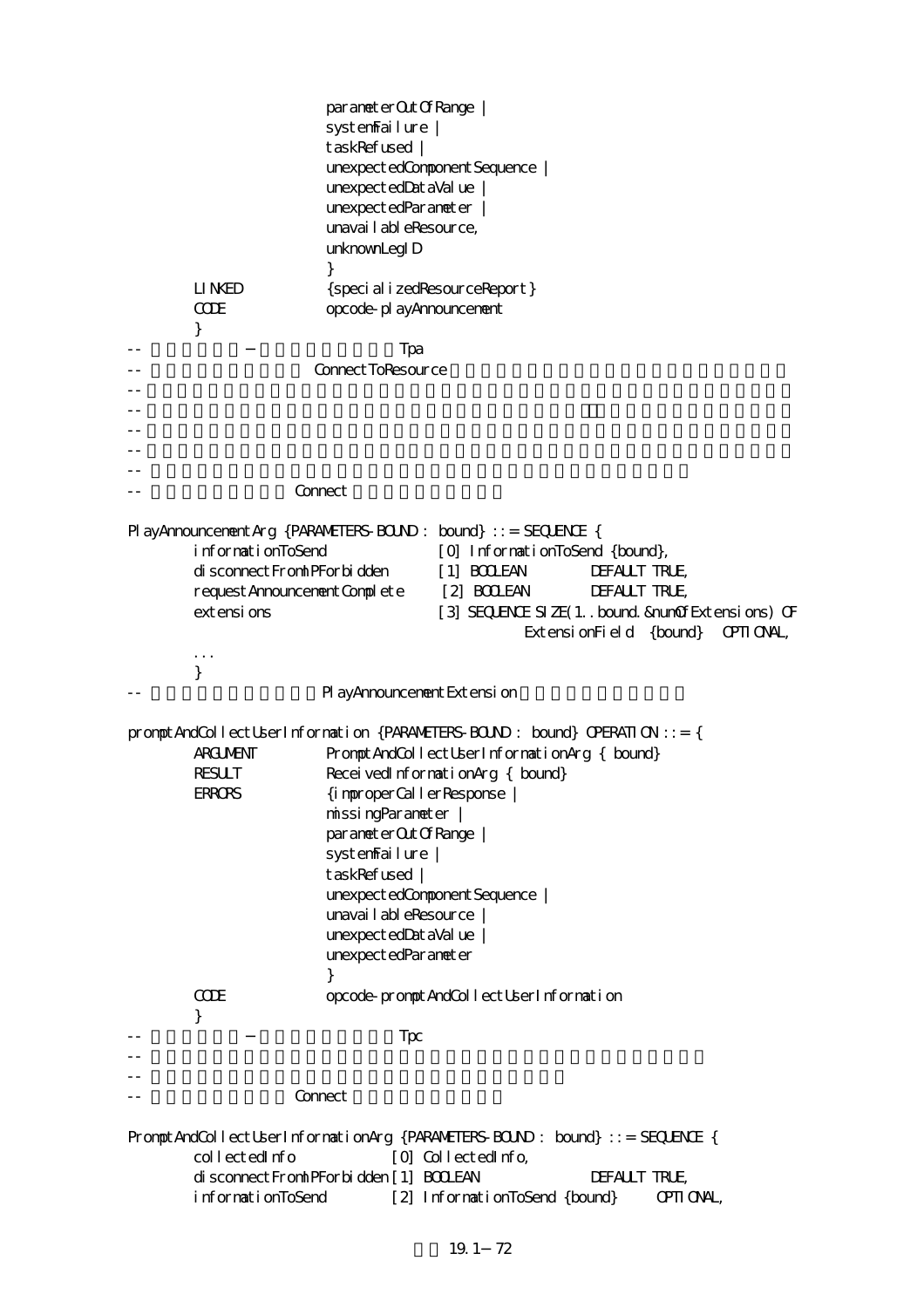extensions [3] SEQUENCE SIZE(1..bound.&nunOfExtensions) OF ExtensionField {bound} OPTIONAL, ... } Pl ayAnnouncement Extension ReceivedInformationArg {PARAMETERS-BOUND : bound} ::= CHOICE { digitsResponse [0] Digits {bound}, } specializedResourceReport OPERATION ::= { ARGUMENT SpecializedResourceReportArg RETURN RESULT FALSE ALWAYS RESPONDS FALSE CODE opcode-specializedResourceReport } -- Tsrr -- アナウンス発行のサンプを取締されている時に PlayAnnouncement -- レーションの応答として用いられる。 Special izedResourceReportArg ::= NUL

END

| Pl ayAnnouncen <del>e</del> nt    |      |  |
|-----------------------------------|------|--|
| Prompt AndCollect UserInformation |      |  |
| Special i zedResourceReport       | 7crr |  |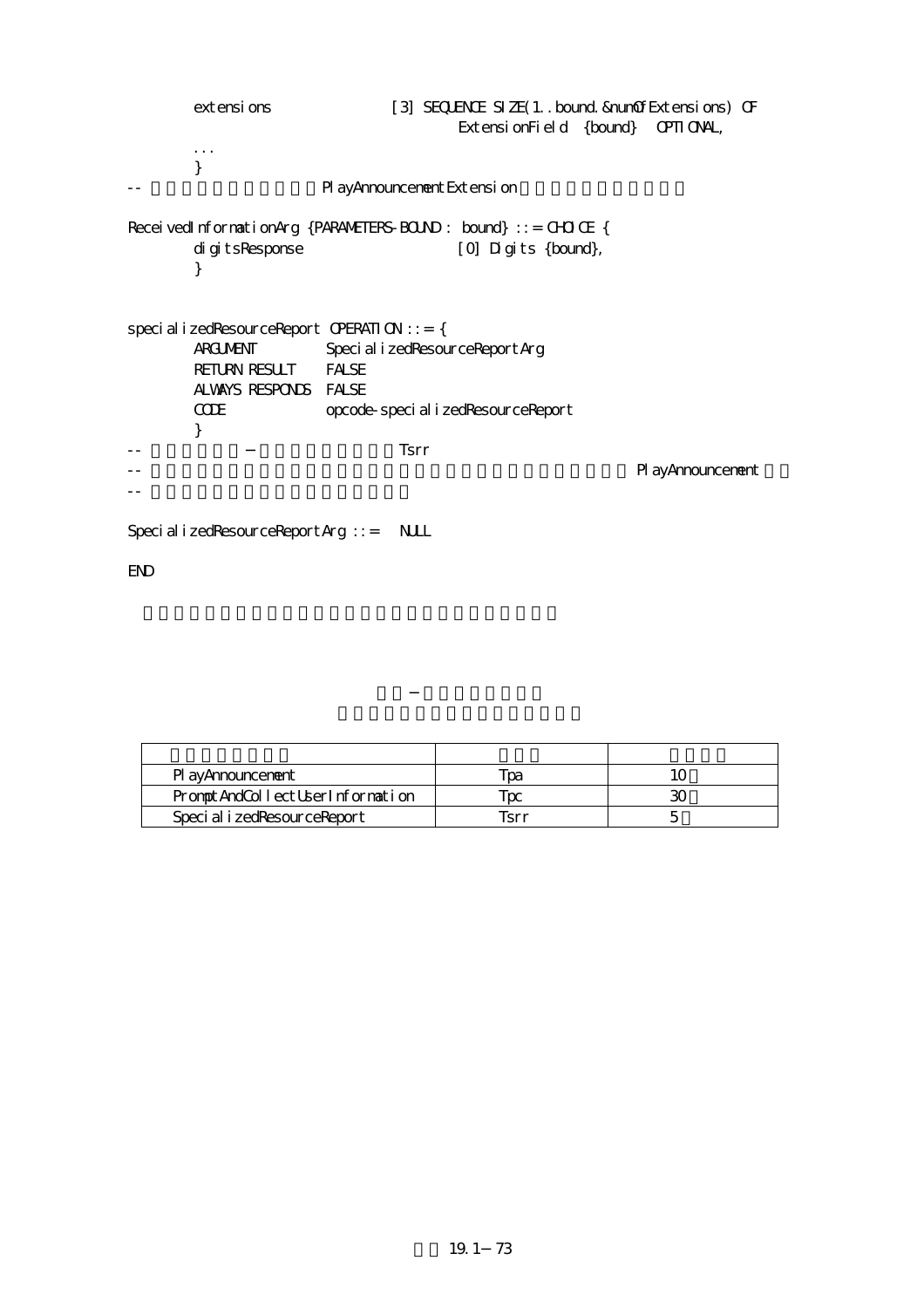special i zedResourceControl Package OPERATION-PACKAGE

NTT-INAP-1998-SCF-SRF-pkgs-contracts-acs {%%%%%} -- 本定義に対するオブジェクトは、作品は、作品には、作品には、信号転送上に用いているオブジェクト DEFINTIONS ::= BEGIN IMPORTS PARAMETERS-BOUND, FROM NTT-INAP-1998-classes ntt-inap-1998-classes OPERATION-PACKAGE FROM Remote-Operations-Information-Objects ros-InformationObjects playAnnouncement {}, prompt AndCollectUserInformation {}, specializedResourceReport FROM NTT-INAP-1998-SCF-SRF-ops-args ntt-inap-1998-scf-srf-Operations id-package-specializedResourceControl, FROM NTT-INAP-1998-object-identifiers {%%%%} ; -- specialized Resource Control

| -- specializedresourcevontrol |                                                                                        |
|-------------------------------|----------------------------------------------------------------------------------------|
|                               | special izedResourceControl Package {PARAMETERS-BOUND : bound} OPERATION PACKAGE ::= { |
| <b>CONSUMER INVOKES</b>       | {pl ay Announcement {bound}                                                            |
|                               | prompt AndCollect UserInformation {bound}                                              |
|                               |                                                                                        |
| SUPPLIER INVOKES              | {special i zedResourceReport}                                                          |
| l D                           | i d-package-speci al i zedResourceControl }                                            |
|                               |                                                                                        |

END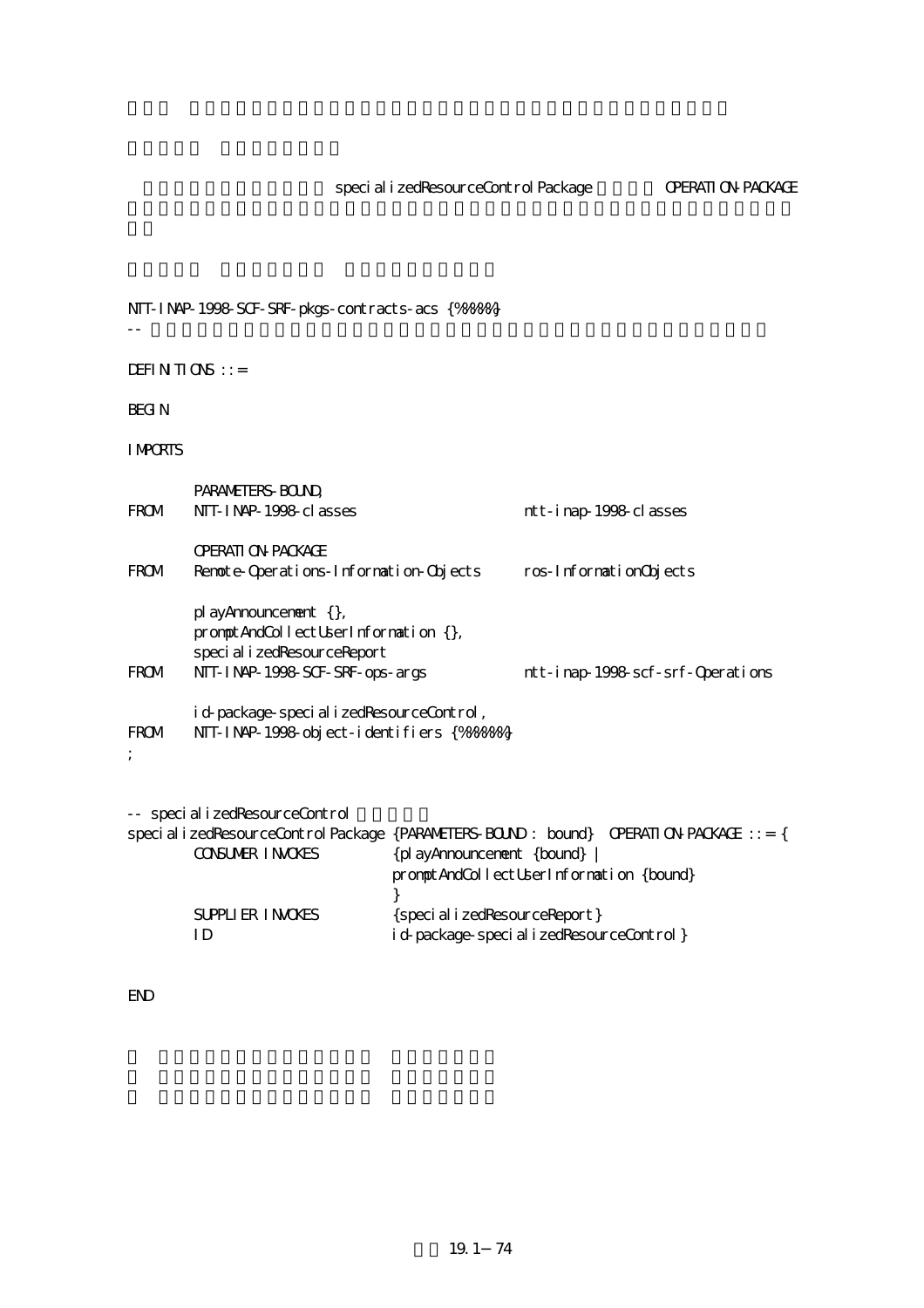NTT-INAP-1998-SCF-CUSF-ops-args {%%%%%}

DEFINITIONS IMPLICITIAGS ::=

 $\mathbb{Z}_p$ 

BEGIN

| <b>I MPORTS</b> |                                                                                                                                                                                                                                |                                    |
|-----------------|--------------------------------------------------------------------------------------------------------------------------------------------------------------------------------------------------------------------------------|------------------------------------|
| <b>FROM</b>     | <b>OPERATION</b><br>Renote-Operations-Information-Objects                                                                                                                                                                      | ros-InformationObjects             |
| <b>FROM</b>     | PARAMETERS-BOLND<br>NIT-INP-1998 classes                                                                                                                                                                                       | ntt-inap-1998-classes              |
| <b>FROM</b>     | opcode- act i vat i onRecei vedAndAut hor i zed,<br>opcode-component Recei ved,<br>opcode-rel easeAssociation,<br>opcode-request Report BCUSMEvent,<br>opcode-sendComponent<br>NIT-INP-1998 operationcodes                     | nt t - i nap-1998 operati on codes |
|                 | <b>BCLSME</b> vent,<br>Call Urrel at edDpSpecificCommonParameters {},<br>Cause $\{\}$ ,<br>Component,<br>Component Type,<br>Component Correl at i on ID<br>Duration,<br>ExtensionField $\{\}$ ,<br>Message                     |                                    |
| <b>FROM</b>     | NIT-I NAP-1998-dat at ypes<br>missingCustonerRecord,<br>missingParameter,<br>paranet er Out Of Range,<br>systenFailure,<br>t askRef used<br>unexpect edConponent Sequence,<br>unexpect edDat aVal ue,<br>unexpect edParanet er | nt t - i nap-1998 dat at ypes      |
| FROM            | NIT-INP-1998 errortypes<br>activityTest                                                                                                                                                                                        | ntt-inap-1998 errortypes           |
| <b>FROM</b>     | NIT-INAP-1998-SSF-SCF-ops-args {%%%%}<br>ntt-inap 1998 classes,<br>ntt-inap-1998-operationcodes,<br>ros-InformationObjects,<br>ntt-inap-1998 datatypes,                                                                        |                                    |

-- 本定義に対するオブジェクト識別子は、物理エンティティ間で交換されるものではないため、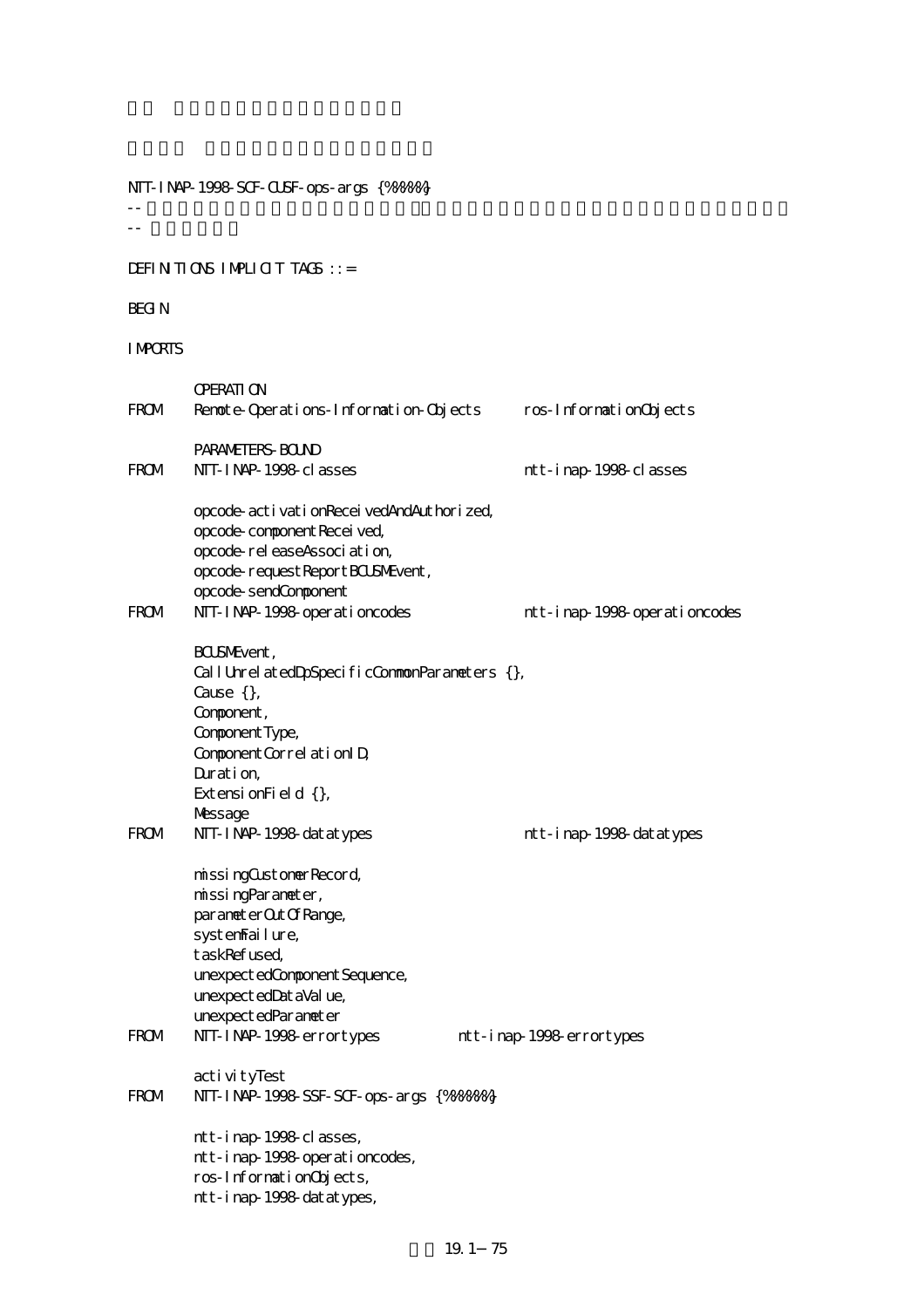ntt-inap-1998-errortypes FROM NTT-INAP-1998-object-identifiers {%%%%%} ; activationReceivedAndAuthorized {PARAMETERS-BOUND : bound} OPERATION ::= { ARGUMENT ActivationReceivedAndAuthorizedArg {bound} RETURN RESULT FALSE ERRORS {missingCustomerRecord | missingParameter | parameterOutOfRange | systemFailure | taskRefused | unexpect edComponent Sequence | unexpectedDataValue | unexpectedParameter } CODE opcode-activationReceivedAndAuthorized } -- ara  $\overline{a}$ -- このオペレーションはエンドユーザからエンドユーザとネットワーク間にアソシエーション -- REGISTER  $\overline{R}$ Activation -- Received And Authorized -- ットワークの間でオペレーションを起動する -- 要求を含むことが可能であるため、このオペレーションはオプションとしてSCFへのオペ -- レーションの-- コンポーネントを示す。  $\text{TP-R}$ ActivationReceivedAndAuthorizedArg {PARAMETERS-BOUND : bound} ::= SEQUENCE{ callUnrelatedDpSpecificCommonParameters [0] Call Unrel at edDpSpecificCommonParameters {bound}, component Type [1] Component Type **OPTIONAL**, component CorrelationID [3] Component CorrelationID OPTIONAL, extensions [4] SEQUENCE SIZE(1..bound.&nunOfExtensions) OF ExtensionField {bound} OPTIONAL, component [5] Component **OPTIONAL**, ... } -- ActivationReceivedAndAuthorizedExtension component Received {PARAMETERS-BOUND : bound} OPERATION ::= { ARGUMENT Component ReceivedArg {bound} RETURN RESULT FALSE ERRORS {missingParameter | parameterOutOfRange | systemFailure | taskRefused | unexpect edComponent Sequence | unexpectedDataValue | unexpectedParameter } CODE opcode-componentReceived } -- customers and the customers of the customers of the customers of the customers of the customers of the customers of the customers of the customers of the customers of the customers of the customers of the customers of t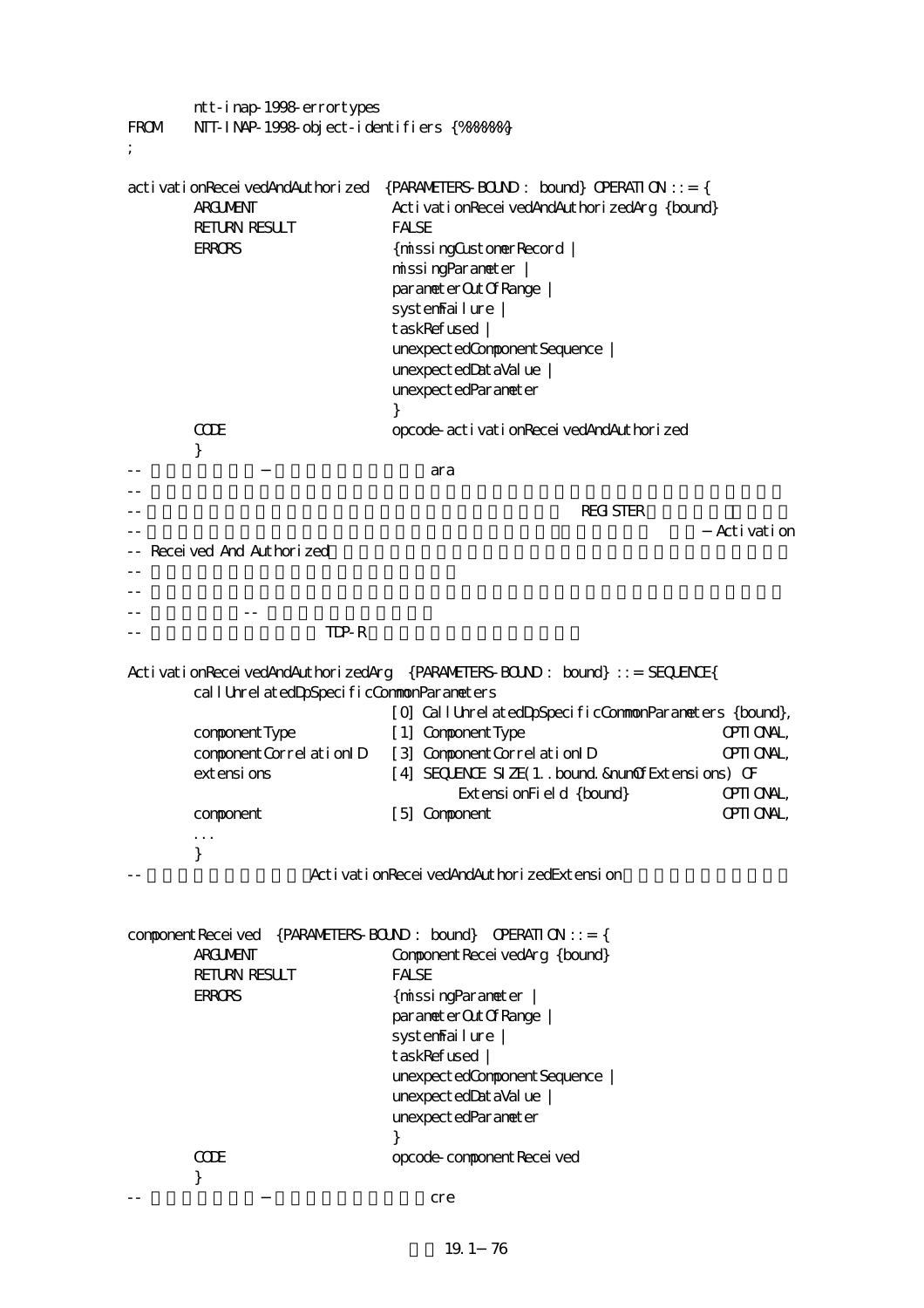-- /エラー応答/拒否の受信を示すのに用いられる。このイベントは、すべての場合に対して、 -- Request Report BCUSMEvent -- Request Report BNCSMEvent SendComponent -- もにユーザに配送された起動/結果と関連づけされるであろう。 -- ベアラに関連しては、それに対しては、それに対しては、それに対しては、それに対しては、それに対しては、 -- れはSCF-SSFの場合と同様である。  $EDP-R$ Component ReceivedArg {PARAMETERS-BOUND : bound} ::= SEQUENCE { callUnrelatedDpSpecificCommonParameters [0] Call Unrel at edDpSpecificCommonParameters {bound}, component Type [1] Component Type **OPTIONAL**, component CorrelationID [3] Component CorrelationID OPTIONAL, extensions [4] SEQUENCE SIZE(1..bound.&numOfExtensions) OF ExtensionField {bound} OPTIONAL, component [5] Component OPTIONAL, ... } -- extensions -- extensions extensions  $\alpha$ -- 対応した処理がサポートされる必要がある。 releaseAssociation {PARAMETERS-BOUND : bound} OPERATION ::= { ARGUMENT ReleaseAssociationArg {bound} RETURN RESULT FALSE ALWAYS RESPONDS FALSE CODE opcode-releaseAssociation } -- Trel -- 本オペレーションはCUSFに、BCUSMがDPで中断している時にユーザとネットワー -- ク間の既存のアソシエーションを解放することを示すのに用いられる。 ReleaseAssociationArg {PARAMETERS-BOUND : bound} ::= Cause {bound} request Report BCUSNEvent { PARAMETERS-BOUND : bound} OPERATION ::= { ARGUMENT Request Report BCUSMEvent Arg {bound} RETURN RESULT FALSE ERRORS {missingParameter |  $paraneterQutGRange$  | systemFailure | taskRefused | unexpect edComponent Sequence | unexpectedDataValue | unexpectedParameter } CODE opcode-request Report BCUSMEvent } -- Tribce -- 本オペレーションはCUSFに対して、オペレーションの起動もしくは結果応答/拒否をエ -- ンドユーザから受信したことをSCFへ報告することを要求するために用いられる。要求す -- SendConponent -- る応答としてのエンドユーザからの結果でも、エラー応答/拒否あるいはエンドユーザから -- の独立な起動/エラー応答でもよい。

-- このオペレーションはユーザからネットワークへのオペレーションの起動もしくは結果応答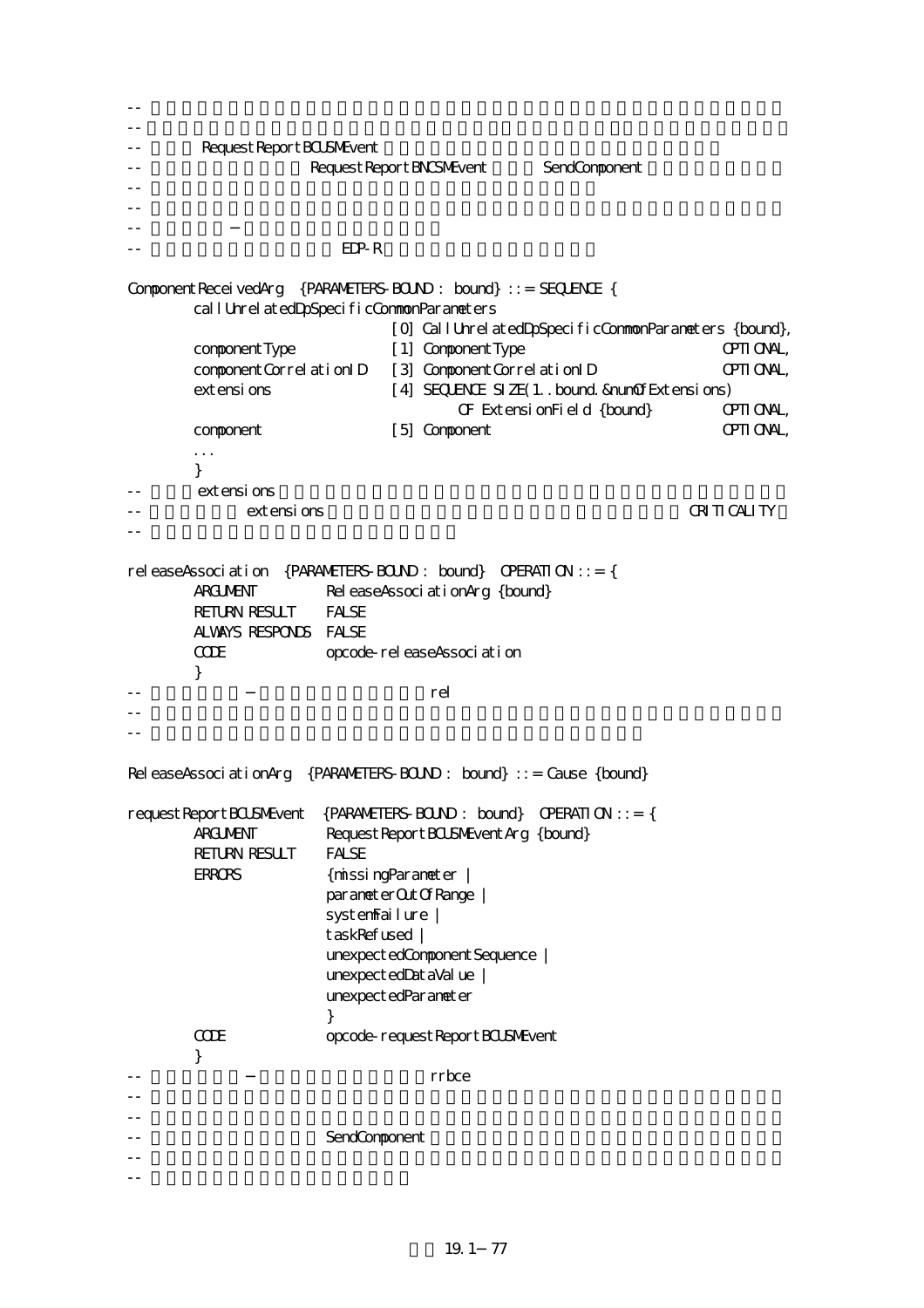$Request Report BUSMEventArg {PARAMEIERS-BAND : bound} :: = SEQENCE$ BcusmEvents [0] SEQUENCE SIZE(1..bound.&nunOfBCUSMEvents) OF BCL SMEvent, Component Types  $[1]$  SEQUENCE SIZE(1..3) OF Component Type DEFAULT {any}, Component Correl at i on ID [2] Component Correl at i on ID OPTIONAL, MonitorDuration [3] Duration OPTIONAL, extensions [4] SEQUENCE SIZE(1..bound.&numOfExtensions) OF ExtensionField {bound} OPTIONAL, ... } -- component Types (a) (h) (a) (fi) -- invoke, (b) rRusult, (c) rError, (d) reject, (e) rResult & eError, (f) rResult & reject, -- (g) rError & reject, (h) rResult & rError & reject。  $-$  monitorDuration  $(0.8F)$ -- extensions and the state  $\frac{1}{\sqrt{2\pi}}$ extensions  $\alpha$ -- 対応した処理がサポートされる必要がある。 sendComponent {PARAMETERS-BOUND : bound} OPERATION ::= { ARGUMENT SendComponent Arg {bound} RETURN RESULT FALSE ERRORS {missingParameter | parameterOutOfRange | systemFailure | taskRefused | unexpect edComponent Sequence | unexpectedDataValue | unexpectedParameter } CODE opcode-sendComponent } --  $Sdc$ -- 本オペレーションはBCUSMがDP中断中であるときにユーザにコンポーネントを送信す -- るために用いられる。 SendComponent Arg {PARAMETERS-BOUND : bound} ::= SEQUENCE{ component Type [0] Component Type, component Correl at i on ID [2] Component Correl at i on ID OPTIONAL, message [3] Message DEFAULT rELeaseCOMPlete, extensions [6] SEQUENCE SIZE(1..bound.&numOfExtensions) OF ExtensionField {bound} OPTIONAL, component [7] Component OPTIONAL, ... } -- extensions -- extensions  $\alpha$ -- 対応した処理がサポートされる必要がある。

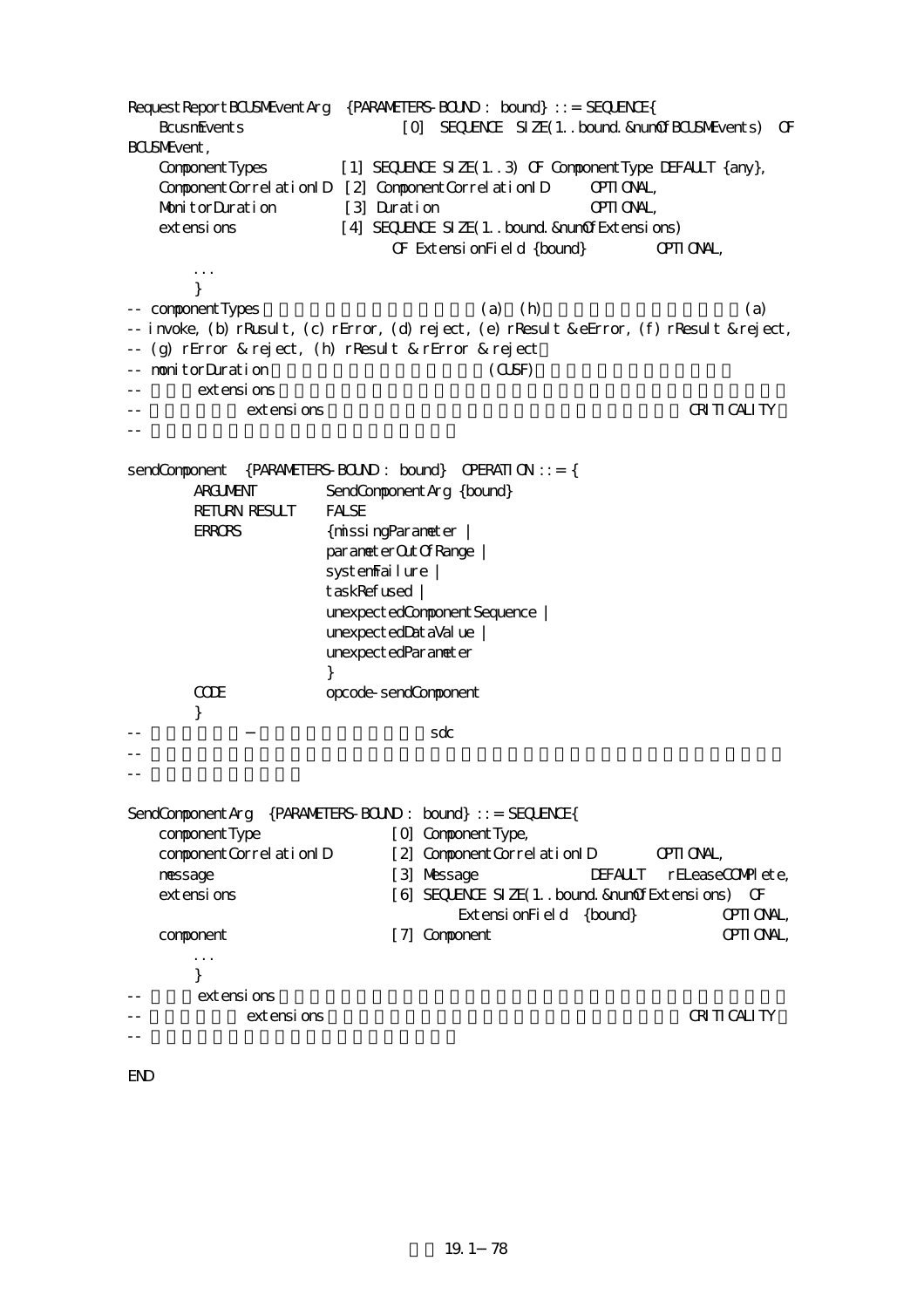| Act i vat i onRecei vedAndAut hor i zed | Tara   | 5  |  |
|-----------------------------------------|--------|----|--|
| Componet Recei ved                      | Tcre   | 5  |  |
| Rel easeAssoci at i on                  | Trel   | 5  |  |
| Request Report BOUSMEvent               | Trrbce | .5 |  |
| SendComponet                            | Tsdc   | 5  |  |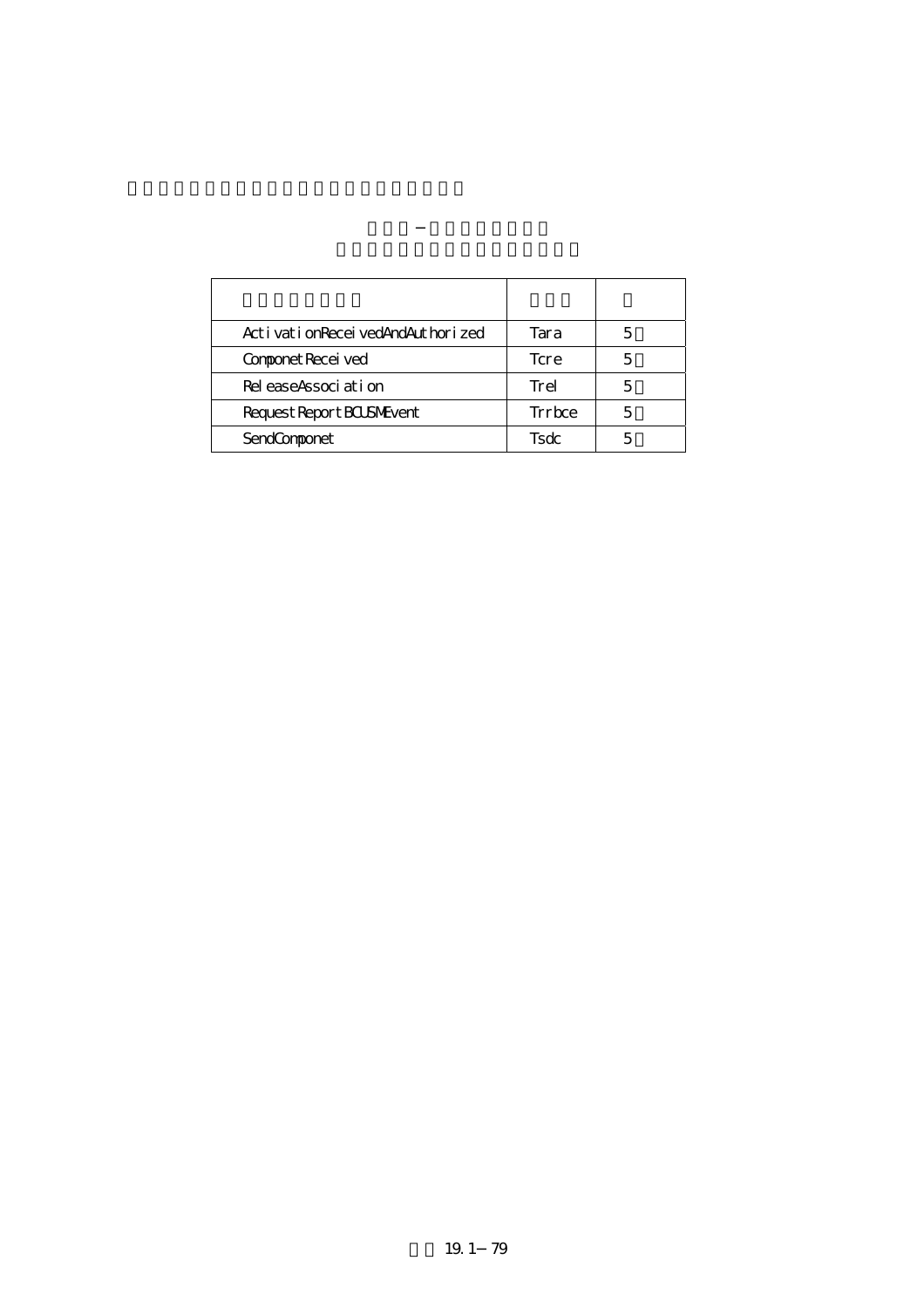ntt-inap-1998-cusf-scf-contract ROS-object ntt-inap-1998-cusf ROS-object ntt-inap-1998-scf

ntt-inap-1998-cusf-scf-contract CONTRACT ::= { CONNECTION emptyConnectionPackage INITIATOR CONSUMER OF {ntt-inap-1998-basic-cusf-scf-package {networkSpecificBoundSet}} RESPONDER CONSUMER OF {activityTestPackage} ID id-contract-ntt-inap-1998-cusf-scf}

ntt-inap-1998-cusf-scf-contract ntt-inap-1998-basic-cusf-scf-package

## **OPERATION-PACKAGE**

| ntt-inap-1998-basic-cusf-scf-package OPERAIION-PACKAGE ::= { |                                           |
|--------------------------------------------------------------|-------------------------------------------|
| <b>CONSUMER INVOKES</b>                                      | { act i vat i onRecei vedAndAut hor i zed |
|                                                              | component Received }                      |
| SUPPLIER INVOKES                                             | {sendComponent   releaseAssociation       |
|                                                              | request Report BOUSMEvent }               |
|                                                              | id-package-ntt-inap-1998 basic-cusf-scf}  |

di al ogue-abstract-syntax

TCMessage{}

## enptyConnectionPackage ABSTRACT-SYNTAX

ntt-inap-1998-cusf-scf-abstract-syntax ABSTRACT-SYNTAX ::= { NTT-INAP-1998-BASIC-CUSF-SCF-PDUs IDENTIFIED BY id-as-ntt-inap-1998-basic-cusf-scf} BASIC-CUSF-SCF-PDUs  $::=$  TCMessage{{NTT-INAP-1998-CUSF-SCF-Invokable},{NTT-INAP-1998-CUSF-SCF-Returnable}} NTT-INAP-1998-CUSF-SCF-Invokable OPERATION ::= {activationReceivedAndAuthorized {networkSpecificBoundSet} | activityTest| component Received {networkSpecificBoundSet} |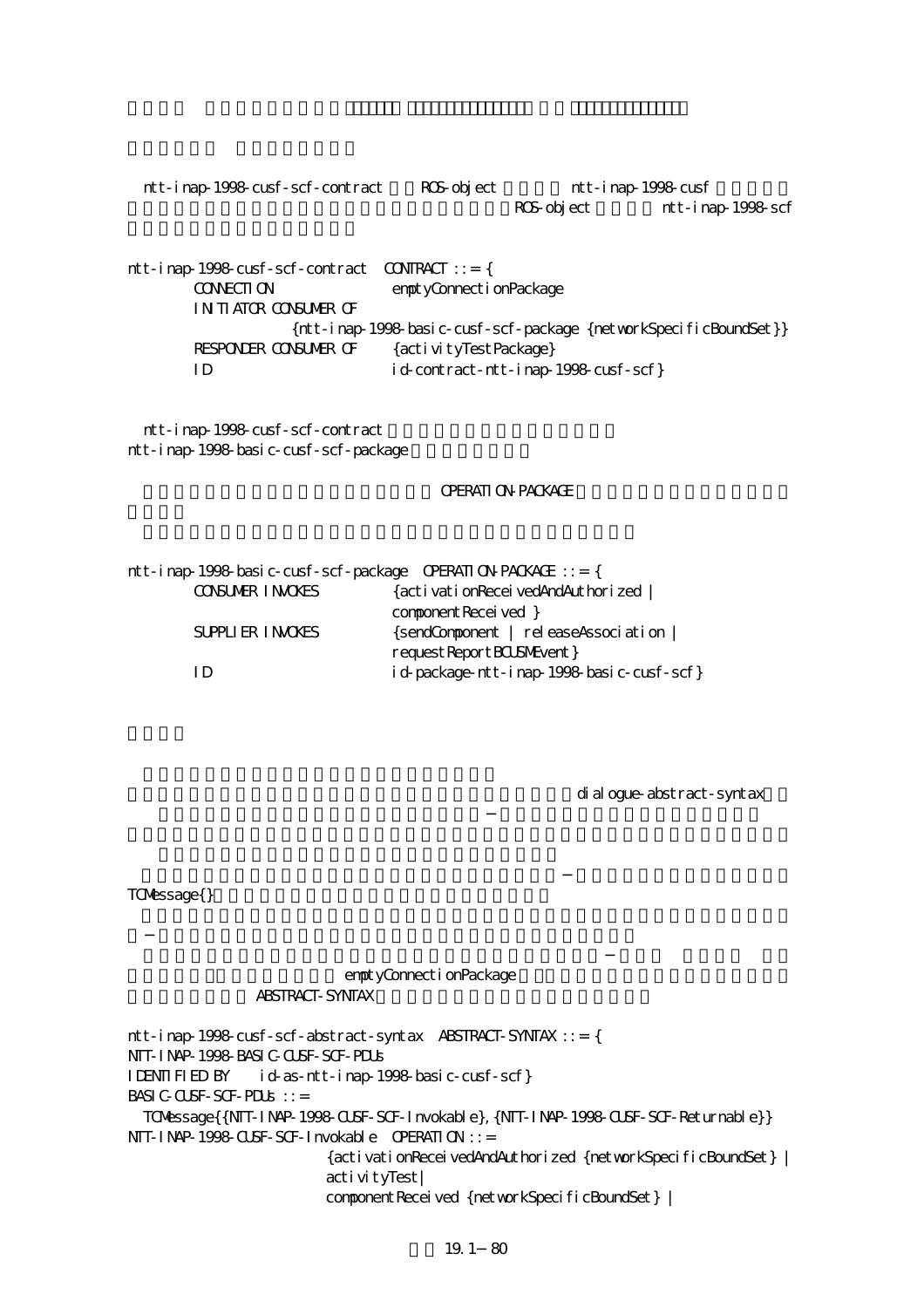releaseAssocation {networkSpecificBoundSet} | request Report BCUSMEvent { net workSpecificBoundSet} | sendComponent { net workSpecificBoundSet}}

NTT-INAP-1998-CUSF-SCF-Returnable OPERATION ::= {activationReceivedAndAuthorized {networkSpecificBoundSet} | activityTest| component Received {networkSpecificBoundSet} | request Report BCUSMEvent { net workSpecificBoundSet } | sendComponent {networkSpecificBoundSet}}

ntt-inap-1998-cusf-scf-contract ntt-inap-1998-cusf-scf-ac APPLICATION-CONTEXT

| nt t-i nap-1998 cusf-scf-ac | APPLI CATI ON CONTEXT<br>$\pm$ $\pm$                   |
|-----------------------------|--------------------------------------------------------|
| <b>CONTRACT</b>             | ntt-inap-1998-cusf-scf-contract                        |
| DI ALCOLE MODE              | structured                                             |
| <b>TERMINATION</b>          | basi c                                                 |
| <b>ABSTRACT SYNTAXES</b>    | $\{di$ al ogue-abstract-syntax $\ $                    |
|                             | ntt-inap-1998-cusf-scf-abstract-syntax}                |
|                             | APPLICATION CONTEXT NAME id-ac-ntt-inap-1998-cusf-scf} |

NTT-INAP-1998-IN-CS2-SCF-CUSF-pkgs-contracts-acs {%%%%} -- 本定義に対するオブジェクト識別子は、物理エンティティ間で交換されるものではないため、

-- 付与しない。

DEFINTIONS ::=

BEGIN

-- このモジュールは、NTTの 1998 世代のSCF-CUSFインタフェース上で使われるオ

-- ペレーションパッケージ、コントラクトアプリケーションコンテキストを記述するものであ  $\mathbb{L}^{\mathbb{Z}}$ 

IMPORTS

| <b>FROM</b> | enpt yConnect i onPackage,<br>PARAMETERS-BOUND<br>net vor kSpeci f i cBoundSet<br>NIT-I NAP-1998 classes | ntt-inap-1998-classes  |
|-------------|----------------------------------------------------------------------------------------------------------|------------------------|
| <b>FROM</b> | CONTRACT, OPERATION PACKAGE, OPERATION<br>Renote-Operations-Information-Objects                          | ros-InformationObjects |
| <b>FROM</b> | TCMessage {}<br><b>TCAPMessages</b>                                                                      | t c-Messages           |
|             | APPLICATION CONTEXT, di al ogue-abstract-syntax                                                          |                        |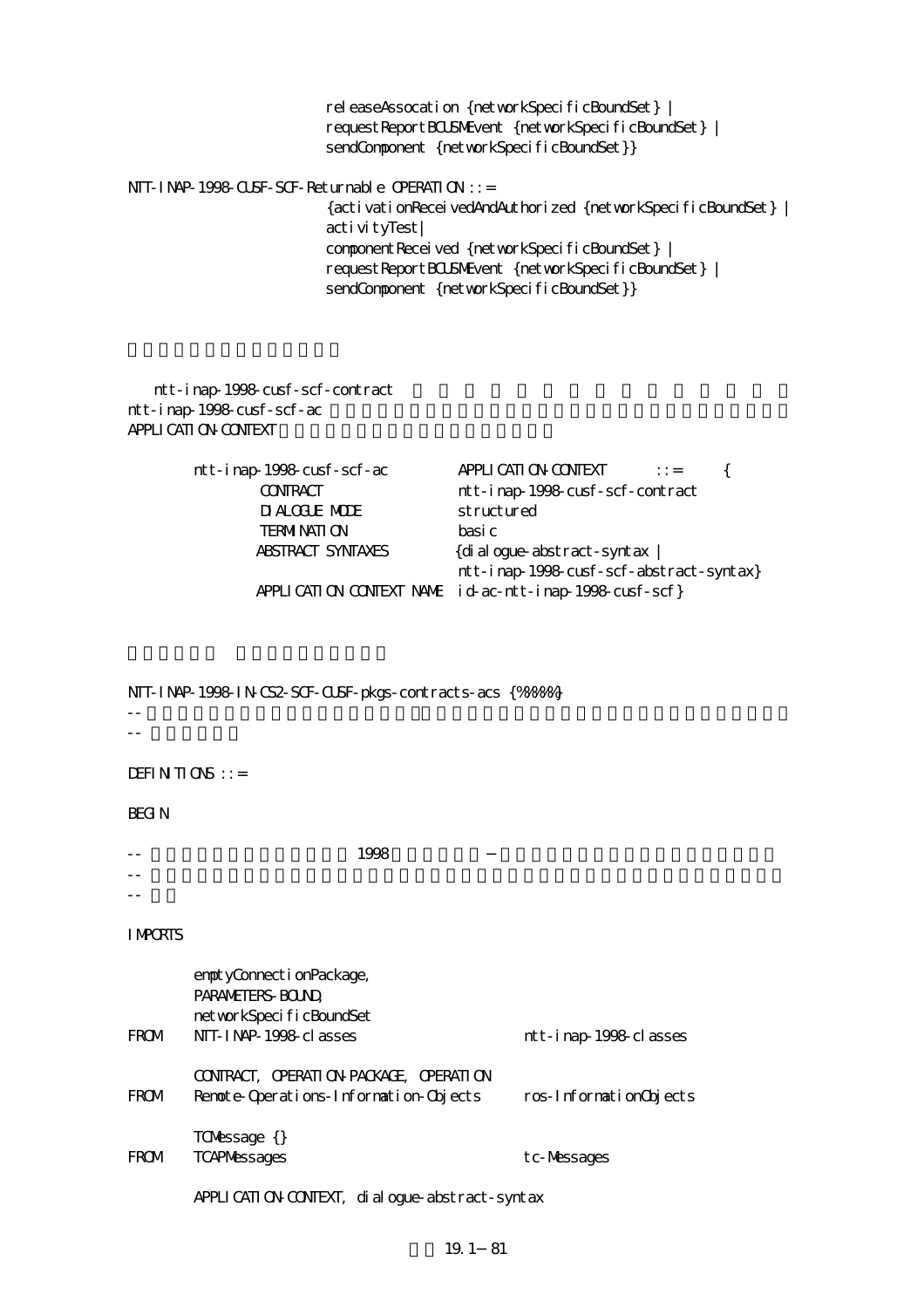| <b>FROM</b> | TC Not at i on Ext ensi ons                                                                                                                                                                                                                                                                                                                                                                                                                                    |                                                                                                           |                      | t c-Not at i on Ext ensi ons                                                                                                                                 |  |
|-------------|----------------------------------------------------------------------------------------------------------------------------------------------------------------------------------------------------------------------------------------------------------------------------------------------------------------------------------------------------------------------------------------------------------------------------------------------------------------|-----------------------------------------------------------------------------------------------------------|----------------------|--------------------------------------------------------------------------------------------------------------------------------------------------------------|--|
|             | act i vat i onRecei vedAndAuthori zed {},<br>component Received {},<br>rel easeAssociation {},<br>request Report BOUSNEvent {},<br>sendComponent {}                                                                                                                                                                                                                                                                                                            |                                                                                                           |                      |                                                                                                                                                              |  |
| <b>FROM</b> | NIT-INP-1998-SCF-CLSF-ops-args<br>id-ac-ntt-inap-1998-cusf-scf,<br>id-contract-ntt-inap-1998-scf-cusf,<br>i d-package-ntt-i nap-1998-basi c-cusf-scf,<br>i d-package-ntt-inap-1998-basi c-scf-cusf,<br>id-as-ntt-inap-1998-basic-cusf-scf,<br>nt t-i nap-1998-classes,<br>ros-InformationObjects,<br>t c-Messages,<br>ntt-inap-1998-scf-cusf-Qperations,<br>t c-Not at i on Extensions,<br>ntt-inap-1998-ssf-scf-Protocol,<br>ntt-inap-1998-ssf-scf-Operations |                                                                                                           |                      | ntt-inap-1998-scf-cusf-Qperations                                                                                                                            |  |
| <b>FROM</b> | NIT-INP-1998-object-identifiers {%%%%}                                                                                                                                                                                                                                                                                                                                                                                                                         |                                                                                                           |                      |                                                                                                                                                              |  |
|             |                                                                                                                                                                                                                                                                                                                                                                                                                                                                |                                                                                                           |                      |                                                                                                                                                              |  |
| <b>FROM</b> | act i vityTest Package<br>NTT-INP-1998-SSF-SCF-pkgs-contracts-acs                                                                                                                                                                                                                                                                                                                                                                                              |                                                                                                           |                      | ntt-inap-1998-ssf-scf-Protocol                                                                                                                               |  |
| <b>FROM</b> | activityTest<br>NIT-INP-1998-SSF-SCF-ops-args                                                                                                                                                                                                                                                                                                                                                                                                                  |                                                                                                           |                      | ntt-inap-1998-ssf-scf-Qperations                                                                                                                             |  |
|             | ntt-inap 1998-cusf-scf-ac<br><b>CONTRACT</b><br><b>DI ALCOLE MODE</b><br><b>TERMINATI ON</b><br><b>ABSTRACT SYNTAXES</b><br>APPLI CATI ON CONTEXT NAME                                                                                                                                                                                                                                                                                                         | APPLI CATI ON CONTEXT                                                                                     | structured<br>basi c | $\vdots$ : =<br>ntt-inap-1998-cusf-scf-contract<br>{dialogue-abstract-syntax  <br>ntt-inap-1998-cusf-scf-abstract-syntax }<br>id-ac-ntt-inap-1998-cusf-scf } |  |
|             |                                                                                                                                                                                                                                                                                                                                                                                                                                                                |                                                                                                           |                      |                                                                                                                                                              |  |
|             | ntt-inap-1998-cusf-scf-contract<br><b>CONECTI ON</b><br>IN TIATOR CONSUMER OF<br>RESPONER CONSUMER OF<br>ID                                                                                                                                                                                                                                                                                                                                                    | CONTRACT ::= {<br>enpt yConnect i onPackage<br>{ net workSpeci f i cBoundSet } }<br>{activityTestPackage} |                      | {ntt-inap-1998-basic-cusf-scf-package<br>id-contract-ntt-inap-1998-scf-cusf }                                                                                |  |
|             |                                                                                                                                                                                                                                                                                                                                                                                                                                                                |                                                                                                           |                      |                                                                                                                                                              |  |
|             | ntt-inap-1998-basic-cusf-scf-package<br><b>OPERATI ON PACKAGE</b><br>$\therefore$ ={                                                                                                                                                                                                                                                                                                                                                                           |                                                                                                           |                      | {PARAMETERS-BOLND: bound}                                                                                                                                    |  |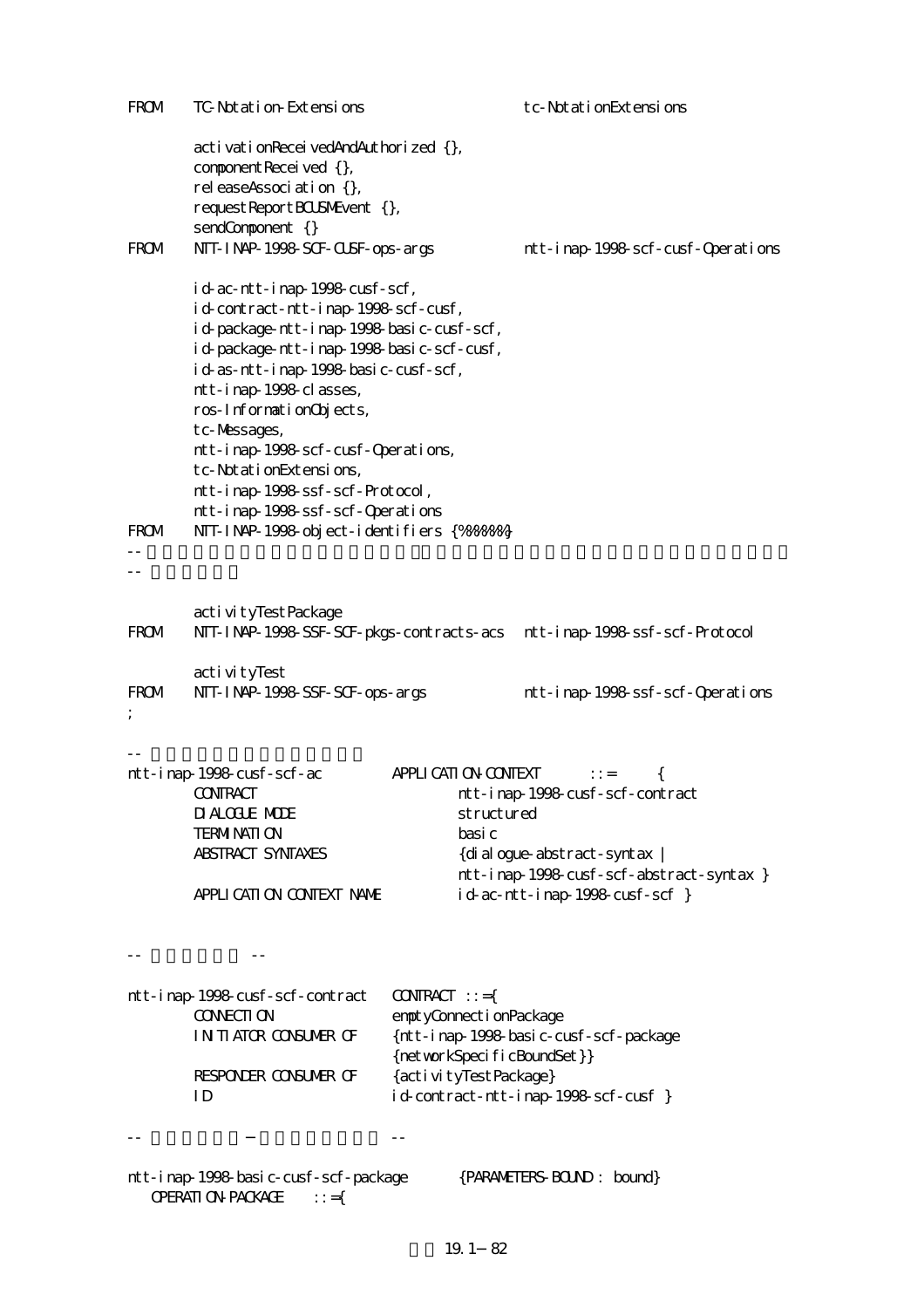| CONSUMER INVOKES                                               | { act i vat i onRecei vedAndAut hor i zed { bound}<br>component Received {bound}                            |
|----------------------------------------------------------------|-------------------------------------------------------------------------------------------------------------|
| SUPPLIER INVOKES                                               | {sendComponent {bound}                                                                                      |
|                                                                | rel easeAssociation {bound}                                                                                 |
|                                                                | request Report BOUSMEvent {bound}}                                                                          |
| ID                                                             | i d-package-ntt-inap-1998-basi c-cusf-scf }                                                                 |
|                                                                |                                                                                                             |
| ntt-inap-1998-cusf-scf-abstract-syntax<br>BASI C-CLSF-SCF-PDLS | $ABSTRACT-SMTAX :: =$<br>$\left\{ \right.$                                                                  |
| <b>IDENTIFIED BY</b>                                           | id-as-ntt-inap-1998-basic-cusf-scf}                                                                         |
| NIT-INAP-1998-BASIC-CUSF-SCF-PDUs ::=                          | TCM:ssage{{NTI-IN4P-1998-CLSF-SCF-Invokable},{NTI-IN4P-1998-CLSF-SCF-Returnable}}                           |
| NIT-INAP-1998-CLSF-SCF-Invokable CPERATION<br>activityTest     | $\vdots$ : $=$<br>{ act i vat i onRecei vedAndAut hor i zed { net vor kSpeci f i cBoundSet }                |
|                                                                | component Received { net workSpecificBoundSet }  <br>rel easeAssociation { net workSpecificBoundSet}        |
|                                                                | request Report BCUSNEvent { net workSpecific BoundSet}                                                      |
|                                                                | sendComponent { net workSpecificBoundSet}                                                                   |
| }                                                              |                                                                                                             |
| NIT-INAP-1998-CUSF-SCF-Returnable CPERAIION                    | $: :=$                                                                                                      |
| activityTest                                                   | { act i vat i onRecei vedAndAut hor i zed { net workSpeci f i cBoundSet}                                    |
|                                                                | component Received { net workSpecificBoundSet }  <br>request Report BCUSNEvent { net workSpecific BoundSet} |
| }                                                              | sendComponent { net workSpecificBoundSet}                                                                   |
|                                                                |                                                                                                             |

END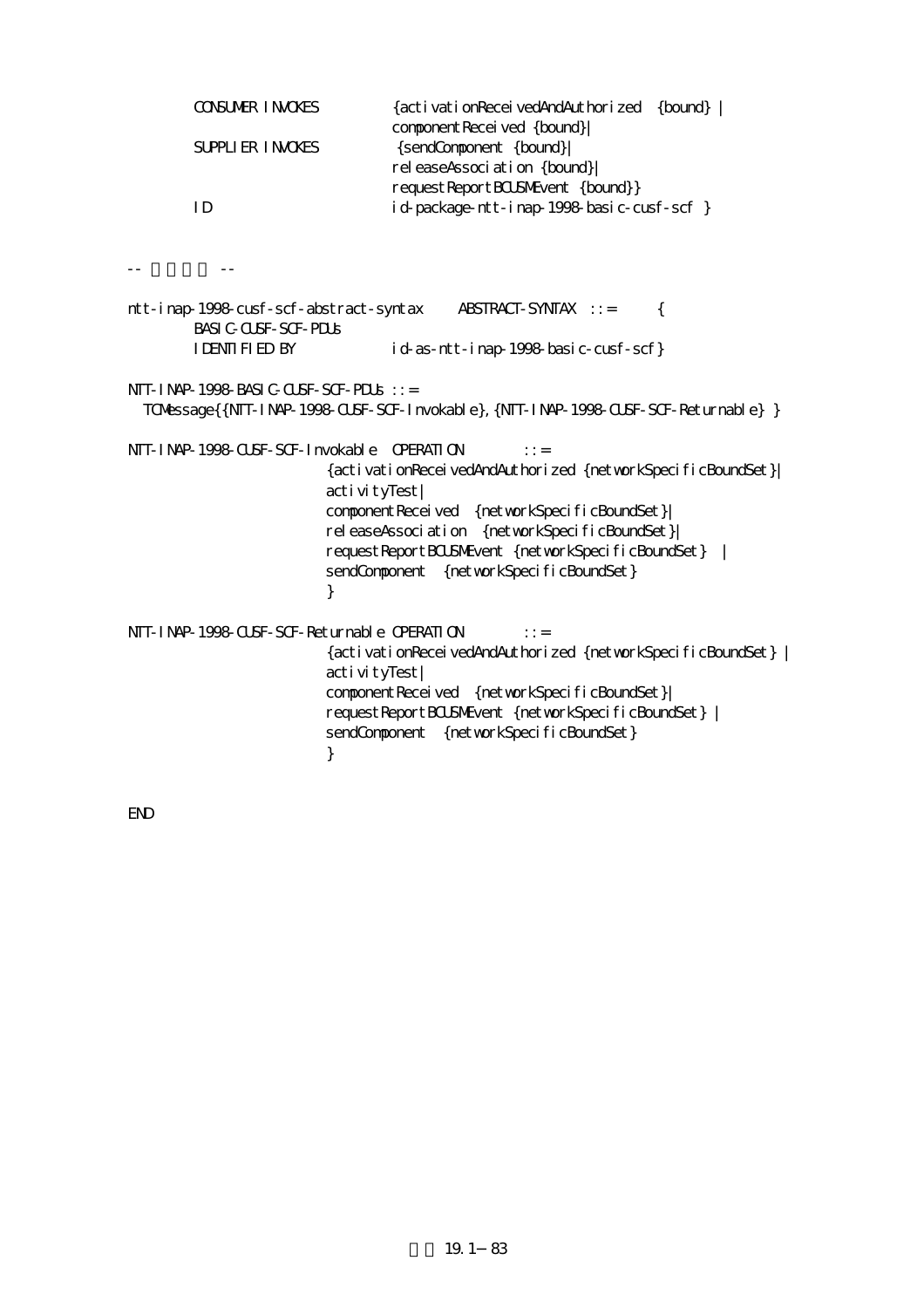| 1.                                        |                                                                                                                                                                                                     |
|-------------------------------------------|-----------------------------------------------------------------------------------------------------------------------------------------------------------------------------------------------------|
| 2.                                        |                                                                                                                                                                                                     |
|                                           |                                                                                                                                                                                                     |
|                                           |                                                                                                                                                                                                     |
| $\mathbf{1}$                              |                                                                                                                                                                                                     |
|                                           | 19                                                                                                                                                                                                  |
|                                           |                                                                                                                                                                                                     |
| $\boldsymbol{z}$                          |                                                                                                                                                                                                     |
| 3                                         | 19                                                                                                                                                                                                  |
|                                           | 19                                                                                                                                                                                                  |
|                                           |                                                                                                                                                                                                     |
|                                           |                                                                                                                                                                                                     |
| $\overline{4}$                            | (Common IN CS2 Types)                                                                                                                                                                               |
| 4.1                                       |                                                                                                                                                                                                     |
|                                           |                                                                                                                                                                                                     |
|                                           |                                                                                                                                                                                                     |
|                                           | TTC-IN-CS2-datatypes {itu-t administration japan(440) isdn(102) inapl(3) jt-q1228-b(2) modules(0)<br>in-cs2-datatypes $(0)$ version5(4)}                                                            |
| <b>BEGIN</b><br><b>IMPORTS</b><br>classes | DEFINITIONS IMPLICIT TAGS ::=<br>FROM TTC-IN-CS2-object-identifiers<br>{ itu-t administration japan(440) isdn(102) inapl(3) jt-q1228-b(2) modules(0)<br>$incs2-object-identifiers(7)$ version5(4) } |
|                                           | EXTENSION,<br>PARAMETERS-BOUND,<br>SupportedExtensions { },<br>TTCSupportedExtensions { }<br>FROM TTC-IN-CS2-classes classes;                                                                       |
|                                           | SCIBillingChargingCharacteristics {PARAMETERS-BOUND : bound} ::= OCTET STRING (SIZE (<br>bound.&minSCIBillingChargingLength bound.&maxSCIBillingChargingLength))                                    |
|                                           | <b>OCTET STRING</b>                                                                                                                                                                                 |
| --                                        | <b>OCTET STRING</b>                                                                                                                                                                                 |
|                                           | 19                                                                                                                                                                                                  |
|                                           |                                                                                                                                                                                                     |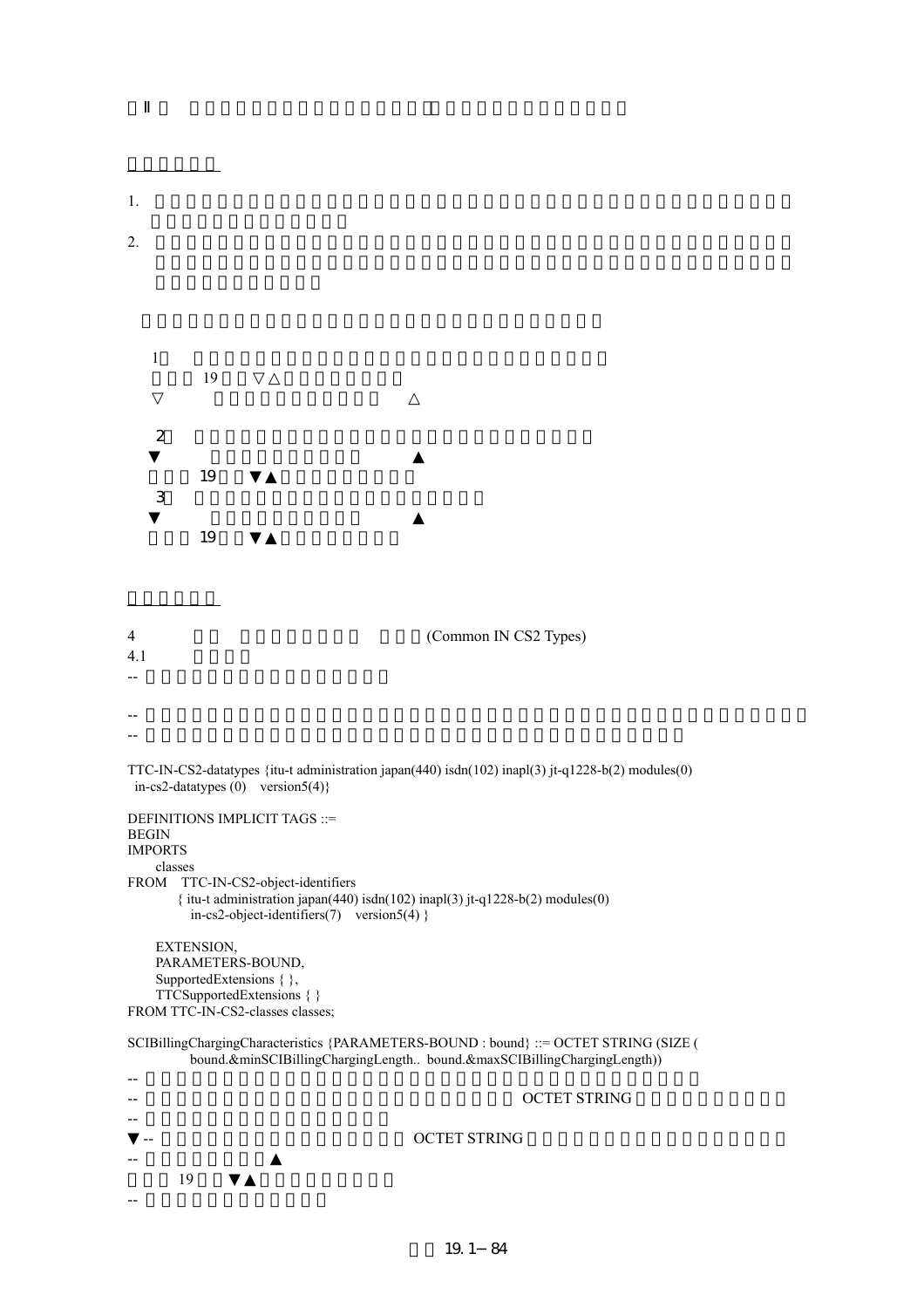```
TtcAdditionalPartysCategory {PARAMETERS-BOUND:bound} ::= OCTET STRING ( 
  SIZE(bound.&minTtcAdditionalPartysCategoryLength..bound.&maxTtcAdditionalPartysCategoryLength)) 
-- 付加ユーザ種別を示す。符号化については▼NTT-Q763-1▲ 付加ユーザ種別パラメ
-- ータを参照。
19-- NTT固有の共通データ型 
NttSecondNetworkFunctionType ::= OCTET STRING (SIZE(2)) 
-- 第2網機能種別を示す。符号化についてはNTT-Q763-1 第2網機能種別パラメータ
-- を参照。▲
194.5 クラス 
-- TTC固有の拡張を示す 
TTCSupportedExtensions { PARAMETER-BOUND : bound } EXTENSION ::= 
  { 
  connectExtension {bound} | 
  initialDPExtension {bound}| 
  establishTemporaryConnectionExtension {bound} 
 nTTConnectExtension
19 } 
 nTTConnectExtension EXTENSION ::= {<br>EXTENSION-SYNTAX nTTConnectExtension
 EXTENSION-SYNTAX
  CRITICALITY ignore 
  IDENTIFIED BY local:2 
 } 
NttConnectExtension ::=SEQUENCE{
  nttSecondNetworkFunctionType[0] NttSecondNetworkFunctionType OPTIONAL 
  }
195.1ConnectArg {PARAMETERS-BOUND : bound} ::= SEQUENCE { 
destinationRoutingAddress [0] DestinationRoutingAddress {bound}, 
correlationID [2] CorrelationID {bound} OPTIONAL, 
iSDNAccessRelatedInformation [5] ISDNAccessRelatedInformation {bound} OPTIONAL, 
scfID [8] ScfID {bound} OPTIONAL, 
extensions [10] SEQUENCE SIZE (1..bound.&numOfExtensions) OF 
ExtensionField {bound} OPTIONAL, 
genericNumbers [14] GenericNumbers {bound} OPTIONAL, 
serviceInteractionIndicatorsTwo [15] ServiceInteractionIndicatorsTwo OPTIONAL,
... 
} 
                extensions ExtentionField 4.5
--connectExtension▼とNTT固有としてnTTConnectExtension▲ を設定することが可能である。
【技別19では▼▲を規定していない】
17 h
17.37 Connect
17.37.1.1
                   secondNetworkFunctionType
   NTT-Q762-1 第2網機能種別 信号情報参照。 
  extensions19
```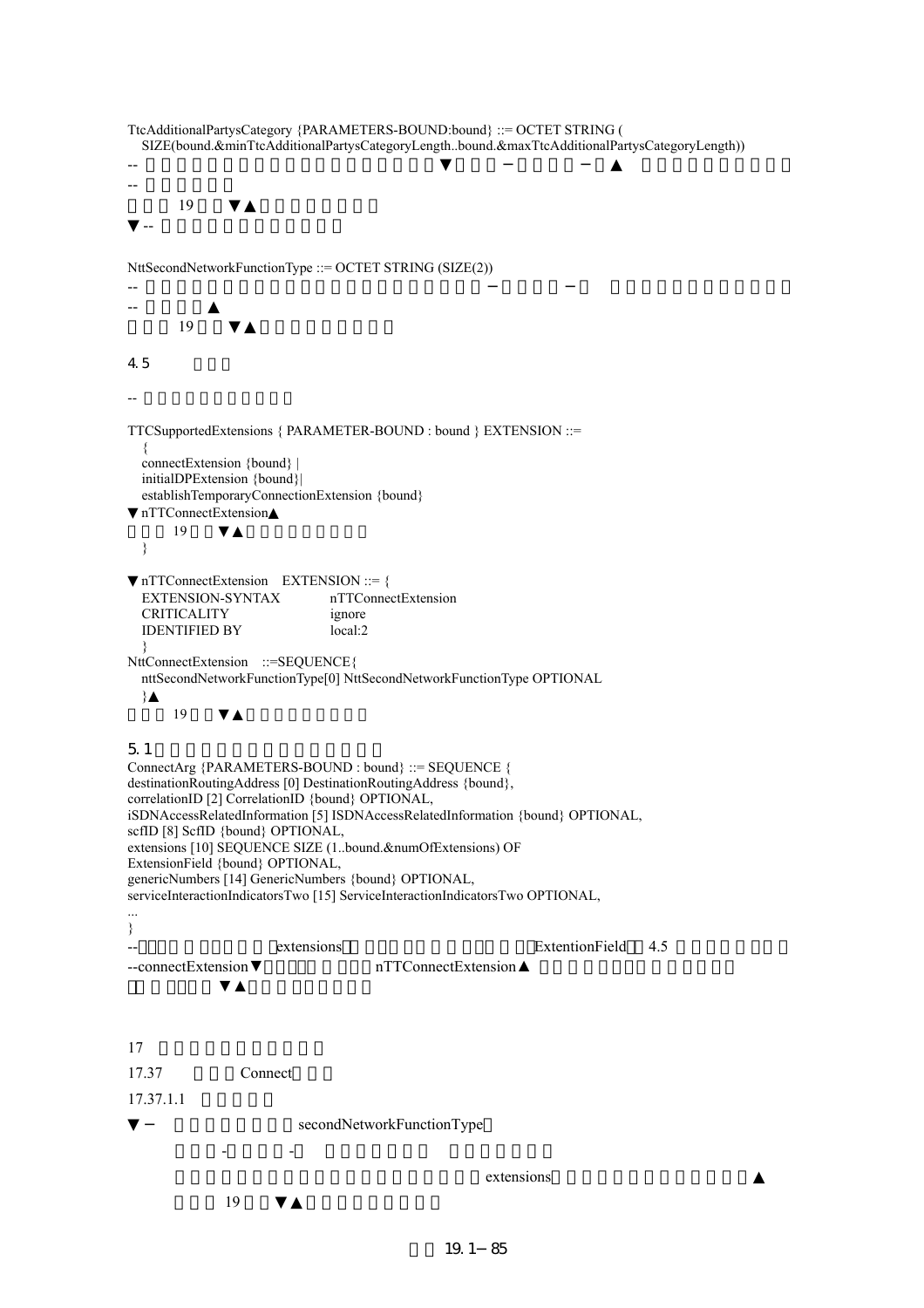| 17.64<br>17.64.1.1   | InitialDP                                                                                                                                                                                                                                                   |
|----------------------|-------------------------------------------------------------------------------------------------------------------------------------------------------------------------------------------------------------------------------------------------------------|
|                      | ttcAdditionalPartysCategory                                                                                                                                                                                                                                 |
| 17.116<br>17.116.1.1 | 19<br>extensions<br>SendChargingInformation<br>sCIBillingChargingCharacteristics                                                                                                                                                                            |
|                      | noChargeIndicatior                                                                                                                                                                                                                                          |
|                      | 19                                                                                                                                                                                                                                                          |
|                      | nttChargingInfomationType<br>nttBillingRate<br>nttCallRecordInformation<br>19<br>partyToCharge                                                                                                                                                              |
|                      | <b>CCIET STRING</b><br><b>INP</b>                                                                                                                                                                                                                           |
|                      | 19<br>NG pecific SCIBCC                                                                                                                                                                                                                                     |
|                      | 19                                                                                                                                                                                                                                                          |
| <b>BEGIN</b>         | NIT-IN CS2- octets tringvalue-definitions {itu-t network-operator(3) ntt(4401) inap(1007)<br>internetwork-common(1) NTT-Q1228-b(2) nodules(0) octet-string-value(16) version(0)}<br>DEFINITIONS IMPLICITIAGS ::=                                            |
|                      | NSpecificSCIBCC<br>SCI BillingChargingCharactoristics                                                                                                                                                                                                       |
| nttBillingRate       | NSpecificSCIBCC {NIT-PARAMETERS-BOUND bound} ::= SEQUENCE {<br>ntt Char gingInfonationType<br>[O] Nt ChargingInfonationType {bound} CPIIONL,<br>[1] NtBillingRate{bound} CPIIONL,<br>ntt Call RecordI nformation<br>[2] Nt Call RecordInformation CPIIONAL, |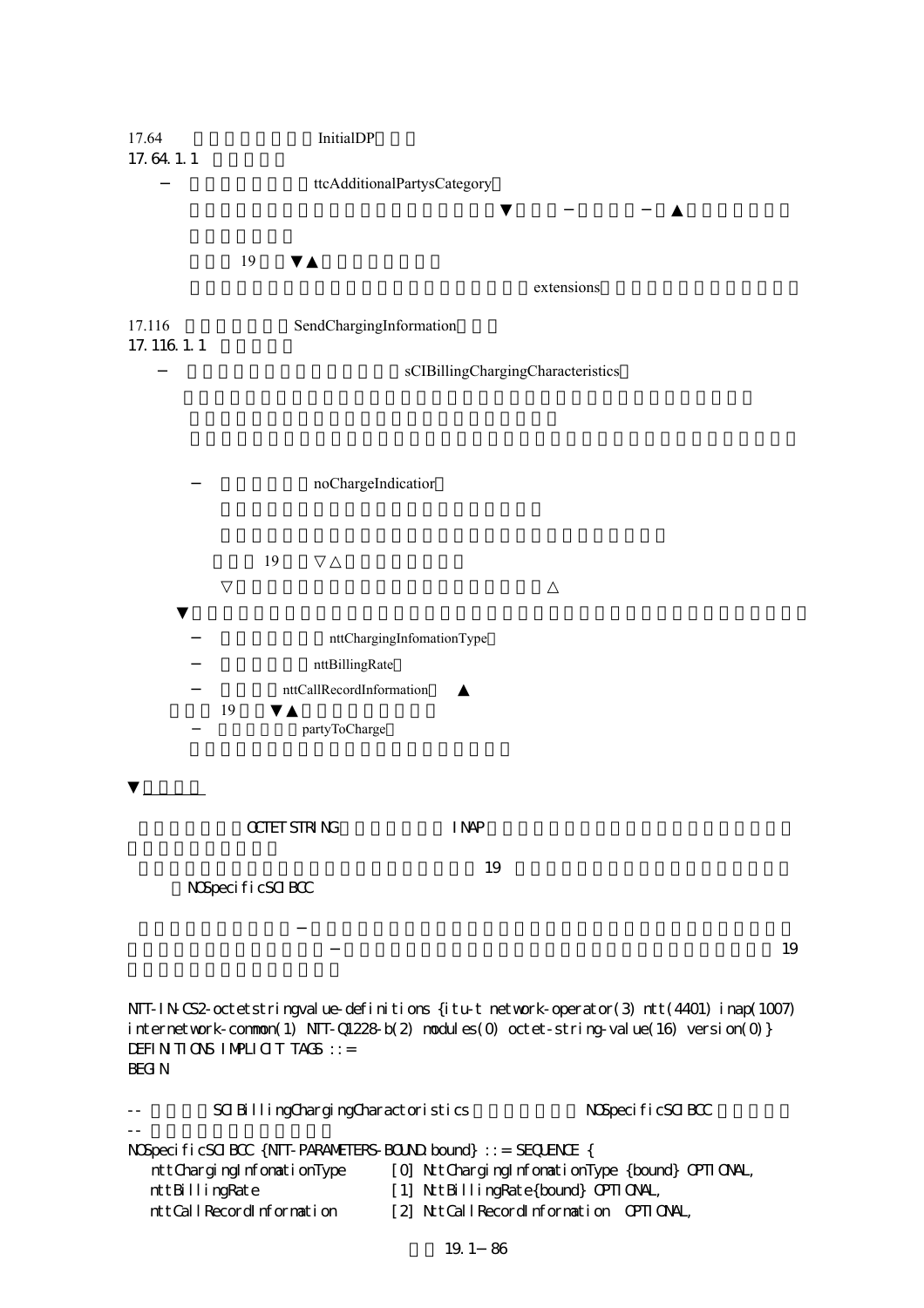NttChargingInfonationType {NTT-PARAMETERS-BOUND bound} ::= OCTET STRING ( SIZE(bound.&minChargingInformationType.. bound.&maxChargingInformationType))  $\pm\pi$  -state  $\sim$  and  $\sim$  and  $\sim$  and  $\sim$  and  $\sim$  and  $\sim$  and  $\sim$  and  $\sim$   $\sim$   $\sim$ NtBillingRate {NTT-PARAMETERS-BOUND bound} ::= OCTET STRING ( SIZE(bound.&min NttBillingRate .. bound.&max NttBillingRate )) --課金情報パラメータを示す。符号化についてはNTT-Q763課金情報を参照。 Ntt Call RecordInformation {NTT-PARAMETERS-BOUND bound} ::= OCTET STRING ( SIZE(bound.&min NttCallRecordInformation .. bound.&max NttCallRecordInformation )) --呼情報パラメータを示す。符号化についてはNTT-Q763-1呼情報を参照。 NTT-PARAMETERS-BOUND :: = CLASS { & minChargingInformationType INTEGER, & maxChargingInformationType INTEGER, & min NttBillingRate INTEGER, & max NttBillingRate INTEGER, & min NttCallRecordInformation INTEGER, & max NttCallRecordInformation INTEGER, } WIH SYNTAX { MAXIMUM-FOR-CHARGEING-INFORMATION-TYPE &maxChargingInformationType MINIMUM-FOR-CHARGEING-INFORMATION-TYPE &minChargingInformationType MAXIMUM-FOR-NIT-BILLING-RATE &maxNttBillingRate MINIM - FOR-NIT-BILLING-RATE 8 aninNtBillingRate MAXIMUM-FOR-NIT-CALL-RECORD-INFORMATION &maxNttCallRecordInformation MINIMUM -FOR- NTT-CALL-RECORD- INFORMATION &minNttCallRecordInformation } nTTSpecificBound NTT-PARAMETERS-BOUND ::= { MAXIMUM-FOR-CHARGEING-INFORMATION-TYPE 1 MINIMING CHARGEING-INFORMATION-TYPE 1 MAXIMUM-FOR-NIT-BILLING-RATE 2 MIN MIM - FOR-NIT-BILLING-RATE 33 MAXIMUM-FOR-NIT-CALL-RECORD-INFORMATION 3 MINIMUM -FOR- NTT-CALL-RECORD- INFORMATION 126 }

END▲

}

19  $19$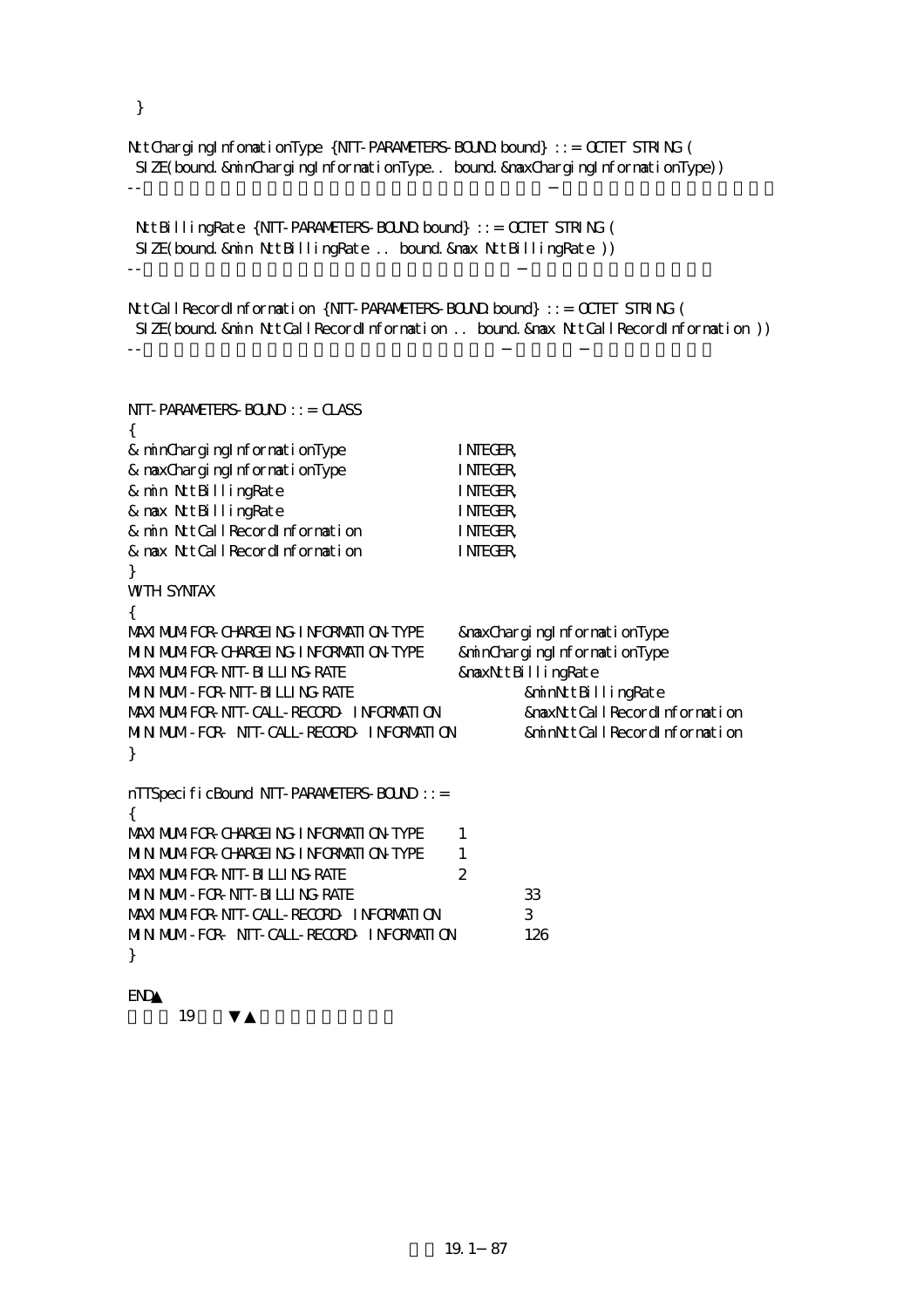$1.$  $2 \text{ }$  $1$ 19  $19$  $2$ 19  $19$  $3$ 19 and  $\overline{19}$ 4 (Common IN CS2 Types) 4.1 -- TTC固有の共通データ型 TtcAdditional PartysCategory { PARAMETERS-BOUND bound} ::= OCTET STRING (SIZE (bound.&minTtcAdditionalPartysCategoryLength..bound.&maxTtcAdditionalPartysCategoryLength)) -- 付加ユーザ種別を示す。符号化については▼NTT-Q763-1▲ 付加ユーザ種別パラメ  $19$ 4.6 -- IN the INternational CN6dules)  $id-cs2$  **CEUECT IDENTIFIER ::=** {itu-t network-operator(3)  $nt(4401)$  inap(1007) internetwork-common(1) NTT-Q1228-b(1)} -- ssential response to the state  $\Delta$ pplication Context id-ac-cs2-ssf-scfGenericAC OBJECT IDENTIFIER ::= {id-ac generic-ssf-to-scf-ac(0) version $3(2)$ }